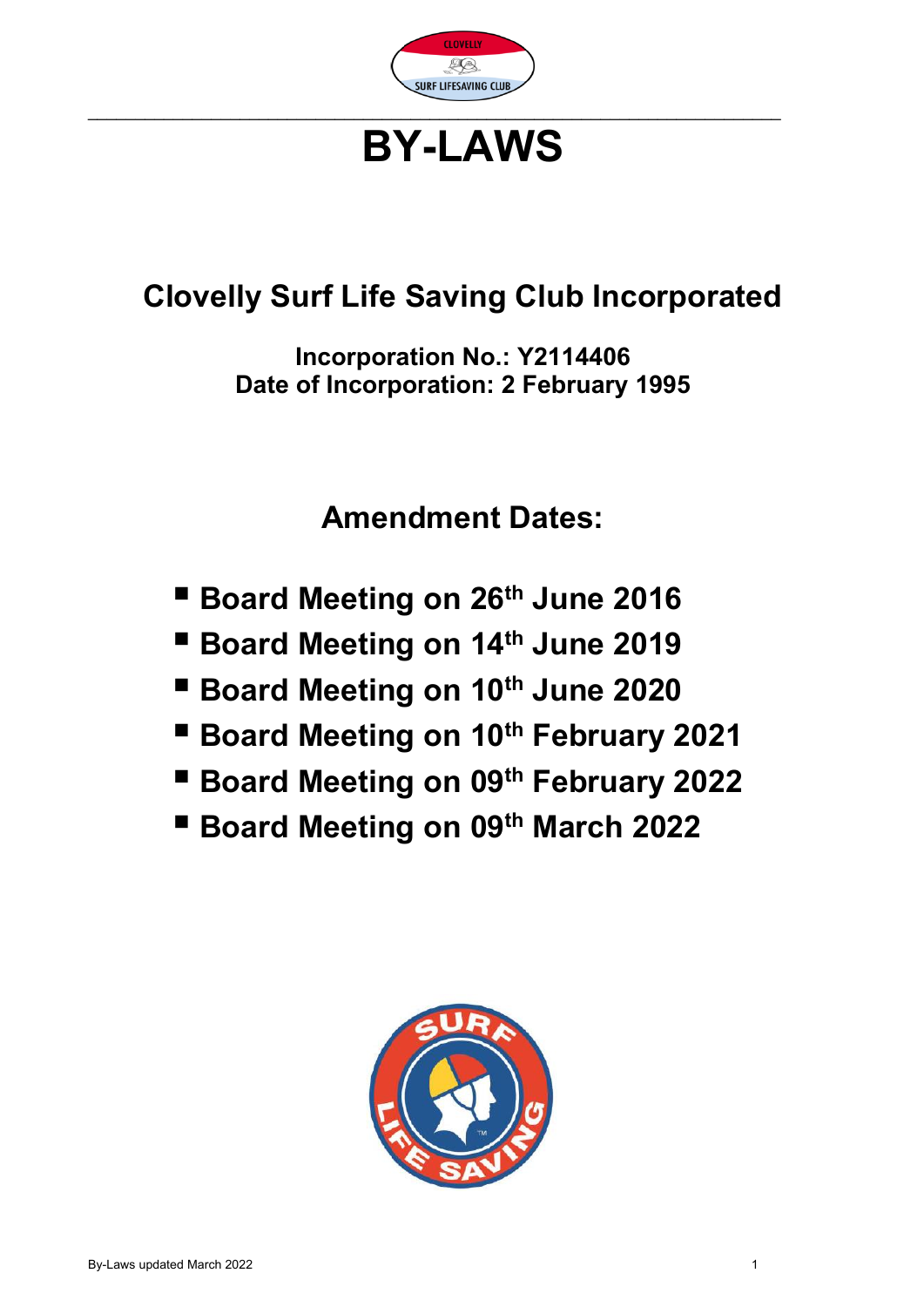

| 1.           |  |
|--------------|--|
| 2.           |  |
| 2.1          |  |
| 2.2          |  |
| 2.3          |  |
| 2.4<br>2.5   |  |
| 2.6          |  |
| 2.7          |  |
| 2.8          |  |
| 2.9          |  |
| 2.10         |  |
| 2A.          |  |
| 3.           |  |
| 4.           |  |
| 5.           |  |
| 6.           |  |
| 7.           |  |
| 8.           |  |
| 9.           |  |
| 9.1          |  |
| 9.2          |  |
| 9.3<br>9.4   |  |
| 9.5          |  |
| 9.6          |  |
| 9.7          |  |
| 10.          |  |
| 11.          |  |
| 12.          |  |
| 13.          |  |
| 13.1         |  |
| 13.2<br>13.3 |  |
| 13.4         |  |
| 13.5         |  |
| 13.6         |  |
| 13.7         |  |
| 13.8         |  |
| 13.5<br>14.  |  |
|              |  |
| 14.1<br>14.2 |  |
| 14.3         |  |
| 14.4         |  |
| 14.5         |  |
| 14.6         |  |
| 14.7         |  |
| 14.8<br>14.9 |  |
| 14.10        |  |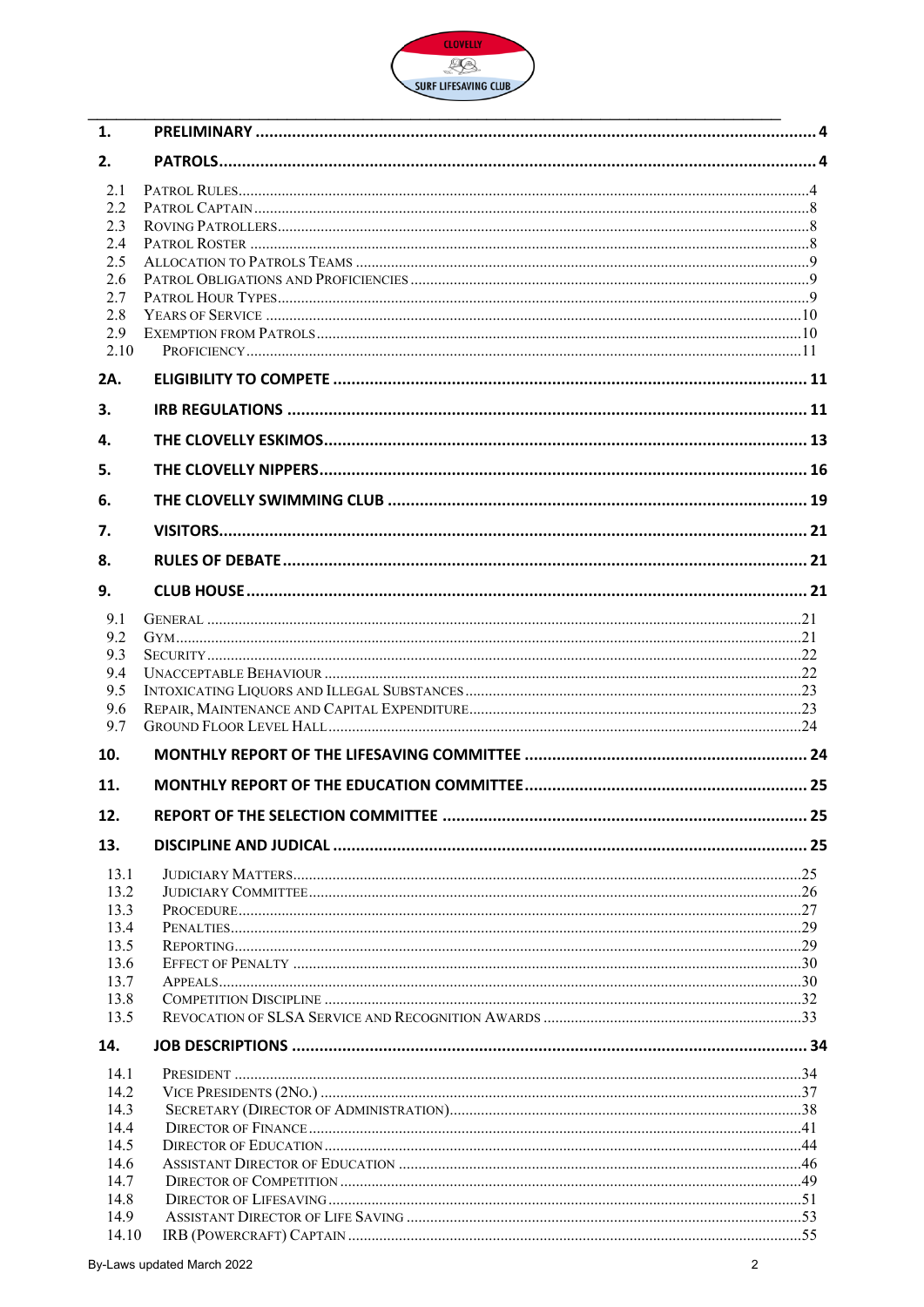

| 16.            | .82 |
|----------------|-----|
| 15.            |     |
| 14.28          |     |
| 14.27          |     |
| 14.26          |     |
| 14.25          |     |
| 14.24          |     |
| 14.23          |     |
| 14 22          |     |
| 14 21          |     |
| 14.20          |     |
| 14 19          |     |
| 14.18          |     |
| 14.16<br>14.17 |     |
| 14 15          |     |
| 14.14          |     |
| 14.13          |     |
| 14.12          |     |
| 14.11          |     |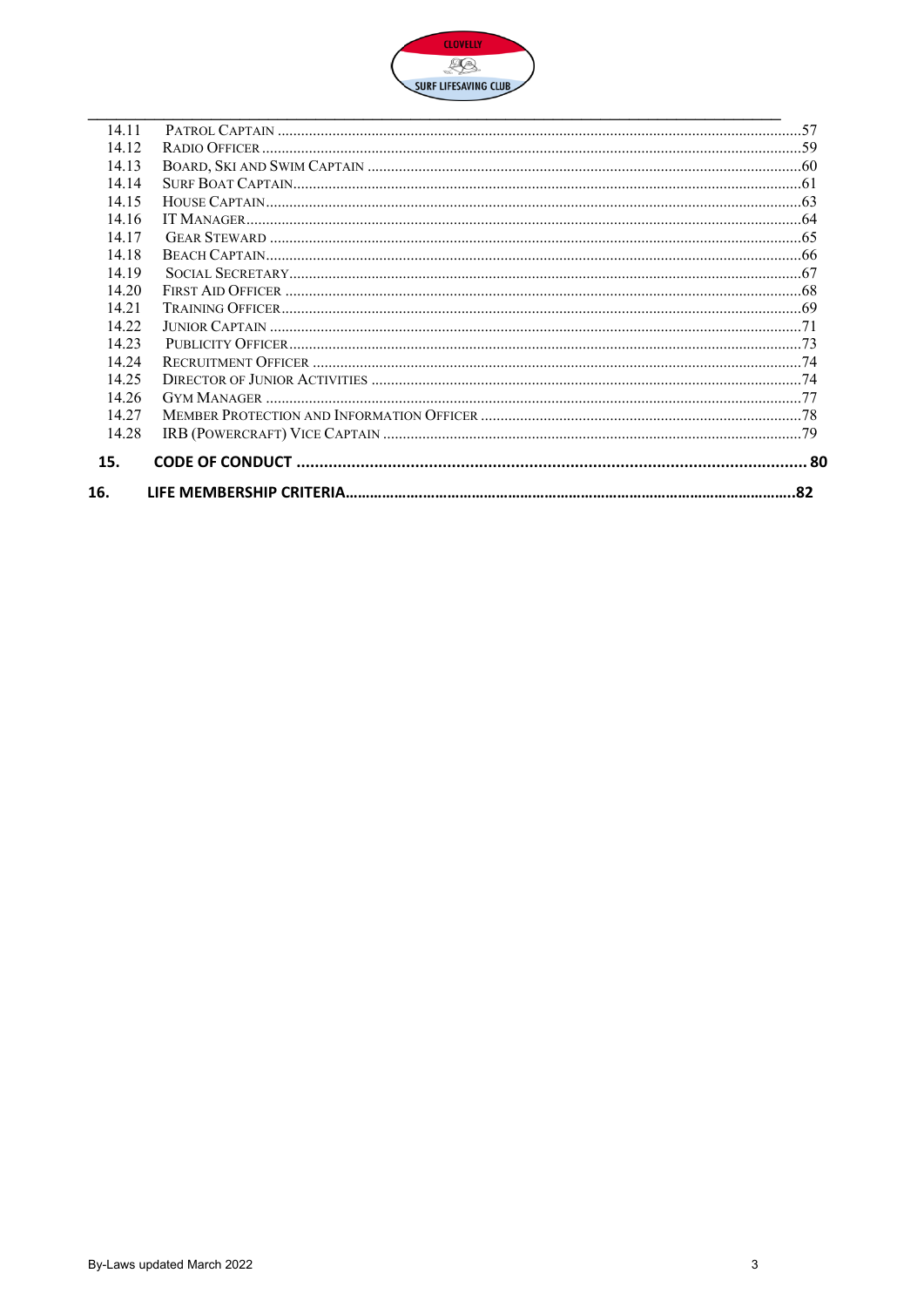

#### **1. PRELIMINARY**

- (1) These By-Laws are made by the Board of the Club pursuant to the power conferred upon the Board by Rule 25.1 of the Constitution of the Club.
- (2) The Board may alter or repeal a By-Law as it may deem necessary or expedient for the proper conduct and management of the Club.
- (3) These By-Laws come into force and are duly operative upon posting on the notice boards of the Club.
- (4) These By-Laws are to be read subject to the Constitution of the Club and, in the event of any inconsistency, the Constitution shall prevail.
- (5) These By-Laws are binding on each member of the Club in the same manner as if each member had subscribed his or her name thereto.
- (6) Definitions used in the Constitution apply to these By-Laws.

## **2. PATROLS**

## **2.1 Patrol Rules**

(1) A copy of the patrol rules must be provided by the Director of Lifesaving to each patrolling member prior to the commencement of the season, along with the patrol roster. Each new patrolling member during the season must be supplied with the patrol rules and roster.

#### **Lifesaving Agreement**

(2) Patrols are to be conducted at all times in accordance with standard operating procedures contained within the patrol service agreement entered into by the Club with SLSNSW and Sydney Branch prior to the commencement of each season.

#### **Patrol Uniform**

- (3) A member whilst on patrol must wear the following SLSA approved patrol uniform as required by SLSNSW:
	- (a) red costume (or club costume);
	- (b) red shorts;
	- (c) yellow long sleeved shirt;
	- (d) red and yellow four-quartered cap securely tied; and
	- (e) protective hat and sun screen.
- (4) The patrol uniform must not be worn in the Club bar area or at any time whilst not on patrol.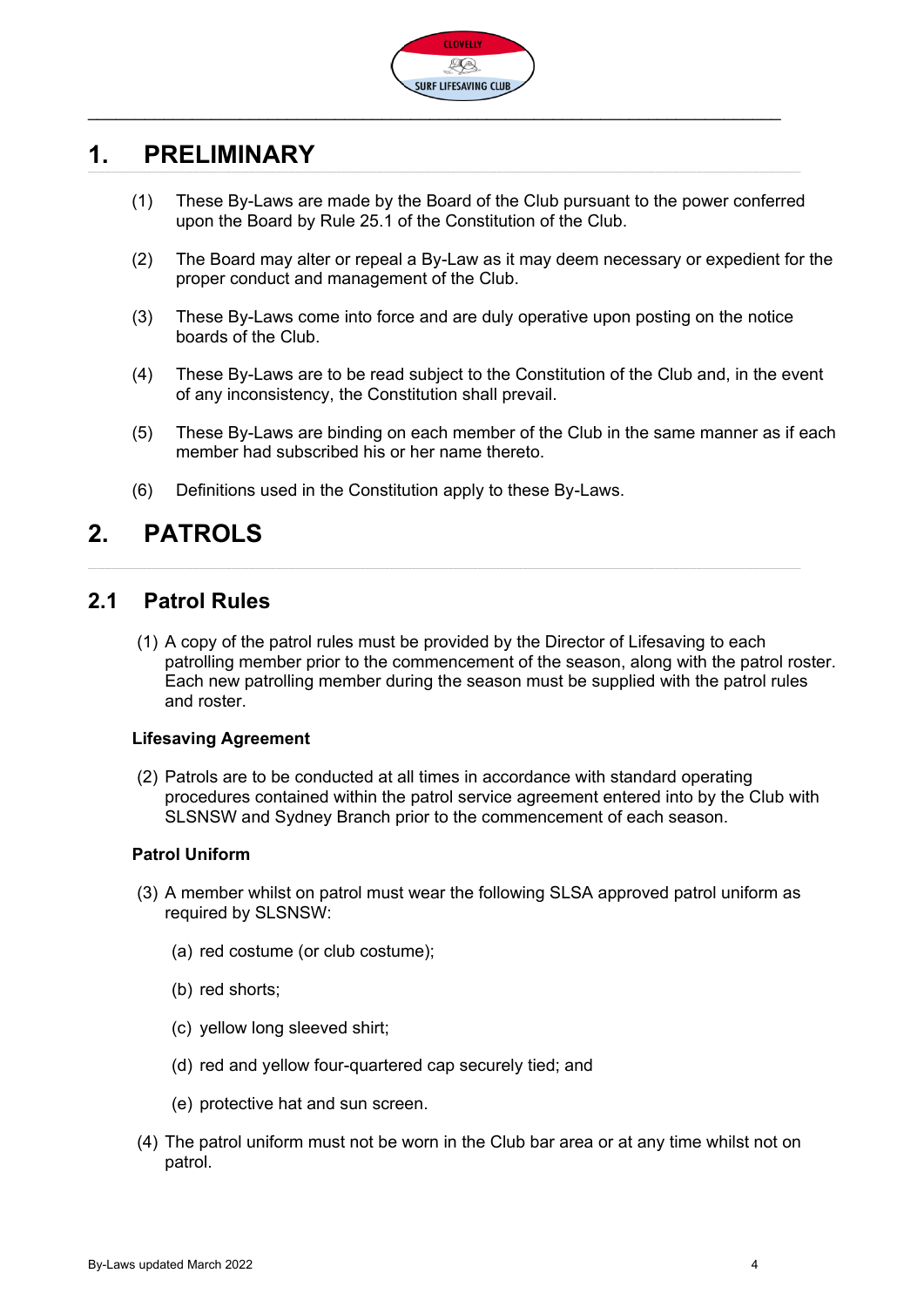

#### **Patrols**

- (5) All active members must perform patrol duties in accordance with the SLSA lifesaving agreement, Club by-laws, directives of the lifesaving committee and Director of Lifesaving.
- (6) A member of a patrol shall at all times during the rostered patrol period ensure that the member is fit to carry out patrol duties
- (7) The Director of Lifesaving is to roster members to commence patrol 15 minutes before the times for patrol commencement set out in the patrol service agreement so that the patrol is operational from the time required under the patrol service agreement. Members arriving up to 30 minutes after the rostered patrol commencement, may have a make-up or penalty patrol imposed by the Director of Lifesaving. Members more than 30 minutes late, without the permission of the Director of Lifesaving or patrol captain, will be marked as being a "no show" in the patrol log book.
- (8) The first patrol on duty each day must, after the lifesaving equipment has been checked as being suitable to be on patrol, place all necessary surf lifesaving equipment, including the IRB, on the beach and patrol area prior to the commencement time of the patrol, in accordance with SLSNSW patrol agreement.
- (9) The last patrol on duty each day shall return all equipment to the Club first aid room and/or storage/boat shed.
- (10) Any patrol equipment damaged during patrol must be immediately taken off patrol, labelled appropriately and the Director of Life Saving and gear steward informed. A record shall be made in the patrol log book.
- (11) Members of the patrol are not allowed to leave the patrol area without consent of the patrol captain.
- (12) Members desirous of transferring from one patrol to another may do so only with the consent of the Director of Lifesaving.

#### **Substitutes**

- (13) A member, who is unable to attend a patrol for which the member is rostered, shall fill the member's place by arrangement with another member with same or superior awards to ensure that minimum qualifications are retained on the patrol and must notify the patrol captain of the substitution. If the member is unable to obtain a substitute, the member must notify the Director of Life Saving who will attempt to assist the member in finding a substitute.
	- (14) The Director of Life Saving is responsible for maintaining a substitutes list available to members.
	- **(15)** If a member arranges a substitute for a patrol under By-Law 2.1(13) and the substitute does not carry out the patrol, the substitute will be deemed to have failed to carry out the patrol and the member is not in default.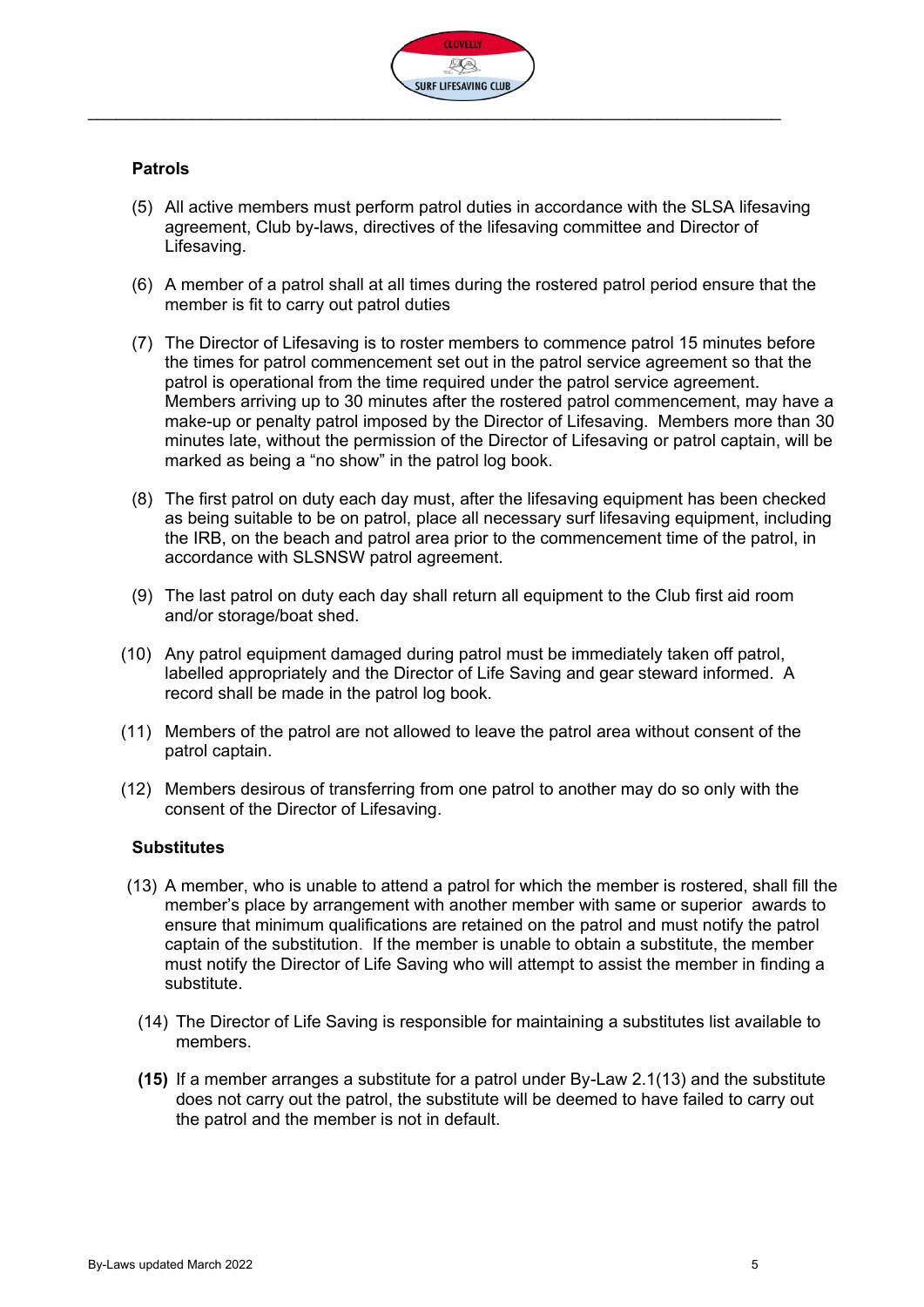

(16) A member who is required to attend an award instruction class at Clovelly Beach during the period of a patrol for which the member is rostered will, on notifying the patrol captain and obtaining permission, be excused from the patrol for the period of the class. However, the member must remain in patrol uniform and may be recalled to patrol duties at any time by the patrol captain.

#### **Make-up and Penalty Patrols**

- (17) A member who fails to carry out a rostered patrol for which no substitute has been provided or fails to arrive within 30 minutes of the rostered patrol commencement, must make-up the patrol:
	- (a) The Director of Lifesaving, at his discretion, may direct the member to carry out an additional penalty patrol;
	- (b) The Director of Lifesaving, after confirming the member's availability, will decide the date and time the make-up or penalty patrol(s) will be carried out; and
	- (c) The make-up or penalty patrol must be undertaken before the end of the patrol season.
- (18) A member who fails to undertake a make-up or penalty patrol as required under By-Law 2.1(17) or who fails to perform or arrange a substitution for a second patrol during the season, is guilty of a breach of the rules relating to lifesaving and must be so reported by the Director of Lifesaving to the Board, who may refer the matter to the Club's Judiciary Committee.

#### **Patrol Efficiency Awards**

(19) Patrol efficiency awards will only be granted to members who have 100% attendance on their rostered patrols. The only exemption to this rule is where a member has obtained a suitable substitute and undertaken a substitute patrol for the relevant fill in.

#### **Minimum Patrol Awards**

- (20) SLSNSW Standard Operating Procedures (SOPs) permit three different types of patrol:
	- Base Patrol (Normal Patrol),
	- Foul Weather Patrol, and
	- Closed Beach Patrol.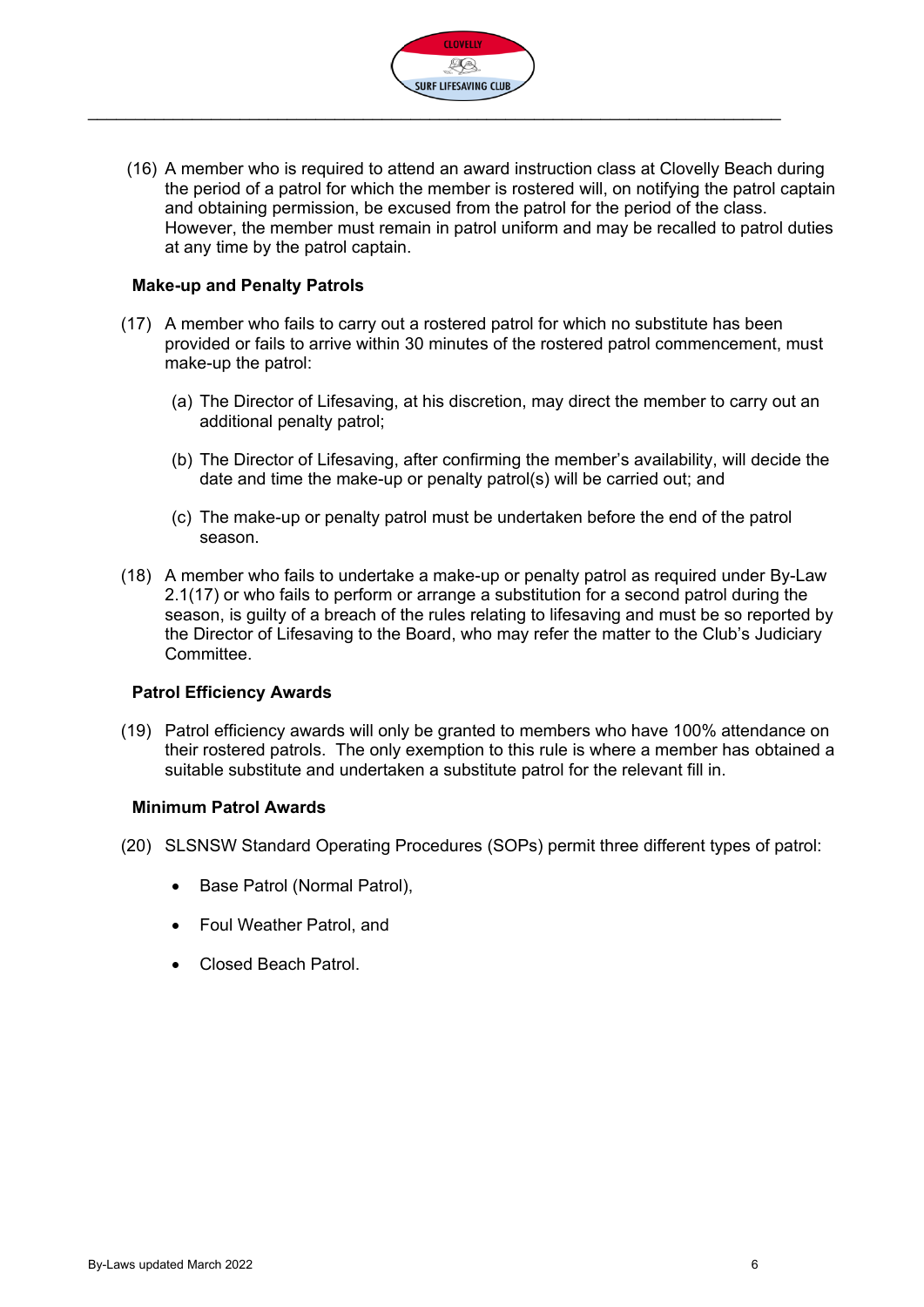

- (21) SLSNSW SOPs require the following minimum awards for each of the patrol type in By-Law 2.1(20):
	- x 1 x Silver Medallion Basic Beach Management,
	- 3 x proficient Bronze Medallion (Cert II) qualified members,
	- 1 x proficient Advanced Resuscitation Techniques award holder,
	- 1 x proficient Silver Medallion IRB Driver award, and
	- x 1 x proficient IRB Crew award.

If this By-Law is at variance to the SLSNSW SOPs, the SOPs prevail.

#### **Patrol Equipment**

- (22) SLSNSW SOPs require the following **minimum** equipment to be functional and ready for use at the start of the patrol time and must remain available throughout operational hours:
	- $\bullet$  IRB (with trailer),
	- $\bullet$  3 x hand held radios
	- ATV vehicle
	- Shade tent
	- x 1 x binoculars
	- $\bullet$  2 x rescue boards
	- $\bullet$  3 x rescue tubes
	- $\bullet$  1 x defibrillator
	- 1 x oxygen resuscitation kit
	- $\bullet$  1 x first aid kit
	- $\bullet$  1 x spinal equipment

The above minimum requirements must be maintained during all patrols types, with the only exception being the removal of the shade tent in the event of strong wind conditions when, in the opinion of the Patrol Captain, make it unsafe for the shade structure to be erected.

If this By-Law is at variance to the SLSNSW SOPs, the SOPs prevail.

#### **Patrol Parking Permits**

(23) Patrolling Members can park in the designated patrol parking spaces whilst on patrol. Contact your Patrol Captain to get a Randwick City Council parking permit. It is the patrolling members responsibility to ensure the permit can be viewed clearly on from the outside of the vehicle. Any fines incurred are the responsibility of the member.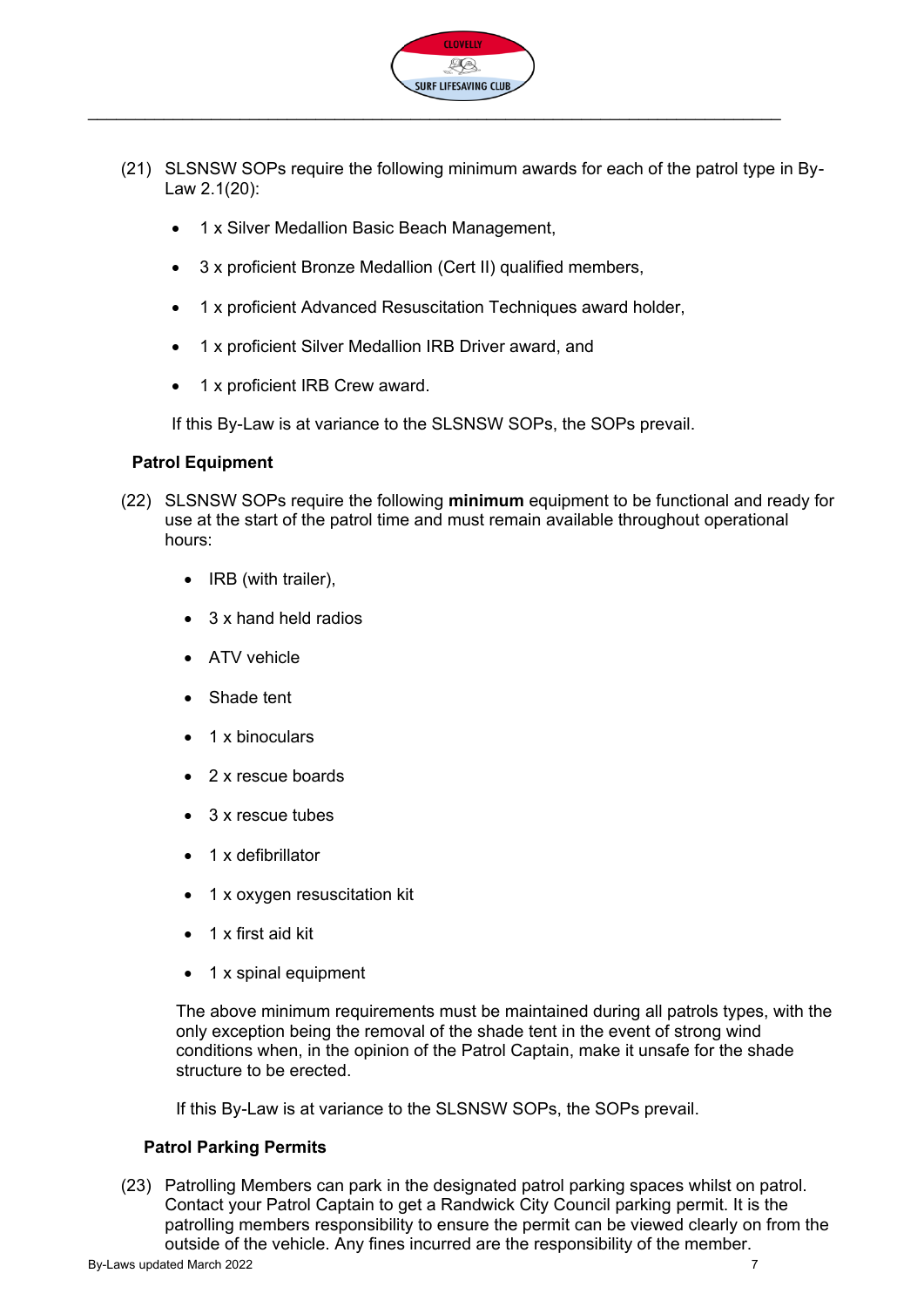

## **2.2 Patrol Captain**

- (1) The patrol captain:
	- (a) is responsible to the Director of Lifesaving;
	- (b) is responsible for the set up and equipment check prior to the start of patrol;
	- (c) directs the position of each member in the event of rescues;
	- (d) is responsible for the efficiency of his patrol and must record in the patrol log book the names of those present, the time on patrol and the name of any members who failed to report for patrol;
	- (e) must record in the patrol log book any irregularities such as lateness, leaving early, not being in the approved patrol uniform and for not being ready for instant duty when called upon;
	- (f) must put their patrols through a rescue drill at least once during each patrol; and
	- (g) must, before ceasing duty, correctly complete and check the patrol logbook.
- (2) In the event of a patrol having completed its patrol and failing to be relieved, the patrol captain must leave sufficient members on duty to comply with the patrol agreement with SLSNSW and immediately report the situation to the Director of Lifesaving who will take appropriate steps to maintain the required members on patrol.

## **2.3 Roving Patrollers**

- (1) All members rostered for roving patrols must perform the same number of patrols as the average number performed by members who are rostered ordinarily. They must perform at least some of the requirement before the 31st of December each year and the other before the end of the season. This shall be determined by the Lifesaving Committee.
- (2) Roving patrols are not automatic and must be granted annually upon written application to the Lifesaving Committee.
- (3) Roving patrollers are to advise the Director of Lifesaving of their availability and seek directions on suitable patrols for the roving patroller to attend.

## **2.4 Patrol Roster**

- (1) Patrol hours and procedures for the season are to be in strict accordance with the patrol service agreement with SLSNSW.
- (2) The Club's patrol roster for the next season must be drawn up by the Director of Lifesaving prior to the August Lifesaving Committee meeting and shall be approved at a Lifesaving Committee meeting.
- (3) When completing the patrol roster, the Director of Lifesaving must have regard to the Patrol Service Agreement with SLSNSW, relevant gazetted public holidays, commencement and conclusion of day light saving and must submit the roster to the Secretary for checking prior to submission to the Board for approval.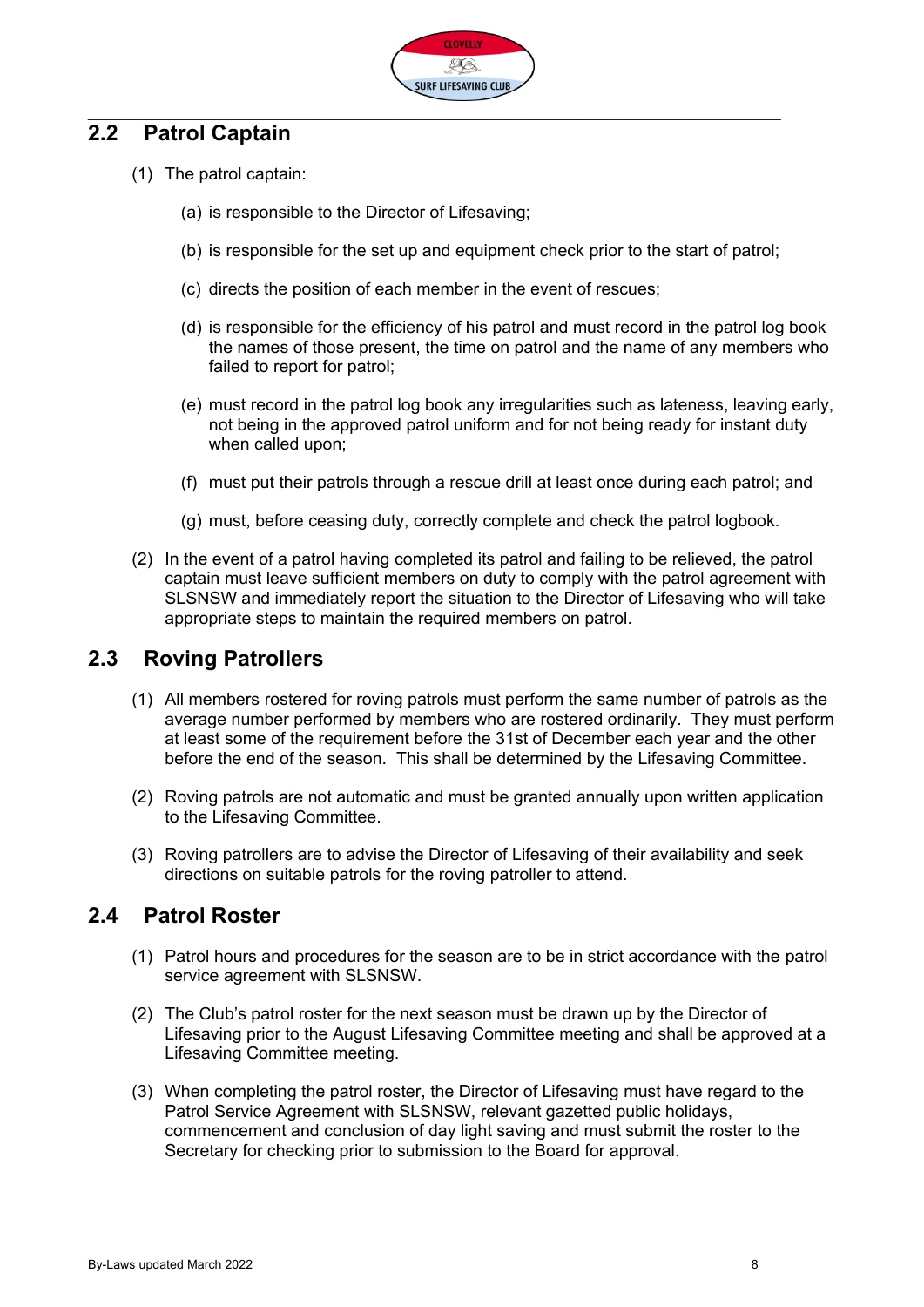

## **2.5 Allocation to Patrols Teams**

(1) The allocation to patrols teams, once approved by the lifesaving committee, is to be submitted to the Board for approval. Once approved by the Board, all members must be notified of the patrol teams and roster in the next Club mail out and any application for transfers, active reserve or roving patrols are to be dealt with by the Lifesaving Committee.

## **2.6 Patrol Obligations and Proficienc**ie**s**

- (1) In order to comply with SLSA regulations regarding patrols, competitions and proficiencies, the Secretary must, in SurfGuard, keep accurate records of all members patrol histories. In particular, care must be taken to ensure that personal patrol hours are readily available and seasons of active service are easily ascertainable.
- (2) The records in SurfGuard must record the proficiency number against each member's name.

## **2.7 Patrol Hour Types**

- (1) Patrol hours shall be calculated from the following for the purposes of SLSA member's history and competition minimum patrol hours eligibility requirements:
	- (a) *Rostered patrols*;
	- (b) *Substitute patrols* (hours will be credited to the member who actually undertook the patrol – NOT the member for whom the substitution was done);
	- (c) *Make up patrols* for approved absences as determined by the Director of Lifesaving to cover illness, study, competition etc.;
	- (d) Voluntary patrols for SLSA approved Support Operations e.g. helicopter, off shore rescue boat, jet ski, SurfCom communications centre;
	- (e) *Duty Officers* from the time that they are tasked to an incident and when at the scene of an incident for which they have been tasked and which they are actively monitoring/supervising;
	- (f) *Water safety* for Junior Activities;
	- (g) *Water safety* at both open and junior surf sports carnivals; and
	- (h) SLSNSW sanctioned events and commercial water safety (fee for service).
- (2) Hours cannot be calculated from:
	- (a) *Penalty patrol hours*;
	- (b) *Personal coaching* (where a coach provides specific tuition (paid or unpaid) in aquatic skills to individual members or select groups of members;
	- (c) *Training squads* (Surf Sports or other);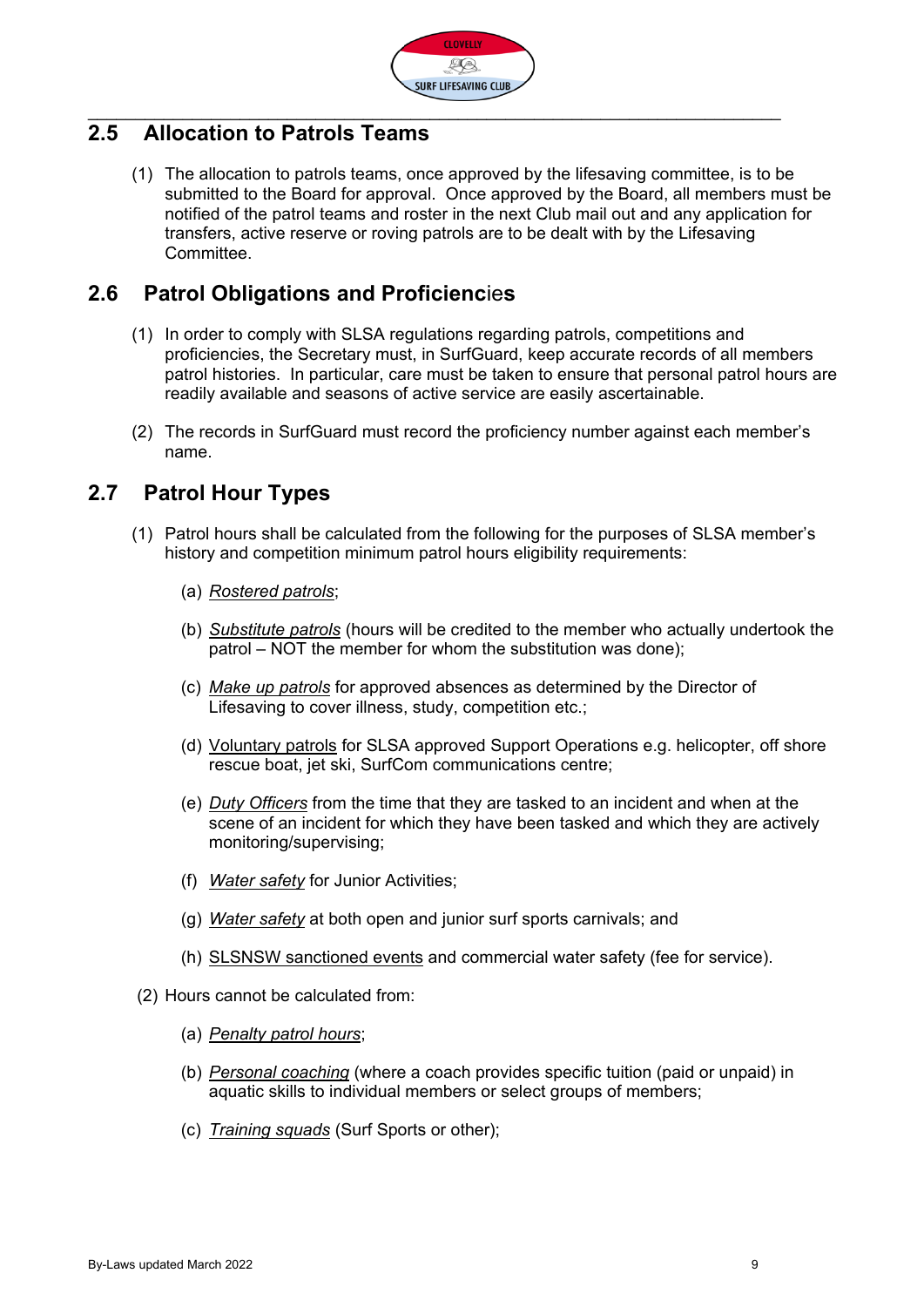

- \_\_\_\_\_\_\_\_\_\_\_\_\_\_\_\_\_\_\_\_\_\_\_\_\_\_\_\_\_\_\_\_\_\_\_\_\_\_\_\_\_\_\_\_\_\_\_\_\_\_\_\_\_\_\_\_\_\_\_\_\_\_\_\_\_\_\_\_\_\_\_\_\_ (d) *State sanctioned events and commercial water safety (fee for service):* where the individual member receives remuneration;
	- (e) *Surf Sports Official roles* e.g. sectional referee or judging;
	- (f) *Members employed as lifeguards, helicopter crew or beach inspectors* are not exempt from fulfilling personal voluntary patrol hour obligations.
	- (3) All patrol hours must be recorded in the patrol log book and entered into SurfGuard.
	- (4) A member will be credited with and recognised for all beach patrol hours irrespective of where those hours were completed (a member with dual SLSA Club membership may patrol for one club and compete at another club).

## **2.8 Years of Service**

- (1) If a recipient of a SRC or Bronze medallion award, being the members initial award to permit undertaking of patrols, receives the award and commences patrolling before 31 December and completes their patrol obligations for the balance of that season, that season will count as a year of patrol service.
- (2) However, if the award referred to in 2.8(1) is received after 1 January, that season will not count as a year of patrol service.

## **2.9 Exemption from Patrols**

- (1) The Board may, if it thinks fit, exempt:
	- (a) the President;
	- (b) Director of Lifesaving,
	- (c) Secretary,
	- (d) Director of Finance; and
	- (e) Director of Education

from rostered patrols in the season that the respective positions are held. Such seasons will count as a season of active service so long as said members remain proficient. A maximum 1 year's exemption under this by law will be awarded in determining if a member is entitled to become a reserve active or long service member.

- (2) The Board may give full or partial exemption from patrol obligations to members who fall into any of the following categories:
	- (a) Life Members;
	- (b) Long Service Members;
	- (c) Reserve Active Members (partial exemption only subject to completing the minimum number of hours required under the Constitution for the membership category);
	- (d) Members that undertake lifesaving duties in other areas such as offshore rescue boat, aerial support services, support operations, operational support and similar areas of active surf lifesaving;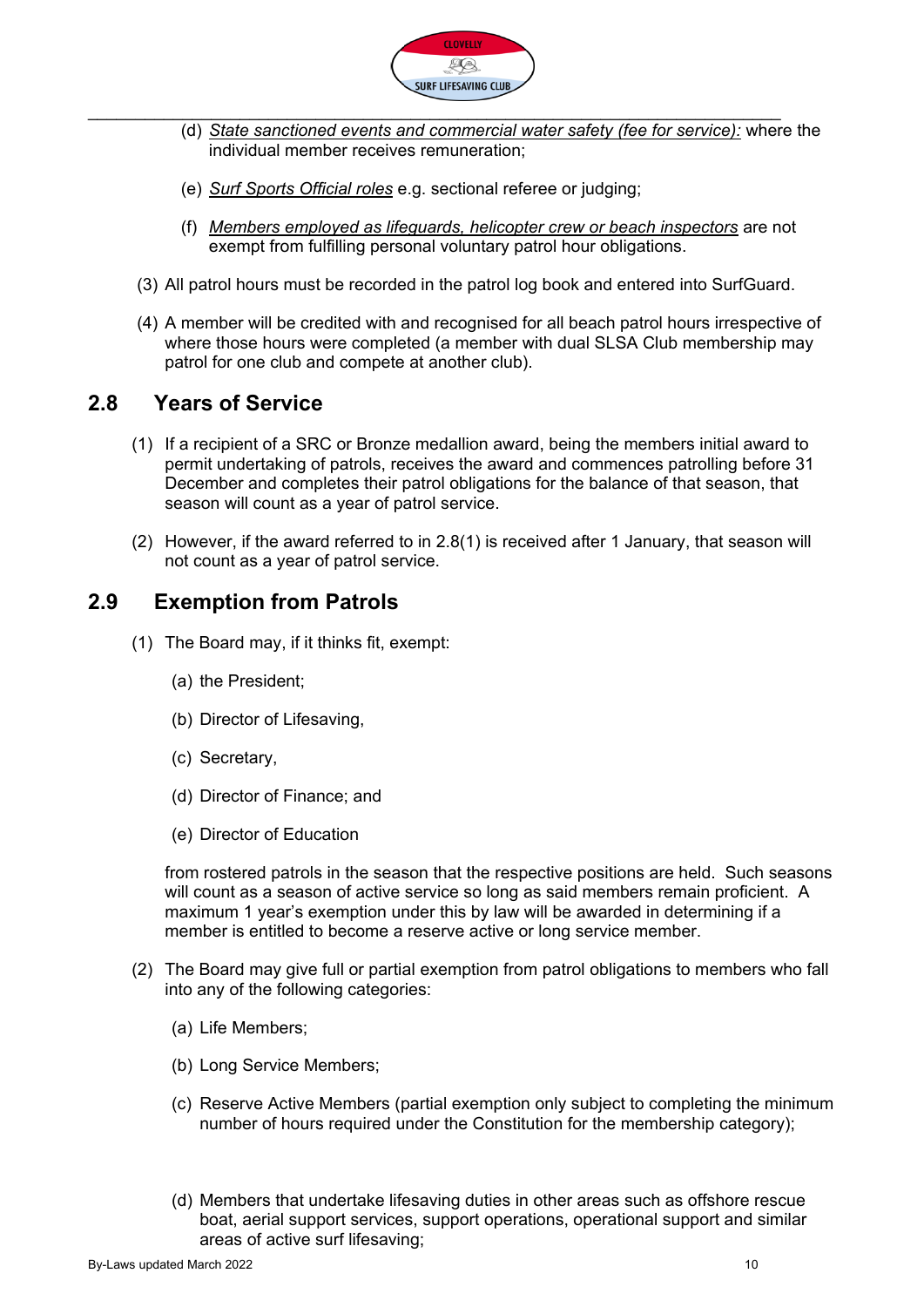

- \_\_\_\_\_\_\_\_\_\_\_\_\_\_\_\_\_\_\_\_\_\_\_\_\_\_\_\_\_\_\_\_\_\_\_\_\_\_\_\_\_\_\_\_\_\_\_\_\_\_\_\_\_\_\_\_\_\_\_\_\_\_\_\_\_\_\_\_\_\_\_\_\_ (e) Members holding office in Associations at Branch, State or National level. NOTE: this is limited to members who hold principal office, and does not include members of committees; and
	- (f) Special deployment while on military service.
	- (3) Other seasonal dispensations for office Directors may be made as the Board sees fit.
	- (4) All exemptions must be approved by the Board and the individuals who meet criteria must be noted in the minutes of a board meeting and endorsed by SLSNSW by 31 December each year.
	- (5) SLSA will recognize all members listed as a Long Service or Life Member as recorded in SurfGuard. No annual endorsement is required for such members.

## **2.10 Proficiency**

- (1) Members who are not proficient by 31 December are not permitted to patrol or compete in any SLSA competition until they have obtained the required proficiency.
- (2) Any member completing their proficiency after 31 December shall be eligible to patrol but shall not be eligible to participate in any SLSA Championship competition until 31 July in that year except where exceptional circumstances prevented the member from competing their proficiency by the cutoff date. The exceptional circumstances must be validated and endorsed by the SLSNSW Director of Lifesaving.
- (3) Any member completing their proficiency after 31 December shall be eligible to compete in interclub competition (non-championship).
- (4) Those members gaining their Surf Rescue Certificate or Bronze Medallion from 1 June of the preceding year will be considered as satisfying the proficiency requirements for entry to competition.

## **2A. ELIGIBILITY TO COMPETE**

(1) To be eligible to compete in any SLSA competition, a member must:

**\_\_\_\_\_\_\_\_\_\_\_\_\_\_\_\_\_\_\_\_\_\_\_\_\_\_\_\_\_\_\_\_\_\_\_\_\_\_\_\_\_\_\_\_\_\_\_\_\_\_\_\_\_\_\_\_\_\_\_\_\_\_\_\_\_\_\_\_\_\_\_\_\_\_\_\_\_\_\_\_\_\_\_\_\_\_\_\_\_\_\_\_\_\_\_\_\_\_\_\_\_\_\_\_\_\_\_\_\_\_\_\_\_\_\_\_\_\_\_\_\_\_\_\_\_\_\_\_\_\_\_\_\_\_\_\_\_\_\_\_\_\_\_\_\_\_\_\_\_\_\_\_\_\_\_\_\_\_\_\_\_\_\_\_\_\_\_\_\_\_\_\_\_\_\_\_\_\_\_\_\_\_\_\_\_\_\_\_\_\_\_\_\_\_\_\_\_\_\_\_\_\_\_\_\_\_\_\_\_\_\_\_\_\_\_\_\_\_\_\_\_\_\_\_\_\_\_\_\_\_\_\_\_\_\_\_\_\_\_\_\_\_\_\_\_\_\_\_\_\_\_\_\_\_\_\_\_\_\_\_\_\_\_\_\_\_\_\_\_\_\_\_\_\_\_\_\_\_\_\_\_\_\_\_\_\_\_\_\_\_\_\_\_\_\_\_\_\_\_\_\_\_\_\_\_\_\_\_\_\_\_\_\_\_\_\_\_\_\_\_\_\_\_\_\_\_\_\_\_\_\_\_\_\_\_\_\_\_\_\_\_\_\_\_\_\_\_\_\_\_\_\_\_\_\_\_\_\_\_\_\_\_\_\_\_\_\_\_\_\_\_\_\_\_\_\_\_\_\_\_\_\_\_\_\_\_\_\_\_\_\_\_\_\_\_\_\_\_\_\_\_\_\_\_\_\_\_\_\_\_\_\_\_**

- (a) Be registered as a current financial member of the Club;
- (b) Be proficient as prescribed for the relevant SLSA Award for competition eligibility;
- (c) Be eligible under the necessary age category;
- (d) In relation to championship competition, have met their Club patrol commitments;
- (e) Not be in default with the Club in relation to service, financial or discipline obligations; and
- (f) Have met any other competition eligibility requirements for specific events e.g. IRB, Surf Boat (sweep), Patrol Competition and First Aid.
- (2) Under no circumstances shall a member be granted patrol exemptions solely upon, or for, competition reasons.

## **3. IRB REGULATIONS**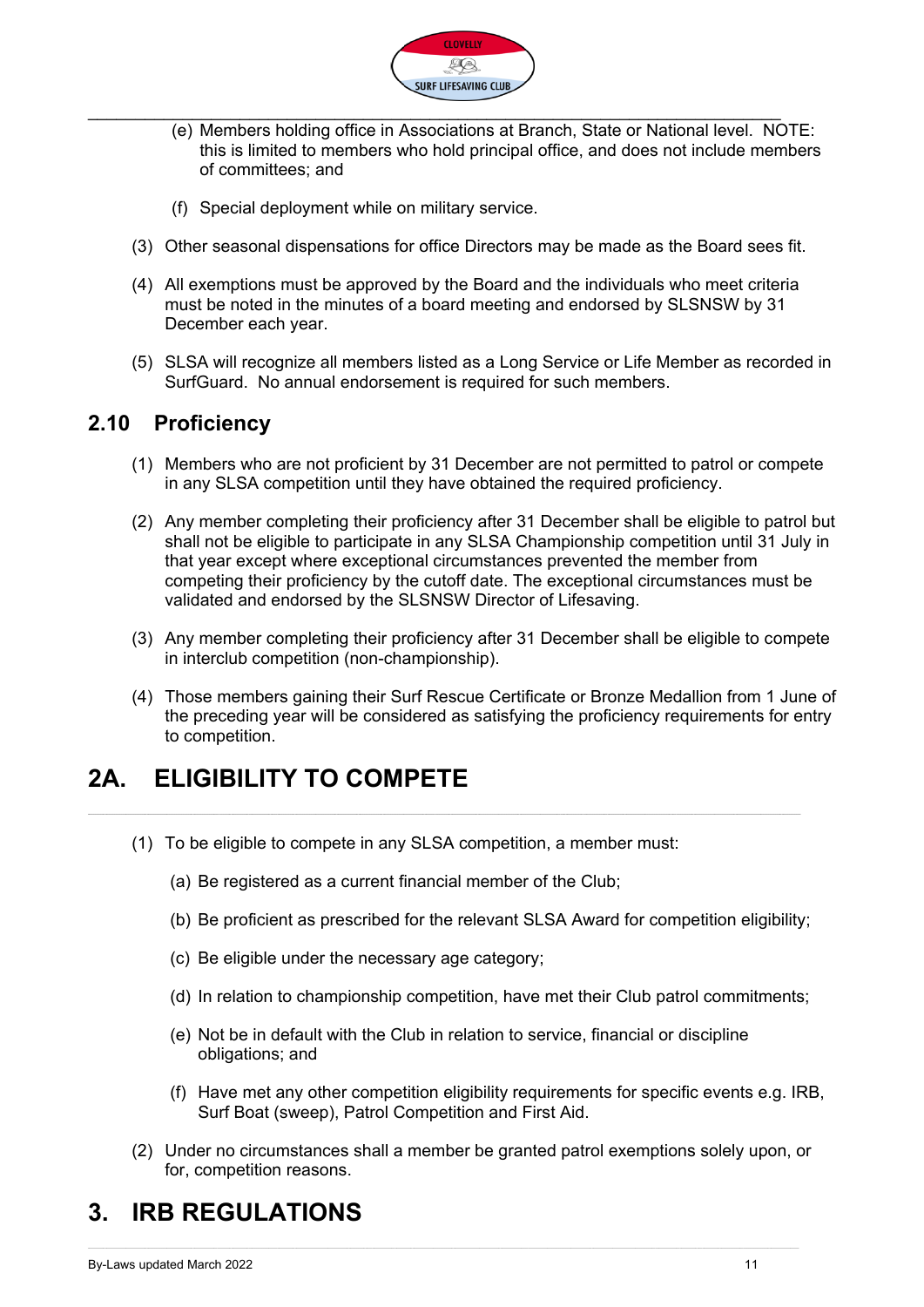

- \_\_\_\_\_\_\_\_\_\_\_\_\_\_\_\_\_\_\_\_\_\_\_\_\_\_\_\_\_\_\_\_\_\_\_\_\_\_\_\_\_\_\_\_\_\_\_\_\_\_\_\_\_\_\_\_\_\_\_\_\_\_\_\_\_\_\_\_\_\_\_\_\_ (1) The care of the IRB is vested in the IRB Captain.
	- (2) No IRB is to be used without the permission of the IRB captain, except in cases IRB training outside of rostered patrol hours, for patrol purposes or in the case of emergency. A report of such emergency to be made without delay to the Director of Lifesaving.
	- (3) Prior to use, the IRB logbook is to be complete by the IRB driver. At the conclusion of the use, operational details are to be recorded in the IRB logbook.
	- (4) No person other than a qualified and proficient IRB Club member driver is to be allowed to drive the IRB.
	- (5) The IRB driver, crew person or other patrolling member who may be a passenger in the IRB must all be wearing the required lifesaving equipment before launching of the IRB as determined by SLSNSW.
	- (6) A radio must available in the IRB when it is in operation.
	- (7) IRBs are to be used for no purpose other than that incidental to lifesaving or the practice thereof.
	- (8) Any person in charge of an IRB must report immediately to the patrol captain or IRB captain any damage done to an IRB or gear. The nature of the damage and the cause must be recorded in the IRB logbook.
	- (9) In the event that an IRB, due to mechanical problem or hull damage, needs to be taken out of service, a replacement IRB is to be put onto patrol as quickly as possible. SurfCom is to be immediately notified of an IRB being unavailable for patrolling purposes. When a replacement IRB is in service, SurfCom is to be advised accordingly.
	- (10) No IRB or ATV shall be left outside the IRB storage area overnight and the person last in charge of an IRB and ATV is responsible for their safe return and placing in the boat storage area.
	- (11) Members authorised to use an IRB may call upon any active member of the Club to assist in its launching or housing. Any such member refusing to so assist shall be reported to the patrol captain.
		- $(12)$  An IRB must not leave the general Clovelly Beach and Gordon's Bay area, except under special circumstances. In the event that it is proposed that an IRB is to be removed for training and/or competition purposes, then the Director of Lifesaving's permission must be first obtained.
		- $(13)$  The crewman of an IRB must have the appropriate crewman's qualification as recognised by the SLSA of A and be proficient.
	- (14) The IRB may be towed on to the beach by ATV provided that the ATV:
		- (a) does not exceed 9km/h;
		- (b) does not carry more than the number of passengers permitted by the manufacturer;
		- (c) has a patrol member walking in front of and behind the quad ATV at all times it is in operation between the boat storage area and the beach. This minimum requirement may need to be amended depending on the number of members of the public present along the route of travel of the ATV at the discretion of the patrol captain or vice-captain;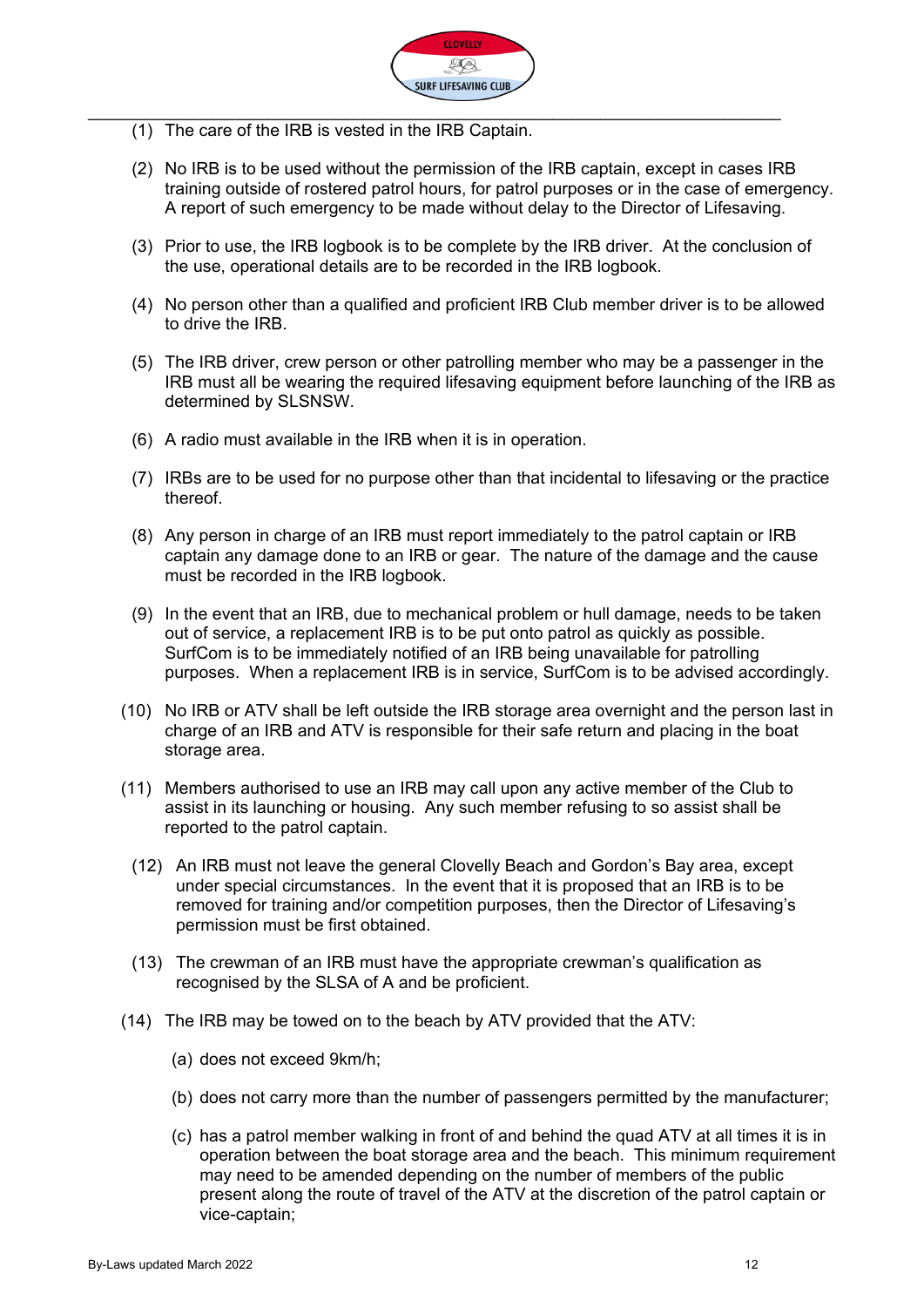

- \_\_\_\_\_\_\_\_\_\_\_\_\_\_\_\_\_\_\_\_\_\_\_\_\_\_\_\_\_\_\_\_\_\_\_\_\_\_\_\_\_\_\_\_\_\_\_\_\_\_\_\_\_\_\_\_\_\_\_\_\_\_\_\_\_\_\_\_\_\_\_\_\_ (d) is only to be used for official patrol, competition or training purposes;
	- (e) is to be used as close as possible to the start and end of patrol;
	- (f) is not to be left on the beach at any time;
	- (g) must be returned to the boat storage shed after each use;
	- (h) must be stored in the boat storage area after use; and
	- (i) must only be used with hazard lights functioning.
	- (15) At the conclusion of the patrol, the IRB driver is responsible to ensure that the IRB is ready for use by the next patrol. The fuel cell must be left full, the hull hosed down and the motor flushed out with fresh water.

## **4. THE CLOVELLY ESKIMOS**

- (1) The Clovelly Eskimos is the winter swimming division of the Club and as such shall be encouraged and fostered by the Board. These By-Laws are to be used as a guide to the proper running and organisation of the Clovelly Eskimos. Any Rule of the Club will override any precedent or minute made by the committee of the Clovelly Eskimos.
- (2) The Clovelly Eskimos is subject to the direction of the Board.
- (3) The Clovelly Eskimos is to elect annually a committee. The names of office bearers and contact details are to be submitted in writing to the Secretary of the Club within 28 days of their election. The Secretary is to be advised in writing of any changes during the season to office bearer positions and contact details.
- (4) The money and assets of the Clovelly Eskimos are vested in the Club.
- (5) The Clovelly Eskimos must submit monthly statements of income and expenditure to the Director of Finance and audited accounts as at 30 April each year.
- (6) Subscriptions are to be set by the Clovelly Eskimos Committee but do not take effect until after approval by the Board.
- (7) The Clovelly Eskimos Committee has in its discretion the power to accept new members, decide upon relevant Clovelly Eskimos matters, to arrange finances and to co-opt assistants.
- (8) The Clovelly Eskimos Committee must meet at least once a month between April and September or such interval as determined at the first meeting of the Clovelly Eskimos Committee after its annual general meeting. Four office bearers constitute a quorum.
- (9) At or prior to the commencement of each season, the Clovelly Eskimos' Committee must appoint managers and other assistants required for the running of events and other assistance as determined by the Clovelly Eskimo Committee.
- (10) Any Clovelly Eskimo Committee member, swimming member, manager or other assistant who is not a current member of the Clovelly SLSC must complete and submit the forms as required to become a General Member of the Club under Rule 8 of the Constitution and be recorded in SurfGuard. If during the season, any additional Clovelly Eskimo' Committee member, swimming member, manager or other assistant is appointed who is not a current financial member of the Club, that person must complete and submit the forms and pay the appropriate fee as required to become a General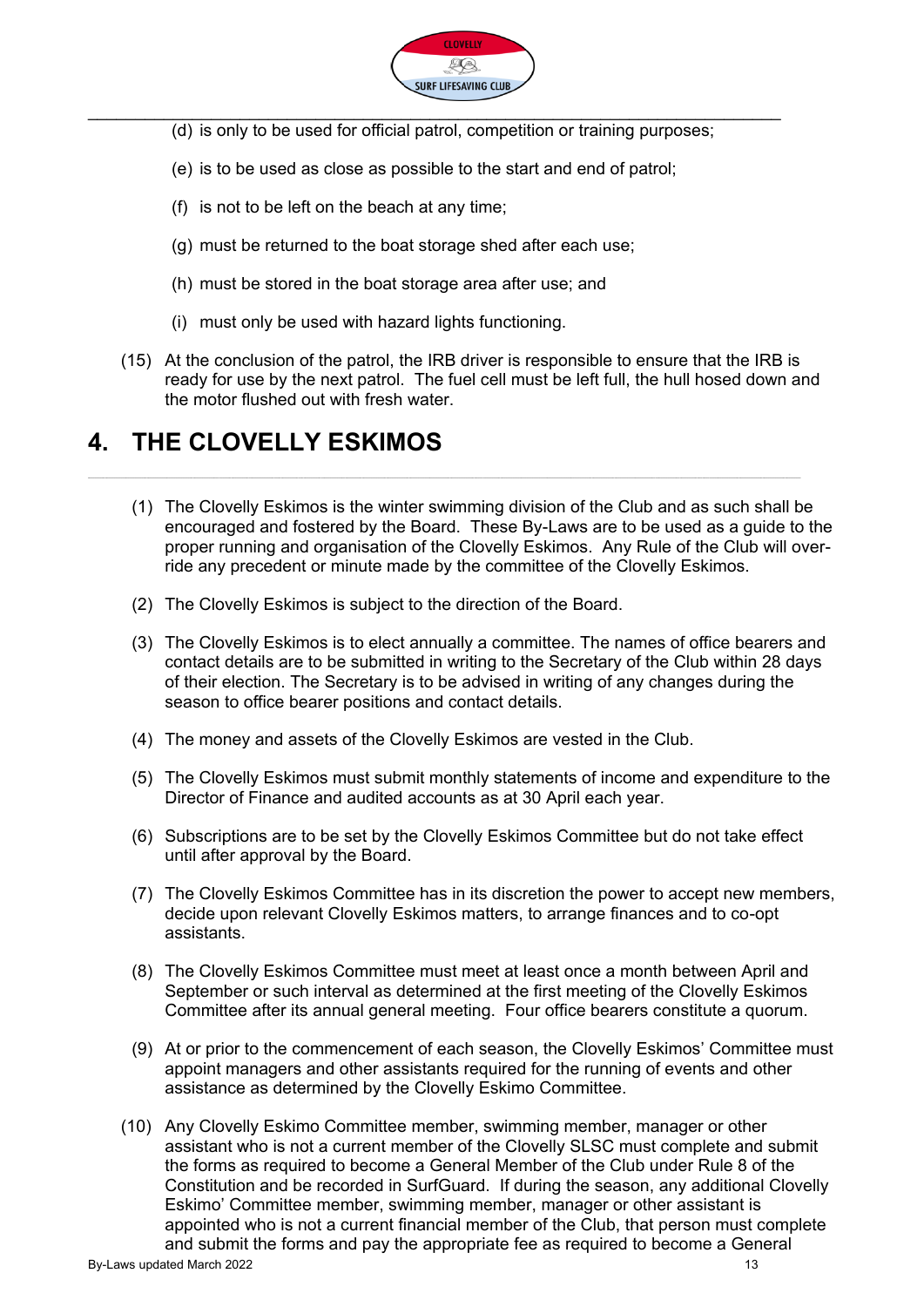

\_\_\_\_\_\_\_\_\_\_\_\_\_\_\_\_\_\_\_\_\_\_\_\_\_\_\_\_\_\_\_\_\_\_\_\_\_\_\_\_\_\_\_\_\_\_\_\_\_\_\_\_\_\_\_\_\_\_\_\_\_\_\_\_\_\_\_\_\_\_\_\_\_ Member of the Club under Rule 8 of the Constitution and be recorded in SurfGuard before acting in the position.

> For clarity, no person who is not a General Member of the Club is permitted to be on the Clovelly Eskimos' Committee, be a swimming member nor assist in any way in the operation of Eskimos activities.

- (11) The rules of debate shall be as By-Law 8.
- (12) The disciplining of Clovelly Eskimo members or other members will be in accordance with By-Law 13.
- (13) The Annual General Meeting (AGM) of the Clovelly Eskimos:
	- (a) must be held at a time set by the Clovelly Eskimos Committee;
	- (b) eligibility to vote at this meeting is by members of the Club recorded in SurfGuard, including General Members;
	- (c) each member is entitled to one vote only;
	- (d) in the event of a tied vote, the chairman shall be entitled to a casting vote;
	- (e) a quorum of ten is required to commence an AGM;
	- (f) the agenda and business of the AGM are to be the same as the Club;
	- (g) the nomination for office bearers positions and election of the Clovelly Eskimos Committee is to be in accordance with procedure set out in the Constitution of the Club; and
	- (h) if any position is left vacant, the Clovelly Eskimos Committee may fill that position at its subsequent committee meetings.
- (14) The Club, in its discretion, **may** allow the Clovelly Eskimos to hold its own bank account. The Clovelly Eskimos Committee must collect and count all monies collected and issue a receipt for same and deposit the Clovelly Eskimos' bank account if one is held or at the direction of the Board if no such account is held. A Director of the Board is to be a required signatory to any payments made from the Clovelly Eskimos' bank account.
- (15) All invoices must be paid as and when they fall due.
- (16) The Club retains the right to override any action or decision taken by office bearers or the committee of the Clovelly Eskimos. These By-Laws can only be changed by the Board.
- (17) Prior to conducting any water events, a risk assessment of the conditions is to be conducted to ensure the safety of members.
- (18) No clothing or badged merchandise may be purchased or worn without prior approval of the Board who will ensure consistency with the prevailing Club colours, logos and approved sponsorships.
- (19) The Clovelly Eskimos will have a membership Category called Under 25 Members for members 18-25 years of age at the time of the AGM each year. Fees will be set annually but should always be lower than the normal membership fee.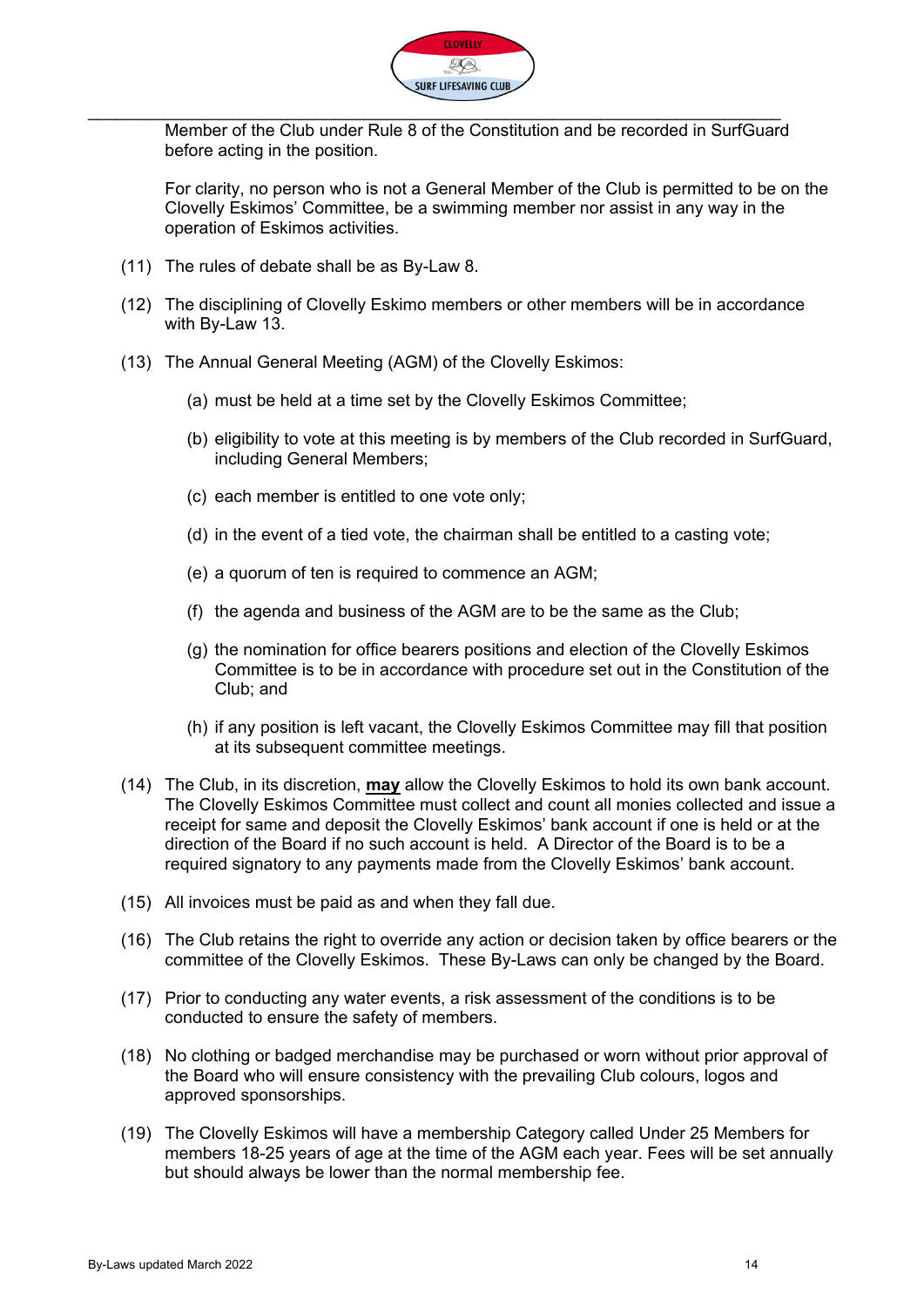

### (20) Life Membership

- (a) The Clovelly Eskimos will have a membership Category called Life Member. This category is only open by invitation. The process for Life membership is in alignment with the Surf Club Constitution.
	- Life membership is for members whose voluntary service and the achievements during that period must be considered as distinguished or special.
	- Distinguished or special service is defined as consistent, sustained, and exception al service or achievement and exemplary contributions beyond what is expected of Clovelly Eskimos members.
	- The nominee must have exhibited professional, ethical, and positive conduct during their members.

### (b) Nomination Procedure

The procedure for setting out invitation to Life membership is as follows:

- A member who has been an Eskimo for at least 10 years can nominate another member who meets the minimum criteria - with 2 other 10-year members supporting the nomination.
- x A written submission will be required to the Eskimos President which details how the minimum criteria was met.
- Nominations need to be made before  $30<sup>th</sup>$  June

(c) Nomination Review

- The nomination is to be reviewed by a Life Member Review Committee which is to be appointed annually upon receipt of a nomination.
- The Life Member Review Committee is to be made up of 3 members as follows: (i) 2 current Life members (still actively participating with the club) who are not on the existing Committee and will be nominated by the Eskimo Committee and (ii) 1 Eskimo Committee member
- Life Member Review Committee will review the submission and make the final determination, which must be unanimous for it to proceed.
- $\bullet$  Life Member Review Committee will have until 15<sup>th</sup> August to consider applications & finalise awards.

(d) Life Membership Criteria

A candidate for Life membership should meet the following criteria: -

- Be a financial member for 15 years (does not have to be continuous)
- Served on Committee and/or contribute to the running of the Eskimos in roles such as catering/fundraising/merchandise creation and/or sales/raffles/trivia night for at least 4 years.
- x Represent the Club or contribute at swimming carnivals (South Metrops and/or Australian Titles) for at least 10 years.
- If the candidate is a former President or Captain of the Club, they will not be considered for Life membership until at least 3 years after the last year of their service in that position on the Committee. This is to ensure that the candidate is still involved with the Club
- Has participated in Eskimo social activities.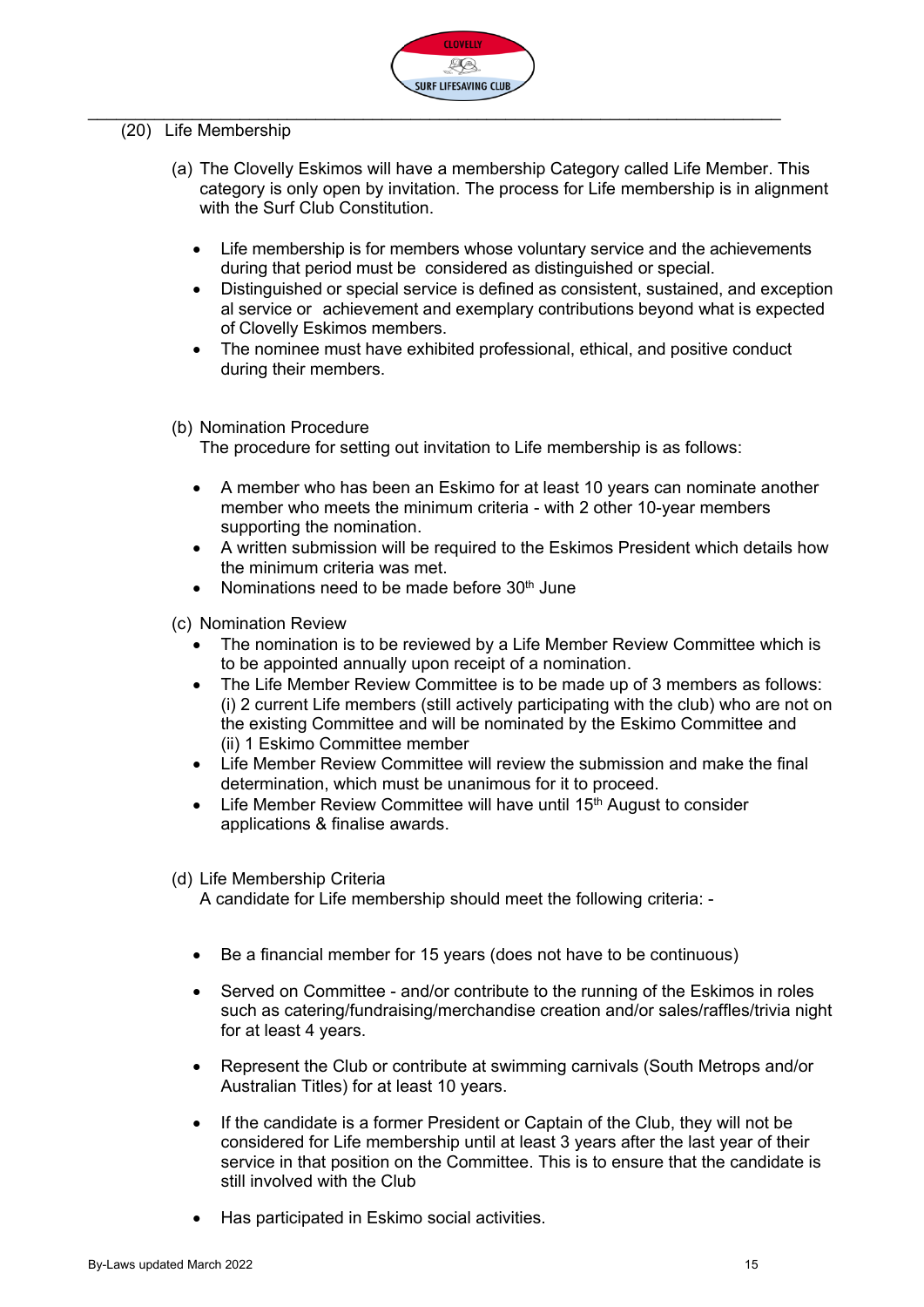

(e) Confirmation by the Eskimos Committee

 Candidates recommended by the Life Member Review Committee will be forwarded to the Eskimos committee who then confirm any such nominations by 75% majority. Successful Candidates will be announced at Presentation Day

## **5. THE CLOVELLY NIPPERS**

(1) The Clovelly Nippers is the junior activities division of the Club and as such must be encouraged and fostered by the Board. These By-Laws are to be used as a guide to the proper running and organisation of the Clovelly Nippers. Any Rule of the Club will override any precedent or minute made by the committee of the Clovelly Nippers.

**\_\_\_\_\_\_\_\_\_\_\_\_\_\_\_\_\_\_\_\_\_\_\_\_\_\_\_\_\_\_\_\_\_\_\_\_\_\_\_\_\_\_\_\_\_\_\_\_\_\_\_\_\_\_\_\_\_\_\_\_\_\_\_\_\_\_\_\_\_\_\_\_\_\_\_\_\_\_\_\_\_\_\_\_\_\_\_\_\_\_\_\_\_\_\_\_\_\_\_\_\_\_\_\_\_\_\_\_\_\_\_\_\_\_\_\_\_\_\_\_\_\_\_\_\_\_\_\_\_\_\_\_\_\_\_\_\_\_\_\_\_\_\_\_\_\_\_\_\_\_\_\_\_\_\_\_\_\_\_\_\_\_\_\_\_\_\_\_\_\_\_\_\_\_\_\_\_\_\_\_\_\_\_\_\_\_\_\_\_\_\_\_\_\_\_\_\_\_\_\_\_\_\_\_\_\_\_\_\_\_\_\_\_\_\_\_\_\_\_\_\_\_\_\_\_\_\_\_\_\_\_\_\_\_\_\_\_\_\_\_\_\_\_\_\_\_\_\_\_\_\_\_\_\_\_\_\_\_\_\_\_\_\_\_\_\_\_\_\_\_\_\_\_\_\_\_\_\_\_\_\_\_\_\_\_\_\_\_\_\_\_\_\_\_\_\_\_\_\_\_\_\_\_\_\_\_\_\_\_\_\_\_\_\_\_\_\_\_\_\_\_\_\_\_\_\_\_\_\_\_\_\_\_\_\_\_\_\_\_\_\_\_\_\_\_\_\_\_\_\_\_\_\_\_\_\_\_\_\_\_\_\_\_\_\_\_\_\_\_\_\_\_\_\_\_\_\_\_\_\_\_\_\_\_\_\_\_\_\_\_\_\_\_\_\_\_\_\_\_\_\_\_\_\_\_\_\_\_\_\_\_\_\_**

- (2) The objectives of the Clovelly Nippers are to:
	- (a) Be a well-respected, resourced and administered junior activities division of the Club, within the lifesaving community and the broader Clovelly community;
	- (b) Teach children the methods of surf awareness and beach safety;
	- (c) Conduct and teach official SLSA Surf Education programs that enable children to recognise and enjoy a safe beach and water environment:
	- (d) Introduce children to the surf lifesaving movement;
	- (e) Develop surf lifesaving skills through activities such beach sprints, flags, swimming and board races in a fun atmosphere;
	- (f) Provide a competitive opportunity for those children who wish to compete against members of other junior activities clubs;
	- (g) Provide the physical facilities and surf lifesaving equipment required to deliver these objectives; and
	- (h) Prepare children to enter the Club as active members.
- (3) The philosophies of the Clovelly Nippers are to:
	- (a) Foster a fun introduction to SLS and Clovelly Nippers for under 6 and 7 age groups;
	- (b) Introduce a more structured approach to the four main activities for under 8 to 10 age groups. A handicap competition (as well as a championship competition) is embraced to ensure the whole age group is encouraged to participate to the best of their ability;
	- (c) Introduce 8 to 10 year age groups to competition via team participation and embracing of team culture in local and Sydney Branch carnivals; and
	- (d) Introduce older age groups to surf training sessions at other beaches and carnival competitions in a team environment.
- (4) The Clovelly Nippers is subject to the direction of the Club's Board and is to be presided over by the Director of Junior Activities.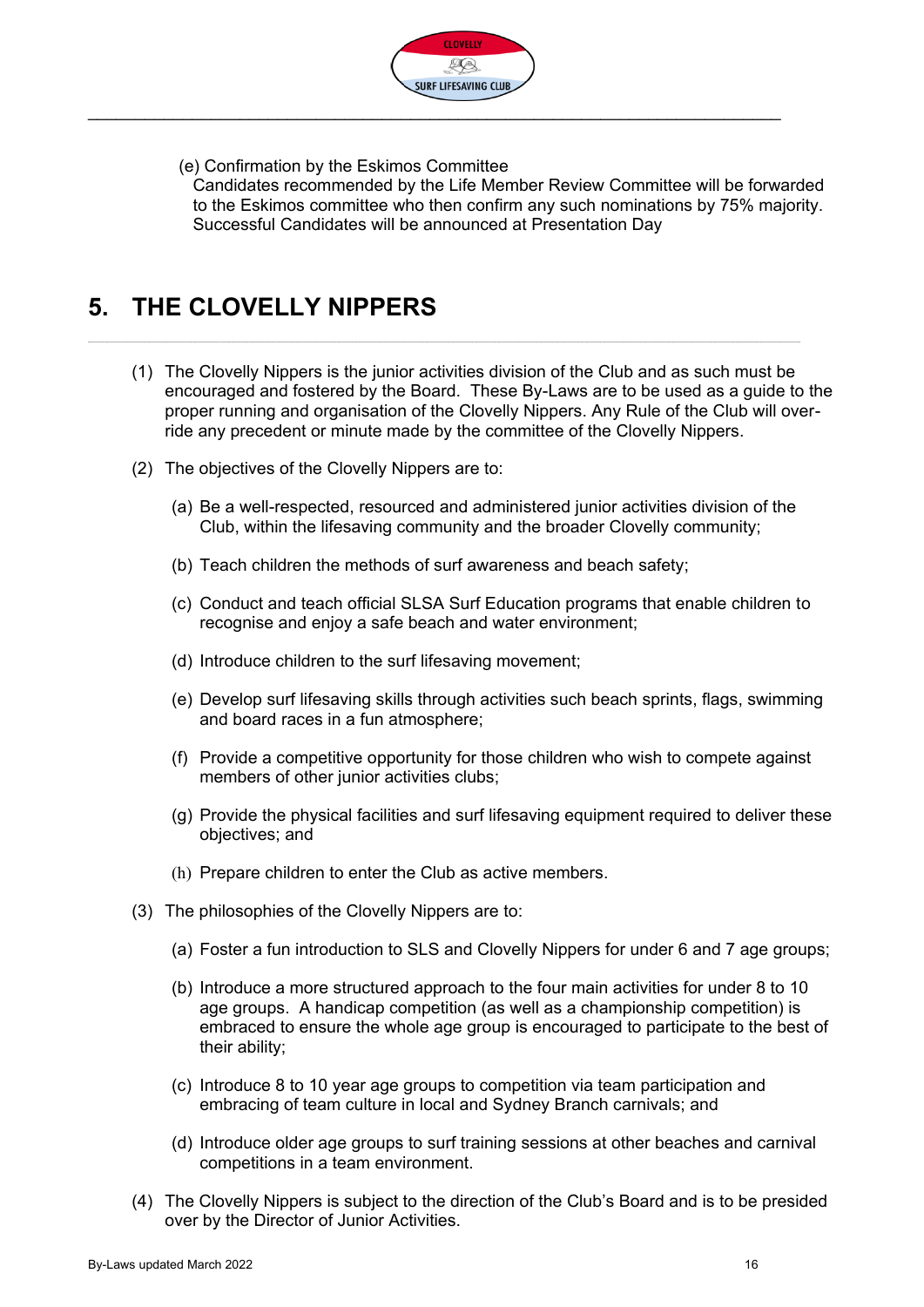

- \_\_\_\_\_\_\_\_\_\_\_\_\_\_\_\_\_\_\_\_\_\_\_\_\_\_\_\_\_\_\_\_\_\_\_\_\_\_\_\_\_\_\_\_\_\_\_\_\_\_\_\_\_\_\_\_\_\_\_\_\_\_\_\_\_\_\_\_\_\_\_\_\_ (5) The Clovelly Nippers is to elect annually a committee to assist the Director of Junior Activities in the operation of the junior activities division of the Club. The names of office bearers and contact details are to be submitted in writing to the Secretary of the Club within 28 days their election. The Secretary is to be advised in writing of any changes during the season to office bearer positions and contact details.
	- (6) The money and assets of the Clovelly Nippers are vested in the Club.
	- (7) The Clovelly Nippers must submit via the Director of Junior Activities monthly statements of income and expenditure to the Director of Finance and audited annual accounts as at 30th April each year.
	- (8) A child is qualified as a junior activities (Nipper) member if he/she is between the ages of five and thirteen inclusive at midnight on 30<sup>th</sup> September and has paid the required subscription by a date determined by the Clovelly Nippers committee.
	- (9) A Clovelly Nippers member is a Junior Activities Member of the Club in accordance with Rule 8.2(b) of the Constitution and must be recorded in SurfGuard as such.
	- (10) Subscriptions are to be set by the Clovelly Nippers committee but do not take effect until after approval by the Board.
	- (11) At or prior to the commencement of each season, the Clovelly Nippers' Committee must appoint age managers and other assistants required for the running of events and other assistance as determined by the Clovelly Nippers' Committee.
	- (12) Any Clovelly Nippers' Committee member, age manager or other assistant who is not a current member of the Clovelly SLSC as recorded in SurfGuard, must complete and submit the forms and pay the appropriate fee as required to become a General Member of the Club under Rule 8 of the Constitution and be recorded in SurfGuard as such. If during the season, any additional Clovelly Nippers' Committee member, age manager or other assistant is appointed who is not a current financial member of the Club, that person must complete and submit the forms and pay the appropriate fee as required to become a General Member of the Club under Rule 8 of the Constitution and be recorded in SurfGuard before acting in the position.
	- (13) For clarity, no person who is not a General Member of the Club is permitted to be on the Clovelly Nippers' Committee nor assist in any way in the operation of Nippers activities.
	- (14) All members assisting in the running and administration of Nippers must be clearly identified with a cap, hat or shirt as being an official.
	- (15) The disciplining of Clovelly Nippers members or other members involved with Clovelly Nippers will be in accordance with By-Law 13.
	- (16) The Clovelly Nippers Committee has in its discretion the power to accept new members, decide upon relevant Clovelly Nippers matters and co-opt assistants.
	- (17) The Clovelly Nippers Committee must meet at least once a month between September and April or such interval as determined at the first meeting of the Clovelly Nippers committee after its annual general meeting. Five office bearers constitute a quorum.
	- (18) Rules of debate shall be as By-Law 13.
	- (19) The Annual General Meeting (AGM) of the Clovelly Nippers:
		- (a) must be held at a time set by the Clovelly Nippers Committee, generally at the end of the season;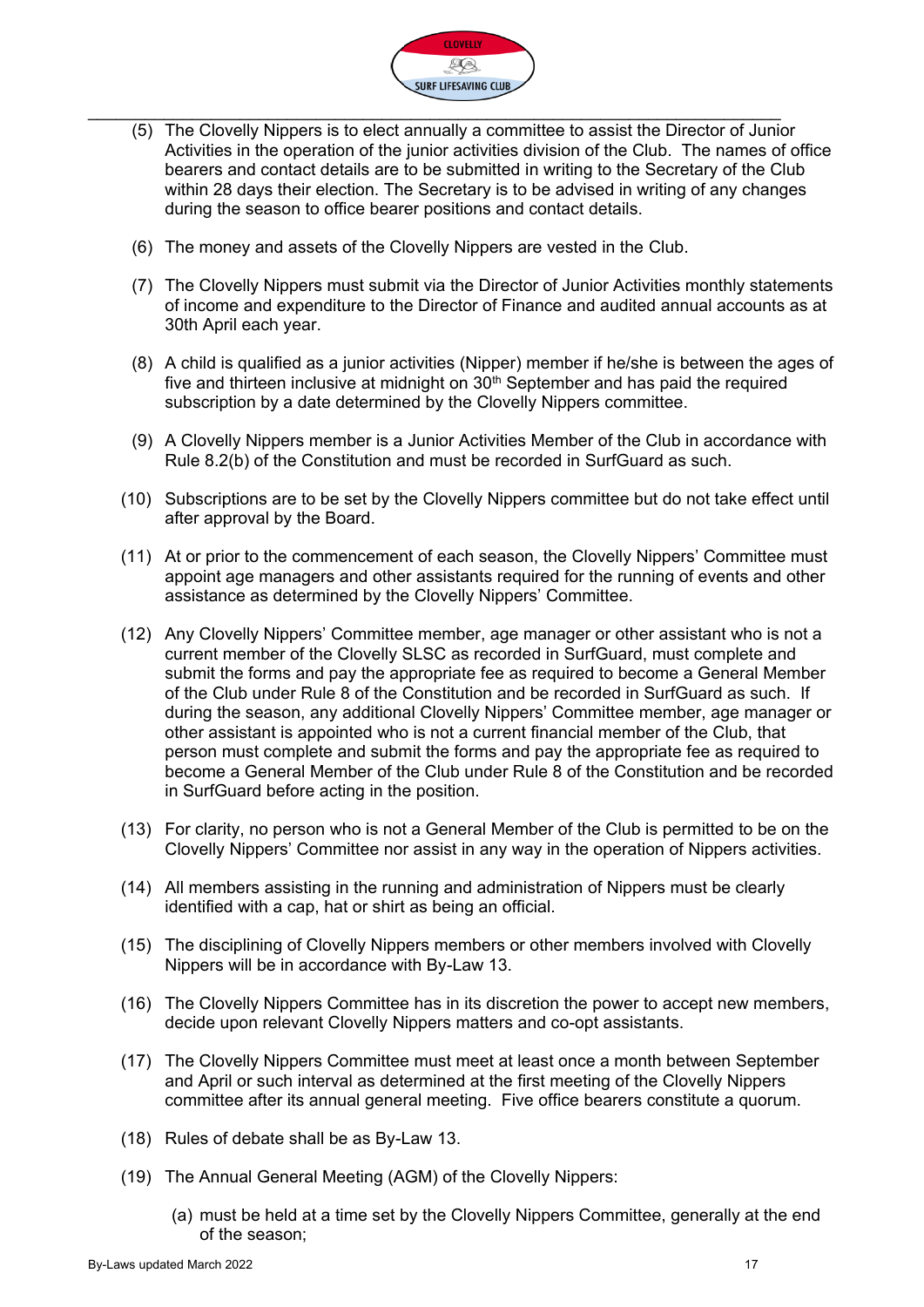

- \_\_\_\_\_\_\_\_\_\_\_\_\_\_\_\_\_\_\_\_\_\_\_\_\_\_\_\_\_\_\_\_\_\_\_\_\_\_\_\_\_\_\_\_\_\_\_\_\_\_\_\_\_\_\_\_\_\_\_\_\_\_\_\_\_\_\_\_\_\_\_\_\_ (b) is to be chaired by the Director of Junior Activities;
	- (c) eligibility to vote at this meeting is limited to members of the Club, including General Members, recorded in Surfguard and with responsibility for a participating Junior Activities Member;
	- (d) Junior Activities Members are not entitled to vote;
	- (e) each person eligible to vote is entitled to one vote only;
	- (f) in the event of a tied vote, the chairman shall be entitled to a casting vote;
	- (g) a quorum of ten is required to commence an AGM;
	- (h) the agenda and business of the AGM are to be the same as the Club;
	- (i) the nomination for office bearers positions and election of the Clovelly Nippers Committee is to be in accordance with procedure set out in the Constitution for the Club; and
	- (j) if any position is left vacant the Clovelly Nippers Committee, the Committee may fill that position at its subsequent committee meetings.
	- (20) The Club, in its discretion, **may** allow the Clovelly Nippers to hold its own bank account. The Clovelly Nippers must collect and count all monies collected and issue a receipt for same and deposit the money in the Clovelly Nippers' bank account within 7 days of receipt. The Director of Junior Activities is to be a required signatory to any payments made from the Clovelly Nippers' bank account.
	- (21) All invoices must be paid as and when they fall due.
	- (22) The colours and cap must be the same as the Club's.
	- (23) The Club retains the right to override any action or decision taken by office bearers or the committee of the Clovelly Nippers. These By-Laws can only be changed by the Board.
	- (24) Prior to conducting any water events, a risk assessment of the conditions is to be conducted to ensure the safety of members.
	- (25) No clothing or badged merchandise may be purchased or worn without prior approval of the Board who will ensure consistency with the prevailing Club colours, logos and approved sponsorships.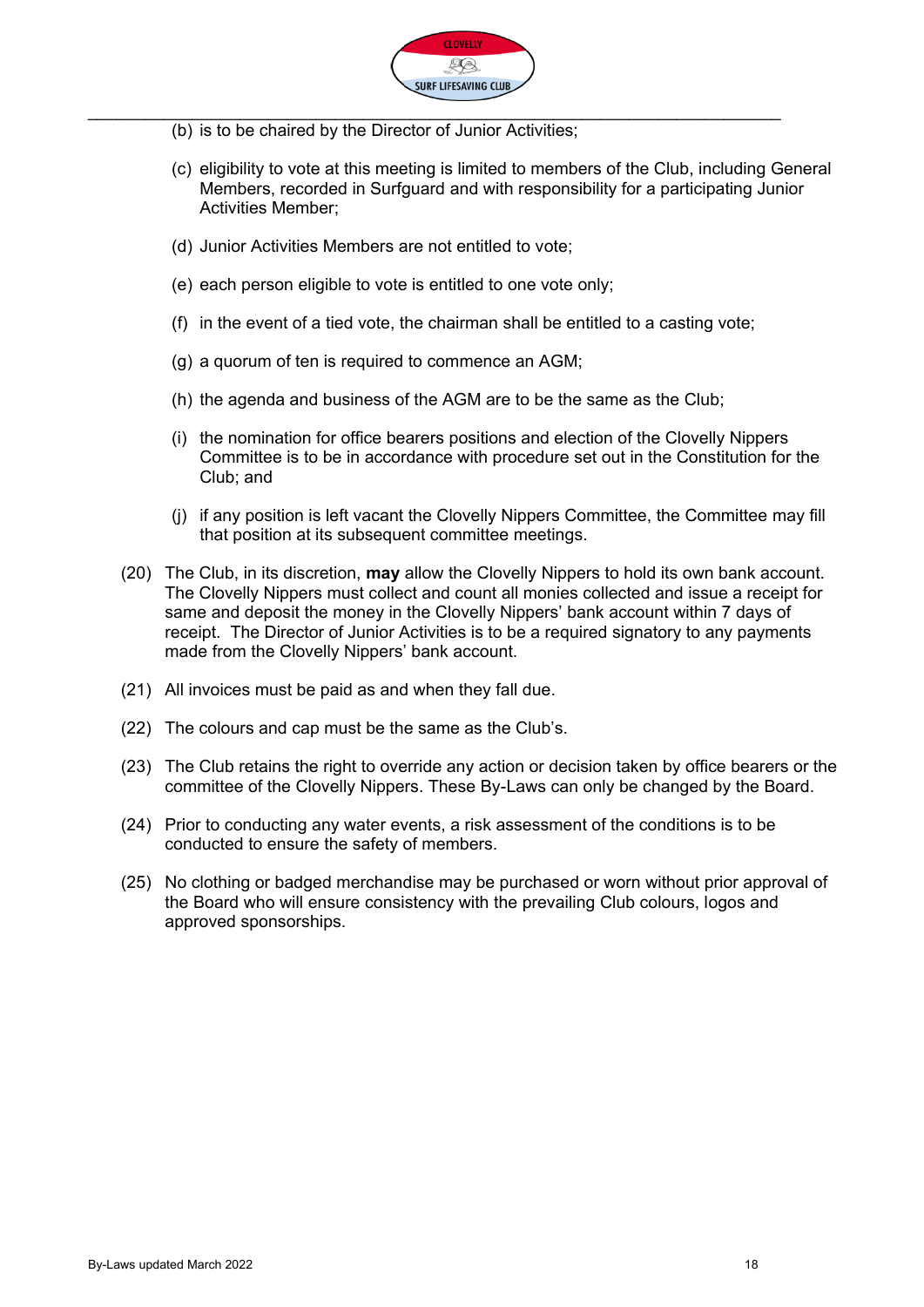

## **6. THE CLOVELLY SWIMMING CLUB**

- (1) The Clovelly Swimming Club is the summer swimming division of the Club for children and juniors and as such shall be encouraged and fostered by the Board. These By-Laws are to be used as a guide to the proper running and organisation of the Clovelly Swimming Club. Any rule of the Club constitution will over-ride any precedent or minute made by the committee of the Clovelly Swimming Club.
- (2) The objectives of the Clovelly Swimming Club are to encourage, promote and develop the swimming abilities, competiveness and sportsmanship of children of all ages in a relaxed and friendly environment.
- (3) The Clovelly Swimming Club is subject to the direction of the Club's Board.
- (4) The Clovelly Swimming Club is to elect annually a committee. The names of office bearers and contact details are to be submitted in writing to the Secretary of the Club within 28 days their election. The Secretary is to be advised in writing of any changes during the season to office bearer positions and contact details.
- (5) The money and assets of the Clovelly Swimming Club are vested in the Club.
- (6) The Clovelly Swimming Club must submit monthly statements of income and expenditure to the Director of Finance and audited annual accounts as at 30th April each year.
- (7) Subscriptions are to be set by the Clovelly Swimming Club Committee but do not take effect until after approval by the Board.
- (8) At or prior to the commencement of each season, the Clovelly Swimming Club's Committee must appoint managers and other assistants required for the running of events and other assistance as determined by the Clovelly Swimming Club Committee.
- (9) Any Clovelly Swimming Club Committee member, swimming member, manager or other assistant who is not a current member of Clovelly SLSC must complete and submit the forms and pay the appropriate fee as required to become a General Member of the Club under Rule 8 of the Constitution and be recorded in SurfGuard. If during the season, any additional Clovelly Swimming Club Committee member, swimming member age manager or other assistant is appointed who is not a current member of the Club, that person must complete and submit the forms and pay the appropriate fee as required to become a General Member of the Club under Rule 8 of the Constitution before acting in the position and be recorded in SurfGuard.
- (10) For clarity, no person who is not a member of the Club is permitted to be on the Clovelly Swimming Club's Committee, participate in swimming events, nor assist in any way in the operation of Clovelly Swimming Club activities.
- (11) The disciplining of Clovelly Swimming Club members must be in accordance with By-Law 13.
- (12) The Clovelly Swimming Club Committee has in its discretion the power to accept new members, decide upon relevant Clovelly Swimming Club matters, to arrange finances and co-opt assistants.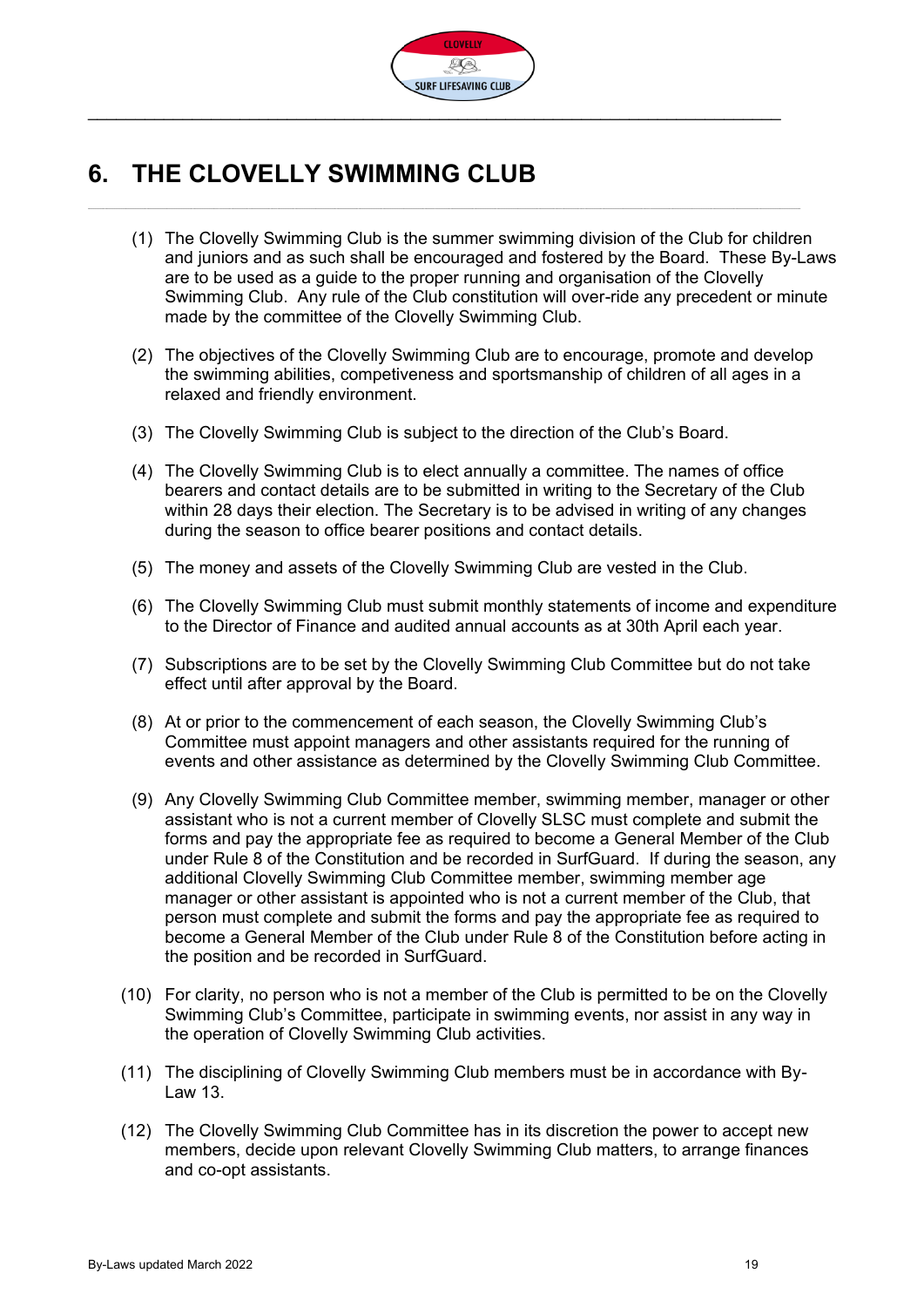

- \_\_\_\_\_\_\_\_\_\_\_\_\_\_\_\_\_\_\_\_\_\_\_\_\_\_\_\_\_\_\_\_\_\_\_\_\_\_\_\_\_\_\_\_\_\_\_\_\_\_\_\_\_\_\_\_\_\_\_\_\_\_\_\_\_\_\_\_\_\_\_\_\_ (13) The Clovelly Swimming Club Committee must meet at intervals determined by the Committee between September and April. Three office bearers constitute a quorum.
	- (14) Rules of debate shall be as By-Law 8.
	- (15) The Annual General Meeting (AGM) of the Clovelly Swimming Club:
		- (a) must be held at a time set by the Clovelly Swimming Club but generally towards the end of the season:
		- (b) eligibility to vote at this meeting is limited to members of the Club, including General Members recorded in SurfGuard:
		- (c) each person eligible to vote is entitled to one vote only;
		- (d) in the event of a tied vote, the chairman shall be entitled to a casting vote;
		- (e) a quorum of three is required to commence an AGM;
		- (f) the agenda and business of the AGM are to be the same as the Club;
		- (g) the nomination for office bearers positions and election of the Clovelly Swimming Club Committee is to be in accordance with procedure set out in the Constitution for the Club; and
		- (h) if any position is left vacant the Clovelly Swimming Club Committee may fill that position at its subsequent committee meetings.
	- (16) The Club, in its discretion, **may** allow the Clovelly Swimming Club to hold its own bank account. The Clovelly Swimming Club Committee must collect and count all monies collected and issue a receipt for same and deposit the money in the Clovelly Swimming Club's bank account within 7 days of receipt. A Director of the Board is to be a required signatory to any payments made from the Clovelly Swimming Club's bank account.
	- (17) All invoices must be paid as and when they fall due.
	- (18) The colours and cap must be the same as the Club's.
	- (19) The Club retains the right to override any action or decision taken by office bearers or the committee of the Clovelly Swimming Club. These By-Laws can only be changed by the Board.
	- (20) Prior to conducting any water events, a risk assessment of the conditions is to be conducted to ensure the safety of members.
	- (21) No clothing or badged merchandise may be purchased or worn without prior approval of the Board who will ensure consistency with the prevailing Club colours, logos and approved sponsorships.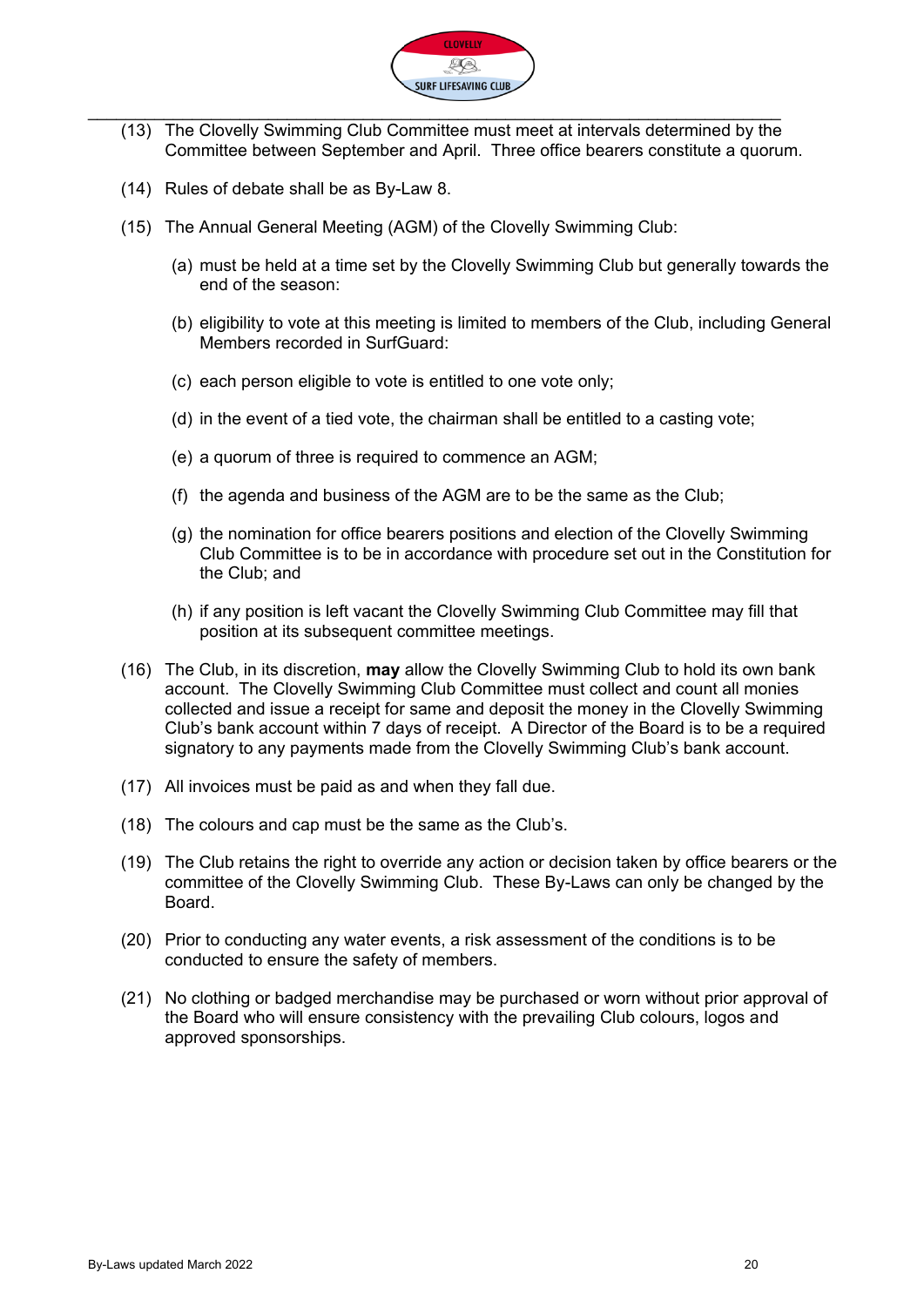

#### **7. VISITORS**

- (1) Members may invite visitors to the Club in areas such as the Tom Caddy Room and the ground floor level hall, provided that any such visitor is to be allowed to use the Club on no more than three occasions during any one season.
- (2) No visitors may use the gym under any circumstances.

## **8. RULES OF DEBATE**

(1) Normal rules of debate shall apply at all meetings. If there are any doubts of ruling is to be ascertained from:

*P.E. Joske - "The Law and Procedure at Meetings" - The Law Book Company, Sydney.* 

(2) A copy of this reference work should be kept in the Club office.

## **9. CLUB HOUSE**

## **9.1 General**

- (1) The Club house is to be opened to members for the purposes of the Club as follows:
	- (a) 4.00 a.m. to 10.30 p.m.; and
	- (b) will not be opened outside those hours without the approval of the Board.
- (2) The lockers belonging to the Club are available to be hired by members on payment of an annual hiring fee as set at the Board.
- (3) No animals are permitted in the clubhouse.
- (4) A member who accompanies a child into the Club house must adequately supervise the child at all times while the child remains in the Club house.

## **9.2 Gym**

- (1) The gym is available for use only **by financial members** (general members excluded) **who have paid the annual gym fee** set by the Board for use of the gym.
- (2) No person under the age of 14 is permitted to use the gym.
- (3) If any user of the gym becomes aware of any faulty gym equipment, it is to be brought to the attention of the gym manager.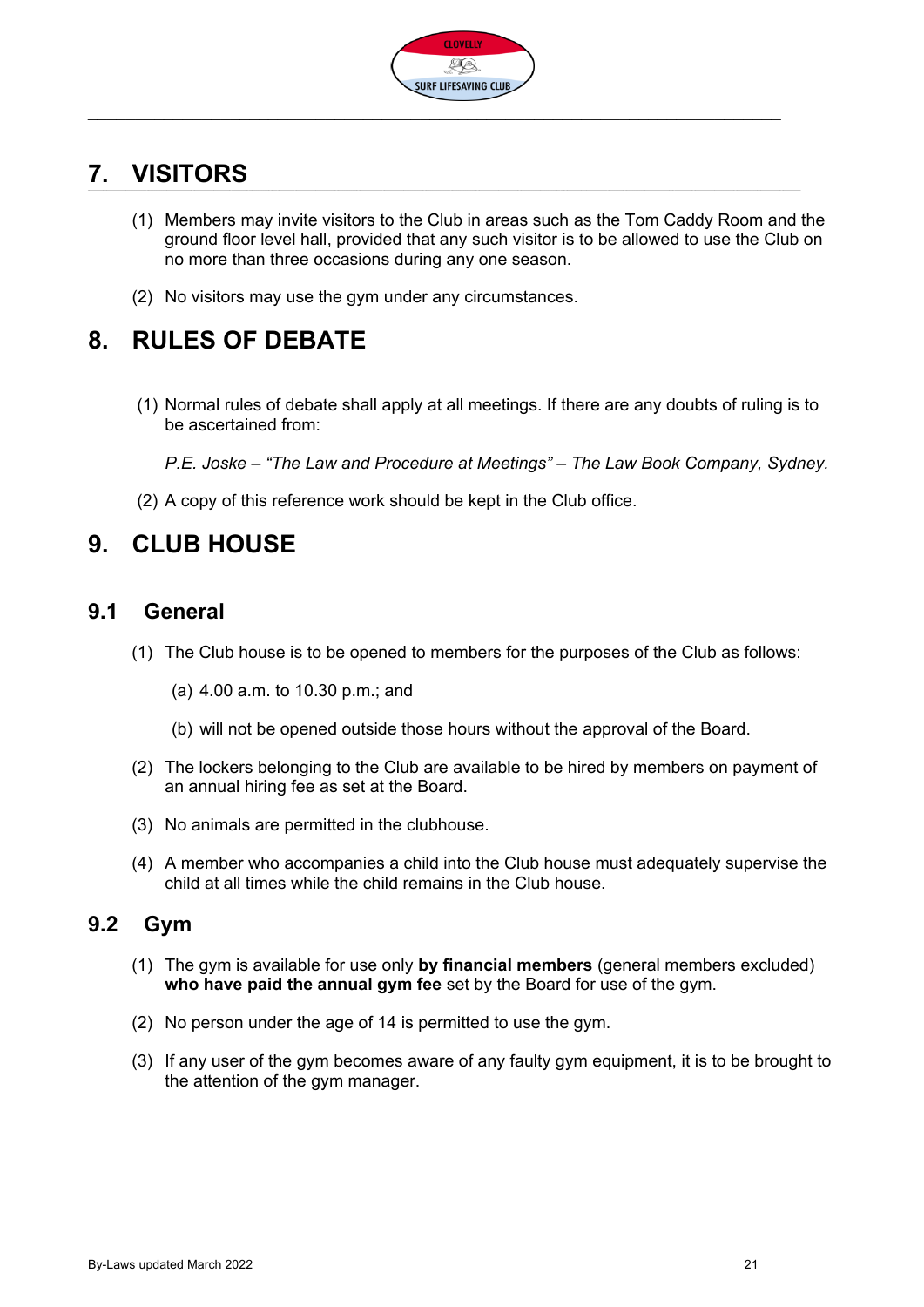

- (4) All users of the gym must at all times wear a shirt, shorts and appropriate footwear. No wet costumes are to be worn.
- (5) After use, each piece of equipment is the wiped down ready for use by other members. All gym users must have their own towel for this purpose.
- (6) All users of the gym must at all times abide by government health and safety requirements.
- (7) All new gym members must complete a gym waiver form and be inducted into the gym.

### **9.3 Security**

- (1) A security access system has been installed to parts of the Club house that requires the use of a fob key for ingress. The following applies to this system:
	- (a) no member who has been issued with a fob key is to lend it to any other person. Any person found to have done so will be referred to the Board who may refer the matter to the Judiciary Committee;
	- (b) any lost fob key must be reported immediately to the Secretary;
	- (c) any fob key that does not function correctly should be reported to the Secretary;
	- (d) any member will have his or her the fob key deactivated if membership fees have not been paid by the due date; and
	- (e) any lost fob key will be replaced after payment by the member of a \$20 fee or a fee as determined by the Board from time to time.

### **9.4 Unacceptable Behaviour**

- (1) Any member found:
	- (a) interfering with any locker other than the one allocated to the member, if any;
	- (b) being on the Club premises without permission outside the approved opening hours of the Club;
	- (c) defacing or otherwise damaging or removing, without authority, the property of the Club;
	- (d) bringing pets into the Club house;
	- (e) behaving obscenely or using bad language;
	- (f) supplying information concerning the Club to the media without the authority of the Board;
	- (g) using Club's first aid supplies, other than for first aid requirements associated with lifesaving activities;
	- (h) gambling in the Club premises for any illegal or unlawful purpose;
	- $(i)$  interfering with any member's belongings;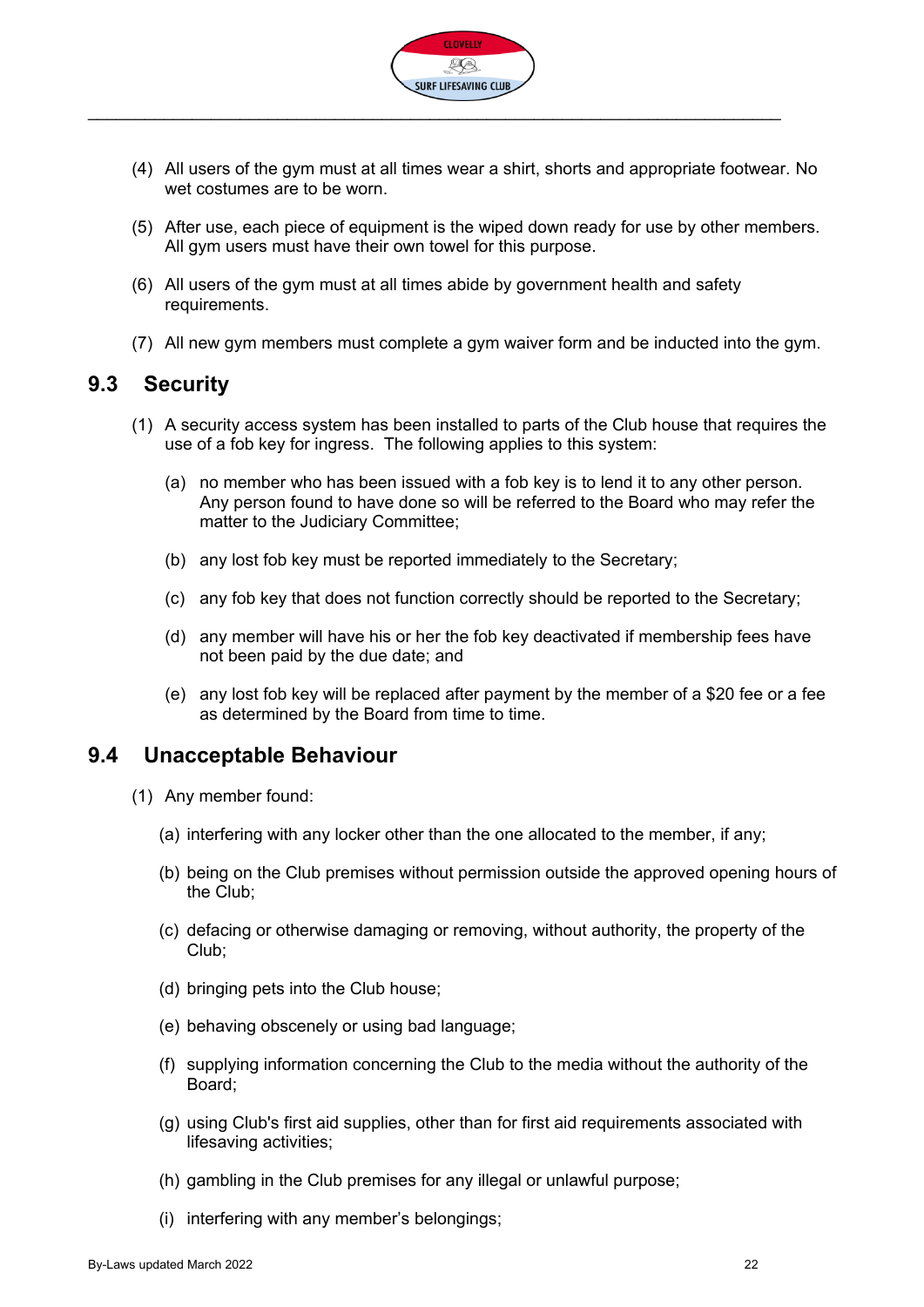

- \_\_\_\_\_\_\_\_\_\_\_\_\_\_\_\_\_\_\_\_\_\_\_\_\_\_\_\_\_\_\_\_\_\_\_\_\_\_\_\_\_\_\_\_\_\_\_\_\_\_\_\_\_\_\_\_\_\_\_\_\_\_\_\_\_\_\_\_\_\_\_\_\_ (j) throwing missiles in or from the Club house;
	- (k) generally acting detrimentally to the interests of the Club or its members;
	- (l) not obeying government health and safety requirements;
	- (m) using of the shark alarm bell for any purpose other than for what it was meant, or
	- (n) not to have followed the Code of Conduct set by the Club and SLSNSW "Policies and Procedures".

will be liable to be dealt with under the Constitution and By-Law 13, which provides for removal from office, suspension, cancellation of membership or expulsion.

- (2) Designated change areas are out of bounds to members of the opposite sex and members found breaching this By-Law will be dealt with under By-Law 13.
- (3) Locker and fob keys are not transferable and must be returned to the Secretary at the expiry of membership. Members are not permitted to install locks to any lockers.
- (4) Minimum dress requirements for the Tom Caddy Room will be determined by the Board from time to time. Any member found not to comply with the minimum standards may be requested to leave the premises by any member of the Board. A shirt/blouse must be worn by a member or guest.

## **9.5 Intoxicating Liquors and Illegal Substances**

- (1)Except for alcohol sold in the Tom Caddy Room, no intoxicating liquors or illegal substances shall be allowed on Club premises.
- (2)Any member coming on to the Club premises under the influence of intoxicating liquors or illegal substance will be referred to the Board who may refer the matter to the Club's Judiciary Committee under By-Law 13.
- (3)Any member found consuming unauthorised intoxicating liquors or illegal substances on Club premises will be immediately suspended until the Board decides if the matter is to be referred to the Judiciary Committee and, if the matter is referred to the Judiciary Committee, the member will remain suspended until the Judiciary Committee determines the outcome of the matter referred to it.
- (4)Any patrol member found to be under the influence of intoxicating liquors or illegal substance before commencement or during a patrol will be immediately suspended until the Board decides if the matter is to be referred to the Judiciary Committee and, if the matter is referred to the Judiciary Committee, the member will remain suspended until the Judiciary Committee determines the outcome of the matter referred to it.
- (5) Alcohol sold in the Tom Caddy room may only be sold by persons with the appropriate responsible service of alcohol qualification.

## **9.6 Repair, Maintenance and Capital Expenditure**

(1) The House Captain is authorised to spend up to \$500 (or such other amount approved by the Board and recorded in the minutes of a Board meeting) on day to day maintenance items without Board approval but must submit to the Board at the next monthly meeting all invoices pertaining to this expenditure.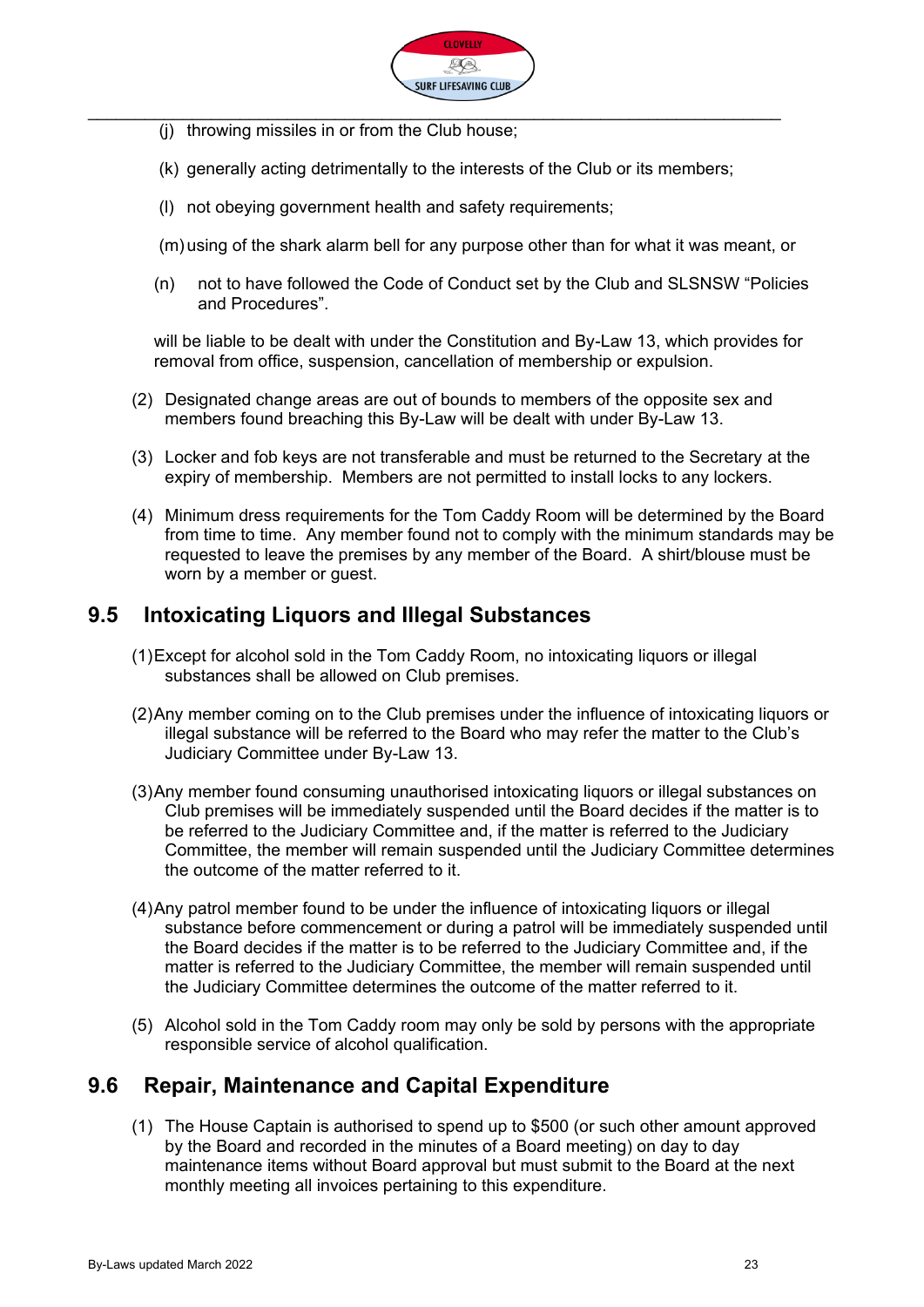

- \_\_\_\_\_\_\_\_\_\_\_\_\_\_\_\_\_\_\_\_\_\_\_\_\_\_\_\_\_\_\_\_\_\_\_\_\_\_\_\_\_\_\_\_\_\_\_\_\_\_\_\_\_\_\_\_\_\_\_\_\_\_\_\_\_\_\_\_\_\_\_\_\_ (2) For non-urgent repairs, maintenance and capital expenditure, the House Captain must obtain a reasonable number of quotations (generally 3) which are to be submitted to the Board for approval before the works are commissioned.
	- (3) For urgent repairs, maintenance and capital expenditure, the House Captain must obtain a quotation for the works and seek the approval of the Executive Committee before the works are commissioned.
	- (4) If, in the opinion of the House Captain, urgent repairs, maintenance and capital expenditure must be undertaken immediately due to safety concerns, the House Captain must ensure that the works are carried out expeditiously and the Executive Committee and Board informed of the actions taken to remedy the situation.

## **9.7 Ground Floor Level Hall**

- (1) If a member, non-member, community or sporting group wish to hire or use the hall, a written application must be submitted to the Board for its consideration advising of, as a minimum:
	- (a) the number of attendees,
	- (b) the date, time and period of the proposed use,
	- (c) security and cleaning arrangements,
	- (d) if music will be played and its form, and
	- (e) if alcohol will be served/provided.
- (2) If the application is approved, the Board will determine the conditions of use, cost of hire and any security bond requirements.
- (3) No application for the use of the hall for 18th to  $21<sup>st</sup>$  birthdays inclusive will be approved.
- (4) The Board must not approve an application if, in its opinion, the statutory requirements for the responsible service of alcohol will not be satisfied.

## **10. MONTHLY REPORT OF THE LIFESAVING COMMITTEE**

\_\_\_\_\_\_\_\_\_\_\_\_\_\_\_\_\_\_\_\_\_\_\_\_\_\_\_\_\_\_\_\_\_\_\_\_\_\_\_\_\_\_\_\_\_\_\_\_\_\_\_\_\_\_\_\_\_\_\_\_\_\_\_\_\_\_\_\_\_\_\_\_\_\_\_\_\_\_\_\_\_\_\_\_\_\_\_\_\_\_\_\_\_\_\_\_\_\_\_\_\_\_\_\_\_\_\_\_\_\_\_\_\_\_\_\_\_\_\_\_\_\_\_\_\_\_\_\_\_\_\_\_\_\_\_\_\_\_\_\_\_\_\_\_\_\_\_\_\_\_\_\_\_\_\_\_\_\_\_\_\_\_\_\_\_\_\_\_\_\_\_\_\_\_\_\_\_\_\_\_\_\_\_\_\_\_\_\_\_\_\_\_\_\_\_\_\_\_\_\_\_\_\_\_\_\_\_\_\_\_\_\_\_\_\_\_\_\_\_\_\_\_\_\_\_\_\_\_\_\_\_\_\_\_\_\_\_\_\_\_\_\_\_\_\_\_\_\_\_\_\_\_\_\_\_\_\_\_\_\_\_\_\_\_\_\_\_\_\_\_\_\_\_\_\_\_\_\_\_\_\_\_\_\_\_\_\_\_\_\_\_\_\_\_\_\_\_\_\_\_\_\_\_\_\_\_\_\_\_\_\_\_\_\_\_\_\_\_\_\_\_\_\_\_\_\_\_\_\_\_\_\_\_\_\_\_\_\_\_\_\_\_\_\_\_\_\_\_\_\_\_\_\_\_\_\_\_\_\_\_\_\_\_\_\_\_\_\_\_\_\_\_\_\_\_\_\_\_\_\_\_\_\_\_\_\_\_\_\_\_\_\_\_\_\_\_\_\_\_\_\_\_\_\_\_\_\_\_\_\_\_\_\_

- (1) The monthly report of the Lifesaving Committee to the Board referred to in Rule 22 must include:
	- (a) names of members who have attempted their proficiency test, indicating those who have passed and those who have failed;
	- (b) names of members who are required to undergo a proficiency test and have not done so;
	- (c) any patrols whose numbers are not meeting the requirements of the SLSA and the Club and details of the numbers being achieved;
	- (d) any member who has not performed his rostered patrols and not obtained a substitute;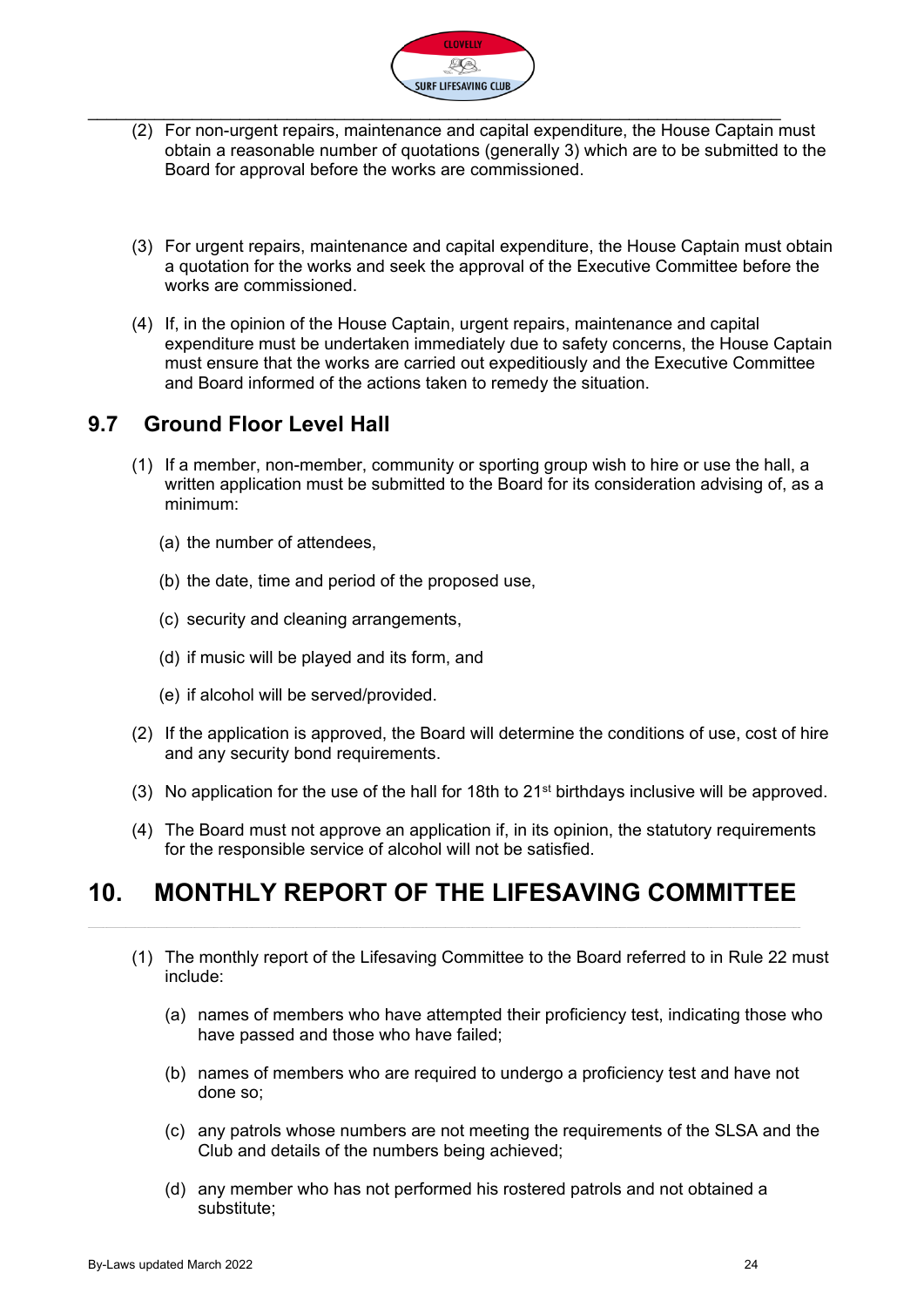

- \_\_\_\_\_\_\_\_\_\_\_\_\_\_\_\_\_\_\_\_\_\_\_\_\_\_\_\_\_\_\_\_\_\_\_\_\_\_\_\_\_\_\_\_\_\_\_\_\_\_\_\_\_\_\_\_\_\_\_\_\_\_\_\_\_\_\_\_\_\_\_\_\_ (e) any surf lifesaving equipment belonging to the Club that requires repair;
	- (f) any recommendation for the purchase of any desired or requested lifesaving patrol equipment; and
	- (g) patrol operations, updates and any other relevant lifesaving information for implementation or deemed required by the Board.

,我们就是一个人的人,我们就是一个人的人,我们就是一个人的人,我们就是一个人的人,我们就是一个人的人,我们就是一个人的人,我们就是一个人的人,我们就是一个人的人,

## **11. MONTHLY REPORT OF THE EDUCATION COMMITTEE**

- (1) The monthly report of the Education Committee to the Board referred to in Rule 22 must include:
	- (a) the names of any members that the Club has in training for bronze medallion, surf rescue certificates, advance resuscitation techniques certificate or other awards of the SLSA
	- (b) proposed exam dates for those members undergoing training;
	- (c) the names and awards obtained to date by any members of the Club during the current season;
	- (d) any education training equipment belonging to the Club that requires repair or replacement; and
	- (e) any recommendation for the purchase of any desired or requested education training equipment.

## **12. REPORT OF THE SELECTION COMMITTEE**

(1) The report of the Selection Committee to the Board referred to in Rule 22 of the Constitution must include:

\_\_\_\_\_\_\_\_\_\_\_\_\_\_\_\_\_\_\_\_\_\_\_\_\_\_\_\_\_\_\_\_\_\_\_\_\_\_\_\_\_\_\_\_\_\_\_\_\_\_\_\_\_\_\_\_\_\_\_\_\_\_\_\_\_\_\_\_\_\_\_\_\_\_\_\_\_\_\_\_\_\_\_\_\_\_\_\_\_\_\_\_\_\_\_\_\_\_\_\_\_\_\_\_\_\_\_\_\_\_\_\_\_\_\_\_\_\_\_\_\_\_\_\_\_\_\_\_\_\_\_\_\_\_\_\_\_\_\_\_\_\_\_\_\_\_\_\_\_\_\_\_\_\_\_\_\_\_\_\_\_\_\_\_\_\_\_\_\_\_\_\_\_\_\_\_\_\_\_\_\_\_\_\_\_\_\_\_\_\_\_\_\_\_\_\_\_\_\_\_\_\_\_\_\_\_\_\_\_\_\_\_\_\_\_\_\_\_\_\_\_\_\_\_\_\_\_\_\_\_\_\_\_\_\_\_\_\_\_\_\_\_\_\_\_\_\_\_\_\_\_\_\_\_\_\_\_\_\_\_\_\_\_\_\_\_\_\_\_\_\_\_\_\_\_\_\_\_\_\_\_\_\_\_\_\_\_\_\_\_\_\_\_\_\_\_\_\_\_\_\_\_\_\_\_\_\_\_\_\_\_\_\_\_\_\_\_\_\_\_\_\_\_\_\_\_\_\_\_\_\_\_\_\_\_\_\_\_\_\_\_\_\_\_\_\_\_\_\_\_\_\_\_\_\_\_\_\_\_\_\_\_\_\_\_\_\_\_\_\_\_\_\_\_\_\_\_\_\_\_\_\_\_\_\_\_\_\_\_\_\_\_\_\_\_\_\_\_\_\_\_\_\_\_\_\_\_\_\_\_\_\_\_

- (a) competitors to be included any official team to represent the Club at any championship carnival recommended by the selection committee for ratification or rejection by the Board; and
- (b) any travelling, accommodation or competition fees recommended by the selection committee for ratification or rejection by the Board.

## **13. DISCIPLINE AND JUDICAL**

## **13.1 Judiciary Matters**

#### **Breach**

(1) Where a member has allegedly: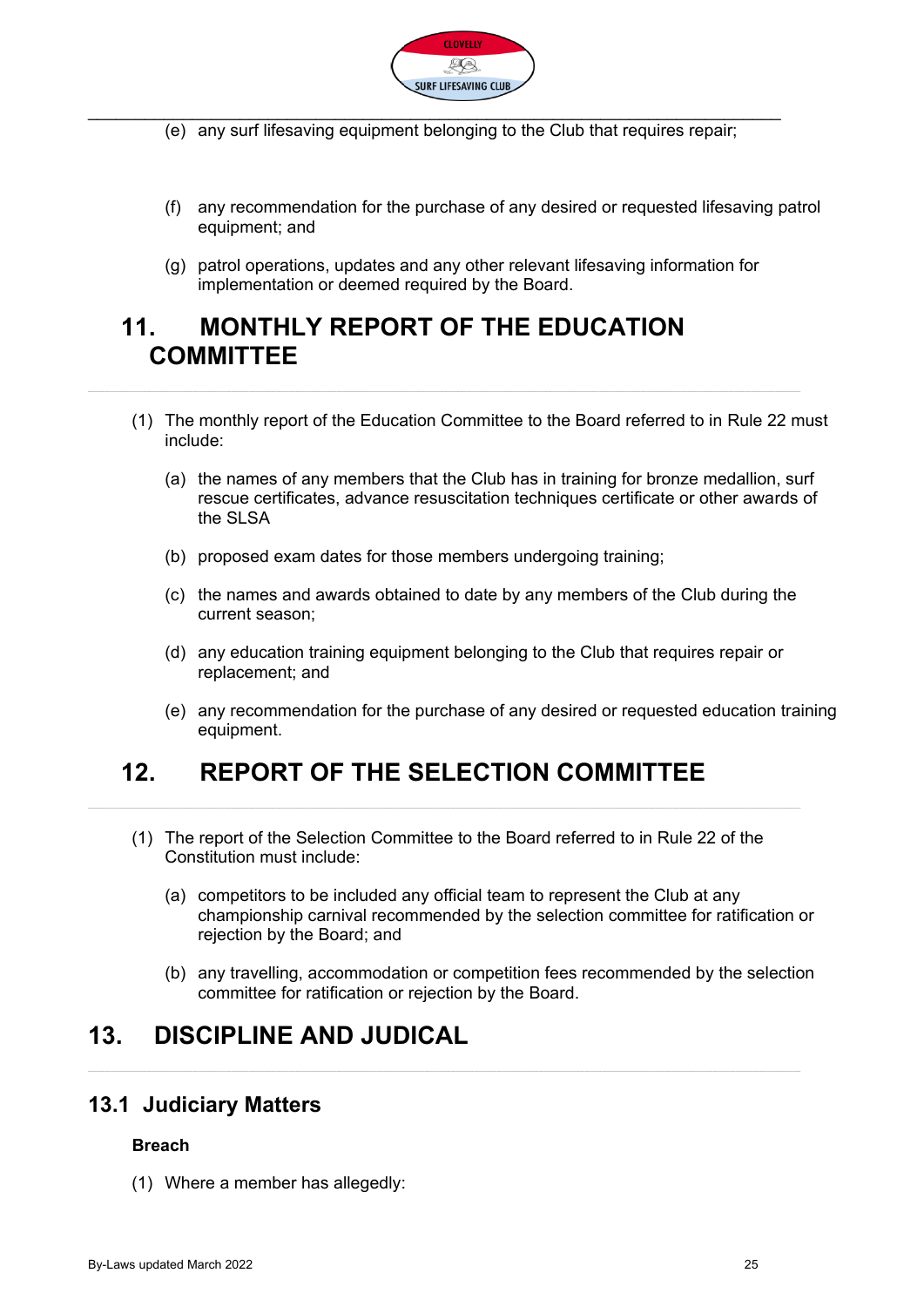

- \_\_\_\_\_\_\_\_\_\_\_\_\_\_\_\_\_\_\_\_\_\_\_\_\_\_\_\_\_\_\_\_\_\_\_\_\_\_\_\_\_\_\_\_\_\_\_\_\_\_\_\_\_\_\_\_\_\_\_\_\_\_\_\_\_\_\_\_\_\_\_\_\_ (a) breached, failed, refused or neglected to comply with the membership directives or any resolution or determination of SLSA, SLSNSW, Sydney Branch or the Club or any duly authorised committee;
	- (b) acted in a manner unbecoming of a member or prejudicial to the object of SLSA, SLSNSW, Sydney Branch or the Club and / or surf lifesaving;
	- (c) brought themselves, SLSA, SLSNSW, Sydney Branch or the Club or surf lifesaving; or
	- (d) competed or in any way participated in a lifesaving competition and / or used SLSA, SLSNSW, Sydney Branch or the Club equipment in any event, contest and competition which has not been licensed, sanctioned or otherwise authorised by SLSA, SLSNSW, Sydney Branch or the Club or has failed to obtain permission of SLSA, SLSNSW, Sydney Branch or the Club to so compete or participate in that competition or use SLSA, SLSNSW, Sydney Branch or the Club equipment;

SLSA, SLSNSW, Sydney Branch or the Club may commence or cause to be commenced investigatory and or disciplinary proceeding (**"proceedings´**) against that member and that member will be subject to and submits unreservedly to the jurisdiction, procedures, penalties and appeal mechanisms set out in these By Laws, provided that SLSA, SLSNSW, Sydney Branch or the Club may commence proceedings or investigate conduct which may warrant the commencement of proceedings by referring the matter to a Judiciary Committee.

## **13.2 Judiciary Committee**

(1) Judiciary Committee shall be convened and function as follows:

### **Convening of Committee**

(2) The Club shall annually or as required appoint a Judiciary Committee to investigate and / or determine matters referred to it. The Board may convene a Judiciary Committee on such terms and for such purpose(s) as required. A member of the committee shall act as secretary and keep records of all investigations and decisions of that committee.

#### **Jurisdiction**

- (3) The jurisdiction of a Judiciary Committee shall be as follows:
	- (a) where within the boundaries of the Club, the alleged offender shall be dealt with by the Club's Judiciary Committee;
	- (b) where within the boundaries of Sydney Branch, the alleged offender shall be dealt with by Sydney Branch's Judiciary Committee;
	- (c) where within the boundaries of the SLSNSW, the alleged offender shall be dealt with by SLSNSW's Judiciary Committee;
	- (d) where within the boundaries of SLSA, the alleged offender shall be dealt with by SLSA's Judiciary Committee; and
	- (e) Where the matter, in the opinion of SLSA, is better dealt with by the criminal justice system, it will not be considered, however SLSA may reserve its rights.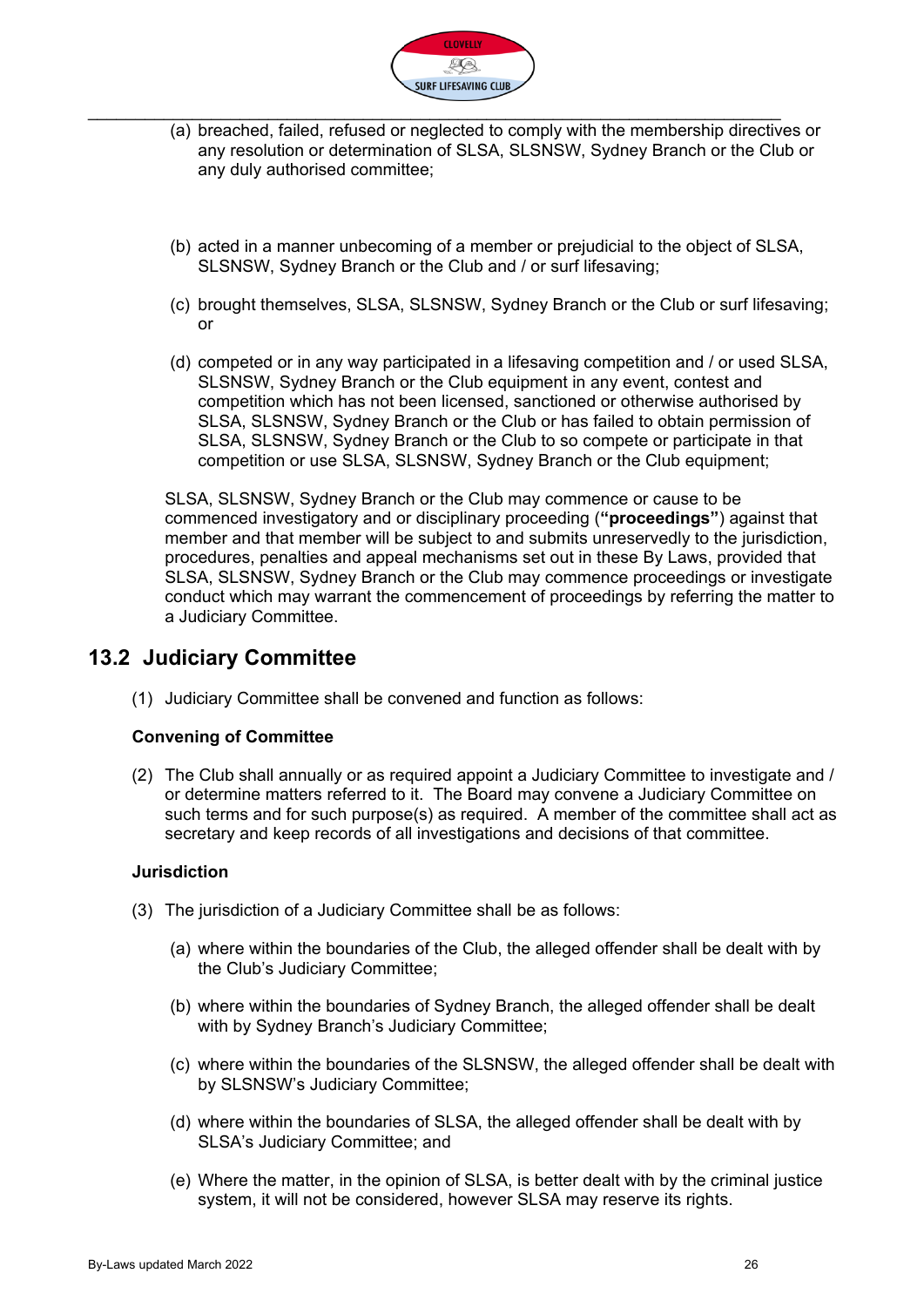

#### **Referrals**

- (4) Every referral to a Judiciary Committee shall be clear and unambiguous and shall clearly set out the matter(s) required to be investigated or determined by the Judiciary Committee.
- (5) Upon a referral to a Judiciary Committee, the committee secretary shall, as soon as practicable, appoint a time and place suitable to the Judiciary Committee for the proceedings and may appoint an investigator to inquire into the referral.
- (6) A Judiciary Committee shall process any referral to it within such time as SLSA, SLSNSW, Sydney Branch or the Club directs, provided always that a concerned person may apply for an adjournment by application in writing to the committee secretary. Such application must be received at least two (2) days prior to the commencement of proceedings.
- (7) A Judiciary Committee shall have the power to require the attendance of any member at any proceedings before it. A notice shall be given in accordance with these By Laws.
- (8) The referring authority shall decide the quorum for a Judiciary Committee.
- (9) Should an investigator have been appointed, the chairperson of the Judiciary Committee should, in conduction with the investigator, determine if the matter should proceed.

### **13.3Procedure**

(10) Proceedings commenced under these By Laws shall be conducted as follows:

#### **Request to Appear**

(11) Upon receipt of a referral, the Judiciary Committee shall request the party or parties concerned in the referral to appear before them. Such request shall be in writing either delivered personally or in appropriate cases by post, email or facsimile to the appropriate address (mail or electronic) or facsimile number of the party or parties concerned. A notice given by post shall be deemed to have been given on the second day following that on which it is posted. A notice by facsimile shall be determined to be given upon receipt of a confirmation report confirming the facsimile was received at the facsimile number to which it was sent. A notice shall be deemed to be given unless an email is received in reply stating the email was not successfully transmitted.

#### **Notice**

- (12) Proceedings shall take place as soon as practicable. All parties shall be given at least seven (7) days' notice of the proceeding by the Judiciary Committee. The notice shall:
	- (a) be in writing;
	- (b) state that the party or parties concerned are required to appear and in what capacity;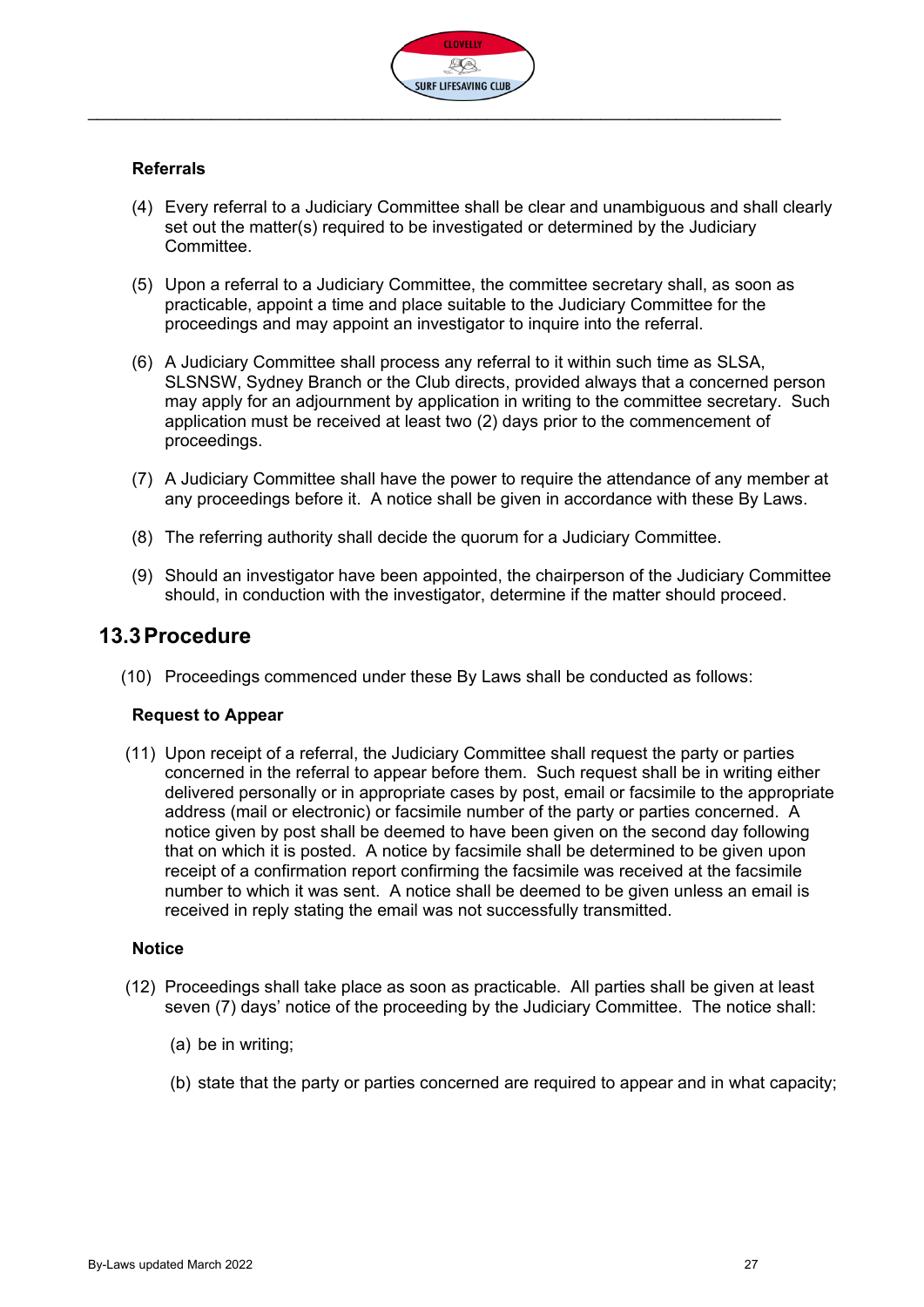

- (c) state the nature of the proceedings and the matters or alleged offense(s), the subject of investigation or determination, the possible penalty or penalties and the date, place and time of the hearing; and
- (d) be delivered as set out in the Request to Appear.

#### **Appearance**

(13) Persons appearing before the Judiciary Committee shall be entitled to call witnesses but must state their case in person unless the Judiciary Committee has permitted representation through an advocate. They and their witnesses shall be given a full opportunity to be heard. In their absence, or in the absence of their witnesses, a decision may be made by default. Before making a decision in default of appearance, the Judiciary Committee must satisfy itself that the party concerned was aware of the time, date and place of the hearing and had been requested to appear in accordance with these By Laws.

#### **Procedure at Proceedings**

- (14) Judiciary proceedings shall be conducted as follows:
	- (a) The Judiciary Committee chairperson shall announce the opening of proceedings, stating the Judiciary Committee's authority, jurisdiction, composition and the nature and purpose(s) of the proceedings.
	- (b) The procedure to be followed at the proceedings shall be clearly explained by the Judiciary Committee chairperson. The Judiciary Committee chairperson shall state who is entitled to be present throughout the proceedings during evidence and submissions.
	- (c) The matter(s) the subject of the proceedings shall then be read to the person(s) concerned. The body or person reporting the matter(s) and the subject(s) of the proceedings shall be given the opportunity to report the circumstances of the matter(s). The person(s) concerned will be given the opportunity to respond to the report and present evidence / submissions as to their view of the circumstances of the matter(s). Any witnesses called by either the reporting body or the person(s) concerned will be given the opportunity to give evidence or make submissions. Witnesses may be questioned on their evidence. Evidence and / or submissions may be tendered in writing.
	- (d) The Judiciary Committee will consider the evidence submitted. The Judiciary Committee may adjourn the hearing if considered necessary. No other person shall be present or partake in any discussion with the Judiciary Committee at this time. If the Judiciary Committee finds an offence has not been committed or not proved, it will advise the referring authority and dismiss the charge accordingly.
	- (e) If the Judiciary Committee finds an offence has been committed or proved, it may impose, in its discretion, an appropriate penalty or penalties or it may report its findings to the referring authority with such recommendations as it considers appropriate. The Judiciary Committee chairperson will declare the proceeding closed.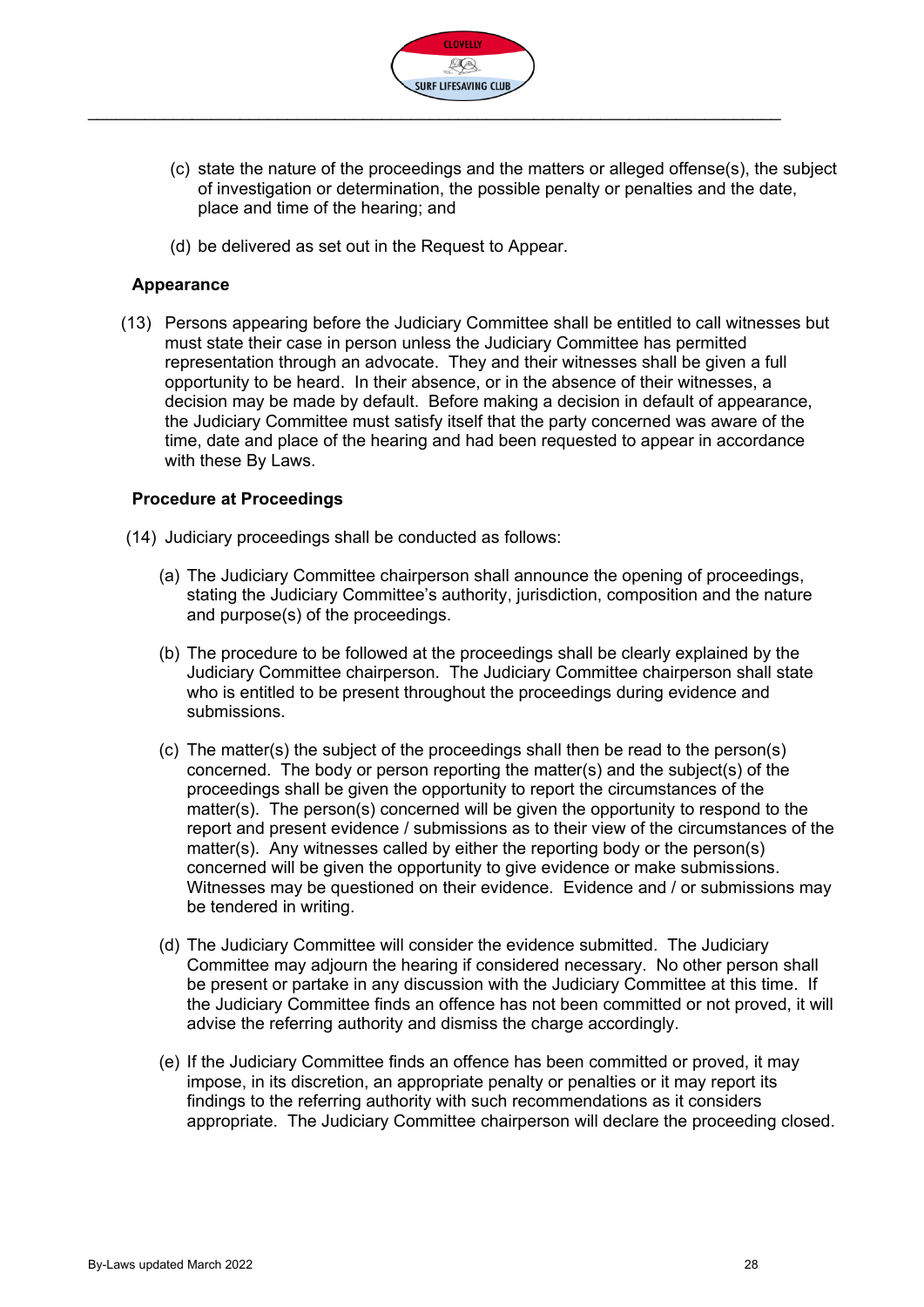

- (f) If a decision cannot be given immediately after proceedings, the relevant parties must be advised of the time and place at which the decision will be given. The decision, any penalty, the reasons for the decision and notice of the person's appeal rights shall be given in writing and signed by the Judiciary Committee chairperson. A referring authority must advise persons found guilty of an offence under these By Laws of their rights of appeal.
- (g) Every decision of a Judiciary Committee appointed by SLSA, SLSNSW, Sydney Branch or the Club shall be convened in writing to the parties concerned and, where a member of the Club, to the Club and Sydney Branch (where relevant) and SLSNSW. It shall be incumbent on the Club to give effect to the decision immediately and to notify the referring authority that such has been done. The referring authority may deal with the Club failing to give effect to such decision at that authority's discretion.

### **13.4 Penalties**

(15)Penalties that may be imposed include:

- (a) A reprimand;
- (b) Suspension of such activities, on such terms and for such period as the Judiciary Committee thinks fit;
- (c) Exclusion from a particular activity, event or events;
- (d) Expulsion;
- (e) Fines, imposed in such manner and in such amount as the Judiciary Committee thinks fit;
- (f) Such combination of any of the above penalties as the Judiciary Committee thinks fit; or
- (g) Additional service, requiring the member to undertake an activity based penalty, imposed in such manner as the Judiciary Committee thinks fit.
- (16) During proceedings, the subject(s) of the proceedings may be suspended on such terms and for such period as the relevant referring authority thinks fit and shall remain under suspension unless the referring authority decides otherwise.

## **13.5 Reporting**

- (17) Unless the decision of the Judiciary Committee is unanimous, a separate report may be made to the referring authority by the minority. The decision of the majority however, shall be deemed to the decision of the Judiciary Committee. Where voting is equal, the Judiciary Committee chairperson may exercise a casting vote.
- (18) A decision by the Judiciary Committee cannot be altered by the referring authority.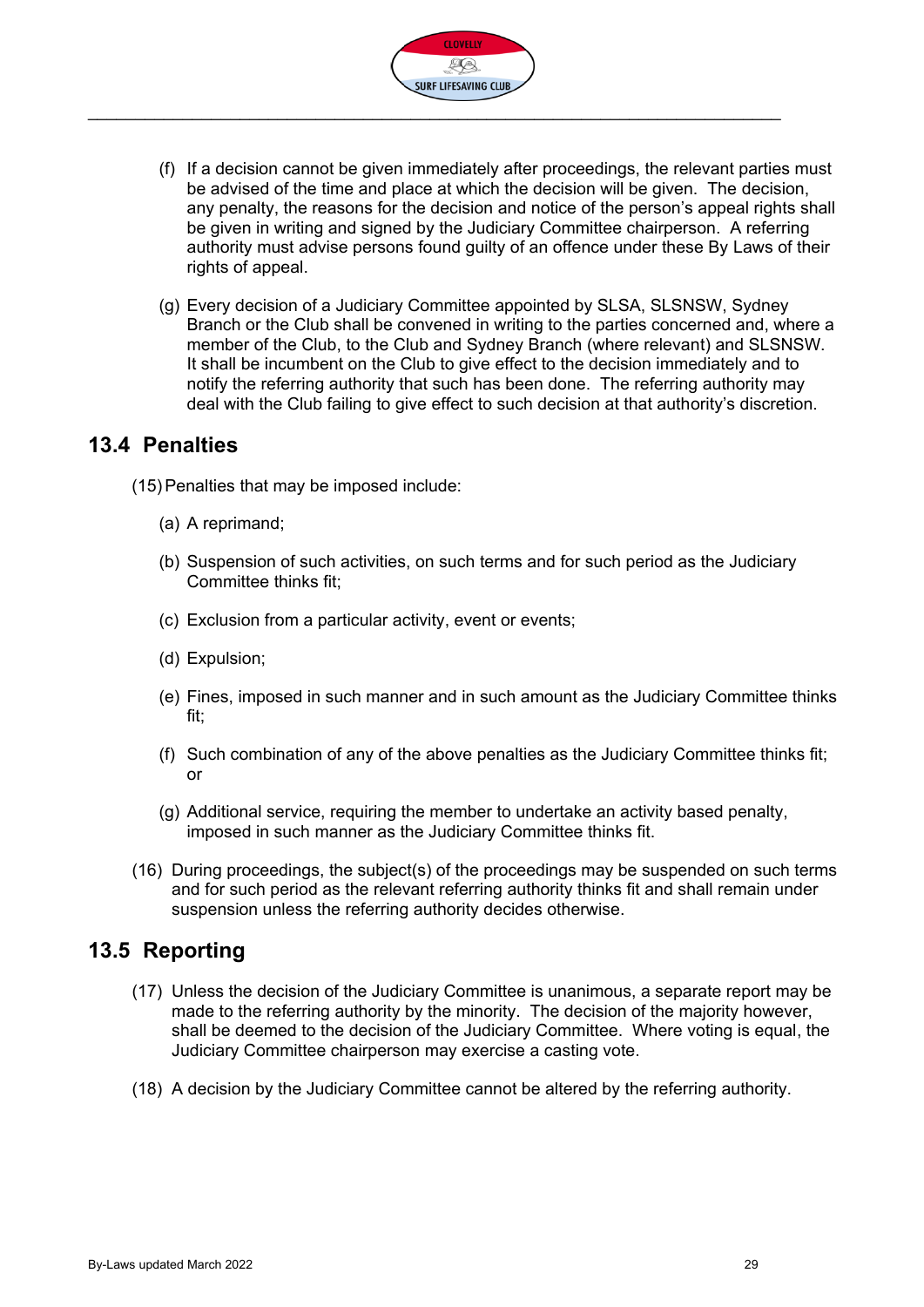

## **13.6 Effect of Penalty**

- (19) Where the Club is suspended under SLSA's regulations, its membership of and representation rights and privileges in SLSA shall be forfeited during the period of such suspension. Officers of SLSA who may be members of the Club shall not be affected by such suspension nor shall a suspension absolve the Club from any patrol responsibilities.
- (20) Where a member is suspended under SLSA regulations, all rights and privileges of that member shall be forfeited, either partly or completely, during the period of suspension. In the case of a complete suspension, a member shall also forfeit all Club rights during the currency of the suspension. Partial suspension shall prevent the member's participation in inter-Club, Sydney Branch, SLSNSW or SLSA activities but shall not interfere with the member's rights as a member of the Club or his beach patrol responsibilities.
- $(21)$  Where the Club or a member is expelled under SLSA regulations, it's or the member's membership of and representation in SLSA shall be forfeited immediately and membership shall cease. No monies will be refunded to expelled or suspended member.

### **13.7 Appeals**

- (22) SLSA shall appoint or recognise a panel of persons (**SLS Appeals Panel**) from whom SLS Appeals Tribunals shall be appointed as required. The SLS Appeals Panel shall comprise persons appointed by SLSA and / or SLSNSW.
- (23) A member who or which has received a penalty or an adverse finding from this By Law may, within 14 days from the date of receiving the determination in writing, apparel to SLS Appeals Tribunal. For avoidance of doubt, there is only one appeal from a Judiciary Committee, regardless of whether the Judiciary Committee was appointed the SLSA, SLSNSW, Sydney Branch or the Club.
- (24) Appeals under this By Law will be determined by SLSA's regulation.
- (25) An appeal must be lodged in writing to SLSNSW. The appeal must set out the:
	- (a) Ground(s) on which the appeal is made;
	- (b) Reasons or circumstances supporting the alleged ground(s) of appeal; and
	- (c) Must be accompanied by a non-refundable appeal fee of \$500.
- (28) An appeal can be withdrawn at any time in writing to SLSNSW. If the appellant seeks to withdraw an appeal after an appeal hearing has commenced, the appeal may only be withdrawn with the consent of the relevant appeal panel chairperson. Once an appeal is withdrawn, a new appeal in respect to the same matter cannot be lodged.
- (29) On receipt of an appeal in accordance with SLSA's regulations, SLSNSW must as soon as possible convene and SLS Appeals Tribunal.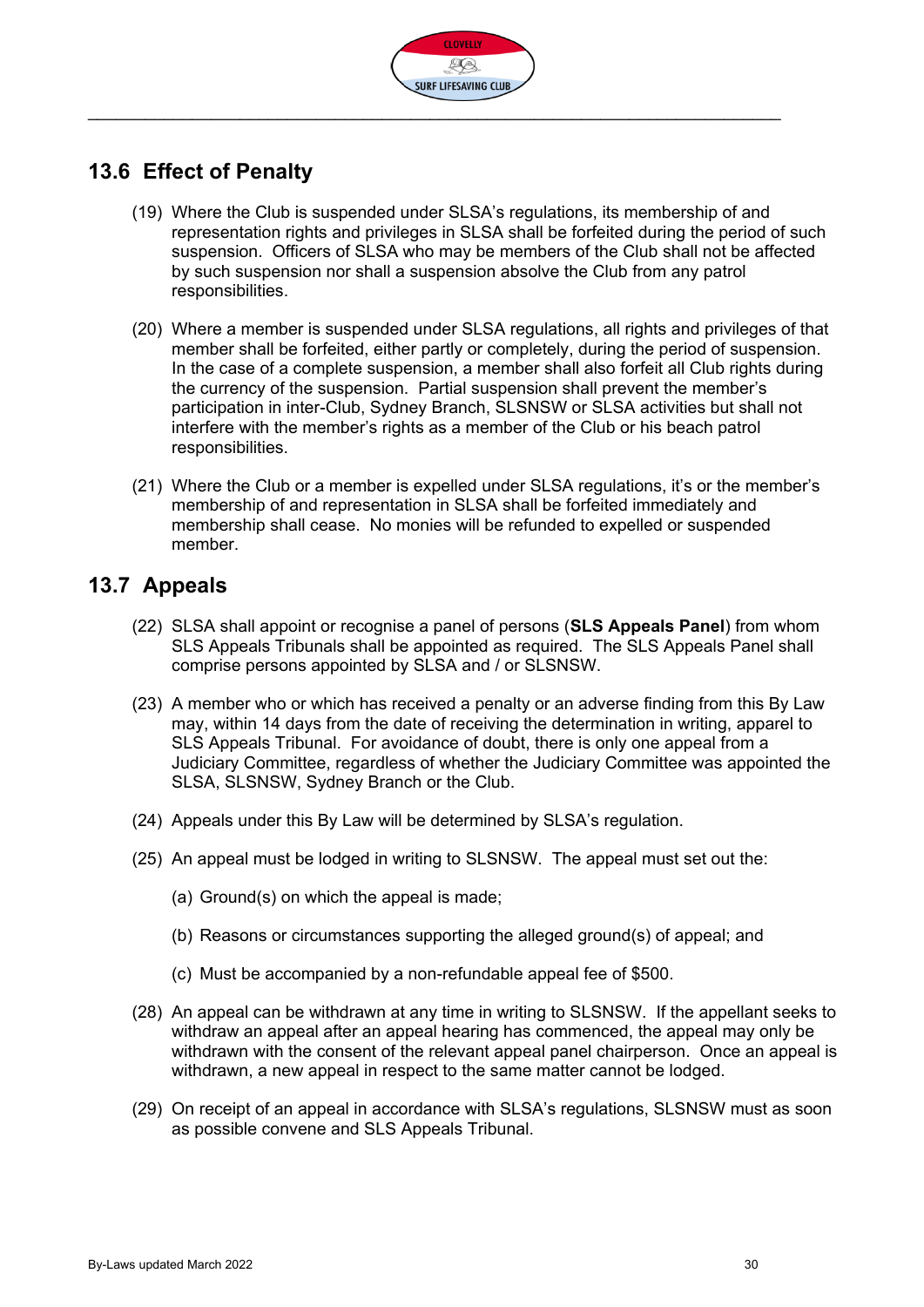

- (30) An SLS Appeals Tribunal shall be constituted by up to 3 persons (minimum 2) available to hear the appeal from members of the SLS Appeals Panel, which must include the following:
	- (a) Up to 2 persons with a thorough knowledge of surf lifesaving; and
	- (b) A barrister or solicitor who will chair the Appeals Tribunal.
	- (c) No member of the SLS Appeals Tribunal may be a party to or directly interested in the matter under consideration.
- (31) The SLS Appeals Tribunal has complete jurisdiction and discretion to rehear the matter in its entirety.
- (32) The chairperson of the appointed SLS Appeals Tribunal shall, as soon as practical after receiving the appeal documents, investigate and consider the matter and determine whether the:
	- (a) Appeal should be dismissed because in its determination, the matter is trifling in nature or has no merit; or
	- (b) Appeal warrants further review and determination in accordance with SLSA's regulations.
- (33) If the SLS Appeals Tribunal determines the matter warrants further review under (32) above, it shall, as soon as practical, having regard to timing, serve a notice in writing on all relevant parties:
	- (a) Stating that the parties may address the SLS Appeals Tribunal at a hearing to be held as soon as practicable, being not earlier than 4 days from the date of the notice;
	- (b) Stating the date, place time of that hearing; and
	- (c) Informing the parties that they may do any one or more of the following:
		- i. Attend that meeting (either personally or by their representative who, subject to (l) below, may not be legally trained or qualified) and bring such witnesses as they wish to rely upon in respect of the matter the subject of the appeal; and/or
		- ii. Give the SLS Appeal Tribunal, no later than 24 hours before the time of that meeting, a further written statement setting out relevant information surrounding the appeal.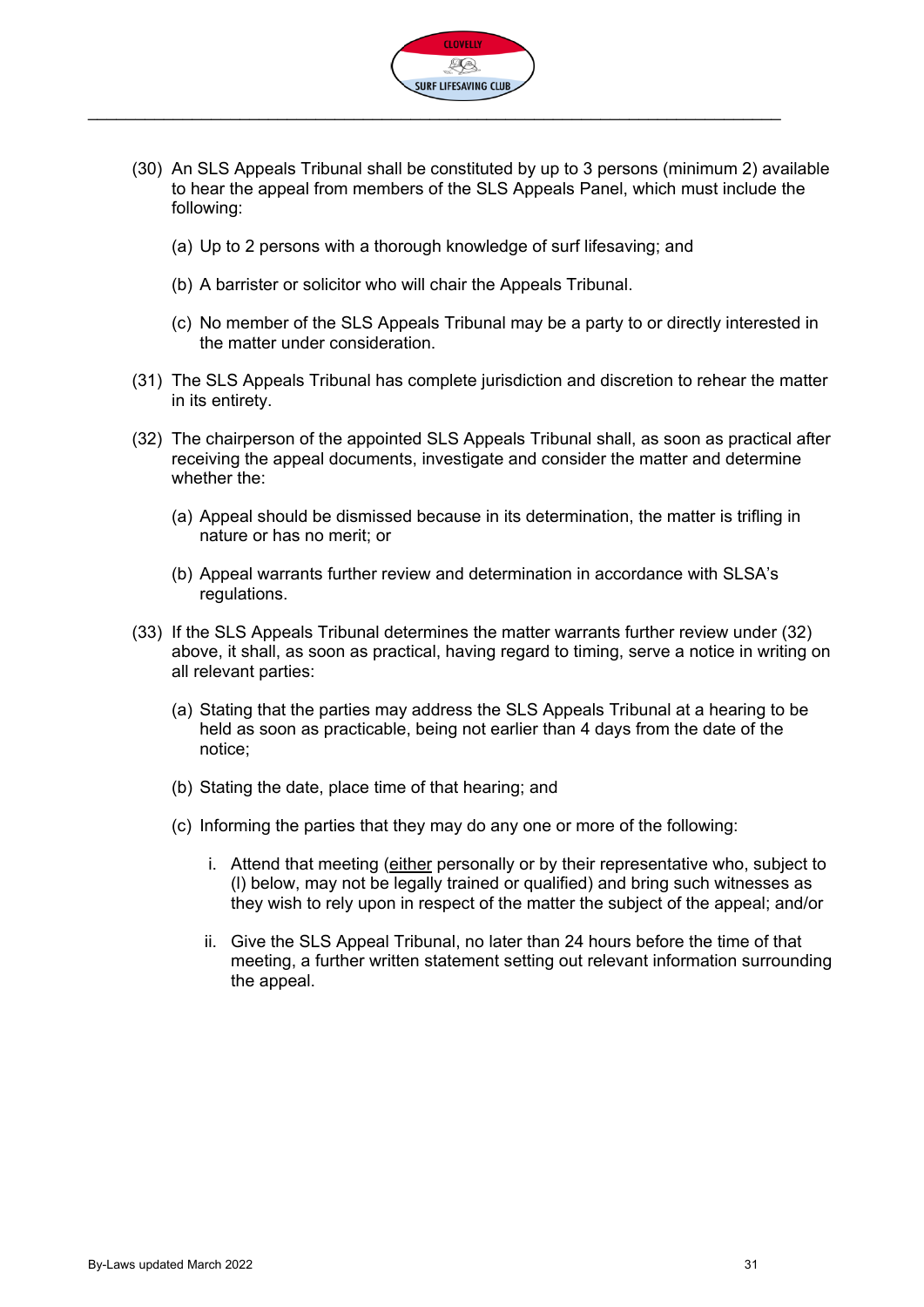

- (34) The SLS Appeal Tribunal may conduct a hearing convened in accordance with the SLSA Regulation (or any adjournment) in such manner as it sees fit, but shall:
	- (a) Give to all relevant parties and their witnesses every opportunity to be heard;
	- (b) Give due consideration to any written statements received from any relevant party;
	- (c) Allow relevant parties to be present along with their adult representative; and
	- (d) May request or require such parties or other witnesses to attend the hearing or provide such evidences as is available to enable the SLS Appeal Tribunal to properly consider the matter.
- (35) Persons appearing before the SLS Appeal Tribunal are not entitled as a right to:
	- (a) Legal representation before the SLS Appeal Tribunal. Subject to paragraph (b) below, the SLS Appeal Tribunal may grant a right to legal representation to a party where that party has made written application to the SLS Appeal Tribunal for such representation. Such application must be received by the chairperson of the SLS Appeal Tribunal within 7 days from the date of the notice served under by-laws12.2.
	- (b) Legal representation will only be permitted by the SLS Appeal Tribunal where the party seeking legal representation can demonstrate to the SLS Appeal Tribunal that the matter is serious, complex or the consequences for that party proceeding without legal representation are significant from a livelihood or business perspective.
	- (c) The SLS Appeal Tribunal may refuse or grant such application in its absolute discretion. The SLS Appeal Tribunal decision in respect to legal representation is final and there is no appeal from such decision.
- (36) Following consideration of all information which the SLS Appeal Tribunal considers relevant and which is available, the SLS Appeal Tribunal shall arrive at a finding. The SLS Appeal Tribunal can impose new penalties or vary an existing penalty. A decision of the SLS Appeal Tribunal may be by a majority decision. A decision of the SLS Appeal Tribunal is final.
- (37) An SLS Appeal Tribunal has no power to award costs. That is, each party will be responsible for their own costs of the appeal.

### **13.8 Competition Discipline**

#### **Surf Sports Manual**

(38) The SLS Surf Sports Manual and in particular but not only clause 14.5 applies in respect to SLS carnival and competition discipline.

#### **Appeals**

(39) For the purposes of Clauses 14.5.1(c) & (d) of the SLS Surf Sports Manual, the appeal body for any appeal against a penalty imposed by a Competition Disciplinary Committee shall be the SLS Appeals Tribunal.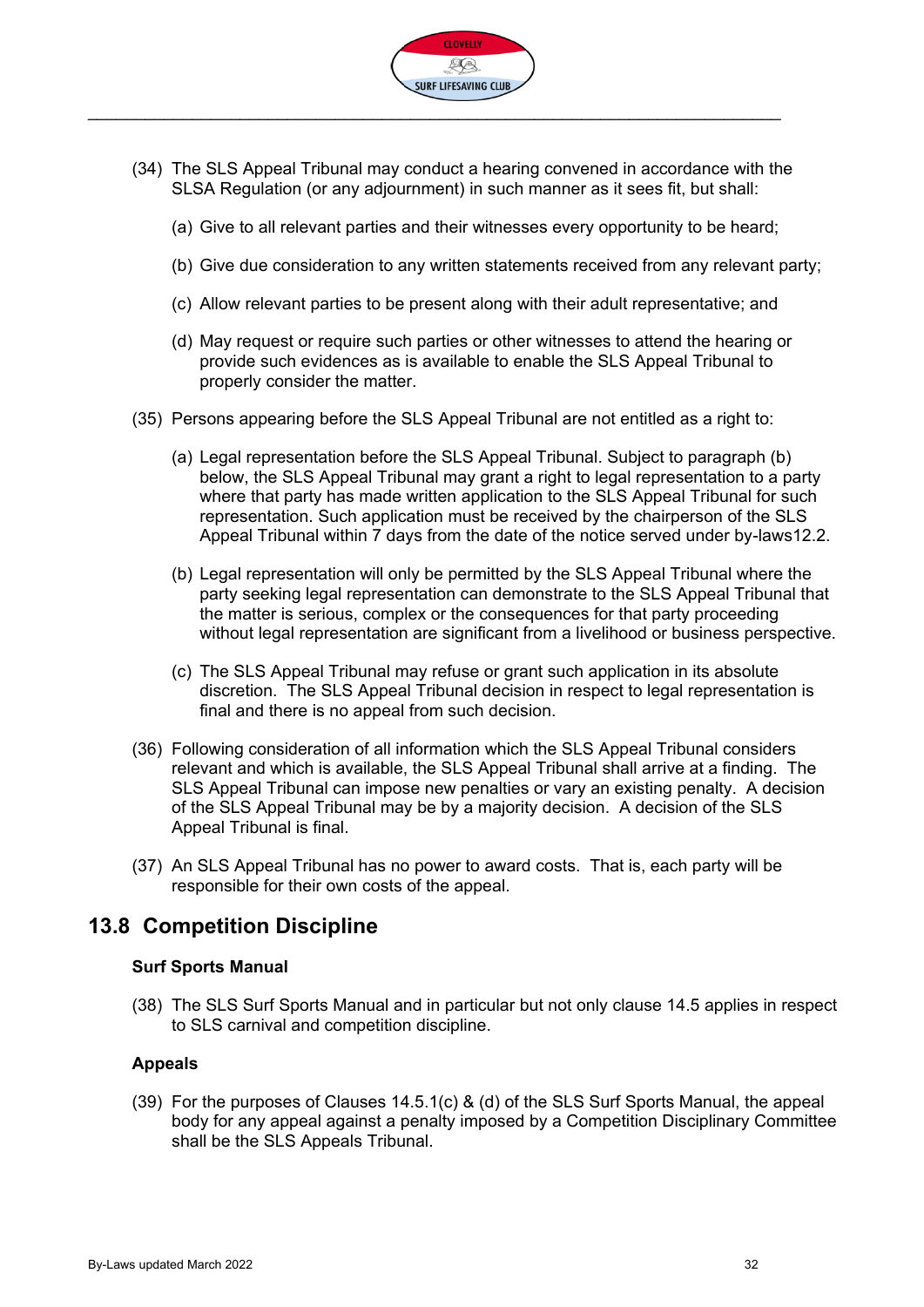

### \_\_\_\_\_\_\_\_\_\_\_\_\_\_\_\_\_\_\_\_\_\_\_\_\_\_\_\_\_\_\_\_\_\_\_\_\_\_\_\_\_\_\_\_\_\_\_\_\_\_\_\_\_\_\_\_\_\_\_\_\_\_\_\_\_\_\_\_\_\_\_\_\_ **13.5 Revocation of SLSA Service and Recognition Awards**

- (40) The Board of SLSA may, by special resolution, revoke a previously issued award of recognition, including but not limited to, SLSA Life Membership, in circumstances where a member who has been issued an award of recognition has:
	- (a) Been convicted of a serious criminal offence;
	- (b) Committed a serious breech and / or repeated breeches of a SLSA policy or policies;
	- (c) Committed a serious breech and / or repeated breeches of a SLSA codes of conduct
	- (d) Brought surf lifesaving and / or SLSA into dispute; or
	- (e) Rejected and / or returned a previously issued award.
- (41) Prior to giving consideration to the revocation of an award, the member shall be invited to make a written submission to the SLSA Board as to why the award should not be revoked.
- (42) SLSA Board's decision to revoke an award shall be final and there is no appeal.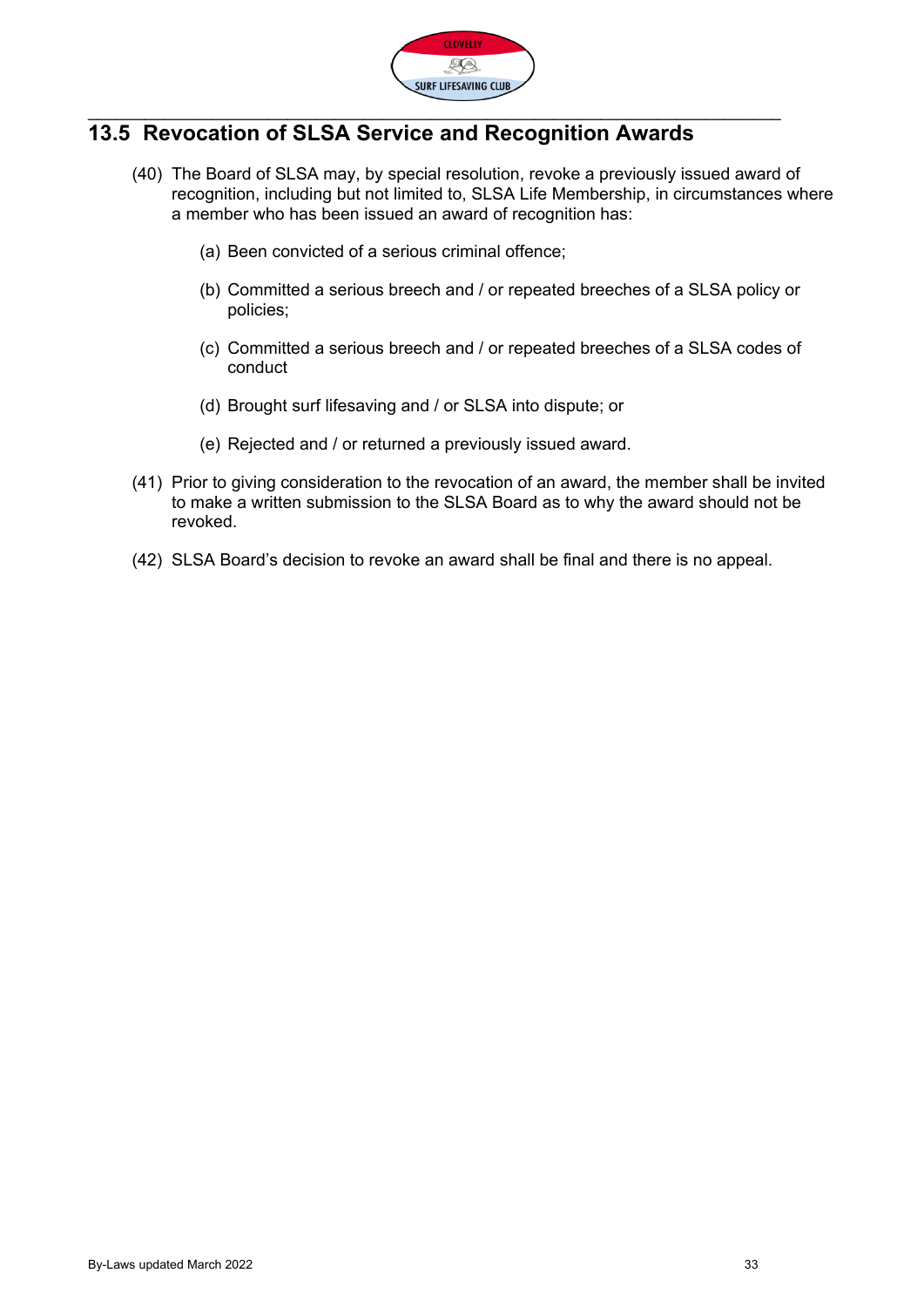

\_\_\_\_\_\_\_\_\_\_\_\_\_\_\_\_\_\_\_\_\_\_\_\_\_\_\_\_\_\_\_\_\_\_\_\_\_\_\_\_\_\_\_\_\_\_\_\_\_\_\_\_\_\_\_\_\_\_\_\_\_\_\_\_\_\_\_\_\_\_\_\_\_

## **14. JOB DESCRIPTIONS**

### **14.1 President**

#### **14.1.1 Position Purpose:**

Assume responsibilities of position of Chief Executive Officer and Director of Clovelly SLSC with an objective vision for the future and direction of the Club

#### **14.1.2 Main Activities:**

- (a) Act as the principal leader with overall responsibility for the Club's administration
- (b) Set the overall committee agenda and help the Board prioritise its goals and ensure office bearers work within this framework
- (c) Facilitate meetings, including: committee, executive and annual general meetings
- (d) Chair monthly Board meetings and ensure appropriate chairmanship of a range of sub committees
- (e) Represent the Club appropriately at local, regional, state and national levels
- (f) Act as a facilitator for Club activities and voice members views at appropriate forums
- (g) Ensure planning and budgeting is completed in accordance with the needs of the Club and members wishes
- (h) Ensure all rules and regulations of the Club are upheld
- (i) Engage sponsors and supporters
- (j) Prepare and deliver sponsorship presentations to potential sponsors
- (k) Communicate regularly with and service the needs of, current sponsors and supporters
- (l) Ensure financial, social and structural viability of the Club is established and maintained
- (m)Identify and communicate to members opportunities available at Club, Branch, State and National levels
- (n) Be responsible for Club planning, including succession and business planning
- (o) Ensure all Club activities are carried out within the laws of NSW
- (p) Introduce the Club Management Plan and ongoing review and management of this plan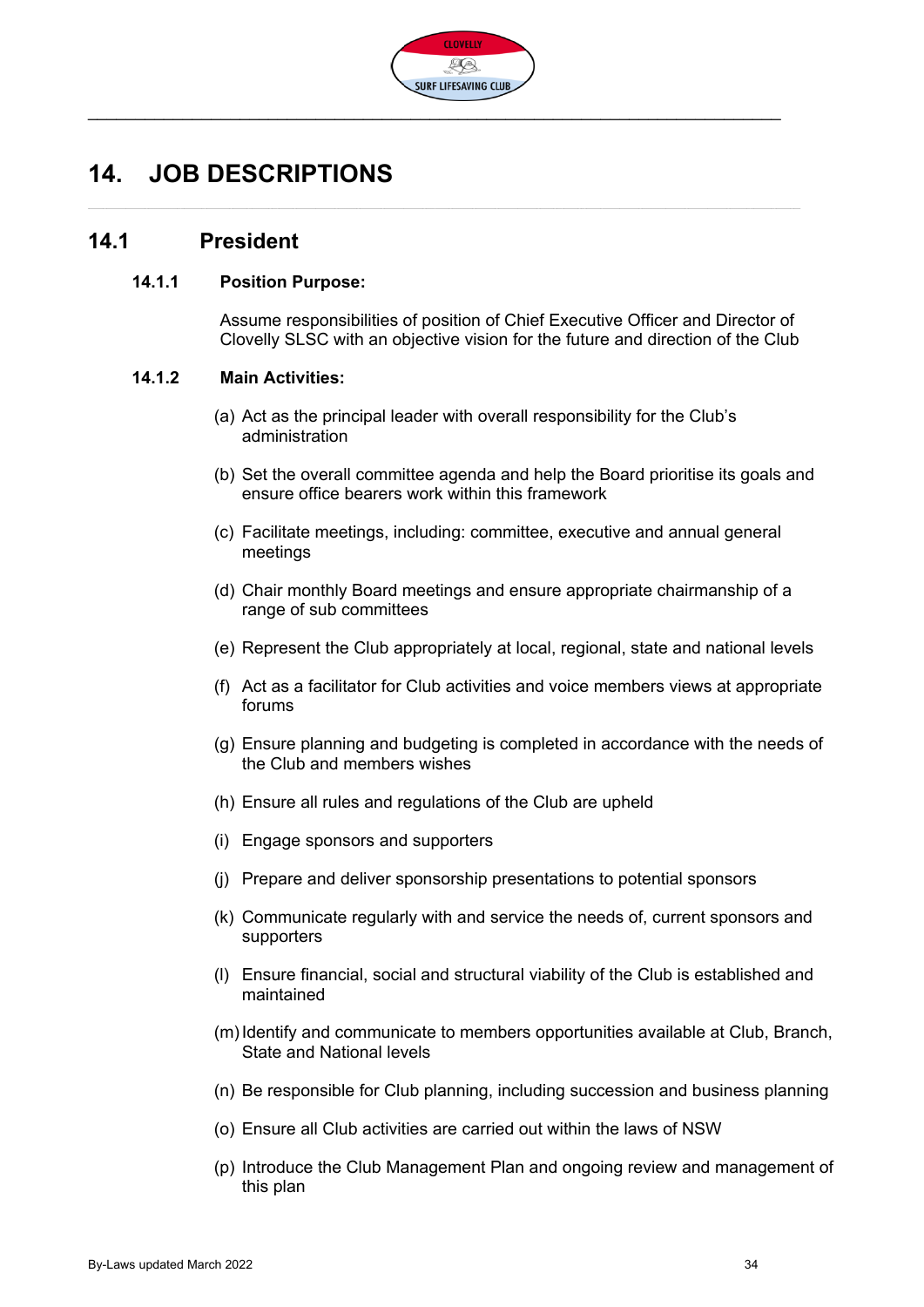

- \_\_\_\_\_\_\_\_\_\_\_\_\_\_\_\_\_\_\_\_\_\_\_\_\_\_\_\_\_\_\_\_\_\_\_\_\_\_\_\_\_\_\_\_\_\_\_\_\_\_\_\_\_\_\_\_\_\_\_\_\_\_\_\_\_\_\_\_\_\_\_\_\_ (q) Liaise with all Directors of Club and provide guidance as required or appropriate to ensure functions of the directors are satisfactorily completed
	- (r) Arrange suitable representation ay Sydney Branch SLSA, Randwick District SLSA and Randwick City Council monthly meetings
	- (s) Present as the public face of Clovelly SLSC at a range of functions involving Randwick City Council, other Clubs, carnivals, politicians etc.
	- (t) Ensure appropriate attendance at special meetings as called e.g. Sydney Branch Presidents forum, emergency meetings of Branch or District etc.
	- (u) Be prime phone contact person for Branch, District and Randwick City Council on a vast range of issues
	- (v) Negotiate and manage lease arrangements and ongoing related issues with Randwick City Council
	- (w) Negotiate with RCC officers on range of matters concerning Club operations including insurance, water rates, car parking, repairs to premises etc.
	- (x) Chair Randwick District SLSA on a rotational basis
	- (y) Be a visible, approachable and communicative regular presence around Club premises and at Club activities
	- (z) Act as prime liaison contact with Catering subcontractor
	- (aa) Read, reply to and communicate to Board mail addressed to President
	- (bb) Co-ordinate appropriate emergency Executive decisions if and when such emergency circumstances arise
	- (cc) Regularly liaise with other Club Presidents, especially those in Randwick District;
	- (dd) Ensure the Club works within the Office of Liquor Gaming & Racing's Best Practise Guidelines
	- (ee) Awareness of future directions and plans of members
	- (ff) Demonstrate a high level of enthusiasm when representing the Club to members, other organisations and the general public
	- (gg) Maintain a policy of loyalty to the Club and its activities whilst maintaining confidentiality and respect towards members
	- (hh) Any other functions commensurate with the public image of the Club and the position of Chief Executive Officer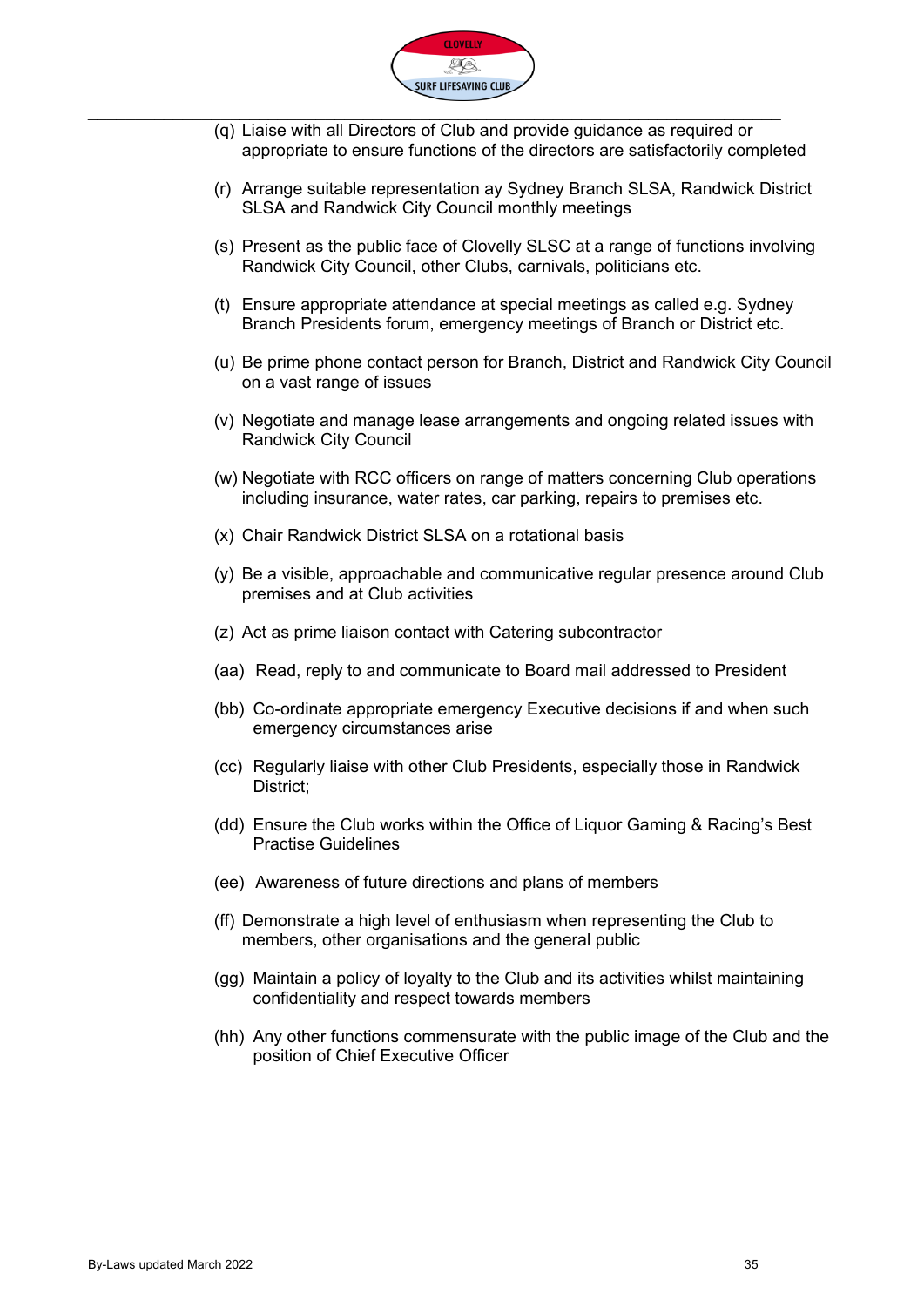

#### **14.1.3 Essential Experience and Skills**:

- (a) SLSA Bronze Medallion
- (b) Communicate effectively
- (c) A good working knowledge of all aspects of SLSA's operations and activities
- (d) Have a good working knowledge of the Constitution, rules and the duties of all office holders and subcommittees
- (e) Successful service as Club vice president or another senior position such as Secretary or Director of Lifesaving
- (f) Demonstrated maturity
- (g) Firsthand knowledge of all aspects of Club activities
- (h) Awareness of Workers Occupational Health & Safety policies

#### **14.1.4 Desirable Experience and Skills:**

- (a) Senior Management role in medium or large scale commercial business
- (b) Ten years membership of Clovelly SLSC with at least five years as patrolling member

#### **14.1.5 KPIs:**

- (a) Efficient functioning of all aspects of the Club's operation
- (b) Precise and productive Directors meetings
- (c) Palpable respect for the Club from Politicians, Sydney Branch, Randwick Council and senior personnel of other Surf Clubs
- (d) Smooth operation of lease and sub-lease arrangements
- (e) Maintenance and increase in levels of financial and practical support from sponsors and supporters
- (f) Popular support of majority of Club members

#### **14.1.6 Responsible to:**

Board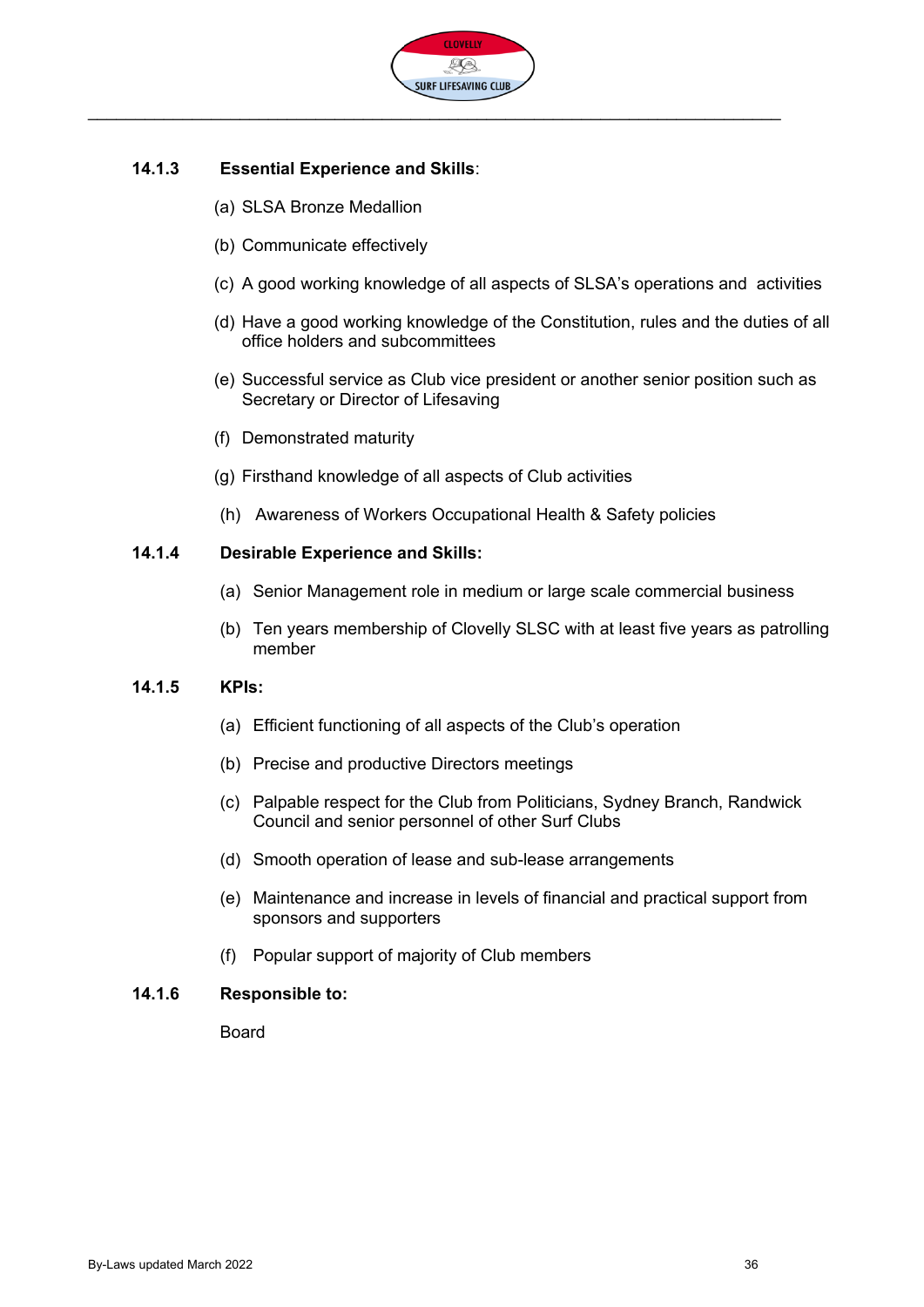

# **14.2 Vice Presidents (2No.)**

# **14.2.1 Position Purpose:**

Assist the President as a Director of the Club in the duties of chief executive officer and deputise in that role whenever appropriate, with two separate and distinct positions involved:

- (a) the first should be filled by the immediate past President, where practical, or a person experienced in a senior committee position to enable that person to pass on the benefits of their experience in the role to the incumbent President; and
- (b) the second position should be filled by a person with the demonstrated potential and expressed desire to ultimately fill the role of President at some future date; such person to acquire or refine the necessary skills and experience whilst deputising at the direction and under the guidance of the President and the other Vice President

# **14.2.2 Main Activities:**

- (a) Assist President in efforts to ensure other office bearers receive appropriate guidance and that their functions are satisfactorily completed
- (b) Chair monthly Board meetings in President's absence
- (c) Chair a range of sub committees at President's direction
- (d) Represent Club at a range of meetings and functions in company with or deputising for the President
- (e) Develop and maintain contacts with sponsors, supporters, Council representatives politicians and the senior personnel of other Clubs
- (f) Conduct a joint quarterly inspection of club premises to determine level of cleanliness and hygiene and to measure and formally report to the Board on the caretakers performance as measured against his responsibilities.
- (g) Any other role delegated as the President's representative or proxy

## **14.2.3 Essential Experience and Skills**:

- (a) SLSA Bronze Medallion
- (b) Ability to communicate effectively
- (c) A high level of enthusiasm when representing the Club to members, other organisations and the general public
- (d) Loyalty to the Club and its activities whilst maintaining confidentiality and respect towards members
- (e) Firsthand knowledge of all aspects of Club activities
- (f) Awareness of Workers Occupational Health & Safety policies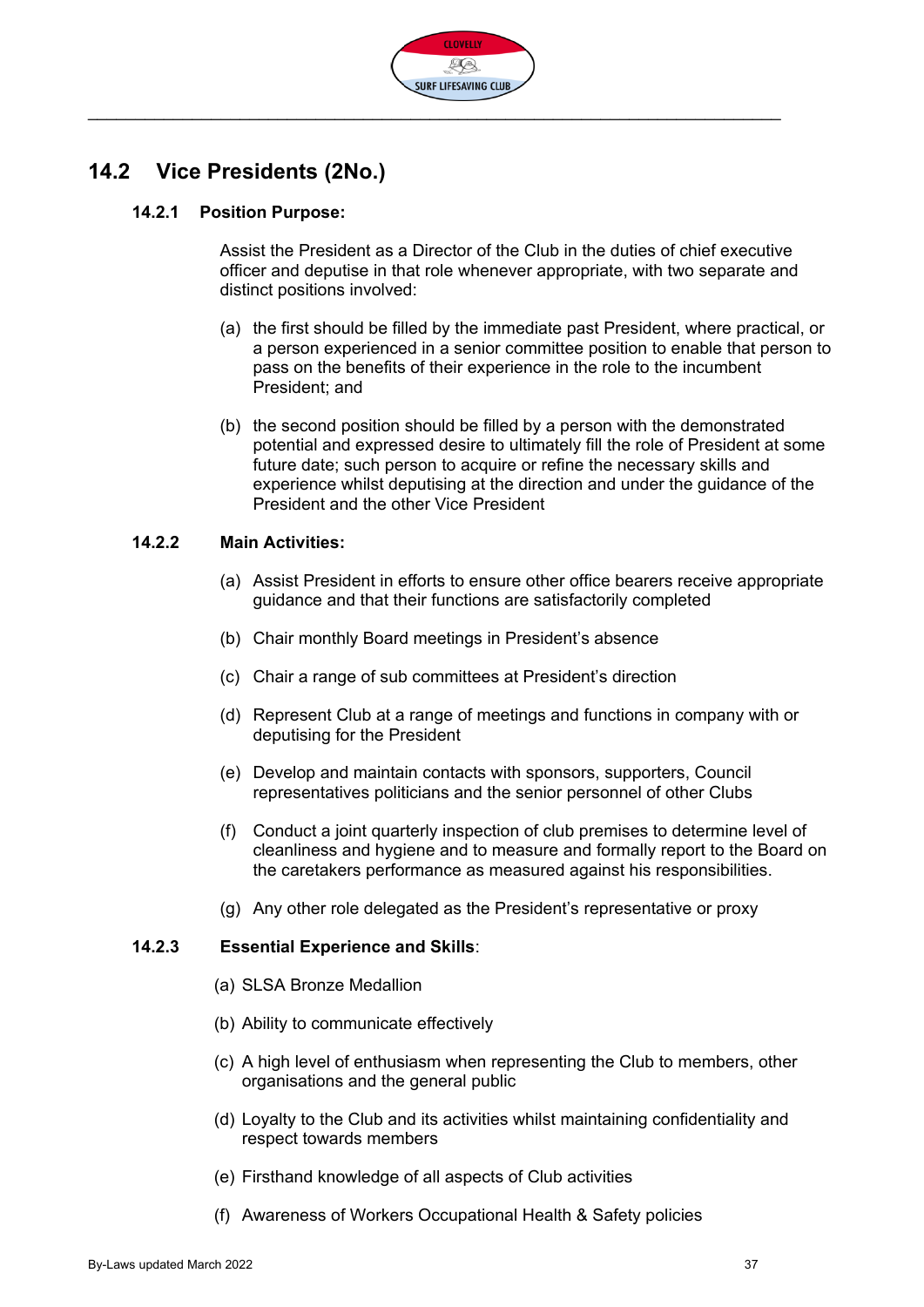

#### \_\_\_\_\_\_\_\_\_\_\_\_\_\_\_\_\_\_\_\_\_\_\_\_\_\_\_\_\_\_\_\_\_\_\_\_\_\_\_\_\_\_\_\_\_\_\_\_\_\_\_\_\_\_\_\_\_\_\_\_\_\_\_\_\_\_\_\_\_\_\_\_\_ **Desirable Experience and Skills:**

- (a) Commercial business experience
- (b) Five years membership of Clovelly SLSC with at least two years as patrolling member
- (c) Well informed of the SLSA, SLSNSW and Sydney Branch activities
- (d) Aware of future directions and plans of members
- (e) Maintain effective and efficient administration
- (f) Have a good working knowledge of the Constitution, rules and the duties of all office holders and subcommittees
- (g) Knowledge of and ensure the Club works within the Office of Liquor Gaming & Racing's Best Practise Guidelines

# **14.2.5 Responsible to:**

Club President and Board

# **14.3 Secretary (Director of Administration)**

## **14.3.1 Position Purpose:**

Assume responsibilities of position of chief operating officer of the Club with an objective vision for the future and direction of the Club and act as a Director of the Club

# **14.3.2 Main Activities:**

- (a) Oversee and accept responsibility for general routine administration of the Club;
- (b) Direct and supervise the activities of the Administrative Assistant;
- (c) Make arrangements including agenda, venue, date, etc., for Club meetings in consultations with the Chairperson and advise members accordingly;
- (d) Collect and collate reports from office bearers;
- (e) Call for and receive nominations for Board and other positions for the Club Annual General Meeting;
- (f) Take minutes of meetings and maintain a copy for records;
- (g) Receive, record, read, reply and file correspondence promptly;
- (h) Provide a copy of all correspondence in and out to the monthly meetings;
- (i) Collate and arrange printing of the annual report;
- (j) Ensure Surfguard records are current;
- (k) Maintain files, including (but not limited to) legal documents, constitutions, leases and titles;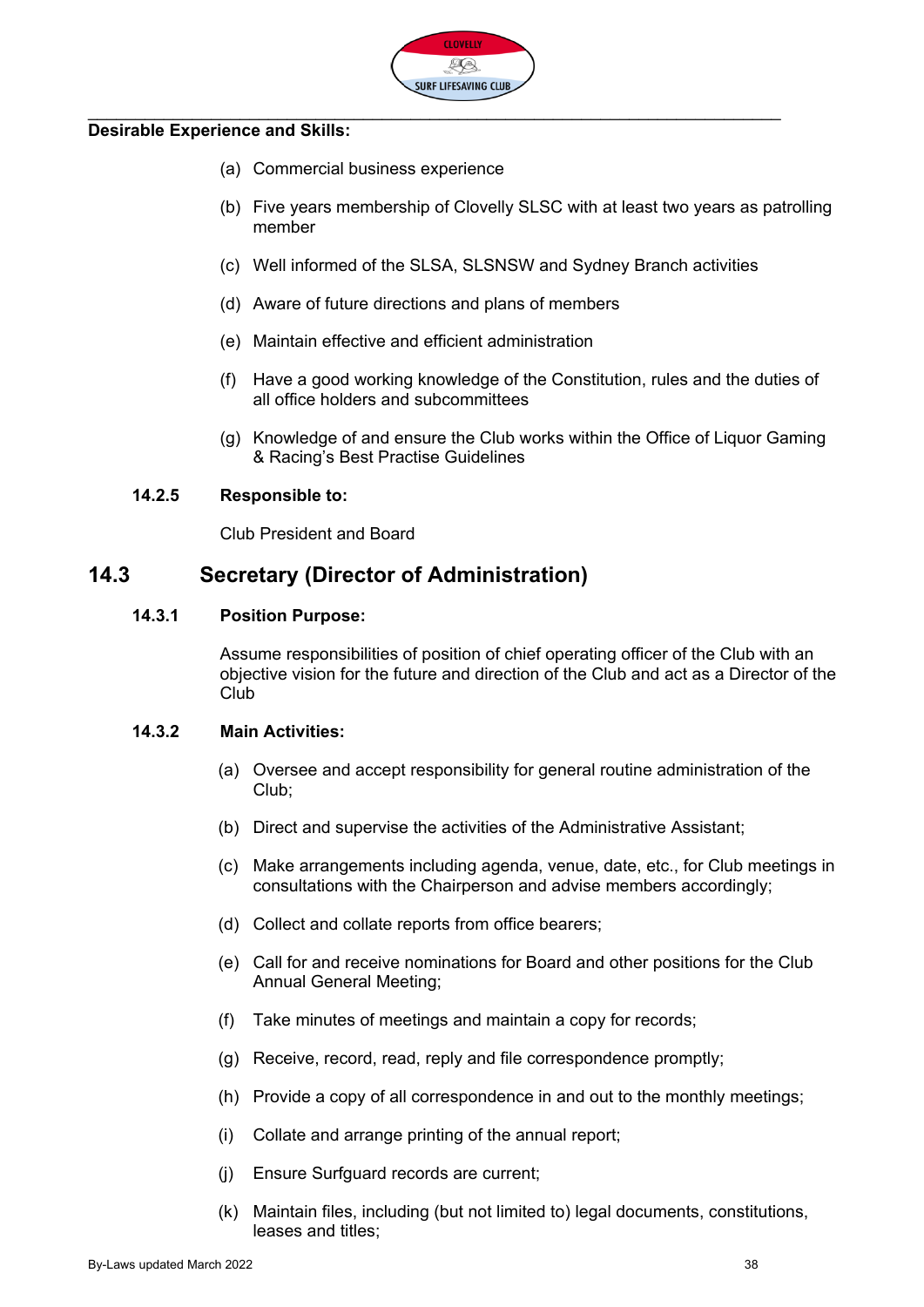

- \_\_\_\_\_\_\_\_\_\_\_\_\_\_\_\_\_\_\_\_\_\_\_\_\_\_\_\_\_\_\_\_\_\_\_\_\_\_\_\_\_\_\_\_\_\_\_\_\_\_\_\_\_\_\_\_\_\_\_\_\_\_\_\_\_\_\_\_\_\_\_\_\_ (l) Act as the public officer of the Club if no other Director is appointed to that role, liaising with members of the public, affiliated bodies and government agencies and in particular the NSW Department of Fair Trading;
	- (m) Ensure circulation of minutes to the Board in a timely manner.
	- (n) Ensure achievement of relevant sections of the Club management plan;
	- (o) Participate as a member of the Executive Committee;
	- (p) Receive minutes of subcommittee meetings and present to Board;
	- (q) Present new Membership Applications to Board;
	- (r) Despatch appropriate responses to applicants and Director of Education;
	- (s) Submit required returns to all relevant external bodies;
	- (t) Maintain adequate levels of insurance of Club property and liabilities;
	- (u) Receipt all monies received update records and pass monies to Director of Finance;
	- (v) Oversee production and distribution of monthly newsletter
	- (w) Maintain confidentiality on relevant matters
	- (x) Demonstrate a high level of enthusiasm when representing the Club to members, other organisations and the general public

# **14.3.3 Essential Experience and Skills:**

- (a) SLSA Bronze Medallion
- (b) Demonstrated clerical and communication skills
- (c) Computer literacy
- (d) Basic knowledge of SLSA operations and procedures
- (e) Awareness of Workers Occupational Health & Safety policies

# **14.3.4 Desirable Experience and Skills:**

- (a) Knowledge and understanding of Surfguard
- (b) Ability to communicate effectively
- (c) Ability to self-manage and delegate tasks
- (d) A good working knowledge of the Club Constitution and By-Laws
- (e) Some commercial business experience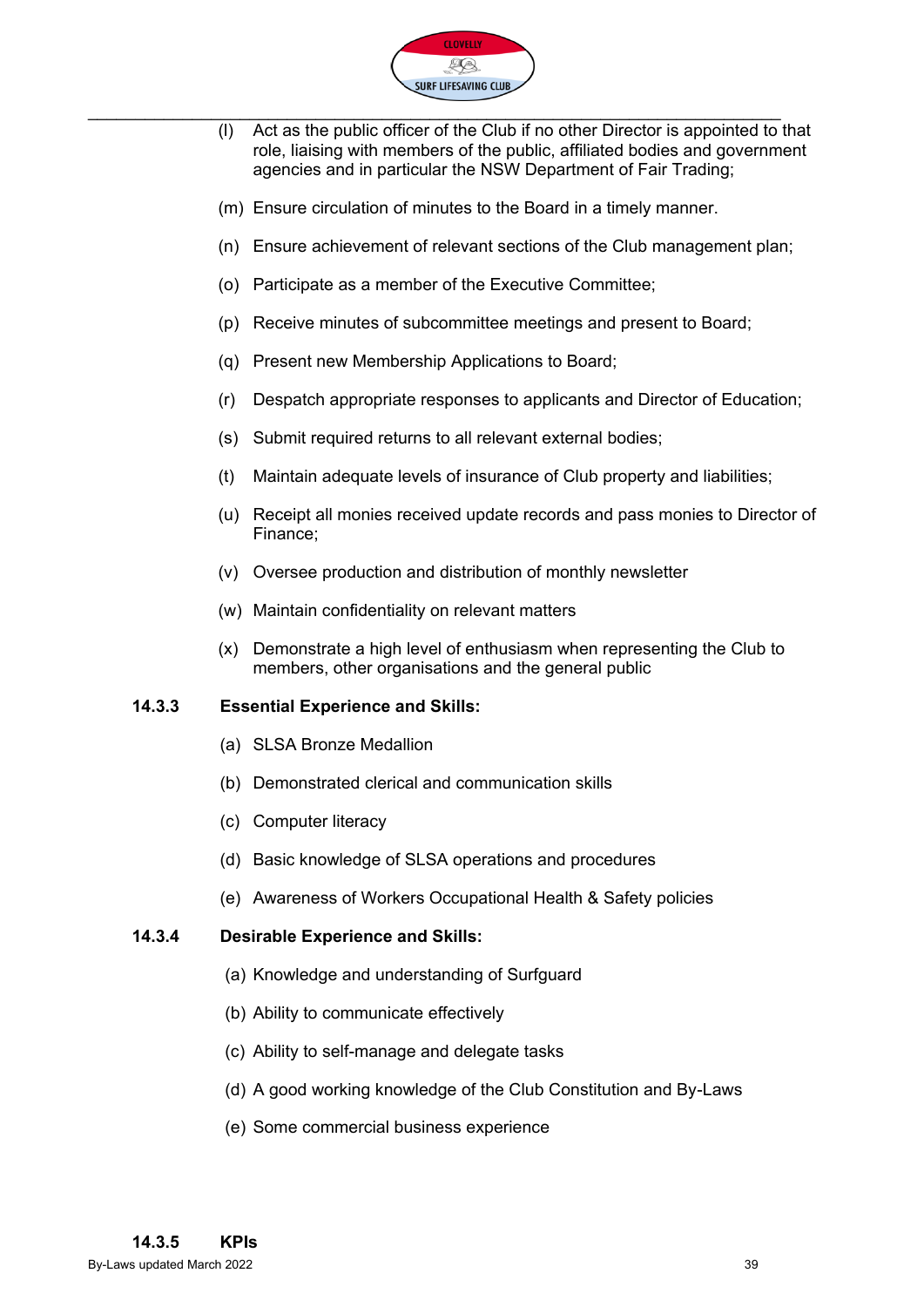

- \_\_\_\_\_\_\_\_\_\_\_\_\_\_\_\_\_\_\_\_\_\_\_\_\_\_\_\_\_\_\_\_\_\_\_\_\_\_\_\_\_\_\_\_\_\_\_\_\_\_\_\_\_\_\_\_\_\_\_\_\_\_\_\_\_\_\_\_\_\_\_\_\_ (a) Basic incoming correspondence distributed within 3 working days of receipt
	- (b) Urgent communications referred to Executive Committee within 2 working days of receipt
	- (c) All appropriate communications presented to next Board meeting
	- (d) Outgoing correspondence despatched within 5 working days of direction
	- (e) Board minutes circulated to attendees as soon as practical via email and once all email confirmations received display on notice board.
	- (f) All relevant returns submitted within time frames set by recipient bodies
	- (g) Response to approved membership applications processed and despatched within 5 working days
	- (h) Monies receipted and relevant records updated within 5 working days
	- (i) Club records updated within 5 working days of receipt of additional or altered data
	- (j) Adequate workflow to and from administration assistant on a weekly basis
	- (k) Newsletter prepared and despatched monthly
	- (l) Annual report prepared in time for presentation to AGM

# **14.3.6 Responsible to:**

Board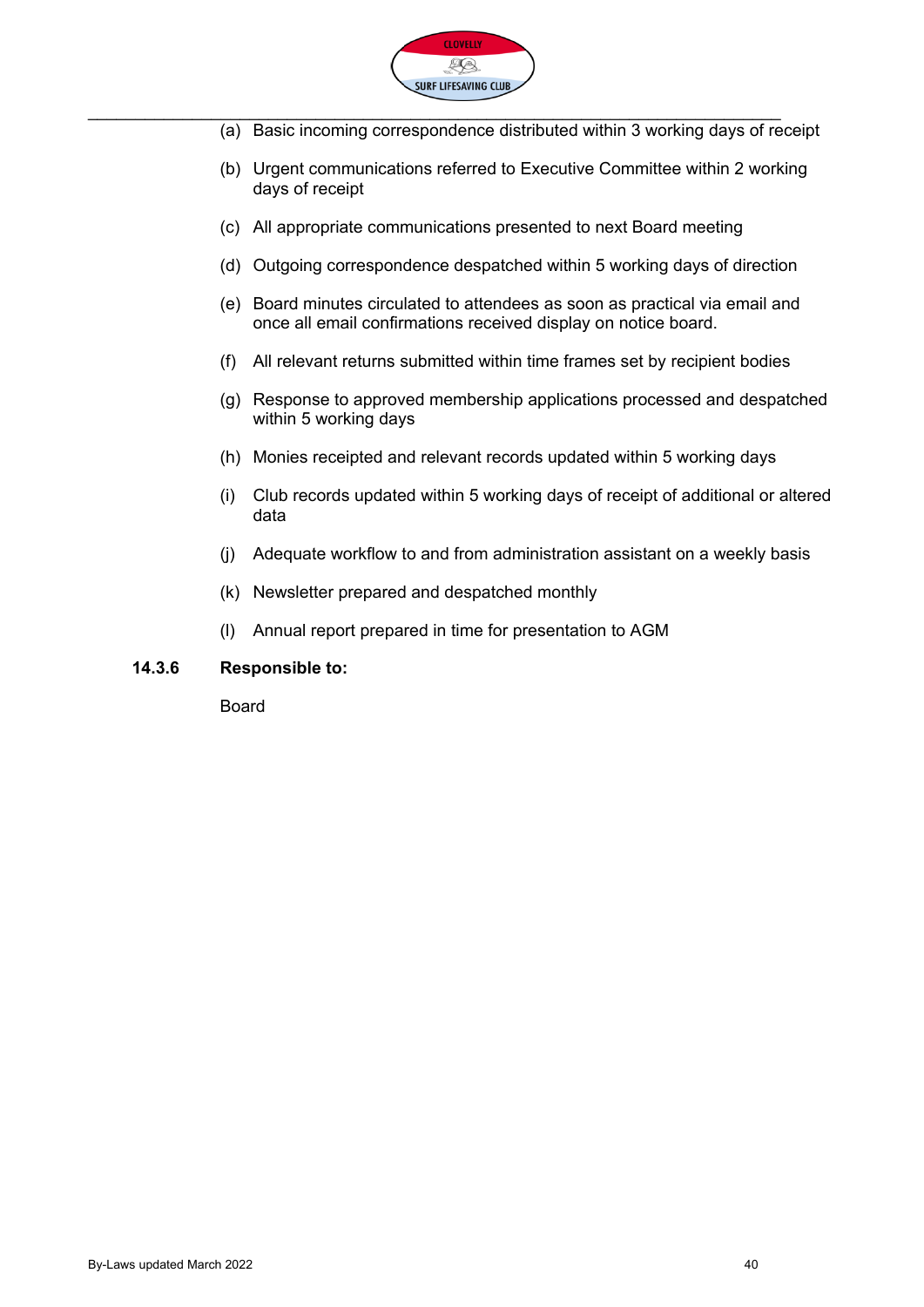

# **14.4 Director of Finance**

# **14.4.1 Position Purpose**

To manage the income and expenditure of the Club and control all aspects of the financial operations to ensure that they are conducted efficiently, cost effectively and in accordance with all relevant regulations and legislation and act as a Director of the Club

# **14.4.2 Main Activities**:

- (a) Act as the Chief Financial Officer for the Club
- (b) Drive the Board to prepare annual budgets with assumptions for their respective areas
- (c) Collate and consolidate the area/divisional budgets into an overall Club budget
- (d) Produce relevant and timely financial reports and submit these to each Board meeting as required and ensure they are understood
- (e) Monthly preparation of bank reconciliation and Profit & Loss comparing actual to budget
- (f) Monitor the actual v budget results monthly seeking explanation for material variation >10% so the Board can be advised
- (g) Maintain the Club's accounting records including detailed records of all payments and monies received ensuring it is logically filed with authorised supporting documentation
- (h) Liaise with Club auditor regarding the annual audit and preparation of compliant financial statements for presentation to members at the Annual General Meeting
- (i) Cause the preparation of statutory returns and reports as required, specifically Activity Statement for the ATO (www.ato.gov.au)
- (j) Liaise with Director Administration to ensure the entity is compliant with relevant Legislation and Regulations, particularly Associations Incorporation Act NSW (1984) (www.fairtrading.nsw.gov.au) and the Charitable Fundraising Act (1991) (www.dgr.nsw.gov.au) and various taxation requirements
- (k) Collect membership fees and ensure that accompanying data is accurate and complete
- (l) Collect and collate income from all other sources
- (m)Empty shower and sauna meters on a regular basis
- (n) Balance and bank all monies collected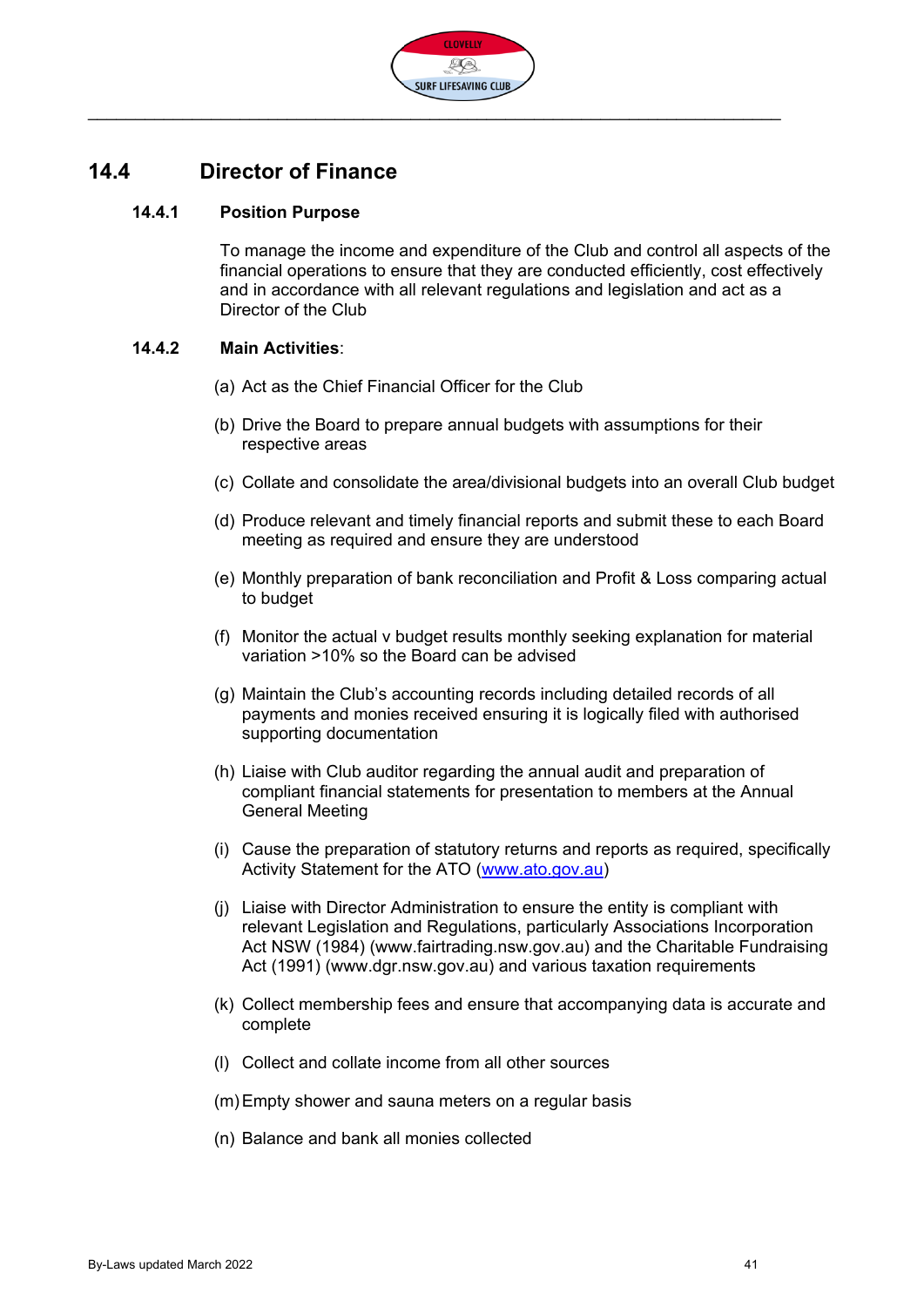

- (o) Ensure that sufficient funds are available on call to meet reasonably expected expenditure and that excess funds are safely and productively invested
- (p) Comment on affordability and practicality of all proposed major expenditure
- (q) Check and attend to payment of all approved accounts received. Cheques & EFTs authorised by two authorised executive members
- (r) Maintain agreed income payments in respect of caretaker's wages and any other regular financial liabilities
- (s) Maintain accurate, up to date details of all monies received and expended
- (t) Enter such details onto MYOB system (or similar) and ensure that accounts are balanced and reconciled on a regular basis
- (u) Ensure production of detailed and audited annual accounts for presentation to members in the Annual Report and required returns to authorised bodies
- (v) Maintain a Policy of Loyalty to the Club and its activities whilst also maintaining confidentiality and respect towards members

## **14.4.3 Essential Experience and Skills:**

- (a) SLSA Bronze Medallion
- (b) Prior bookkeeping experience
- (c) Prior experience in the preparation of bank reconciliations
- (d) Well organised and able to work unsupervised and be self-motivated
- (e) Understanding of the need for proper controls and governance over Club finances i.e. purchase orders (properly authorised with supporting documentation) payment/cheque requisitions (properly authorised with supporting documentation)
- (f) Able to keep correct up-to-date records
- (g) Able to work in a logical orderly manner
- (h) Time management skills
- (i) Demonstrated honesty and reliability
- (j) Detailed knowledge of all aspects of the Clubs operations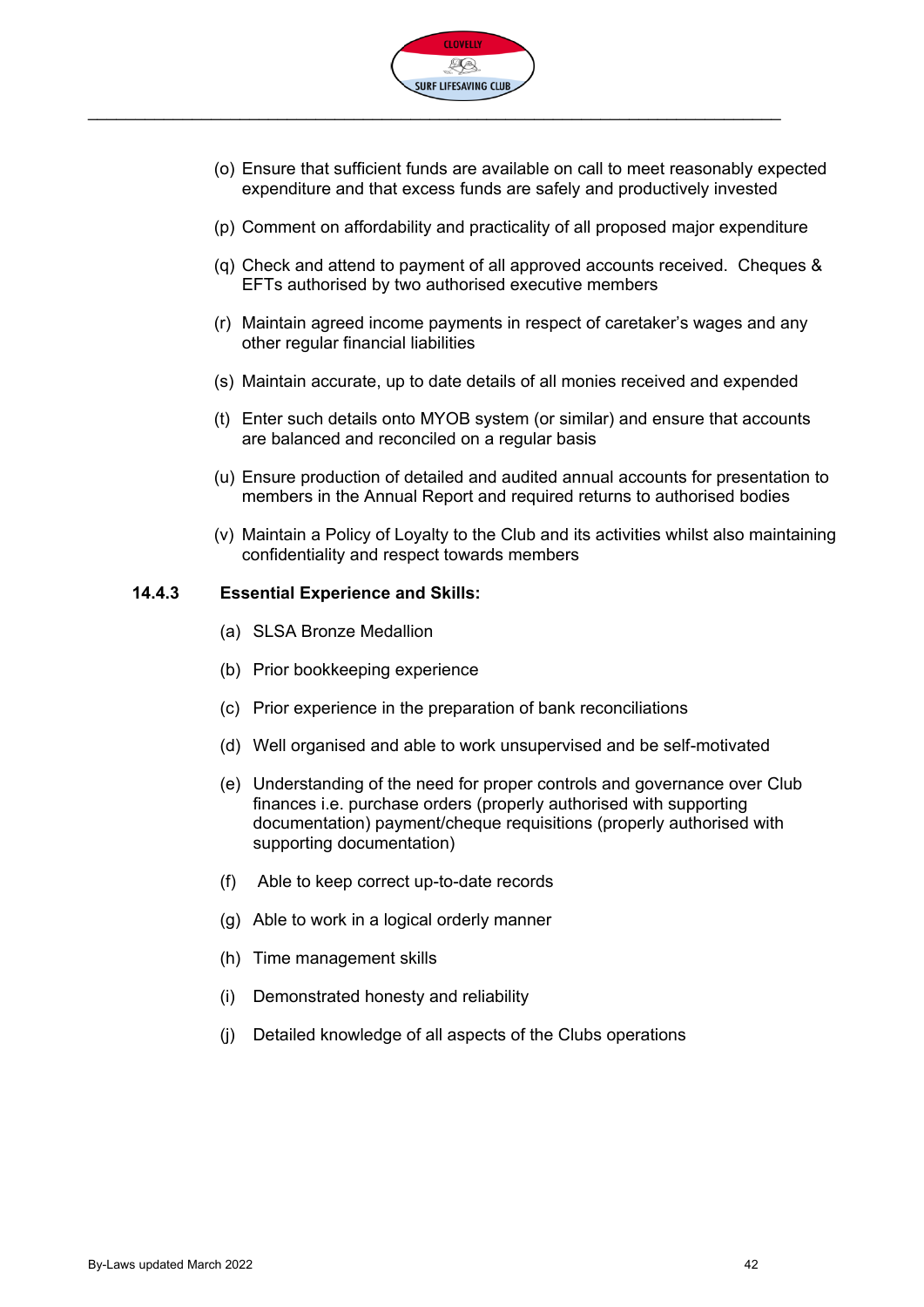

# **14.4.4 Desirable Experience and Skills**:

- (a) Prior experience in the preparation of balance sheet and Profit & Loss statements highly desirable
- (b) Develop and maintain awareness of information needed for the Annual Audit.
- (c) Computer skills in Excel and MYOB (or like) highly desirable
- (d) Some formal accounting qualifications
- (e) Experience of financial operations of relevant commercial organisation
- (f) Successful service in previous senior Club position
- (g) Awareness of Workers Occupational Health & Safety policies

# **14.4.5 KPIs:**

- (a) Successful audit of annual accounts
- (b) All available income collected and accounted for on a timely basis
- (c) Satisfactory relationship maintained with all providers of goods and services
- (d) All monthly reports to the Board accepted and approved
- (e) Sufficient funds maintained to meet all budgeted and approved expenditure and reserves
- (f) All required financial returns satisfactorily completed

## **14.4.6 Responsible to**:

Board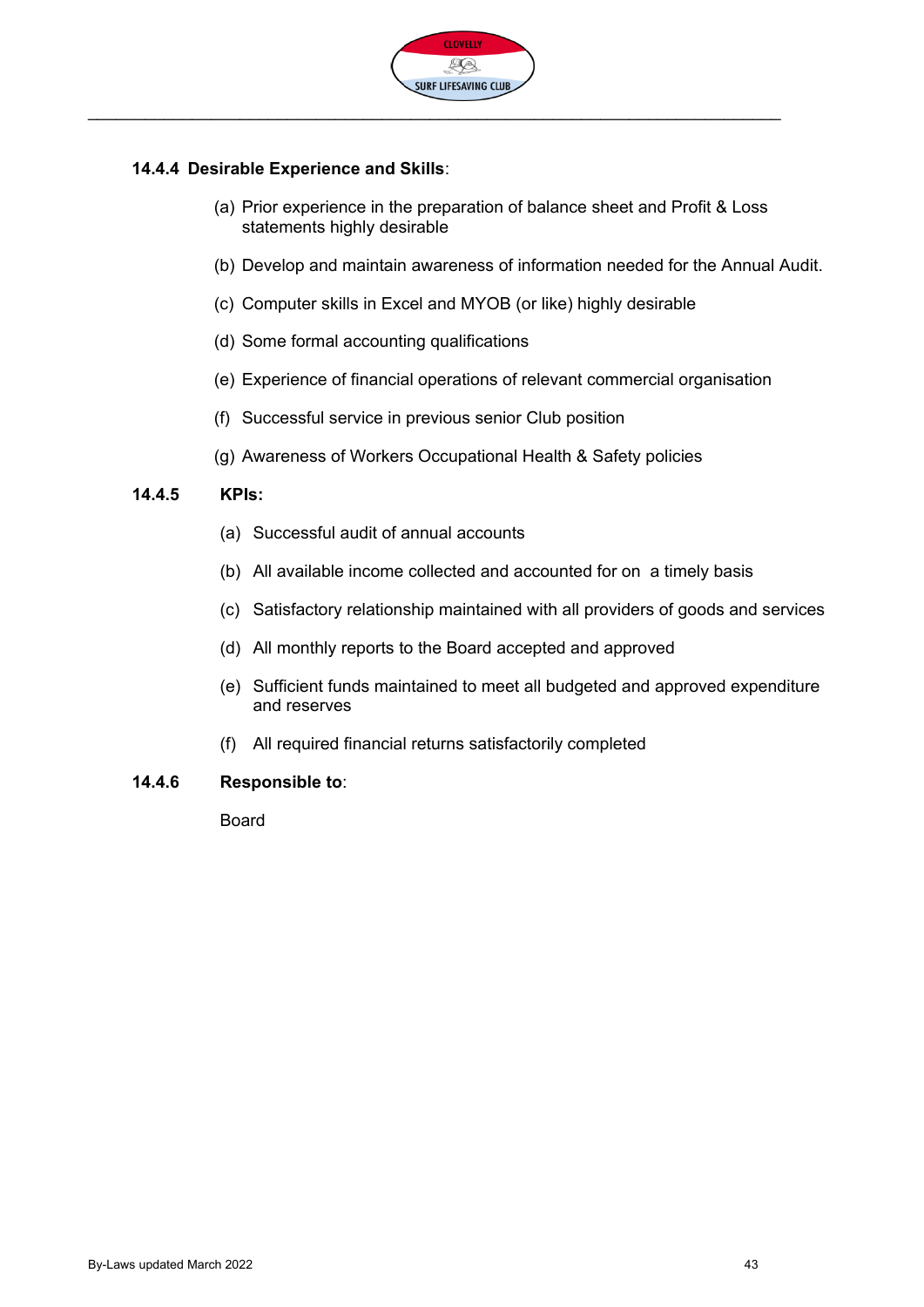

\_\_\_\_\_\_\_\_\_\_\_\_\_\_\_\_\_\_\_\_\_\_\_\_\_\_\_\_\_\_\_\_\_\_\_\_\_\_\_\_\_\_\_\_\_\_\_\_\_\_\_\_\_\_\_\_\_\_\_\_\_\_\_\_\_\_\_\_\_\_\_\_\_

# **14.5 Director of Education**

## **14.5.1 Position Purpose:**

To implement and maintain a development programme for all current and potential Club members on matters of lifesaving according to SLSA's guidelines and training manuals and act as a Director of the Club

## **14.5.2 Main Activities:**

- (a) Lead and develop a team of trainers who will develop personnel to meet the operational needs of the Club
- (b) Assist in development of youth within the Club.
- (c) Coordinate all instruction squads, their trainer/s and the resources
- (d) Assess, develop and coordinate delivery of training solutions to meet the Club's Beach Management Plan and service quality issues
- (e) Positively support the policies, culture, operation and management of the Club, Branch, SLSNSW and SLSA
- (f) Follow procedures and protocols as outlined in SLSA and SLSNSW Training SOPs
- (g) Ensure all training sessions are efficient, records completed and filed
- (h) Ensure re-qualifications of awards and certificates are completed by required date and recorded
- (i) Analyse skill mix throughout Club and develop training solutions where needed
- (j) Submit reports to the Board
- (k) Participate as a member of the Board
- (l) Arrange assessments through the Branch as required, ensuring follow-up as required
- (m) Attend Branch meetings (as required) and report to Branch and/or Club all relevant information
- (n) Liaise with Branch Education Officer
- (o) Receive and act on forms from Club Secretary advising of approved new members
- (p) Attend or arrange representative attendance at all inductions to allocate new members to training squads and training officers.
- (q) Monitor all squads and training officers during training and set realistic completion dates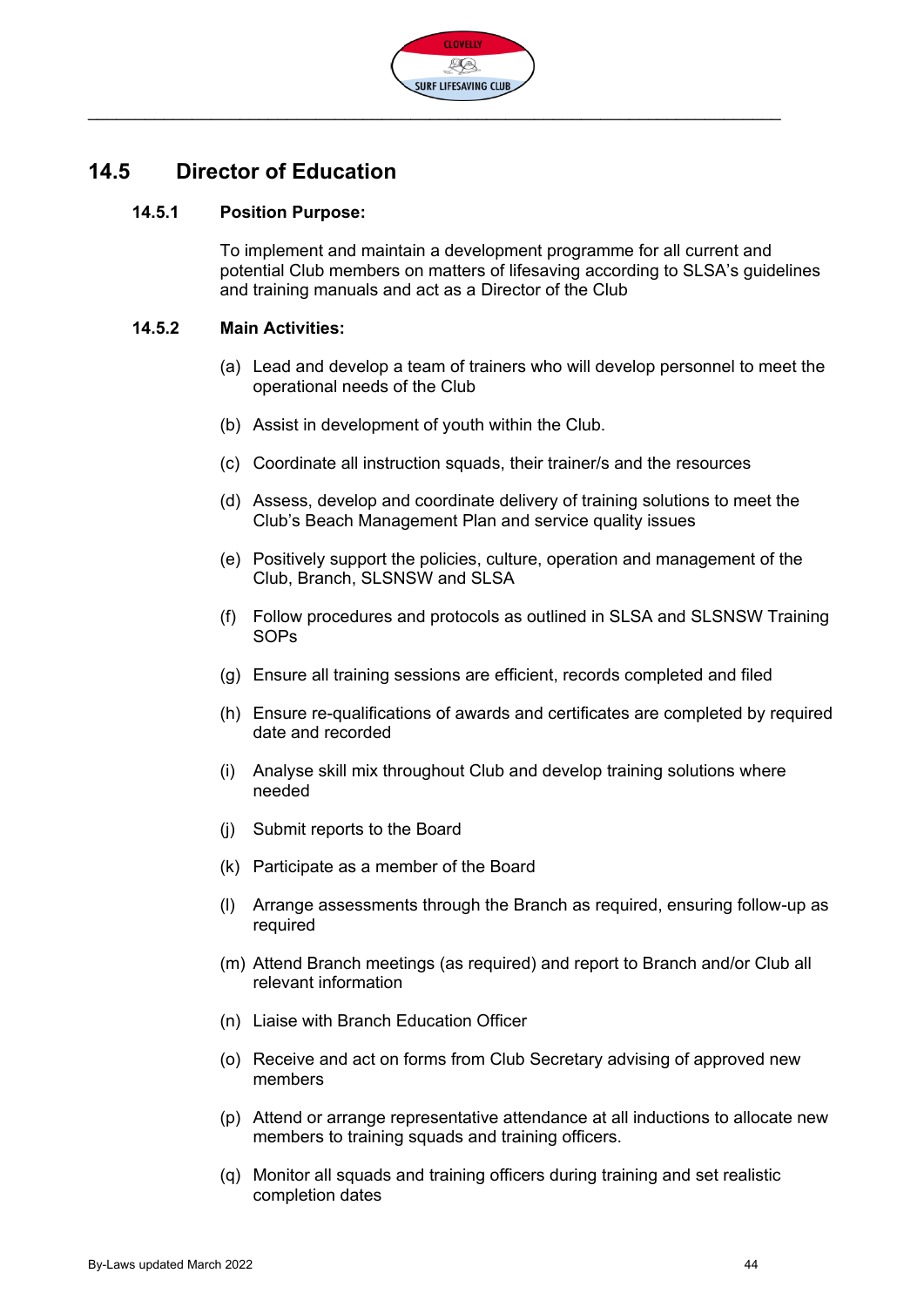

- \_\_\_\_\_\_\_\_\_\_\_\_\_\_\_\_\_\_\_\_\_\_\_\_\_\_\_\_\_\_\_\_\_\_\_\_\_\_\_\_\_\_\_\_\_\_\_\_\_\_\_\_\_\_\_\_\_\_\_\_\_\_\_\_\_\_\_\_\_\_\_\_\_ (r) Manage the training and development of current and potential training officers
	- (s) Organise development and training courses for current members and encourage participation
	- (t) Provide required training and updates for annual proficiency testing of all active members
	- (u) Ensure maintenance of all training equipment
	- (v) Liaise with Clovelly Nipper's management to maximise flow of Junior Activities Members to the Club
	- (w) Assist Clovelly Nipper's management in education of members and water safety personnel
	- (x) Director of Lifesaving is to be provided with list of successful candidates after each proficiency test so that non proficient members can be organised to attend subsequent tests
	- (y) Maintain confidentiality on relevant matters
	- (z) Chair Education Committee meetings
	- (aa) Sit on Lifesaving Committee

## **14.5.3 Required Experience and Skills:**

- (a) SLSA Bronze Medallion
- (b) Hold a SLSA Training Officer Award or be in the process of obtaining a Training Officer Award and hold the relevant training units of competency.
- (c) Demonstrated communication, supervision time management and interpersonal skills
- (d) Ability to organise and delegate tasks
- (e) Awareness of Workers Occupational Health & Safety policies
- (f) Friendly, positive and enthusiastic attitude

## **14.5.4 Desirable Experience and Skills:**

- (a) Two or more bronze medallion squads and one ARTC squad successfully trained within past two seasons
- (b) Holder of an advanced award such as Assessors or IRB driver's certificate
- (c) Computer and clerical skills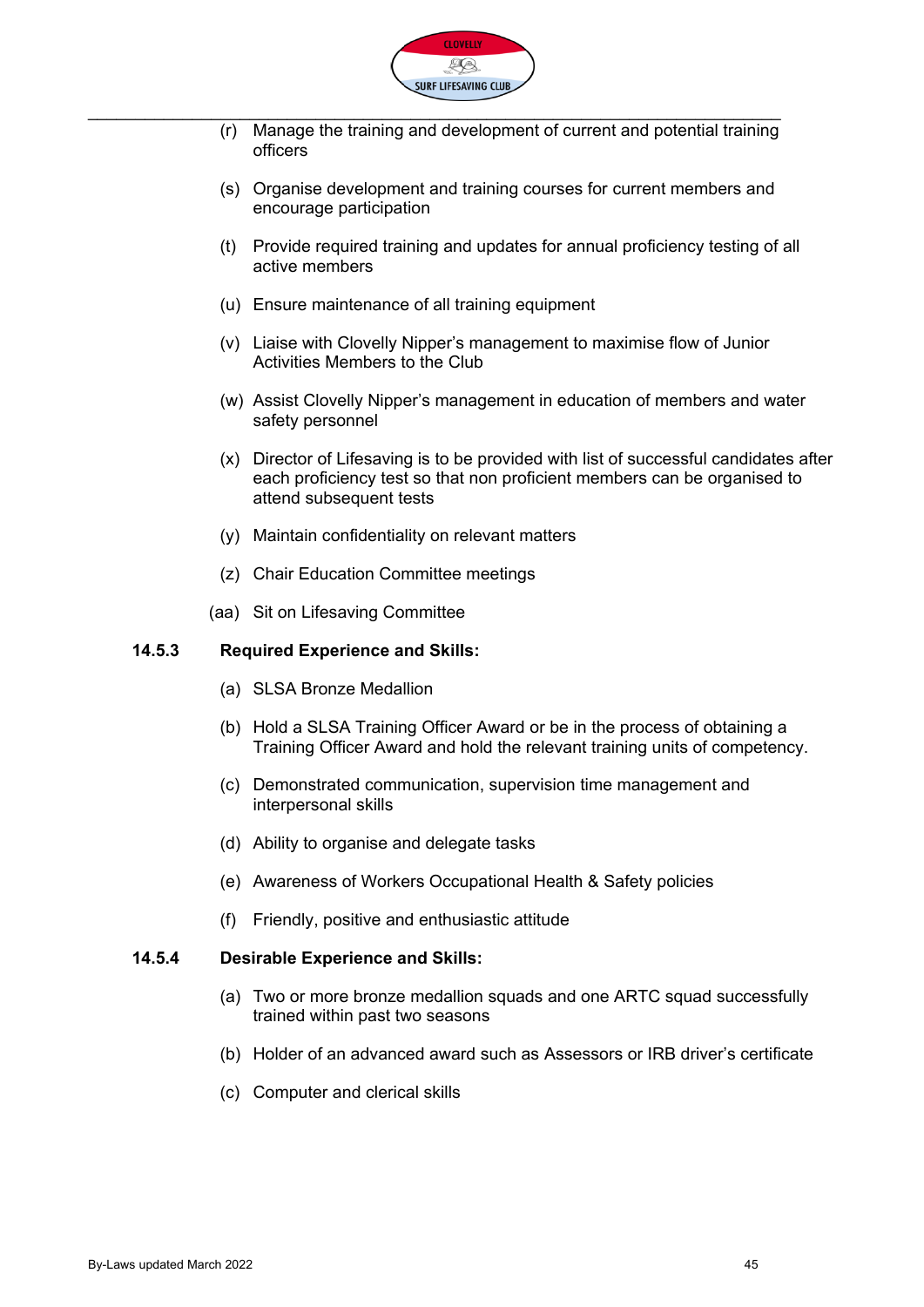

- (d) Registered Training Organisation, Educational Qualification, i.e. Certificate IV in Workplace Training and Assessment or Certificate IV in Training and Assessment
- (e) Assessor Units of Competency
- (f) First Aid Certificate

# **14.5.5 KPIs**:

- (a) That 80% of new active members referred by Club Secretary successfully complete appropriate awards
- (b) That 50% of newly qualified members complete an additional award
- (c) That 50% of current active members gain an additional award each season
- (d) That training officer numbers are increased by a minimum of three each season
- (e) That assessor numbers are increased by at least one each season
- (f) That 80% of qualified Under 14 members progress to the Club and obtain appropriate awards
- (g) That all awards are obtained within time frames that accord to National Council guidelines
- (h) An accurate record of all members awards and proficiencies is maintained in SurfGuard at all times
- (i) Awards gained are processed and received for presentation at appropriate times

# **14.5.6 Responsible to:**

Board

# **14.6 Assistant Director of Education**

## **14.6.1 Position Purpose:**

To assist the Director of Education in the implementation and maintenance of a development programme for all current and potential Club members on matters of lifesaving according to SLSA guidelines and training manuals.

## **14.6.2 Main Activities:**

- (a) Monitor squads and training officers and assist where necessary
- (b) Encourage successful candidates to continue to advanced awards
- (c) Attend new member inductions as required and assist in allocation to squads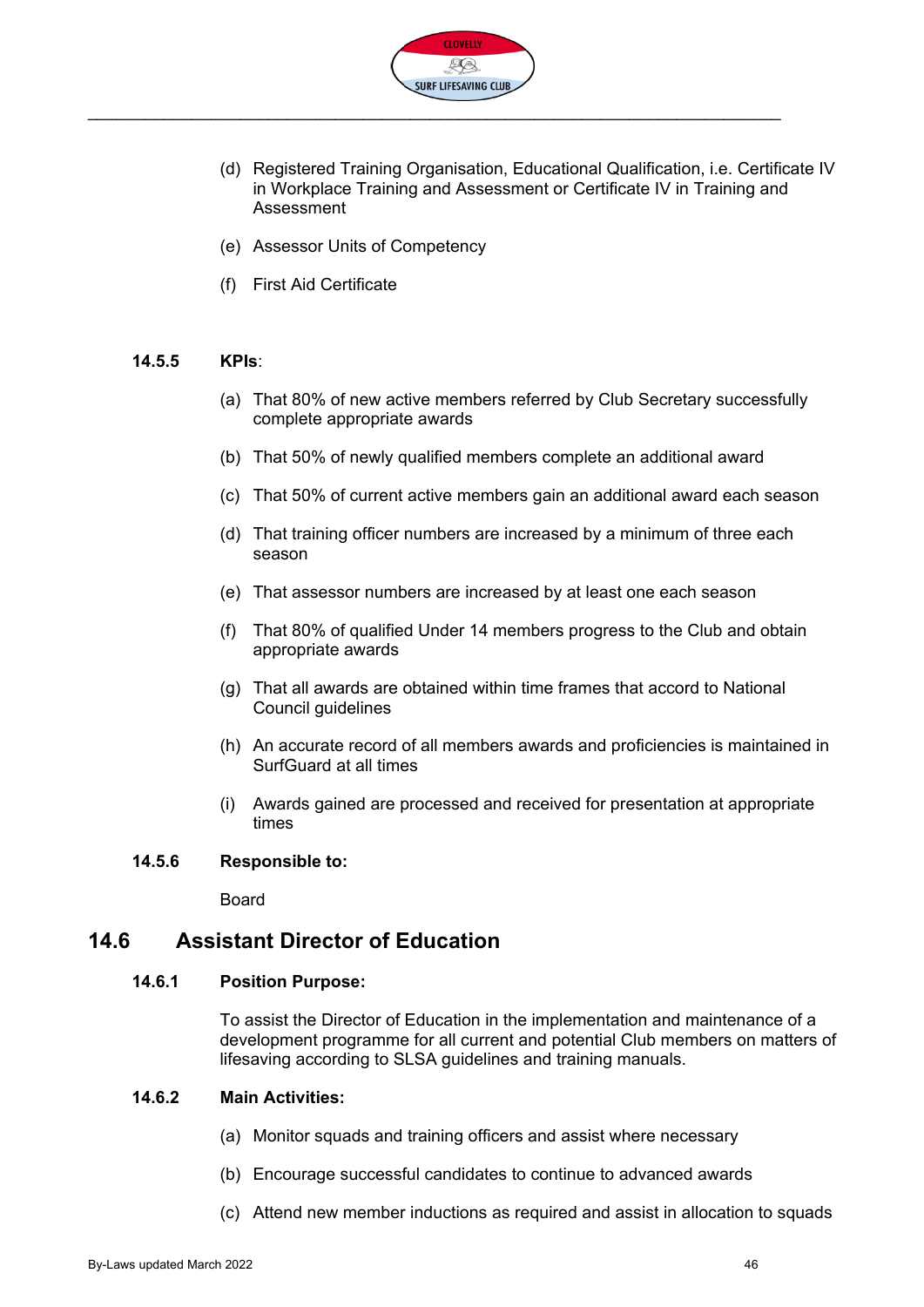

- \_\_\_\_\_\_\_\_\_\_\_\_\_\_\_\_\_\_\_\_\_\_\_\_\_\_\_\_\_\_\_\_\_\_\_\_\_\_\_\_\_\_\_\_\_\_\_\_\_\_\_\_\_\_\_\_\_\_\_\_\_\_\_\_\_\_\_\_\_\_\_\_\_ (d) Identify and encourage new training officers
	- (e) Assist in identifying training needs and development of courses
	- (f) Assist in organising proficiency training and assessment
	- (g) Ensure maintenance of training equipment
	- (h) Assist Clovelly Nipper's management in education of junior members and water safety personnel
	- (i) Deputise for Director of Education as required

# **14.6.3 Required Experience and Skills:**

- (a) SLSA Bronze Medallion
- (b) ARTC Certificate
- (c) SLSA Training Officers Certificate in both Bronze Medallion and ARTC
- (d) First Aid Certificate
- (e) Demonstrated communication, supervision time management and interpersonal skills
- (f) Ability to organise and delegate tasks
- (g) Awareness of Workers Occupational Health & Safety policy
- (h) Maintain confidentiality on relevant matters
- (i) Friendly, positive and enthusiastic attitude

# **14.6.4 Desirable experience and skills:**

- (a) Two or more Bronze medallion and one ARTC squads successfully completed in past two seasons
- (b) Holder of an advanced award such as Assessors or IRB driver's certificate
- (c) Computer and clerical skills
- (b) Registered Training Organisation, Educational Qualification, i.e. Certificate IV in Workplace Training and Assessment or Certificate IV in Training and Assessment
- (c) Assessor Units of Competency

# **14.6.5 Key Performance Indicators:**

Director of Education's KPIs achieved

# **14.6.6 Responsible to:**

Director of Education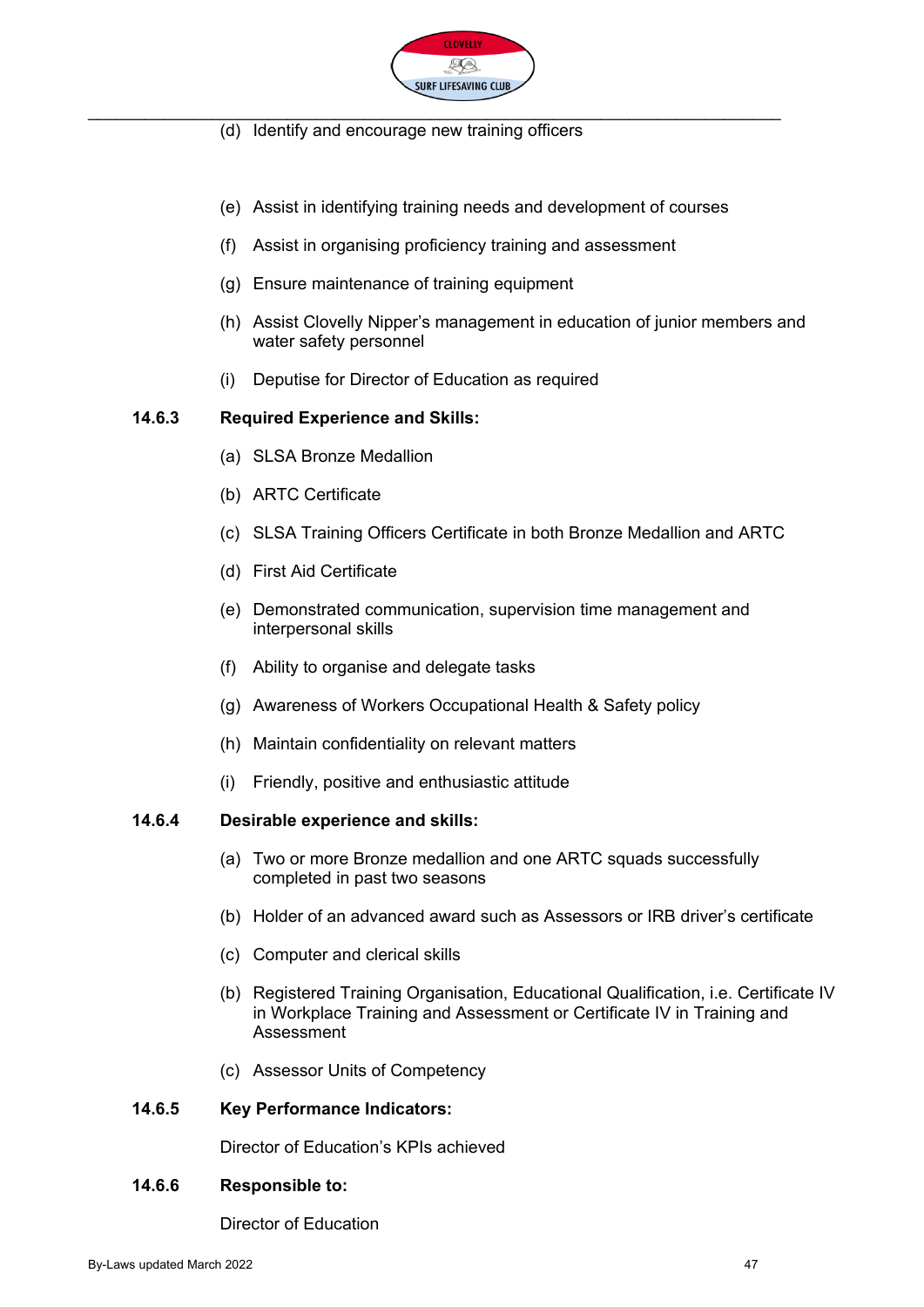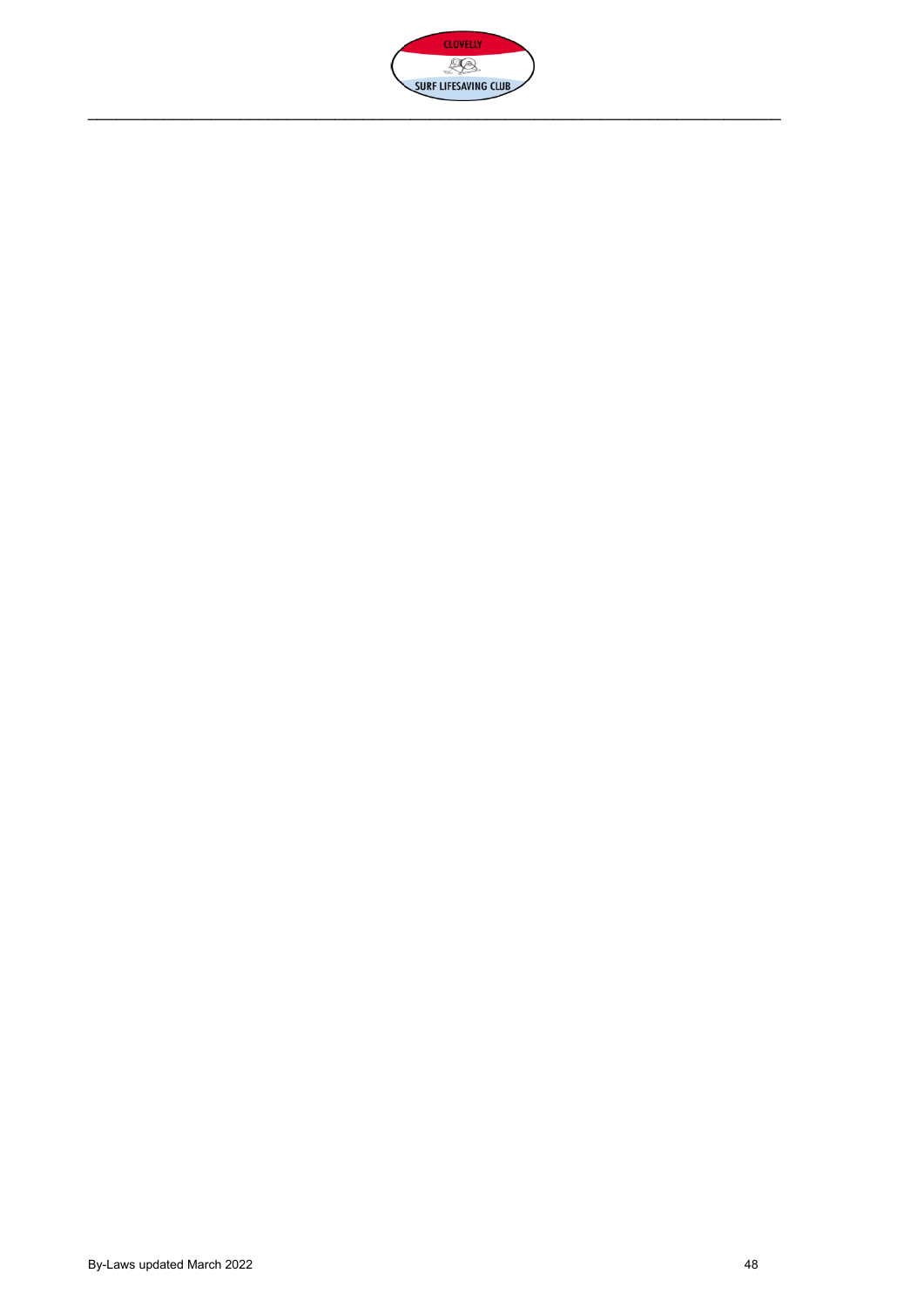

\_\_\_\_\_\_\_\_\_\_\_\_\_\_\_\_\_\_\_\_\_\_\_\_\_\_\_\_\_\_\_\_\_\_\_\_\_\_\_\_\_\_\_\_\_\_\_\_\_\_\_\_\_\_\_\_\_\_\_\_\_\_\_\_\_\_\_\_\_\_\_\_\_

# **14.7 Director of Competition**

# **14.7.1 Position Purpose:**

To encourage and facilitate inter Club and intra Club competition, develop athletes within the Club and act as a Director of the Club

## **14.7.2 Main Activities:**

- (a) Serve as a Director on the Board of Management with joint responsibility for the overall administration and operation of the
- (b) Set timetable of Club and Carnival events at start of Season
- (c) Organise coaching and training in competitive events and encourage participation
- (d) Promote and conduct regular intra Club competition
- (e) Organise team and individual entries in inter Club carnivals and promote increased participation.
- (f) Plan and conduct special events such as Tom Caddy & Dave Murray Shields, Legends v Brats, Watsons Bay run/walk and New Year's Day Swim.
- (g) Represent competitors interests in relation to equipment, training and travelling needs
- (h) Represent the Club at all competition related meetings
- (i) Report to the Board on competition programmes, results, requirements and initiatives
- (j) Ensure that the Club meets its officials, water safety, IRB and team management requirements at all carnivals that Club members participate in

# **14.7.3 Required Experience and Skills:**

- (a) SLSA Bronze Medallion
- (b) Previous involvement in intra Club and Carnival competition
- (c) Knowledge of Surf Sports Manual and related regulations
- (d) Adequate organisational, communication and interpersonal skills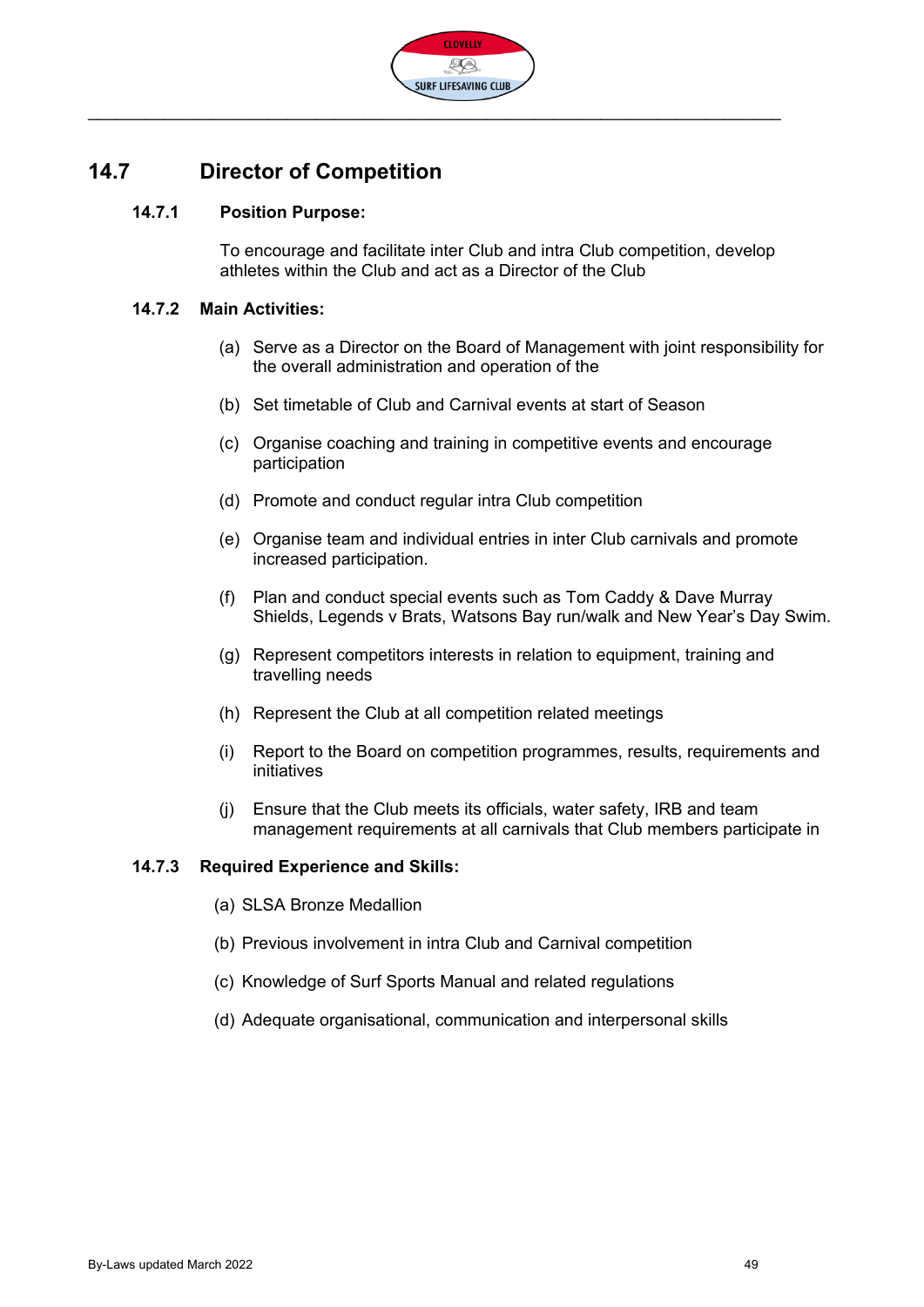

#### \_\_\_\_\_\_\_\_\_\_\_\_\_\_\_\_\_\_\_\_\_\_\_\_\_\_\_\_\_\_\_\_\_\_\_\_\_\_\_\_\_\_\_\_\_\_\_\_\_\_\_\_\_\_\_\_\_\_\_\_\_\_\_\_\_\_\_\_\_\_\_\_\_ **14.7.4 Desirable Experience and Skills:**

(a) Formal SLSA endorsed Coaching or Officiating Awards

# **14.7.5 KPIs:**

- (a) Increased participation in Club events and training over preceding Season
- (b) Increased participation at Branch, State and National Carnivals
- (c) Improvement in demonstrated skills and performance by competitors

# **14.7.6 Responsible to:**

Board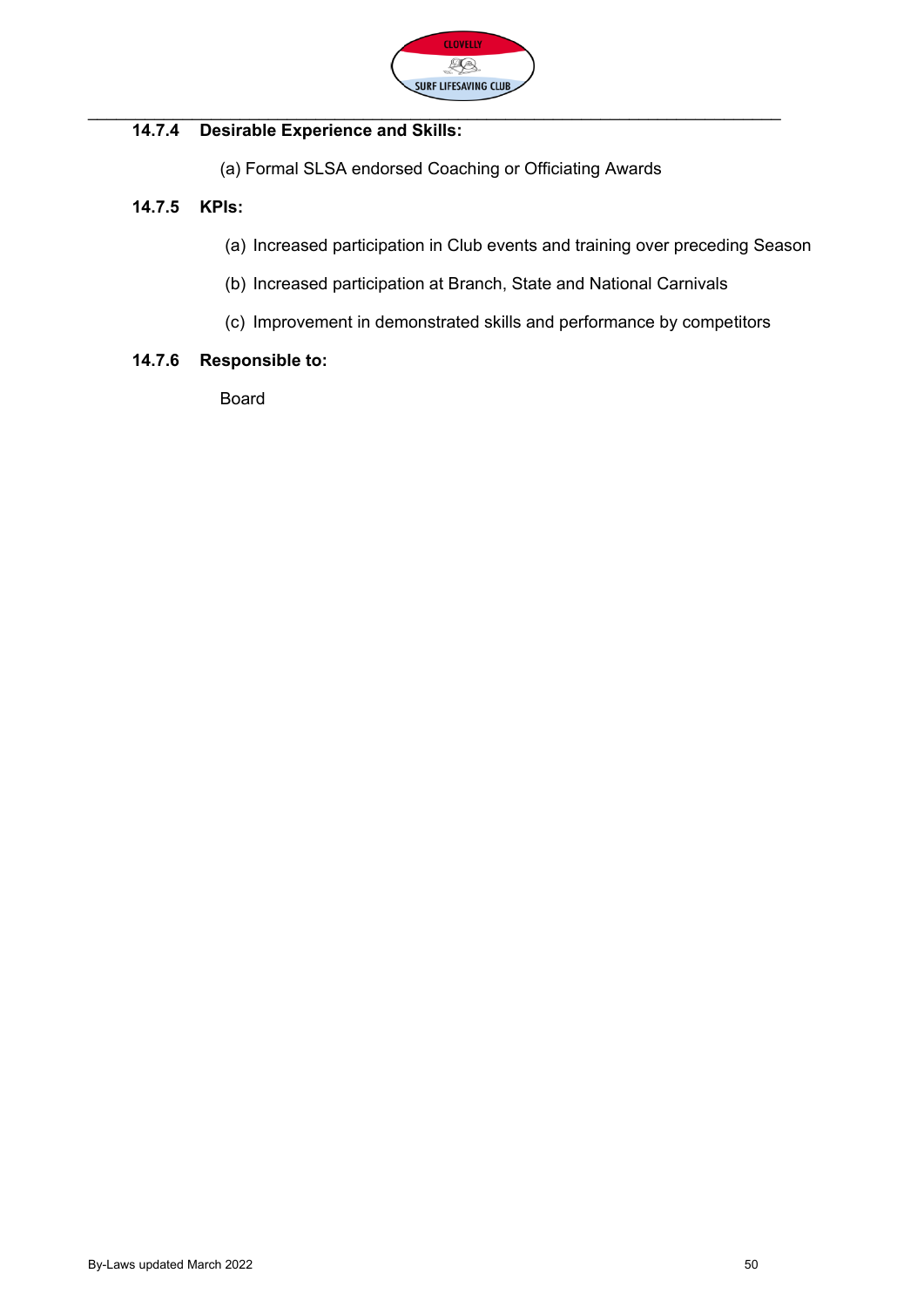

\_\_\_\_\_\_\_\_\_\_\_\_\_\_\_\_\_\_\_\_\_\_\_\_\_\_\_\_\_\_\_\_\_\_\_\_\_\_\_\_\_\_\_\_\_\_\_\_\_\_\_\_\_\_\_\_\_\_\_\_\_\_\_\_\_\_\_\_\_\_\_\_\_

# **14.8 Director of Lifesaving**

# **14.8.1 Position Purpose:**

- (a) The Director of Lifesaving is the figure head and representative of the active patrolling member of the Club and a Director of the Club.
- (b) The Director of Lifesaving is responsible for the daily running of the Club's patrols and operations.
- (c) Responsible for the efficient operation of all lifesaving activities and performance of all active members.

# **14.8.2 Main Activities**

- (a) Administer and organise patrols (rosters, experience/qualification spread)
- (b) Manage adherence to requirements as per Lifesaving Agreement and SOP's (quality assurance)
- (c) Ongoing management or service deliver standards and issue resolution
- (d) Coordinate pre-season preparation phase (equipment/uniforms, rostering, communication etc.)
- (e) Issue to all patrolling members a copy of the Patrol Rules as required by By-Law 2.1(1)
- (f) Responsible for the conduct of patrolling members in the Club
- (g) Oversee the Gear Steward/IRB Officer concerning lifesaving gear, ensuring it is well maintained
- (h) Provide regular communication to Patrol Captains and members directly through Club's newsletters
- (i) Work with Director of Education to address training requirements and deficiencies
- (j) Recommend actions to Club Lifesaving Committee and Board
- (k) Liaise with Branch Director of Lifesaving
- (l) Communicate with patrol defaulters to maintain efficiency of patrols. Manage penalty and mark-up patrol allocations as required by By-Laws 2.1 (17) and (18)
- (m) Keep a record of member re-qualifications each season
- (n) Keep a record of members performances at patrol duties
- (o) Submit regular reports to the Board
- (p) Manage patrols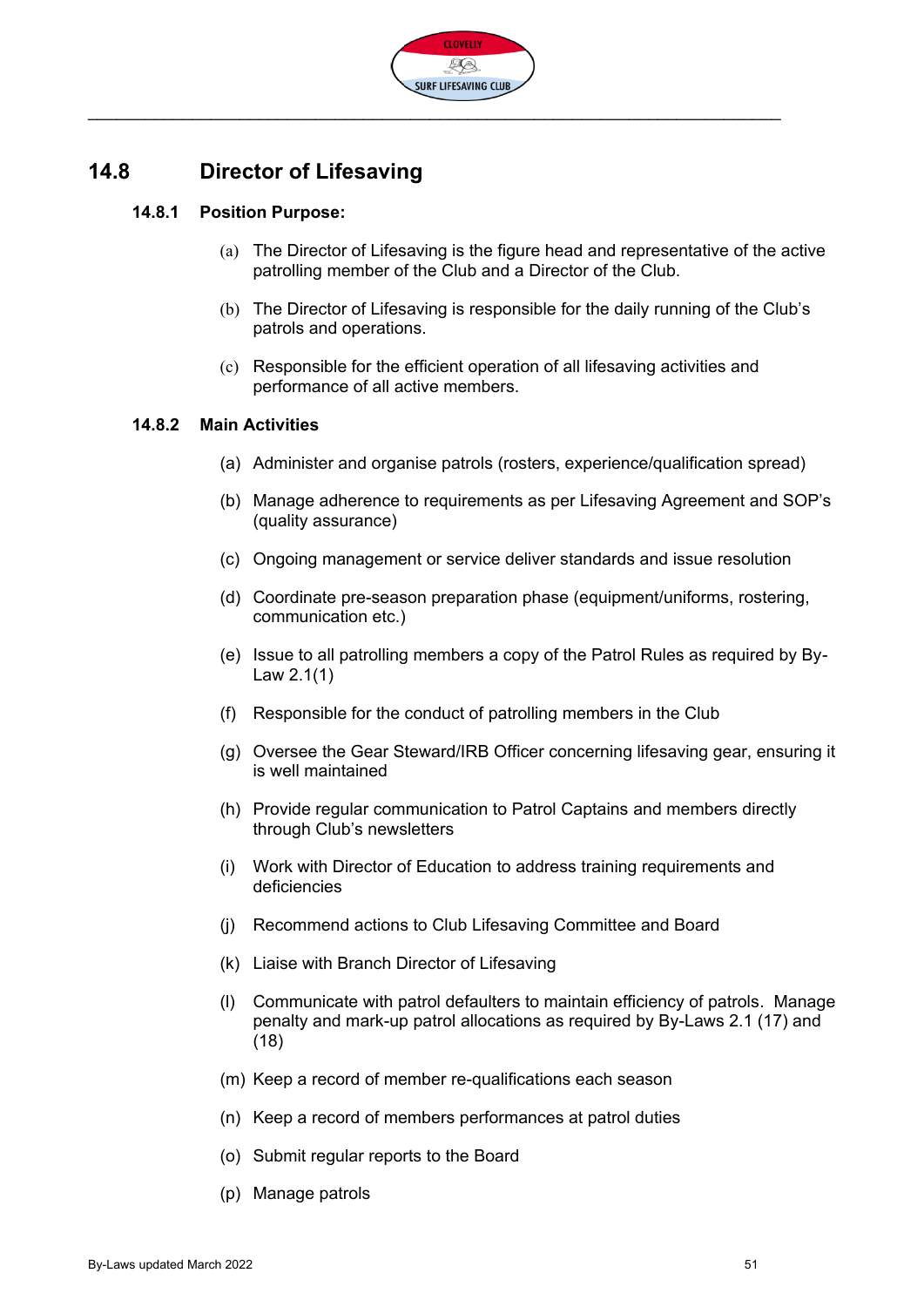

- \_\_\_\_\_\_\_\_\_\_\_\_\_\_\_\_\_\_\_\_\_\_\_\_\_\_\_\_\_\_\_\_\_\_\_\_\_\_\_\_\_\_\_\_\_\_\_\_\_\_\_\_\_\_\_\_\_\_\_\_\_\_\_\_\_\_\_\_\_\_\_\_\_ (q) Manage patrol captains and their teams
	- (r) Maintain confidentiality on relevant matters
	- (s) Manage Patrol Competition point scores and Club Patrol awards for recognition on presentation night
	- (t) Liaise with the Club's Social Secretary and actively manager and promote Club activities. Social –  $BBQ's$ , Sunday drinks etc.

## **14.8.3 Essential Experience and Skills**

- (a) SLSA Bronze Medallion
- (b) ARTC
- (c) Senior first aid certificate
- (d) Active patrolling member for a minimum of four years
- (e) Held the position of vice captain for a minimum of one season
- (f) Good understanding of Club culture and operations
- (g) Ability to organise and delegate tasks
- (h) Awareness of Workers Occupational Health & Safety policies
- (i) Can communicate effectively and possess good interpersonal skills
- (j) Positive and enthusiastic
- (k) A sound knowledge of surf lifesaving principles and philosophies
- (l) A sound proficient knowledge of the use of computers including the use of the internet, Surfguard, email and general word processing programs.

## **14.8.4 Desirable Experience and Skills**

- (a) IRB crewman's certificate
- (b) IRB driver's silver medallion
- (c) Bronze medallion assessor's certificate
- (d) Bronze medallion training officer's certificate
- (e) Accreditation in TSG (Training Small Groups)
- (f) Completed at least two year of active service as a patrol captain
- (g) Five years active service to Clovelly SLSC
- (h) Competed in the lifesaving carnivals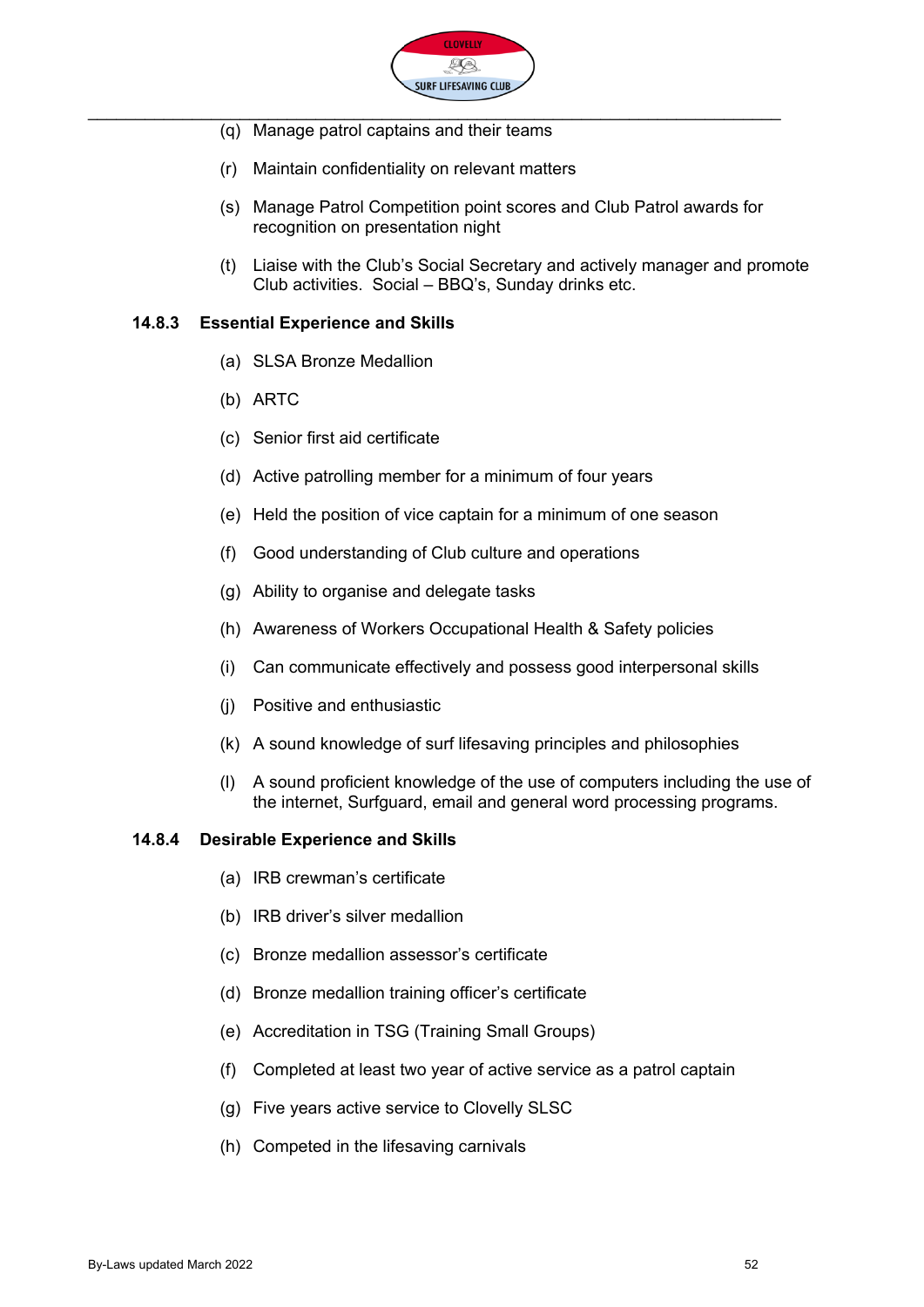

- (i) Been an active member in the Club who has participated in a variety of activities
- (j) Possess management / leadership skills
- (k) Ability to lead a team (management skills)

## **14.8.5 KPIs:**

- (a) The Club has fulfilled its patrol obligations as per the SLSNSW and Branch Patrol Service Agreement
- (b) Patrol reports appropriately actioned and reported to the next Board meeting
- (c) All patrol inspections result in a maximum loss of ten percent of point score
- (d) Limit loss of active member to less than 10% of active members

## **14.8.6 Reports to:**

Board

# **14.9 Assistant Director of Life Saving**

## **14.9.1 Position Purpose:**

To assist the Director of Life Saving in ensuring the efficient operation of all Life Saving activities and the performance of all active members.

## **14.9.2 Main Activities:**

- (a) Develop skills/attributes and understanding of the Director of Lifesaving's role (succession planning)
- (b) Assist in rostering, supervision and assessment of patrols
- (c) Assist and monitor performance of patrol captains
- (d) Identify training deficiencies and needs
- (e) Develop and maintain awareness of patrolling members concerns and desires
- (f) Attend Life Saving and Patrol Captain's meetings
- (g) Deputise for Director of Lifesaving as required
- (h) Maintain confidentiality on relevant matters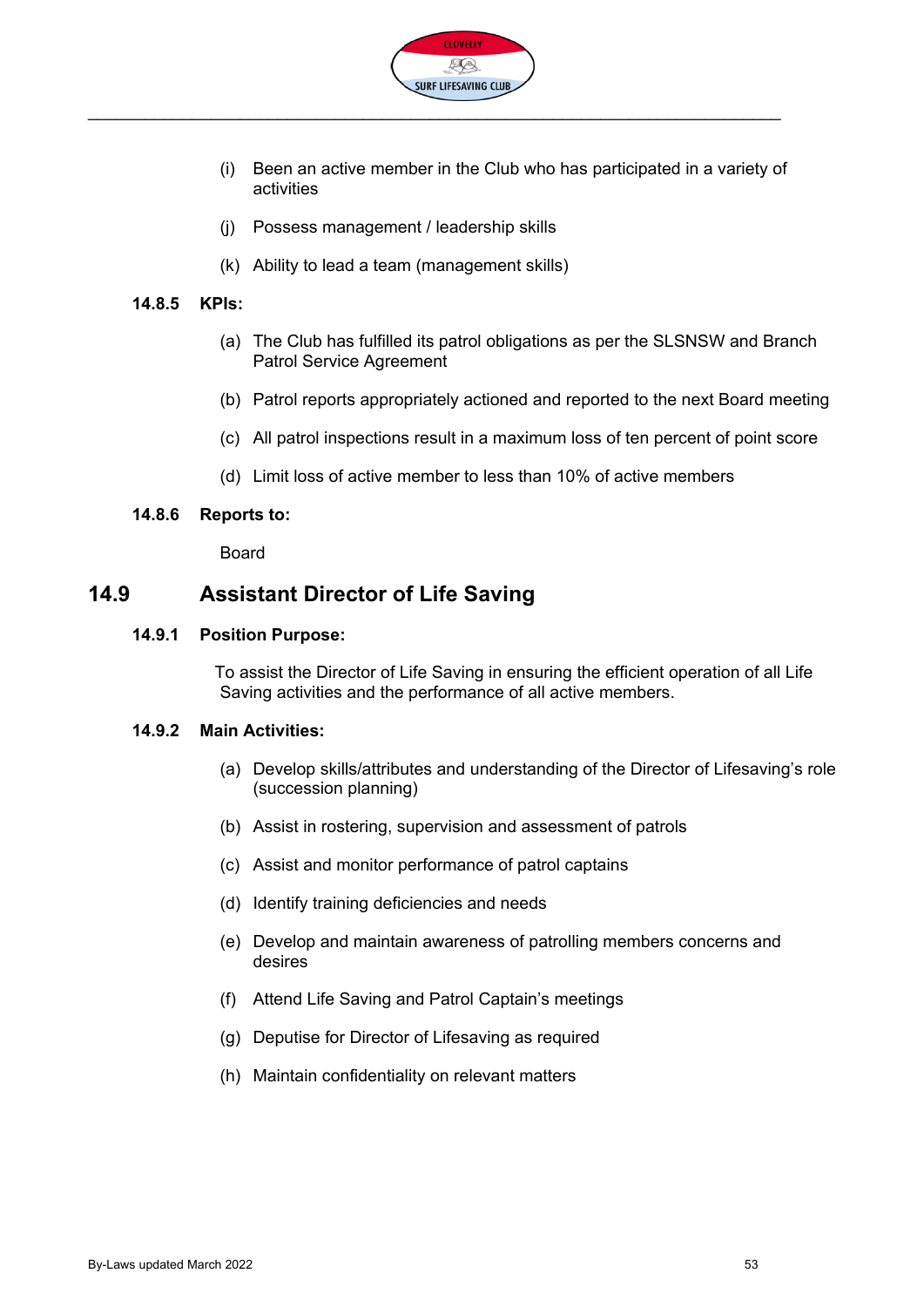

\_\_\_\_\_\_\_\_\_\_\_\_\_\_\_\_\_\_\_\_\_\_\_\_\_\_\_\_\_\_\_\_\_\_\_\_\_\_\_\_\_\_\_\_\_\_\_\_\_\_\_\_\_\_\_\_\_\_\_\_\_\_\_\_\_\_\_\_\_\_\_\_\_

# **14.9.3 Required Experience and Skills:**

- (a) SLSA Bronze Medallion
- (b) Advanced resuscitation certificate
- (c) Senior first aid certificate
- (d) Good understanding of Club culture and operations
- (e) Ability to organise and delegate tasks
- (f) Proficient computer skills
- (g) Awareness of Workers Occupational Health & Safety policies
- (h) Can communicate effectively and possess good interpersonal skills
- (i) Positive and enthusiastic
- (j) Sound knowledge of SLSA principles and procedures

# **14.9.3 Desirable Experience and Skills:**

- (a) IRB Crewman's certificate
- (b) IRB Drivers Certificate
- (c) Several years involvement in range of Club activities
- (d) Accreditation in TSG (Training Small Groups)
- (e) Active patrolling member for at least two years
- (f) At least one year as patrol captain
- (g) Ability to lead a team (management skills)

# **14.9.5 Key Performance Indicators:**

- (a) The Club has fulfilled its patrol obligations as per the SLSNSW and Branch Patrol Service Agreement
- (b) Patrol report forms completed and actioned Patrol inspections result in loss of no more than 10% of points
- (c) Active membership loss limited to 10%

# **14.9.6 Reports to:**

Director of Lifesaving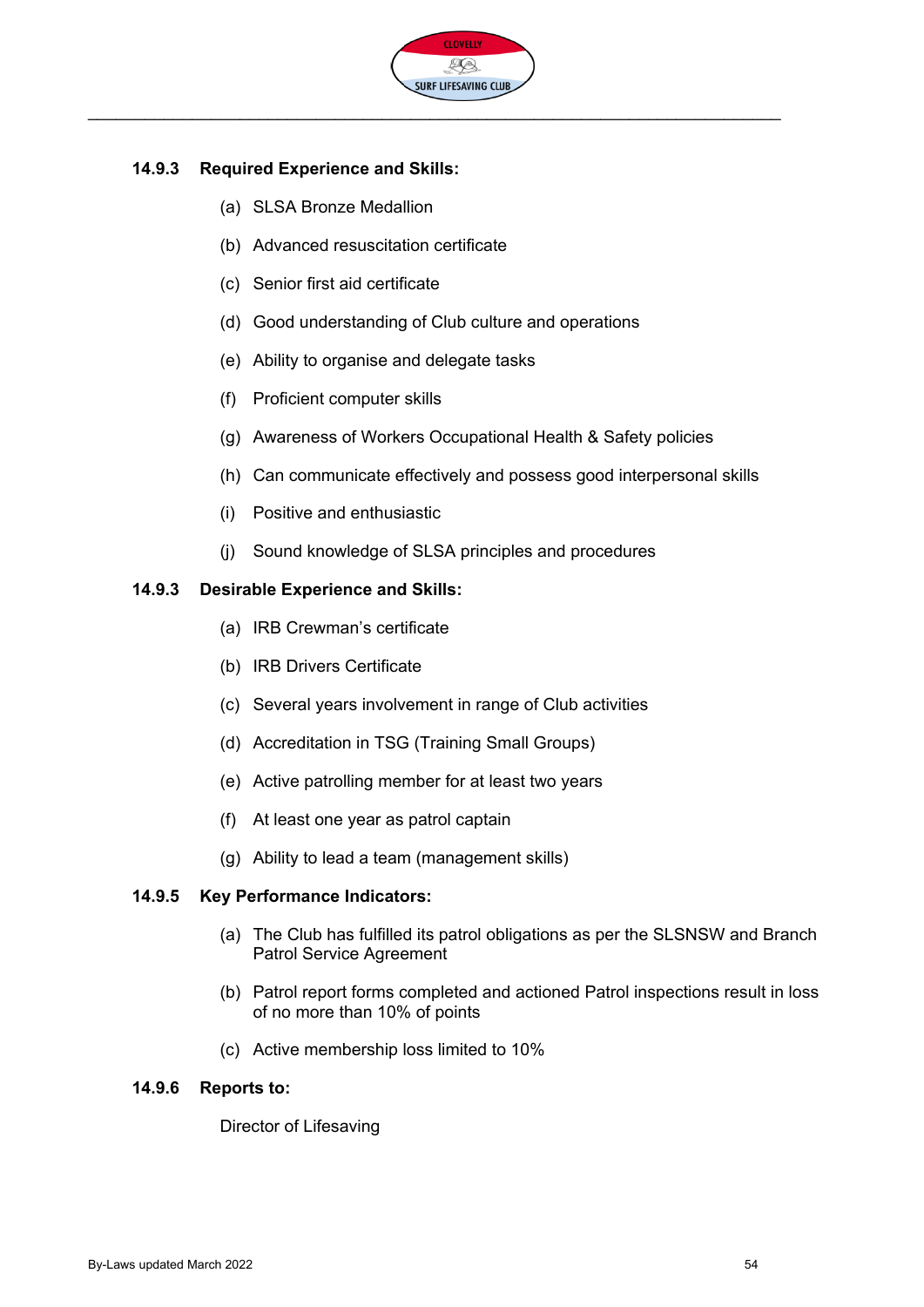

\_\_\_\_\_\_\_\_\_\_\_\_\_\_\_\_\_\_\_\_\_\_\_\_\_\_\_\_\_\_\_\_\_\_\_\_\_\_\_\_\_\_\_\_\_\_\_\_\_\_\_\_\_\_\_\_\_\_\_\_\_\_\_\_\_\_\_\_\_\_\_\_\_

# **14.10IRB (Powercraft) Captain**

## **14.10.1 Position Purpose:**

To manage the maintenance and use of the IRBs and associated equipment including ensuring there are sufficient IRB drivers and crews to fulfil the Club's IRB patrol obligations and training purposes

## **14.10.2 Main Activities:**

- (a) Coordinate pre-season servicing of all powercraft
- (b) Ongoing coordination of servicing/repair of powercraft
- (c) Administration of fuelling systems/processes
- (d) Administration of defective equipment/fault reporting and resolution
- (e) Support and promote powercraft training in consultation with Director of Education
- (f) Recommend purchases and asset management decisions to the Board
- (g) Responsible for housing/storage of powercraft
- (h) Ensure adherence of all powercraft to Standard Operating Procedure's (including complementary equipment)
- (i) Provide regular communication to Patrol Captain's and members direct and in club's newsletter
- (j) Submit reports to the Director of Lifesaving
- (k) Co-ordinate annual IRB driver & crew proficiency
- (l) In consultation with the Director of Education, organise training for new drivers & crews
- (m) Ensure appropriate & operational tools, valves and safety equipment are on hand
- (n) Communicate effectively and have good interpersonal skills
- (o) Maintain confidentiality on relevant matters

## **14.10.3 Required Experience & Skills**:

- (a) SLSA Bronze Medallion
- (b) SLSA IRB driver's silver medallion
- (c) IRB crewman¶s certificate
- (d) Radio operators certificate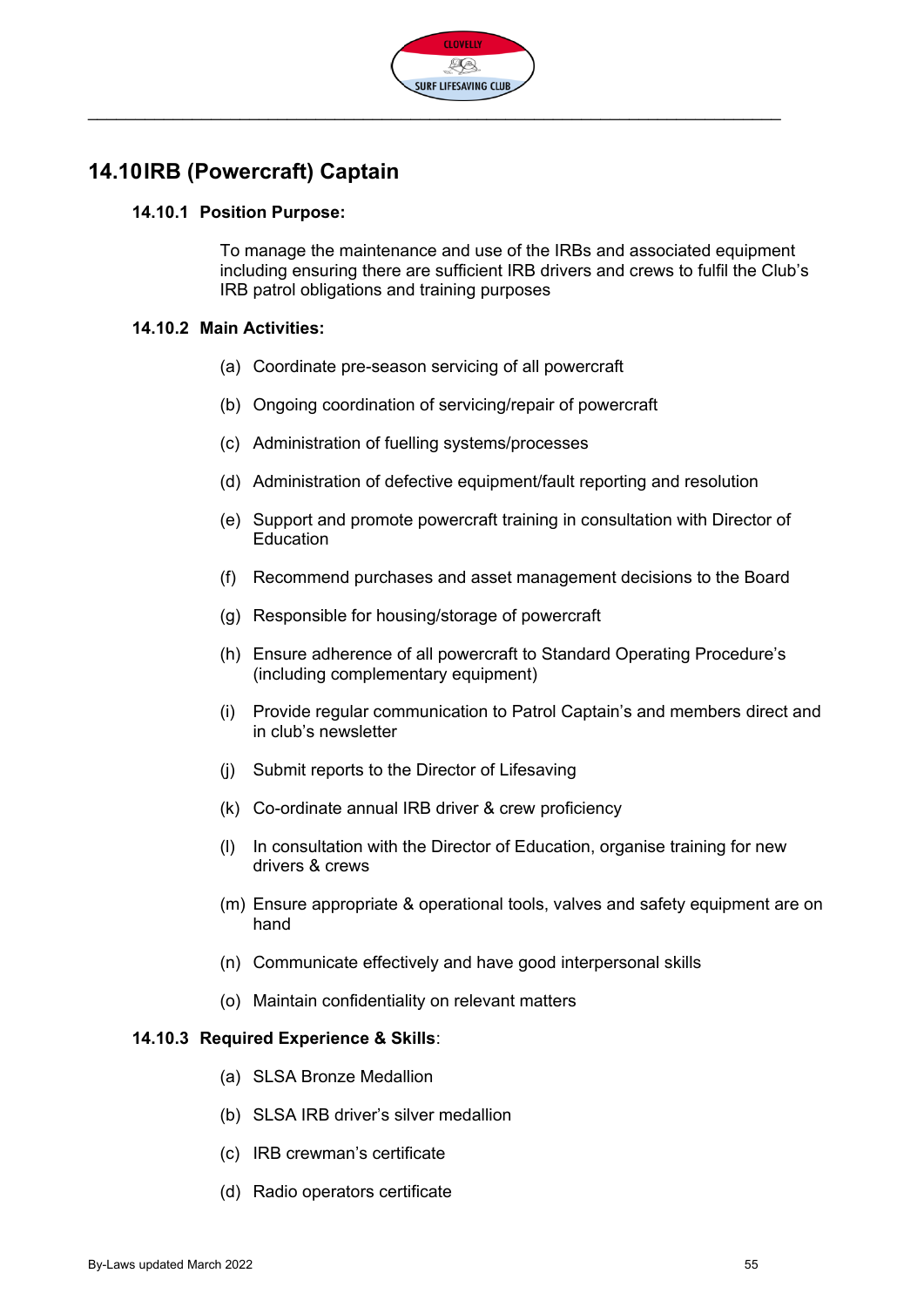

- \_\_\_\_\_\_\_\_\_\_\_\_\_\_\_\_\_\_\_\_\_\_\_\_\_\_\_\_\_\_\_\_\_\_\_\_\_\_\_\_\_\_\_\_\_\_\_\_\_\_\_\_\_\_\_\_\_\_\_\_\_\_\_\_\_\_\_\_\_\_\_\_\_ (e) Proactive communication and planning
	- (f) Awareness of Workers Occupational Health & Safety policies
	- (g) Friendly, positive and enthusiastic attitude
	- (h) Well-organised
	- (i) Active patrolling member for a minimum of two years
	- (j) Basic knowledge and interest in mechanics

## **14.10.4 Desirable Experience & Skills:**

- (a) IRB instructors certificate
- (b) Sound mechanical knowledge
- (c) ARTC & first aid certificate
- (d) Awareness of Workers Occupational Health & Safety policies

## **14.10.5 Key Performance Indicators:**

- (a) Patrol hours where IRB is operational (>95%)
- (b) Maintain a minimum ratio of IRB Drivers to Patrol teams (>1:1)
- (c) Maintain a ratio of IRB crew to patrol ratio (>3:1)
- (d) New IRB drivers per year (>3)
- (e) New crewpersons per year (50% of recent bronze medallion awardees)
- (f) No of operational IRBs at start and end of season (2)
- (g) No of operational engines per IRB (2)
- (h) No of new engines purchased, delivered and run in per season (1)

## **14.10.6 Reports to:**

Director of Lifesaving.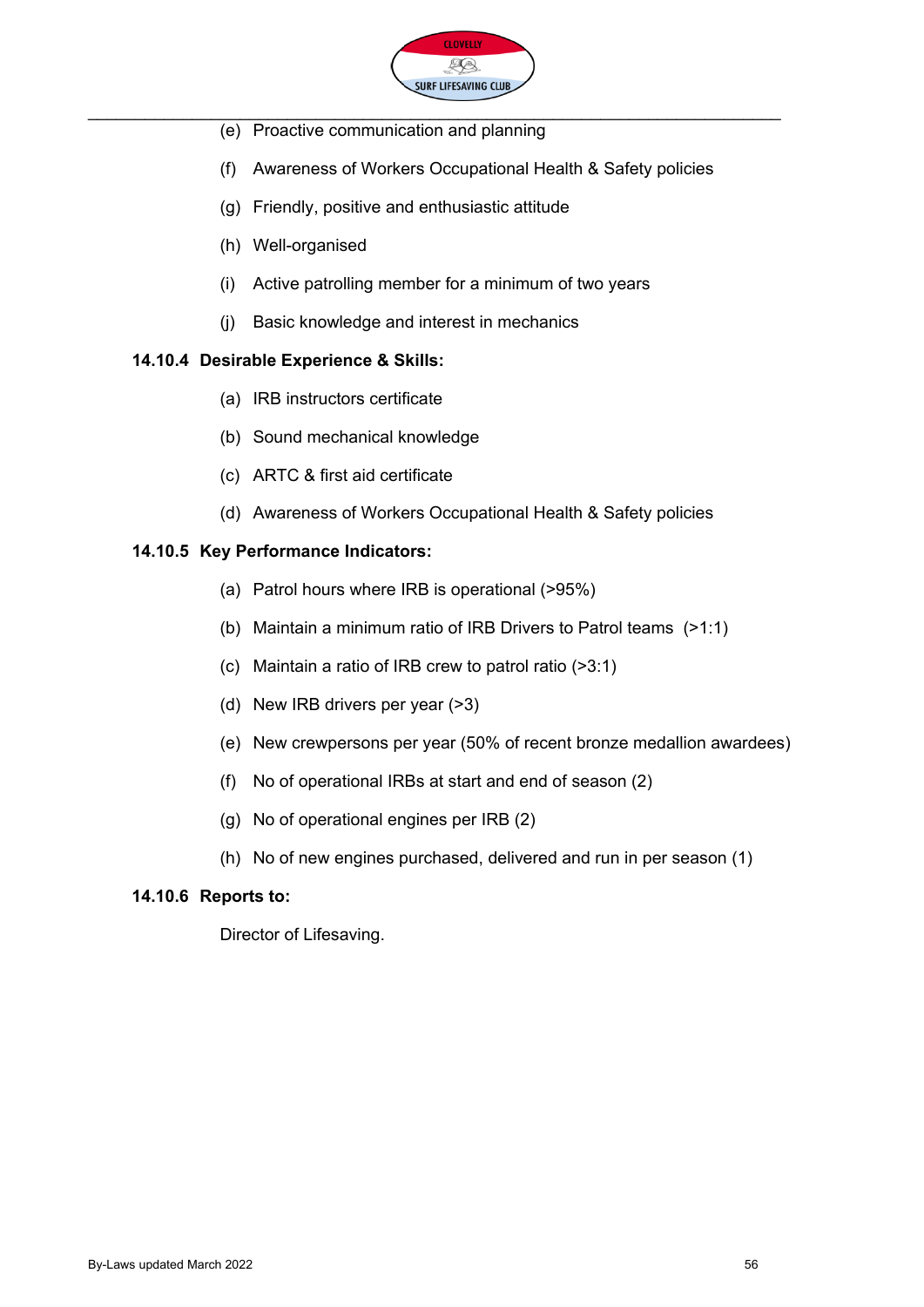

# **14.11 Patrol Captain**

# **14.11.1 Position purpose:**

To lead, manage and develop a patrol team

## **14.11.2 Main Activities:**

- (a) To ensure that identified high risk areas at Clovelly Beach are appropriately covered with Surf Life Saving Services in a proactive capacity
- (b) In the event of an incident, assume command of resources available at their beach, on the advice of SurfCom, until the Duty Officer arrives
- (c) Arrange with the Duty Officer for suitable de-briefings and/or peer support for Club members when required
- (d) Take immediate steps to report any serious breach of Surf Life Saving safety policies and/or patrol deficiencies identified to the Director of Lifesaving
- (e) Liaise with the previous Patrol Captain/Lifeguard to identify any issues or hazards present
- (f) Ensure all lifesaving equipment is checked before duty
- (g) Allocate responsibilities to team members in case of emergency and/or rescue
- (h) Ensure the safe positioning of lifesaving equipment
- (i) Ensure a proper buffer zone exists between the surf craft area and the swimming area
- (j) Ensure that all Lifesaving Services Personnel take a pro-active approach to preventative measures
- (k) Co-ordinate any search and rescue situation that may occur
- (l) Be aware of and abide by the Local Government Act
- (m)Ensure the correct recording of information in log books, report forms etc.
- (n) Make themselves easily accessible to the general public to answer any general enquiries
- (o) Have with them a radio (hand held) at all times during patrol
- (p) Complete all required documentation for the Director of Lifesaving
- (q) Attend the Lifesaving Committee meeting on a monthly basis
- (r) Encourage team members to participate in all Club activities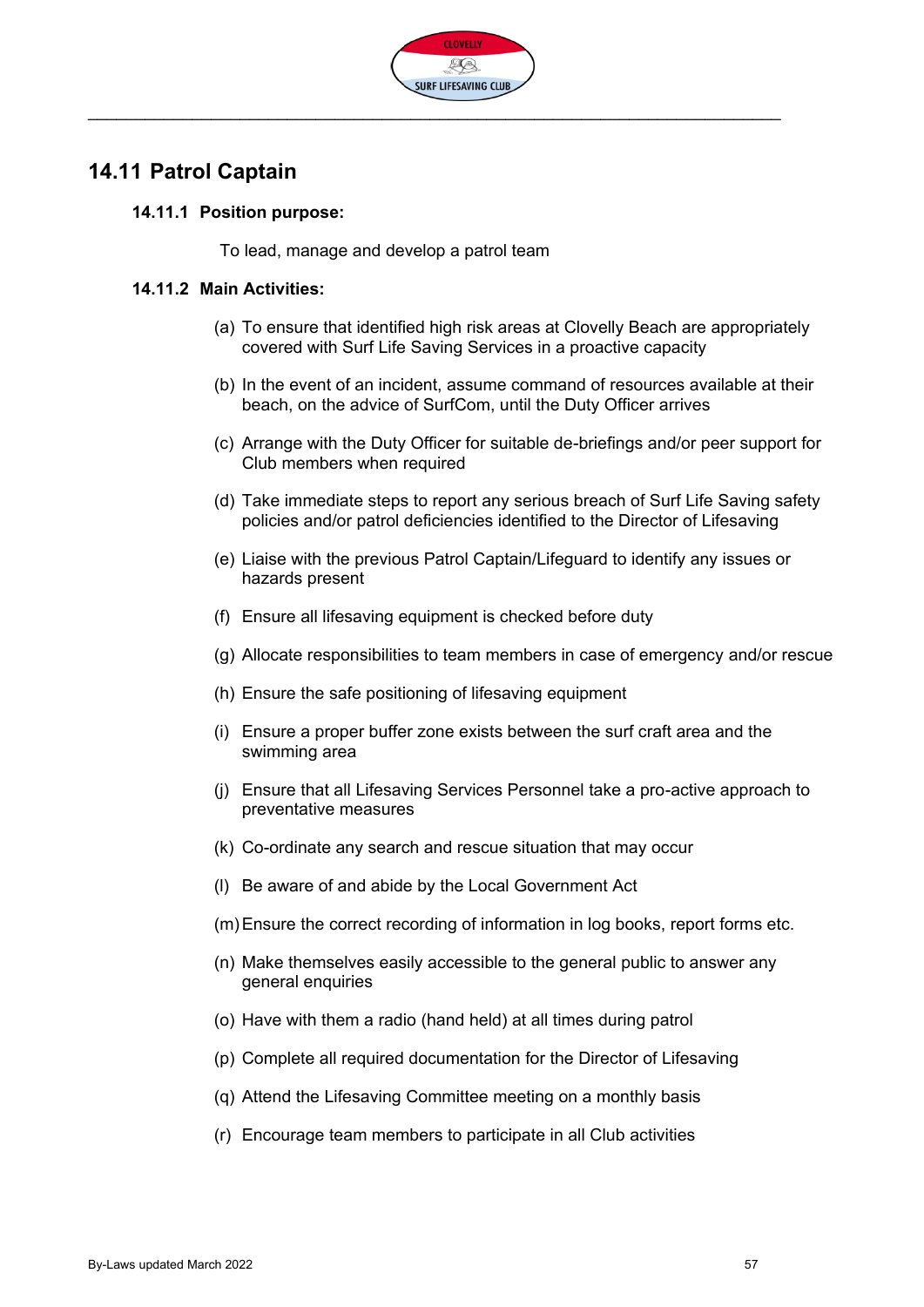

\_\_\_\_\_\_\_\_\_\_\_\_\_\_\_\_\_\_\_\_\_\_\_\_\_\_\_\_\_\_\_\_\_\_\_\_\_\_\_\_\_\_\_\_\_\_\_\_\_\_\_\_\_\_\_\_\_\_\_\_\_\_\_\_\_\_\_\_\_\_\_\_\_ (s) Adhere to the SLSNSW rules and regulations as published in the patrol captain's manual.

# **14.11.3 Required Experience and Skills**

- (a) SLSA Bronze Medallion
- (b) Silver Medallion Basic Beach Management
- (c) SLSA awards (ARC, SFA, IRB, Defibrillation, Spinal Management)
- (d) Leadership and decision making qualities
- (e) Sound communication skills
- (f) Professionalism
- (g) Customer orientated manner
- (h) Ability to multi-task
- (i) Ability of work under pressure
- (j) Has been a patrol member for a minimum of two seasons
- (k) Has a sound knowledge of surf lifesaving procedures.
- (l) Awareness of Workers Occupational Health & Safety policies

# **14.11.4 Desirable Experience and Skills**

- (a) Computer literacy
- (b) Hold a training officer's certificate

## **14.11.5 KPI's:**

- (a) At least 80% of the team achieve 100% attendance.
- (b) At least 50% of the team regularly participate in Club events.
- (c) At least 50% of the team increase the award numbers per season.
- (d) No late "sign on" or early "sign off" of the patrol.
- (e) No Insufficient numbers of members on patrol.
- (f) Never failing to have a patrol on duty.
- (g) Appropriate equipment displayed on patrol.
- (h) Appropriate behaviour by all members on patrol.
- (i) Correctly completed logs book, reports, documentation, etc.
- (j) Team adhering to the Patrol Uniform Policy.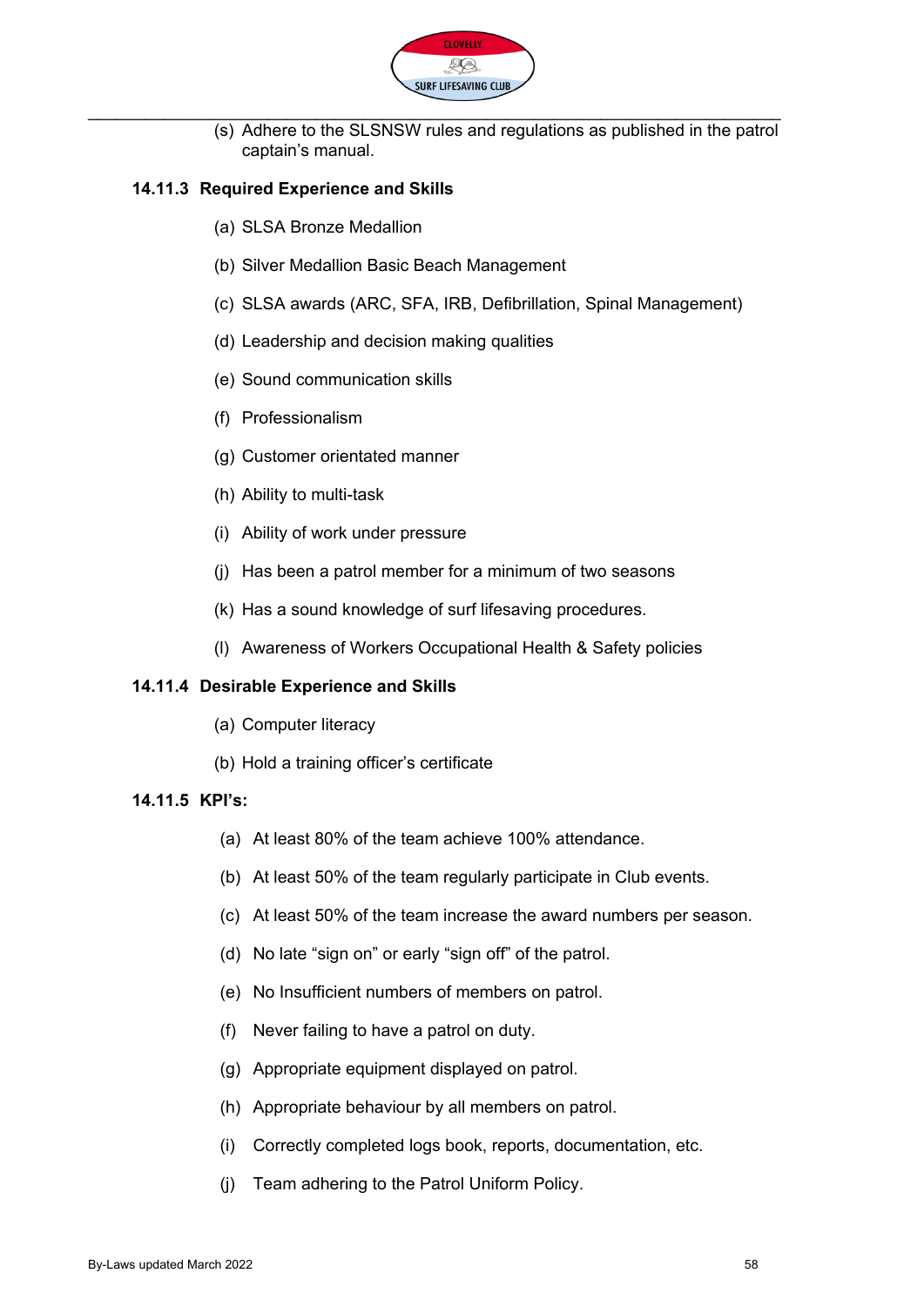

#### \_\_\_\_\_\_\_\_\_\_\_\_\_\_\_\_\_\_\_\_\_\_\_\_\_\_\_\_\_\_\_\_\_\_\_\_\_\_\_\_\_\_\_\_\_\_\_\_\_\_\_\_\_\_\_\_\_\_\_\_\_\_\_\_\_\_\_\_\_\_\_\_\_ **14.11.5 Reports to:**

Director of Life Saving

# **14.12Radio Officer**

# **14.12.1 Position Purpose**

To maintain the Club's radio communication system

# **14.12.2 Main Activities**

- (a) Pre-season servicing/programming check of all radios
- (b) Ongoing coordination of radio servicing/repair
- (c) Manage adherence to programming requirements and radio best practice
- (d) Recommend the purchase and replacement of Club radios and radio-bags to the Director of Lifesaving
- (e) Support and promote radio procedure information and training (in consultation with the Director of Education)
- (f) Provide regular communication to Patrol Captains and members directly and in Club's newsletters
- (g) Submit reports to the Director of Lifesaving (as required)
- (h) Ensure all radios are in working order ready for use at all times (charged)
- (i) Update the Director of Lifesaving with relevant information regarding the advancement of systems available to the Club
- (j) Attend the Lifesaving Committee Meetings
- (k) Assist the Director of Education with training members with the radio procedures
- (l) Encourage Club members to obtain the radio operators award

## **14.12.3 Essential Experience and Skills**

- (a) SLSA Bronze Medallion
- (b) Active patrol experience
- (c) Awareness of SLSNSW Standard Operating Procedure's (radio related)
- (d) Communicate effectively and have good interpersonal skills and attitude
- (e) Friendly, positive and enthusiastic
- (f) Well-organised
- (g) A sound knowledge of radio operations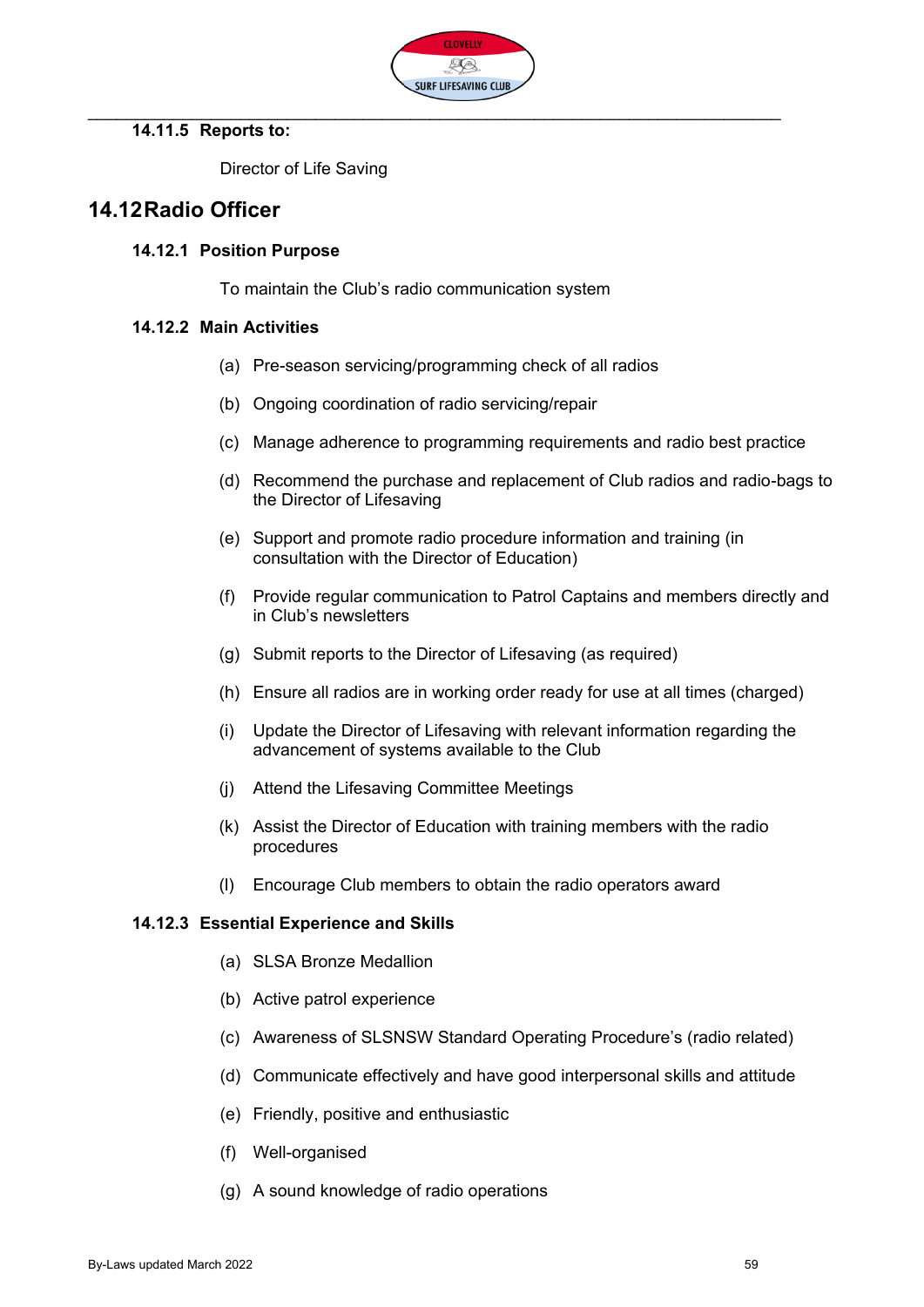

\_\_\_\_\_\_\_\_\_\_\_\_\_\_\_\_\_\_\_\_\_\_\_\_\_\_\_\_\_\_\_\_\_\_\_\_\_\_\_\_\_\_\_\_\_\_\_\_\_\_\_\_\_\_\_\_\_\_\_\_\_\_\_\_\_\_\_\_\_\_\_\_\_ (h) A sound knowledge in the use and operation of electrical devices

# **14.12.4 Desired Experience and Skills**

A training officer certificate (Radio)

# **14.12.5 KPI's:**

- (a) Ensure the radio communication system is available for Patrol use 100% of the time
- (b) Increase the Club radio operators by 50% per season
- (c) Attend at least 80% of the lifesaving meetings throughout the season
- (d) Provide the Branch with the required number of Club radio operators to the radio room

# **14.12.6 Reports to:**

The Director of Lifesaving

# **14.13Board, Ski and Swim Captain**

# **14.13.1 Position purpose**

To ensure that all swim and craft competitors and events are coordinated at Club and carnival level

# **14.13.2 Main Activities:**

- (a) Recruit potential competitors
- (b) Assist with training programs
- (c) Coordinate competition areas for the Club's benefit and operation
- (d) Coordinate Club competitors at carnival level
- (e) Represent the Club's Director of Competition for the swim area
- (f) Assist Director of Competition on team selection for touring purposes
- (g) Report to the Gear Steward any lost equipment or any damaged equipment requiring repair or replacement
- (h) Assist with transport or arrange method of transport to & from carnivals in conjunction with competitors
- (i) Manage swim area for Club competition

# **14.13.3 Essential Experience and Skills**

- (a) SLSA Bronze Medallion
- (b) Awareness of Workers Occupational Health & Safety policies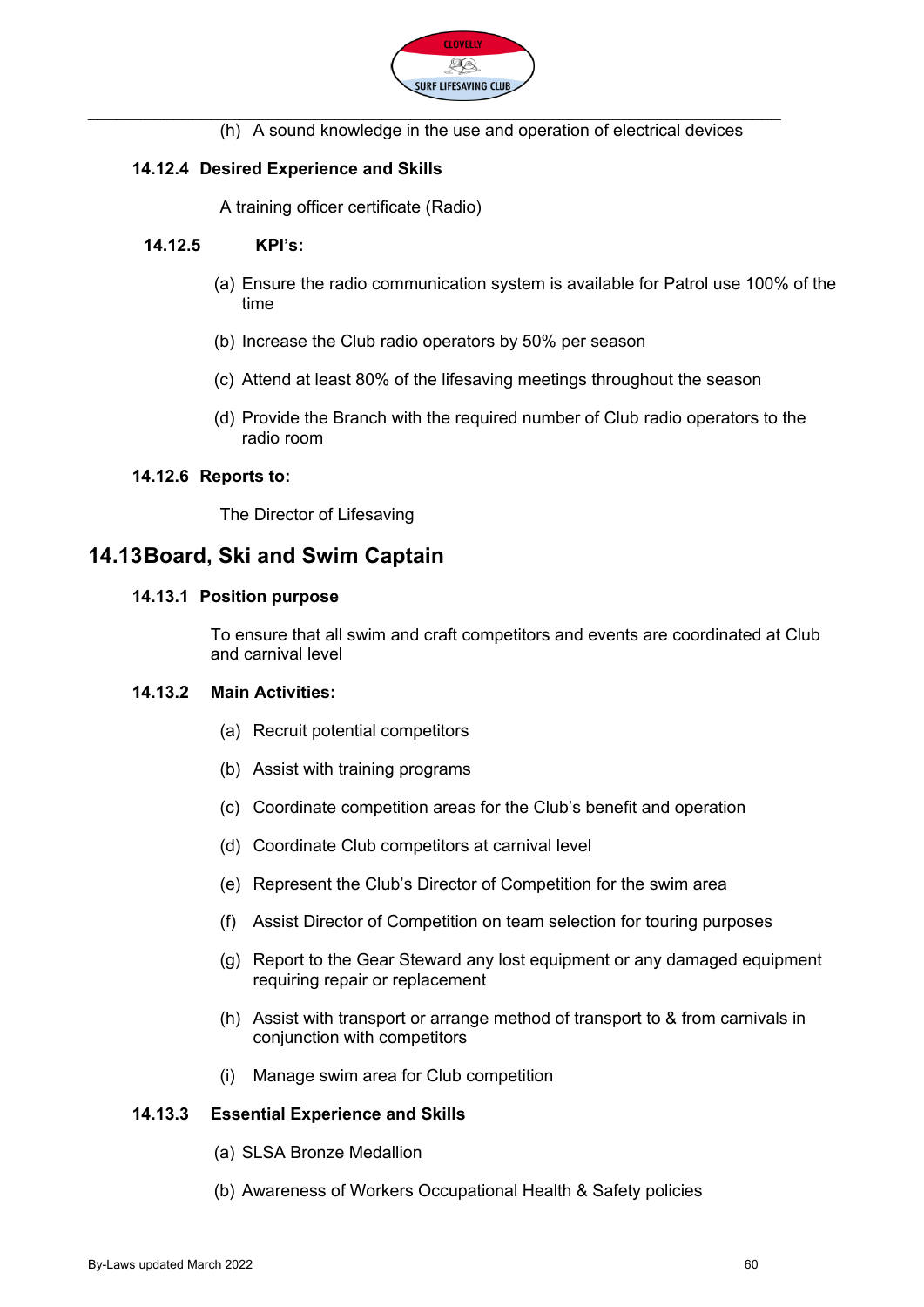

#### \_\_\_\_\_\_\_\_\_\_\_\_\_\_\_\_\_\_\_\_\_\_\_\_\_\_\_\_\_\_\_\_\_\_\_\_\_\_\_\_\_\_\_\_\_\_\_\_\_\_\_\_\_\_\_\_\_\_\_\_\_\_\_\_\_\_\_\_\_\_\_\_\_ **14.13.4 Desired Experience and Skills**

- (a) Familiarity with the rules of the swim &/or craft events and all categories associated
- (b) Completed one season as a patrolling member holding a bronze medallion
- (c) Competed in Sydney Branch carnivals or Club events in either category
- (d) Ability to represent a competitor in the process of official protest in the event of the unavailability of Club Director of Competition
- **(e)** Competed in swim events at carnival level for 2 seasons

# **14.13.4 KPIs:**

- (a) Attendance all Club designated carnivals where competitors are participating
- (b) Maintain a minimum of 4 active competitors
- (c) Increase carnival participation by 50% a season

## **14.13.5 Responsible to:**

Director of Competition

# **14.14 Surf Boat Captain**

## **14.14.1 Position purpose**

To manage all aspects of surfboat equipment and crews

## **14.14.2 Main Activities:**

- (a) Recruit potential competitors and encourage members to participate in boat training and competition
- (b) Assist with training areas and programs
- (c) Ensure that the Club complies with the minimum requirements for the operation of a surf boat to Sydney Branch standards as required by the gear inspection committee
- (d) Coordinate Club surf boat competitors at carnival level
- (e) Representative of the Club's Director of Competition for the boat area
- (f) Assist Club's Director of Competition on team selection for touring purposes
- (g) Report to the Gear Steward any lost equipment or any damaged equipment requiring repair or replacement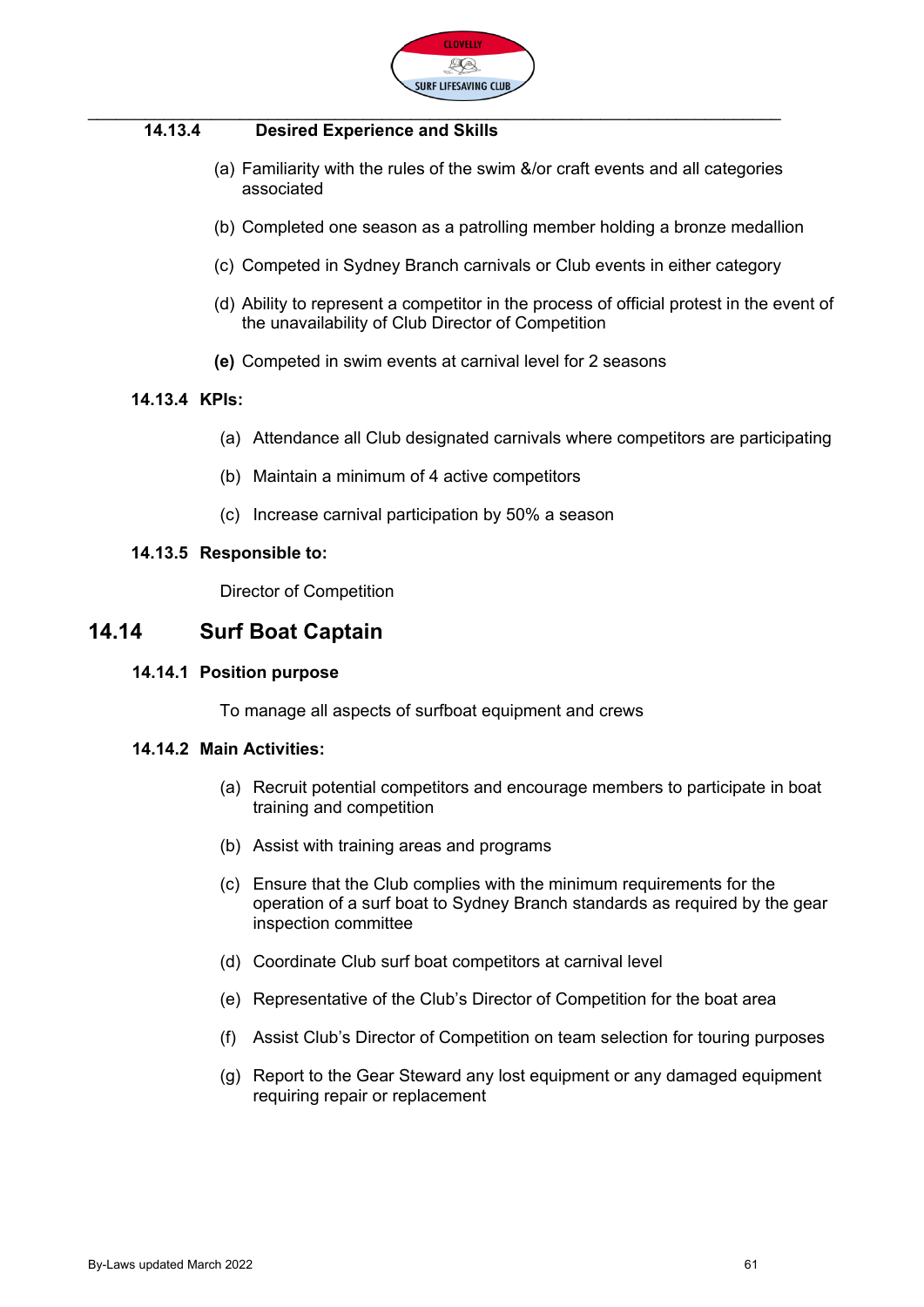

- (h) Assist with transport or arrange method of transport to & from carnivals in conjunction with competitors
- (i) Recommend to the Director of Lifesaving the repair or replacement of surf boat equipment
- (j) Maintain a clean and safe working environment within the boat shed
- (k) Maintain all equipment stored in the boat shed including the boat(s), trailer(s), legal documentation (registration and road worthiness)

## **14.14.3 Essential Experience and Skills**

- (a) SLSA Bronze Medallion
- (b) Familiarity with the rules of the boat events and all categories associated
- (c) Must have completed one season as a patrolling member
- (d) Awareness of Workers Occupational Health & Safety policies

# **14.14.4 Desirable Experience and Skills**

- (a) Ability to represent the boat crew in the process of official protest in the event of the unavailability of Club's Director of Competition
- (b) Competed in Sydney Branch carnivals or Club events for one season
- (c) Boat rowing experience, including still water
- (d) Team leading skills
- (e) Physical fitness training or education

## **14.14.5 KPI's:**

- (a) Attendance all Club designated carnivals where competitors are participating
- (b) Maintain a competitive boat crew
- (c) Develop and increase carnival participation

## **14.14.6 Responsible to:**

Director of Competition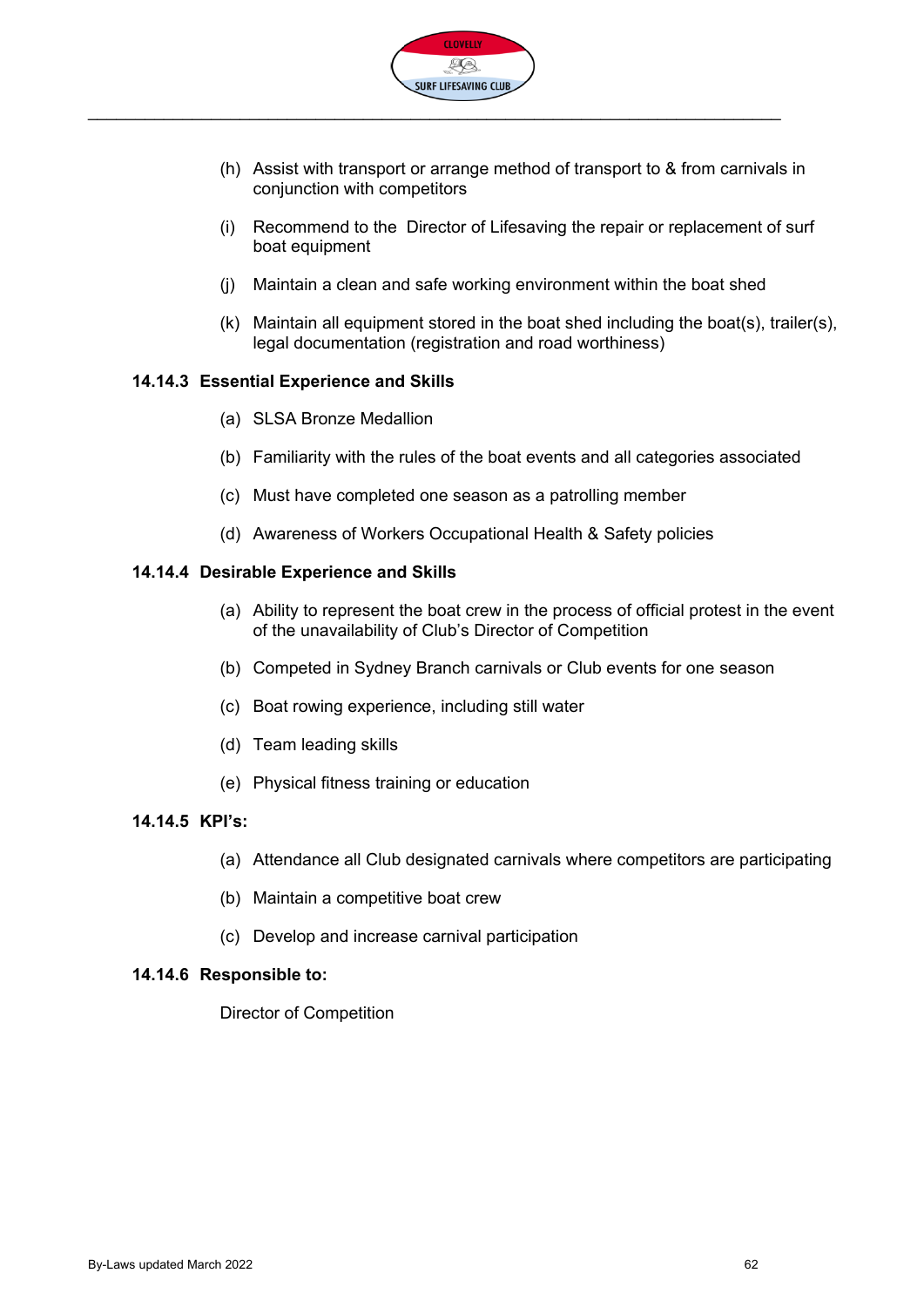

# **14.15House Captain**

## **14.15.1 Position purpose**

To ensure that Club premises are regularly maintained and renovated

## **14.15.2 Main Activities:**

- (a) Management of all building and development works
- (b) Maintain the Club's facilities
- (c) Plan Cub premises upgrades
- (d) Manage club contractors (cleaning, plumbing, electrical, etc.)
- (e) Manage the Club's building requirements set out by the local government BCA requirements; and

## **14.15.3 Essential Experience and Skills**

- (a) Familiarity with the rules and regulations to the building and safety codes set by the Local, State and Commonwealth Governments
- (b) Work or have worked within the building industry
- (c) Awareness of Workers Occupational Health & Safety policies

## **14.15.4 Desirable Experience and Skills**

- (a) Have handy man or equivalent skills to complete minor odd jobs
- (b) Been a Club member for a minimum of three years

## **14.15.5 KPI's:**

- (a) Building projects are completed within specified times
- (b) Urgent repairs are to be approved and actioned within 24hrs
- (c) Upon the commencement of the season, provide the Board with a schedule of proposed refurbishment works (Scope of Works)
- (d) Monthly progress reports on the schedule of proposed works.

## **14.15.6 Responsible to:**

The Secretary or other Board nominee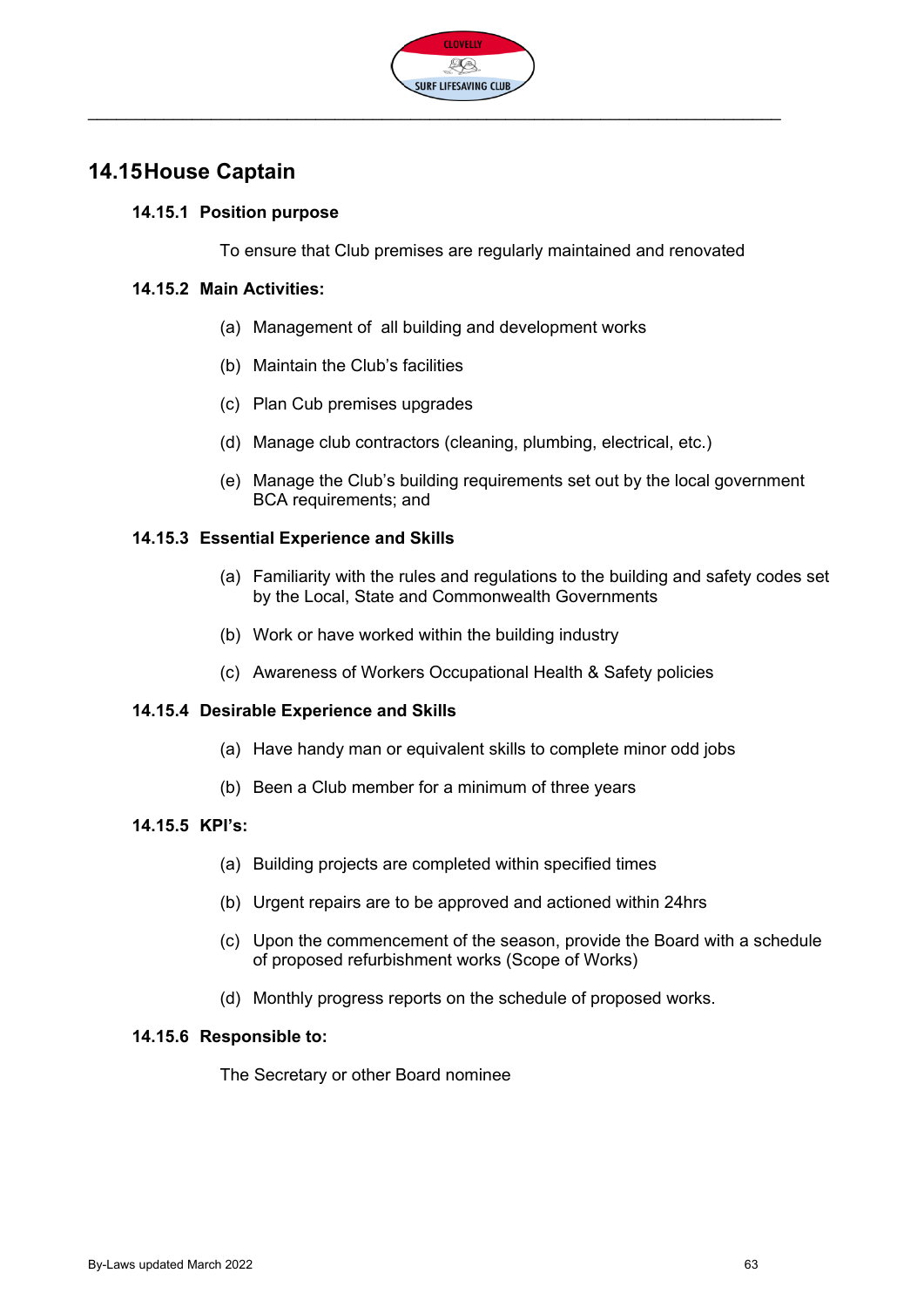

# **14.16IT Manager**

## **14.16.1 Position purpose**

Maintain the Club's computer infrastructure and information systems

## **14.16.2 Main Activities:**

- (a) Maintain in good working order all IT systems
- (b) Update the Club's systems with relevant information and software
- (c) Update / train the relevant office holders with the latest advancement of systems available to the Club
- (d) Manage the Club's web site and security data base systems
- (e) Assist the Secretary and administrator with the distribution of Club correspondence
- (f) Backup, store and secure all Club information electronically
- (g) Maintain all IT licenses and subscriptions on behalf of the Club

## **14.16.3 Essential Experience and Skills**

- (a) A sound knowledge of the use of the Internet and software programs
- (b) A sound knowledge of computers and the Club's communication systems
- (c) Ability to install or update the Club's computer(s) and software
- (d) Ability to update the Club's website

# **14.16.4 Desirable Experience and Skills**

- (a) A computer science or programming qualification
- (b) Work experience in the IT industry
- (c) Ability to use social media to communicate with members

## **14.16.5 KPI's:**

- (a) The computer system is operational at all times
- (b) Club's website is updated regularly with new relevant information
- (c) Backup, store and secure all Club information electronically at least monthly

## **14.16.6 Responsible to:**

**Secretary**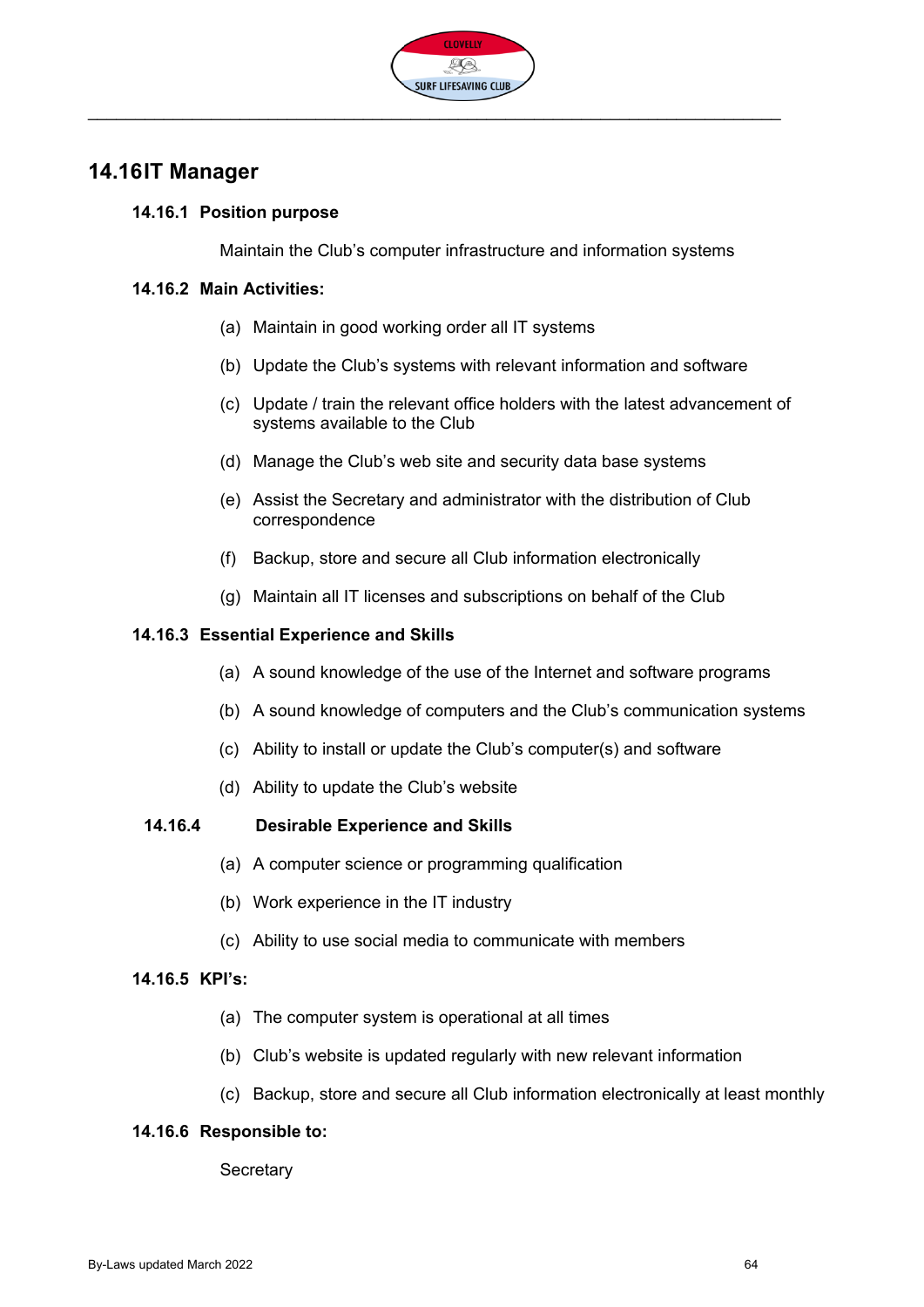

# **14.17 Gear Steward**

## **14.17.1 Position purpose**

To purchase and maintain the Club's patrol equipment and ensure all patrol equipment is up to standard. This includes boards, tubes, shelters, flags, first aid kits, radios, chairs, tents and any other equipment required whilst on patrol

## **14.17.2 Main Activities:**

- (a) Coordinate the preparation of all patrol equipment for the annual patrol inspection prior to the start of the patrolling season.
- (b) Maintain patrol equipment standard throughout the season
- (c) Coordinate the correct assembly of gear and equipment for competition, patrols and training
- (d) Coordinate the maintenance and repair of gear and equipment
- (e) Maintain a record of gear and equipment in SurfGuard
- (f) Report to the Director of Lifesaving any loss or damage of gear and equipment
- (g) Recommend to the Director of Lifesaving purchase of replacement gear and equipment

# **14.17.3 Essential Experience and Skills**

- (a) SLSA Bronze Medallion
- (b) Active patrolling member for a minimum of one year
- (c) Ability to manage with assistance others
- (d) Awareness of Workers Occupational Health & Safety policies
- (e) Organisational skills
- (f) Ability to meet deadlines

## **14.17.3 Desirable Experience and Skills**

- (a) Three years active service
- (b) Been an active member of the Club who has participated in a variety of activities

## **14.17.4 KPI's:**

- (a) Club to pass gear inspection without failure or points deducted
- (b) Gear and equipment register has been kept up to date in SurfGuard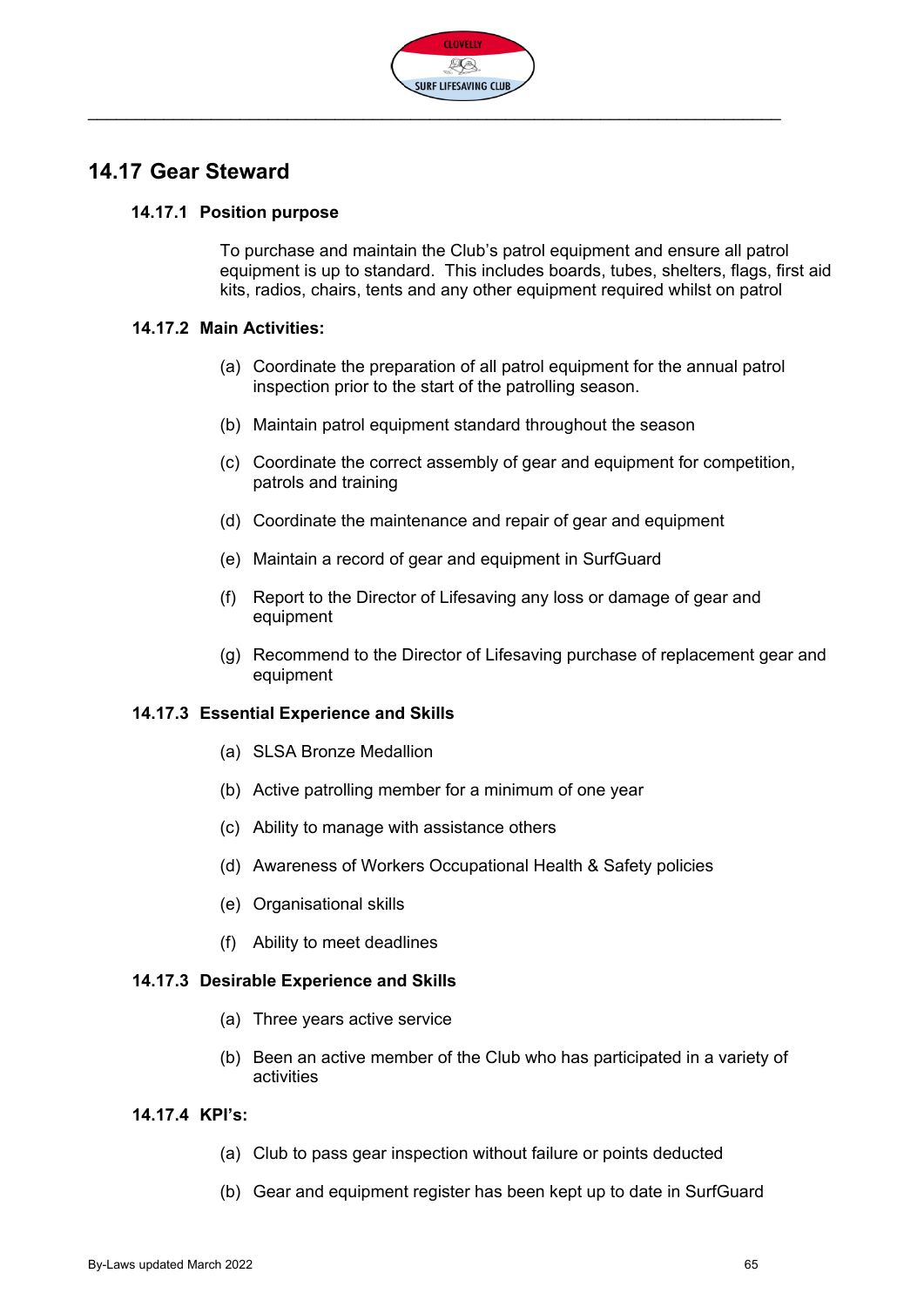

#### \_\_\_\_\_\_\_\_\_\_\_\_\_\_\_\_\_\_\_\_\_\_\_\_\_\_\_\_\_\_\_\_\_\_\_\_\_\_\_\_\_\_\_\_\_\_\_\_\_\_\_\_\_\_\_\_\_\_\_\_\_\_\_\_\_\_\_\_\_\_\_\_\_ **14.17.5 Responsible to:**

Director of Lifesaving

# **14.18Beach Captain**

# **14.18.1 Position Purpose:**

To ensure that all beach competitors and events are coordinated at Club and carnival level

# **14.18.2 Main Activities**

- (a) Recruit potential competitors
- (b) Assist with training programs
- (c) Coordinate competition areas for the Club's benefit and operation
- (d) Coordinate Club competitors at carnival level
- (e) Representative of the Club's Director of Competition for the beach area
- (f) Assist Club's Director of Competition on team selection for touring purposes
- (g) Maintain all training equipment in conjunction of the gear steward responsibilities
- (h) Assist with transport or arrange method of transport to & from carnivals in conjunction with competitors
- (i) Management of beach area for Club competition

# **14.18.3 Essential Experience & Skills:**

- (a) SLSA Bronze Medallion
- (b) Familiarity with the rules of the beach events and all associated categories
- (c) Completed one season as a patrolling member
- (d) Competed in Sydney Branch carnivals or Club events in either category
- (e) Awareness of Workers Occupational Health & Safety policies

# **14.18.4 Desired Experience & Skills:**

- (a) Ability to represent a competitor in the process of official protest in the event of the unavailability of Club Director of Competition
- (b) Competed in beach events at carnival level for 2 seasons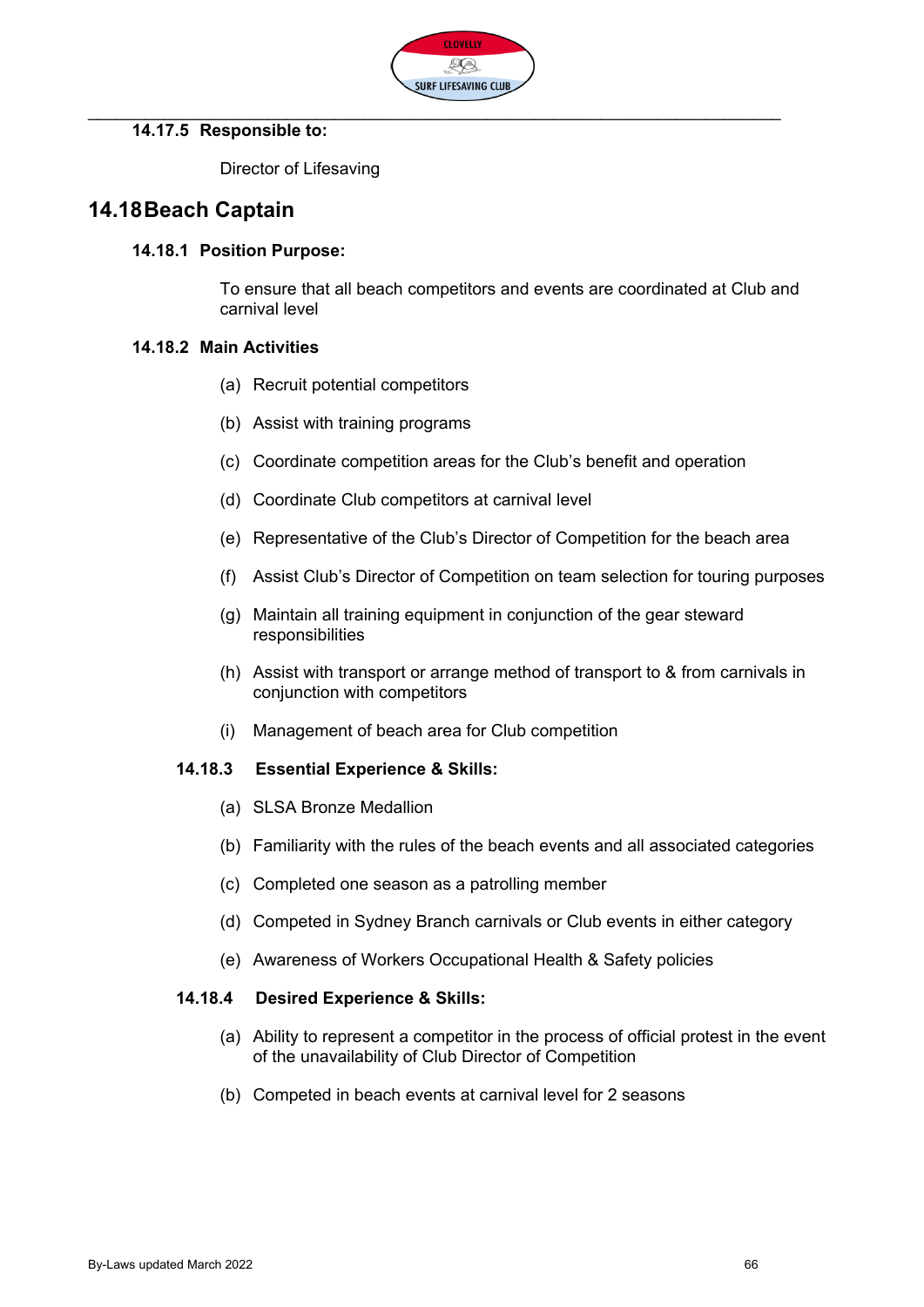

# **14.18.5 KPI's:**

- (a) Attendance all Club designated carnivals where beach competitors are participating
- (b) Maintain a minimum of 4 active carnival competitors
- (c) Increase carnival participation

## **14.18.6 Responsible to:**

Director of Lifesaving

# **14.19 Social Secretary**

## **14.19.1 Position purpose**

Manage the social aspects of the Club

# **14.19.2 Main Activities:**

- (a) Prepare a social calendar prior to the start of season
- (b) Organise & promote annual presentation night
- (c) Organise & promote start and end of season BBQ's
- (d) Organise & promote other major social function (such as Australia Day Function, New Year's Eve, Veterans' Day and any other event approved by the Board)
- (e) Provide to the Board a monthly status update on past and completed events for the season

# **14.19.3 Required experience & skills**

- (a) Club membership in any category
- (b) Organisational & time management skills
- (c) Awareness of Workers Occupational Health & Safety policies

## **14.19.4 Desirable experience & skills**

- (a) Regular attendance at Club functions
- (b) Experience in organising social events

# **14.19.5 KPIs**

- (a) Social calendar prepared for Board meeting prior to the start of the season
- (b) All functions held on date as per calendar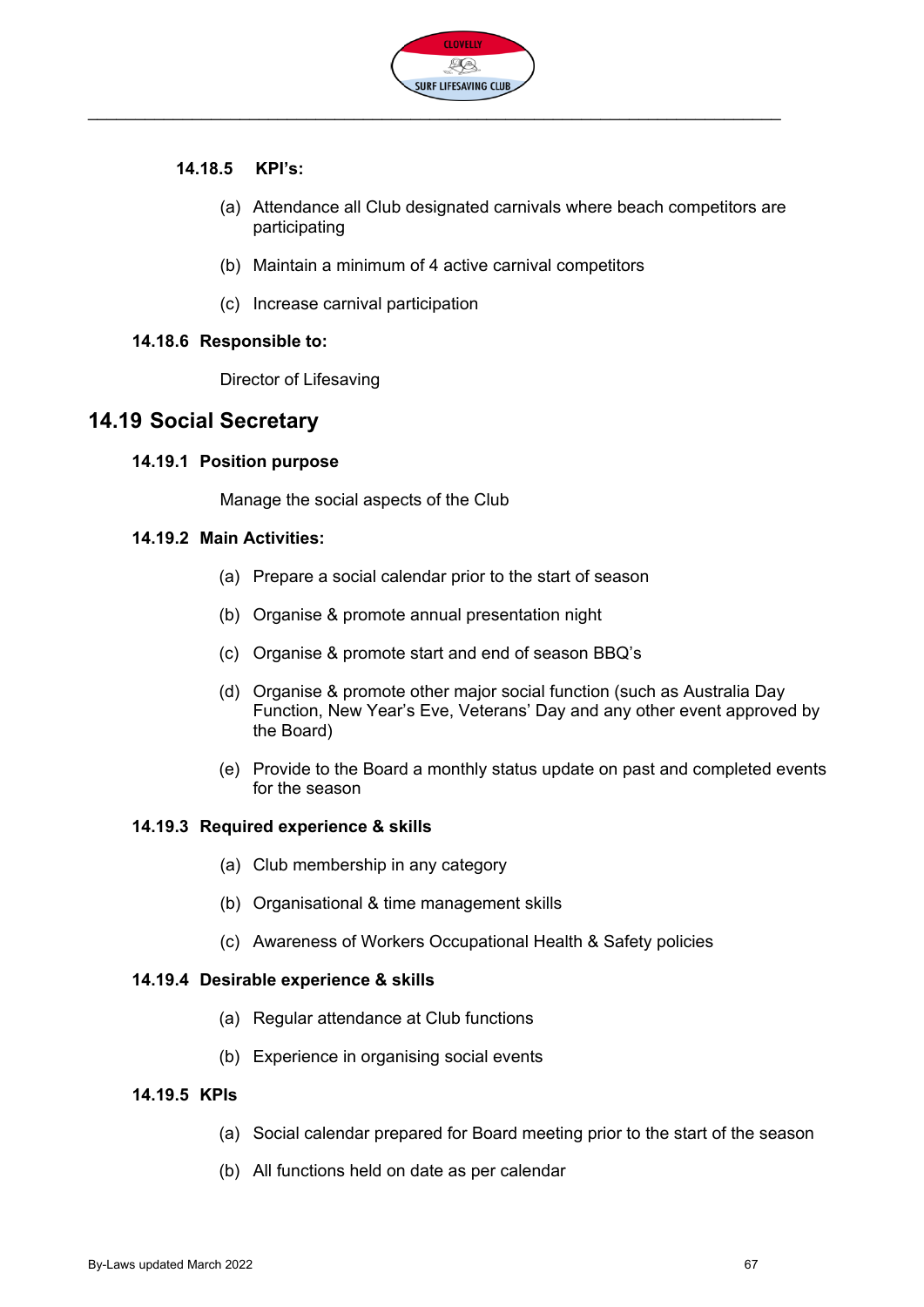

# **14.19.6 Reports to:**

Secretary or other Board nominee

# **14.20First Aid Officer**

## **14.20.1 Position Purpose:**

Ensure that all first aid equipment, stores and requirements are maintained at the required levels and standards throughout the season

# **14.20.2 Main Activities:**

- (a) Maintain a fully-stocked First Aid/Oxygen/AED Kits and First Aid Room (plus backup supplies)
- (b) Purchase and receive delivery of incidental supplies when needed within a budget approved by the Board. If required, seek reimbursement for minor incidental expenditure.
- (c) Monitor adherence to cleaning and hygiene requirements of First Aid Room
- (d) Monitor equipment quality and expiry details of supplies (i.e. AED Pads)
- (e) Ensure training manikins are in good working order and have suitable hygiene supplies
- (f) Make recommendations to Director of Lifesaving on purchase of new training and patrol equipment and supplies
- (g) Attend Lifesaving Committee and patrol captain meetings
- (h) Maintain confidentiality on relevant matters

## **14.20.3 Required experience and skills:**

- (a) SLSA Bronze Medallion
- (b) ARTC
- (c) Nationally-recognised First Aid Certificate (current)
- (d) Patrolling experience
- (e) Awareness of Workers Occupational Health & Safety policies
- (f) Ability to communicate effectively and good interpersonal skills

## **14.20.4 Desirable experience and skills:**

Hands on skills in trauma and triage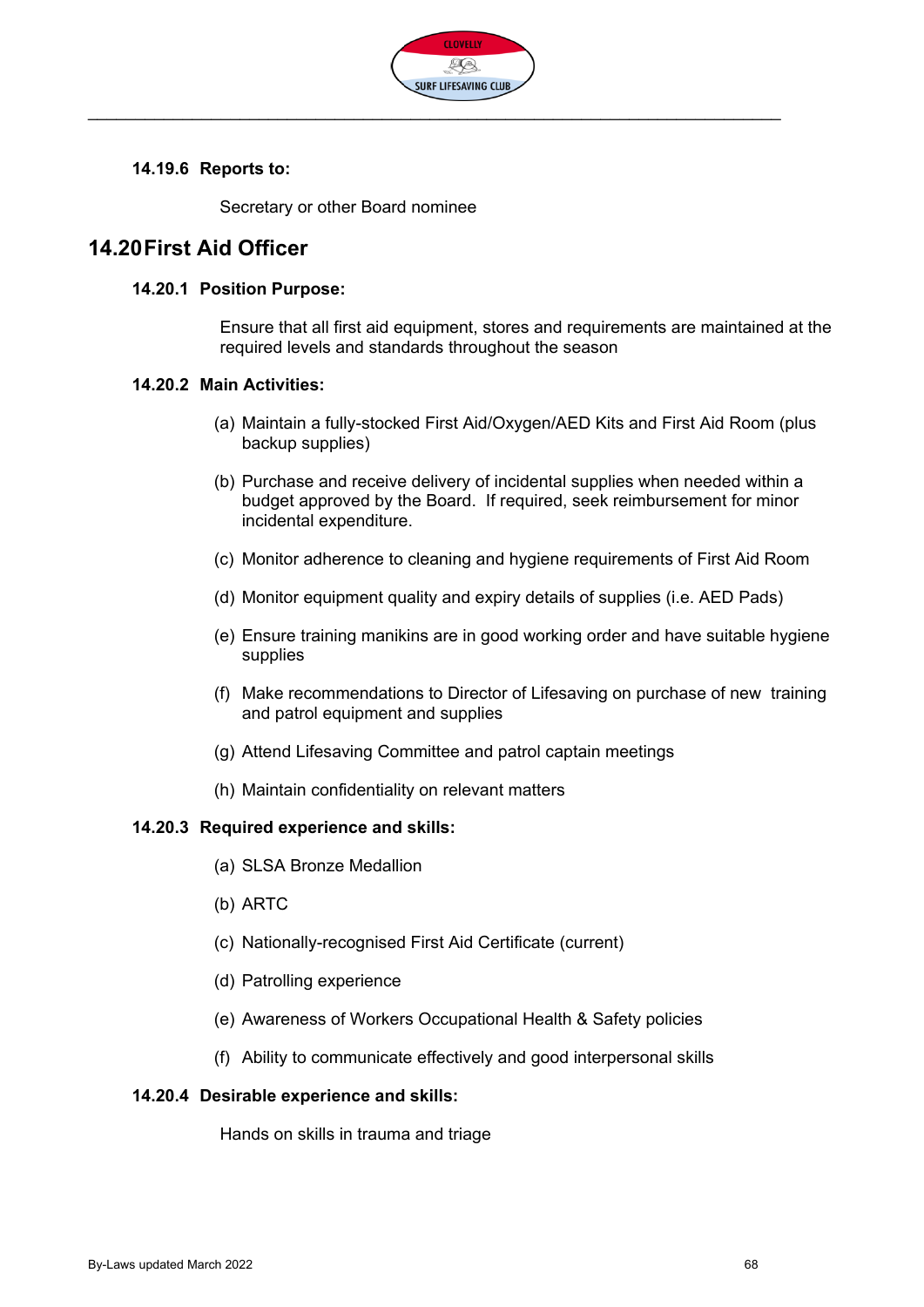

# **14.20.5 KPIs:**

- (a) Gear inspection of first aid equipment passes without point loss or adverse comment
- (b) Stock levels and equipment standards maintained at required levels

## **14.20.6 Reports to:**

Director of Life Saving

# **14.21Training Officer**

## **14.21.1 Position Purpose:**

Provide instruction to candidates for various SLSA awards including but not limited to bronze medallion, ARTC, IRB crewperson and driver

# **14.21.2 Main Activities:**

- (a) Conduct training as directed by the Director of Education
- (b) Competently undertake training activities, ensuring a supportive training environment that meets all SLSNSW requirements and is conducive to learning
- (c) Develop a stimulating learning environment by using a variety of styles, techniques and approaches to present subject matter and practical techniques
- (d) Conduct training using SLSA/SLSNSW endorsed resources only
- (e) Ensure course participants understand the training methods and the expected outcomes as per course requirements
- (f) Ensure each participant of an accredited course completes a Training Enrolment Form in its entirety
- (g) Maintain accurate attendance records in accordance with SLSNSW requirements
- (h) Comply with all rules, regulations and requirements as documented in the SLSNSW (Training Division) Standard Operating Procedures and/or relevant **legislation**
- (i) Ensure each participant is made aware of the purpose and available of the SLSNSW Academy Handbook, in particular RPL opportunities and access and equity polices
- (j) Ensure Participant Evaluation of Course forms are provided to all participants on completed of training and collected and returned to the Branch Education **Officer**
- (k) Ensure a Training Course Report is completed at the end of each course and sent to the Branch Education Officer with course evaluation forms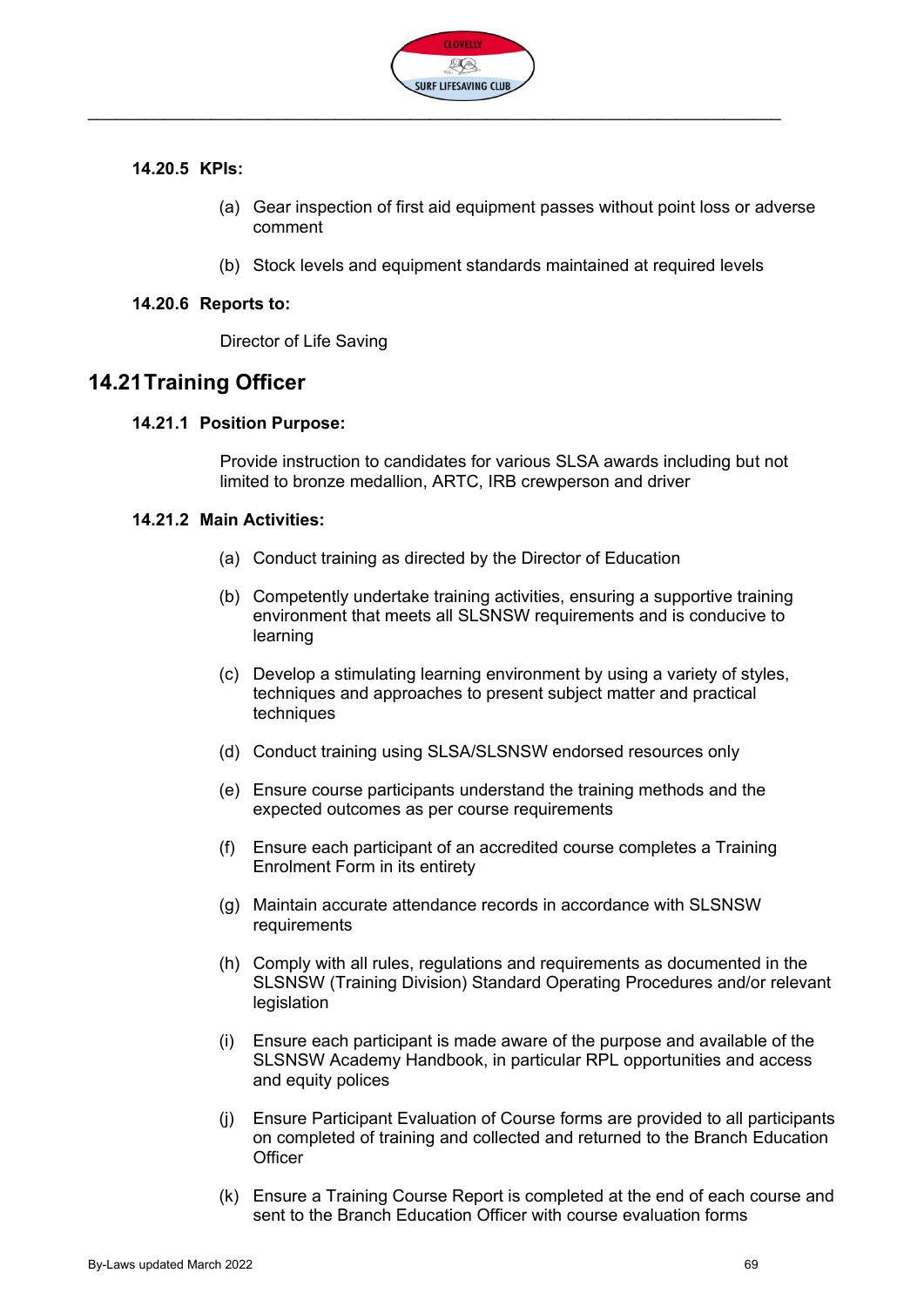

- \_\_\_\_\_\_\_\_\_\_\_\_\_\_\_\_\_\_\_\_\_\_\_\_\_\_\_\_\_\_\_\_\_\_\_\_\_\_\_\_\_\_\_\_\_\_\_\_\_\_\_\_\_\_\_\_\_\_\_\_\_\_\_\_\_\_\_\_\_\_\_\_\_ (l) Conduct all activities in conformance with procedures, work instructions and/or specifications and advise others to stop any activity if it is determined that the activity is in breach of these requirements
	- (m) Ensure all activities are conducted in a manner that prevents and avoids risk to the occupational health and safety of any person and is in compliance with SLSNSW Occupational Health and Safety policy
	- (n) Ensure all course participants develop and adopt safe practices in the training environment
	- (o) Assist in the completion of member Incident Reports for training activities
	- (p) Adopt a continuous improvement approach to carrying out all activities and contribute by making improvement recommendations to SLSNSW when they become apparent
	- (q) Evaluate own performance on an on-going basis through continuous improvement and professional development activities
	- (r) Ensure a VET Logbook is maintained with details of all training activities undertaken and other associated activities
	- (s) Attend Club or Branch education meetings (as required)
	- (t) Maintain a professional image of Surf Life Saving at all times
	- (u) Ensure that candidates presented for examination are competent in all aspects of course
	- (v) Ensure that candidates are given sufficient training on a surf beach
	- (w) Liaise with other Instructors on progress of squads and any problems arising
	- (x) Attend Education Committee Meetings

# **14.21.3 Essential experience and skills:**

- (a) SLSA Bronze Medallion
- (b) ARTC
- (c) Communication skills
- (d) Minimum one season as an active patrolling member
- (e) Knowledge of the principles of competency based training and the Vocational Education and Training Industry vocational competence in the award being delivered
- (f) Awareness of Workers Occupational Health & Safety policies
- (g) Trainer qualifications and pre-requisite requirements as outlined in the SLSSNSW Standard Operating Procedures (training Division) Human Resource Endorsement policy (HR 1.2)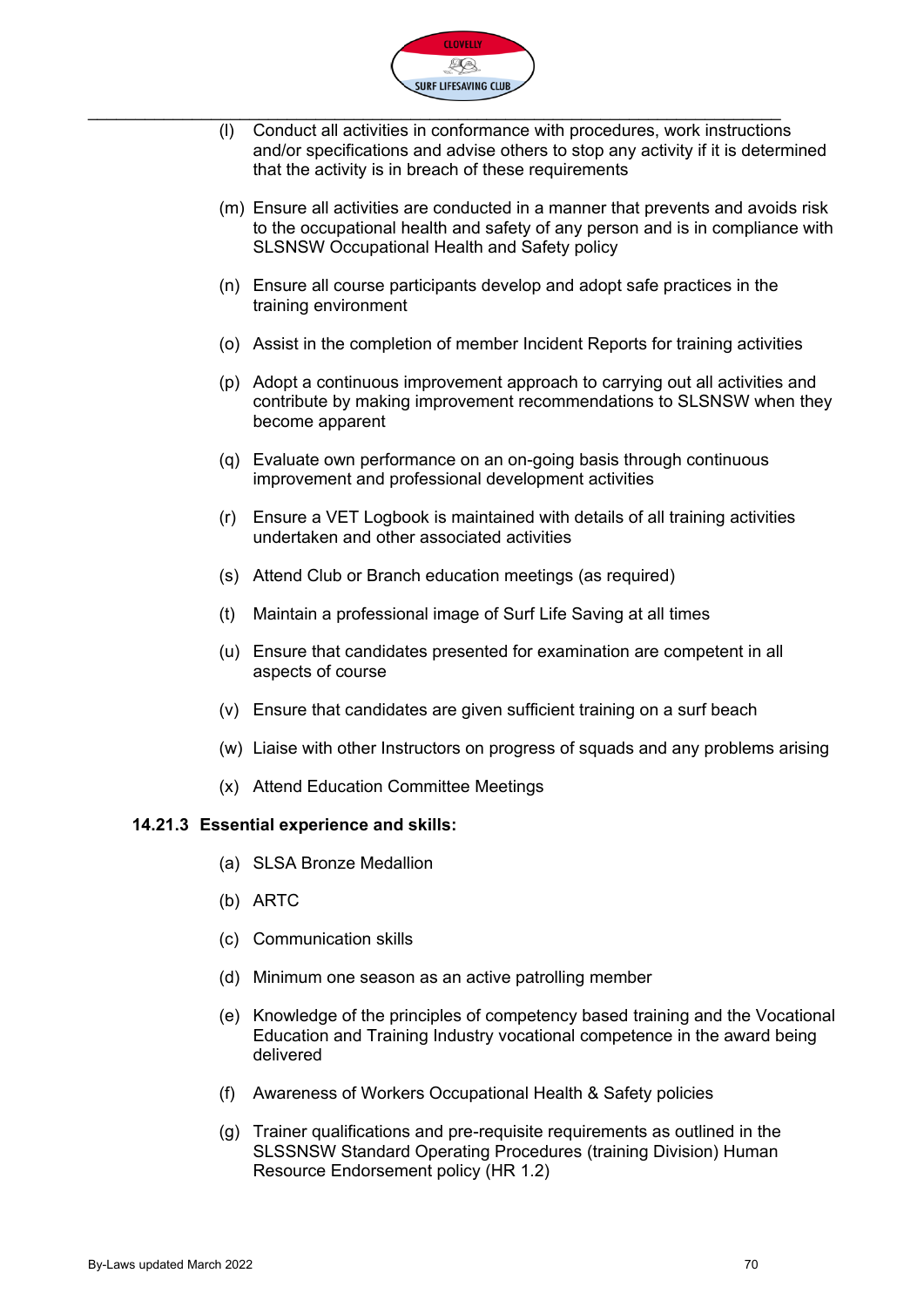

\_\_\_\_\_\_\_\_\_\_\_\_\_\_\_\_\_\_\_\_\_\_\_\_\_\_\_\_\_\_\_\_\_\_\_\_\_\_\_\_\_\_\_\_\_\_\_\_\_\_\_\_\_\_\_\_\_\_\_\_\_\_\_\_\_\_\_\_\_\_\_\_\_

# **14.21.4 Desirable experience and skills:**

Service as a patrol captain or Industry supervision or training role

## **14.21.5 KPIs:**

- (a) Squads successfully prepared within designated time frames
- (b) Squads commence and complete training in orderly manner and without delay
- (c) 90% of squad members pass exams on initial presentation

## **14.21.6 Responsible to:**

Director of Education

# **14.22 Junior Captain**

## **14.22.1 Position Purpose:**

Guide and assist the junior (under 21) members in completing their training, understanding and fulfilling their patrol obligations, preparing for and participating in competition and generally fully utilising and enjoying their membership

## **14.22.2 Main Activities:**

- (a) Coordinate all youth related programs within the Club
- (b) Act as primary contact for all youth related matters within the Club
- (c) Coordinate junior and U14-U17 year old activities
- (d) Coordinate participants for National, State and Branch run leadership and other development programs
- (e) Organise the Club Junior Lifesaver of the Year award and any related applications for state and regional programs
- (f) Coordinate the Club youth committee (if established)
- (g) Encourage progression of members from Clovelly Nippers to senior ranks
- (h) Attend new member inductions and welcome junior members
- (i) Ensure new junior members are placed in suitable training squads
- (j) Ensure junior members understand and comply with patrol obligations
- (k) Encourage junior members to regularly participate in Club competitions
- (l) Become and remain acquainted with junior members competitive interests and abilities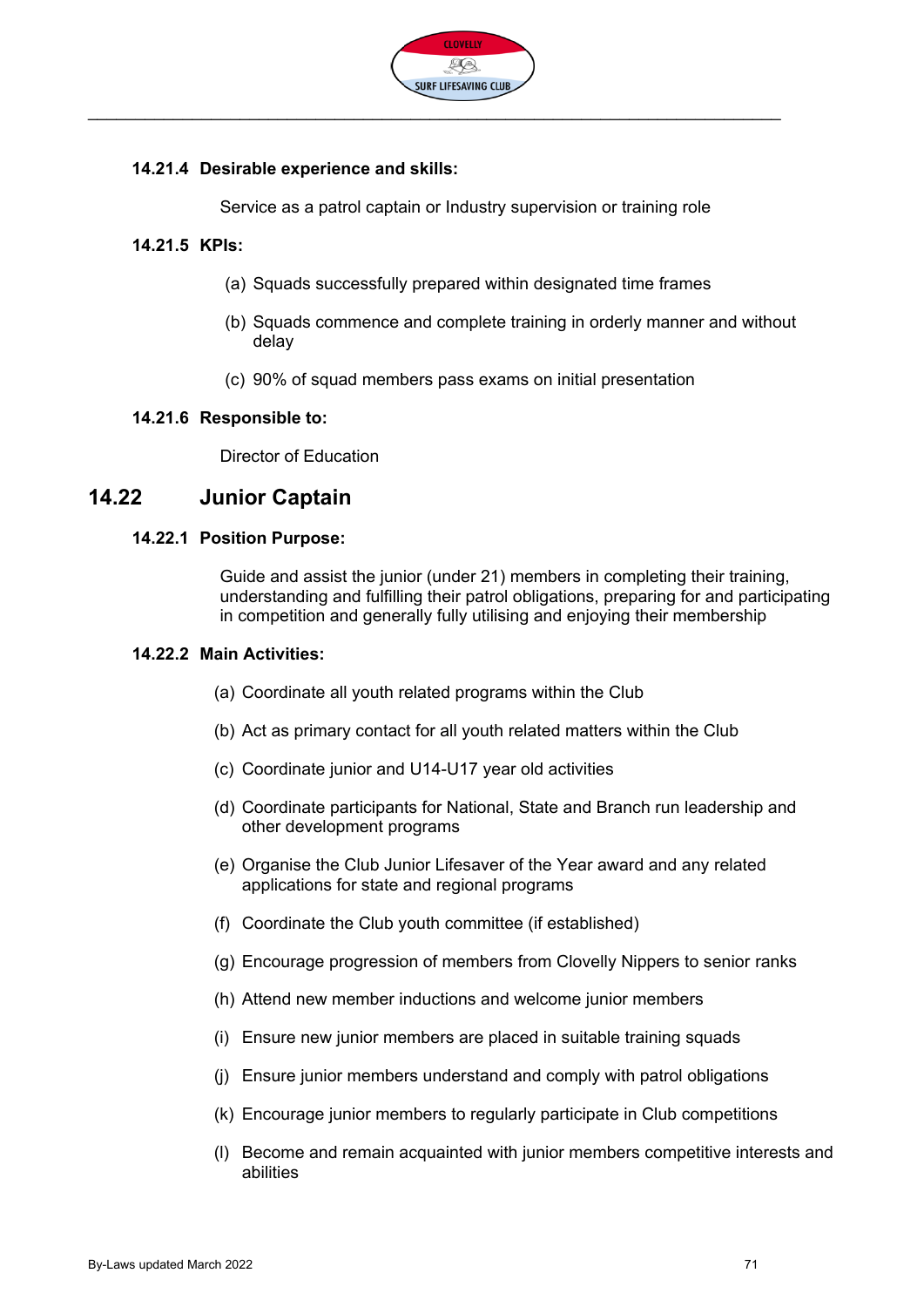

- \_\_\_\_\_\_\_\_\_\_\_\_\_\_\_\_\_\_\_\_\_\_\_\_\_\_\_\_\_\_\_\_\_\_\_\_\_\_\_\_\_\_\_\_\_\_\_\_\_\_\_\_\_\_\_\_\_\_\_\_\_\_\_\_\_\_\_\_\_\_\_\_\_ (m)Ensure appropriate training facilities are provided for and utilised by junior members
	- (n) Encourage participation by junior members in SLSA Carnivals
	- (o) Ensure all assistance and encouragement is provided to junior members participating in Carnivals
	- (p) Supervise behaviour of junior members and support club Director of Life Saving enforcing appropriate discipline
	- (q) Ensure that any junior member grievances are understood and addressed by the Director of Lifesaving
	- (r) Determine junior members social and entertainment preferences and ensure activities provided
	- (s) Attend meetings of Lifesaving Committee to represent junior member positions
	- (t) Attend meetings of Competition Committee to represent junior members

## **14.22.3 Required experience and skills:**

- (a) Ability to communicate with and motivate young people
- (b) Computer skills
- (c) Organised and able to delegate tasks
- (d) Communication and interpersonal skills
- (e) Friendly and approachable

## **14.22.4 Desirable experience and skills:**

- (a) Knowledge of SLSA competition and training facilities
- (b) Active member for a minimum of 2 years
- (c) Awareness of Member Protection and other Club policies

## **14.22.5 KPIs:**

- (a) Retention of 80% of junior members from previous season
- (b) Minimum of 80% of eligible Nippers progressing to senior ranks
- (c) Minimum of 80% of new junior members completing qualifying Awards
- (d) Minimum of 80% of junior members regularly participating in Club competitions
- (e) Minimum of 50% of junior members regularly participating in SLSA carnivals
- (f) No more than 3 junior members required to attend Judiciary hearings in any season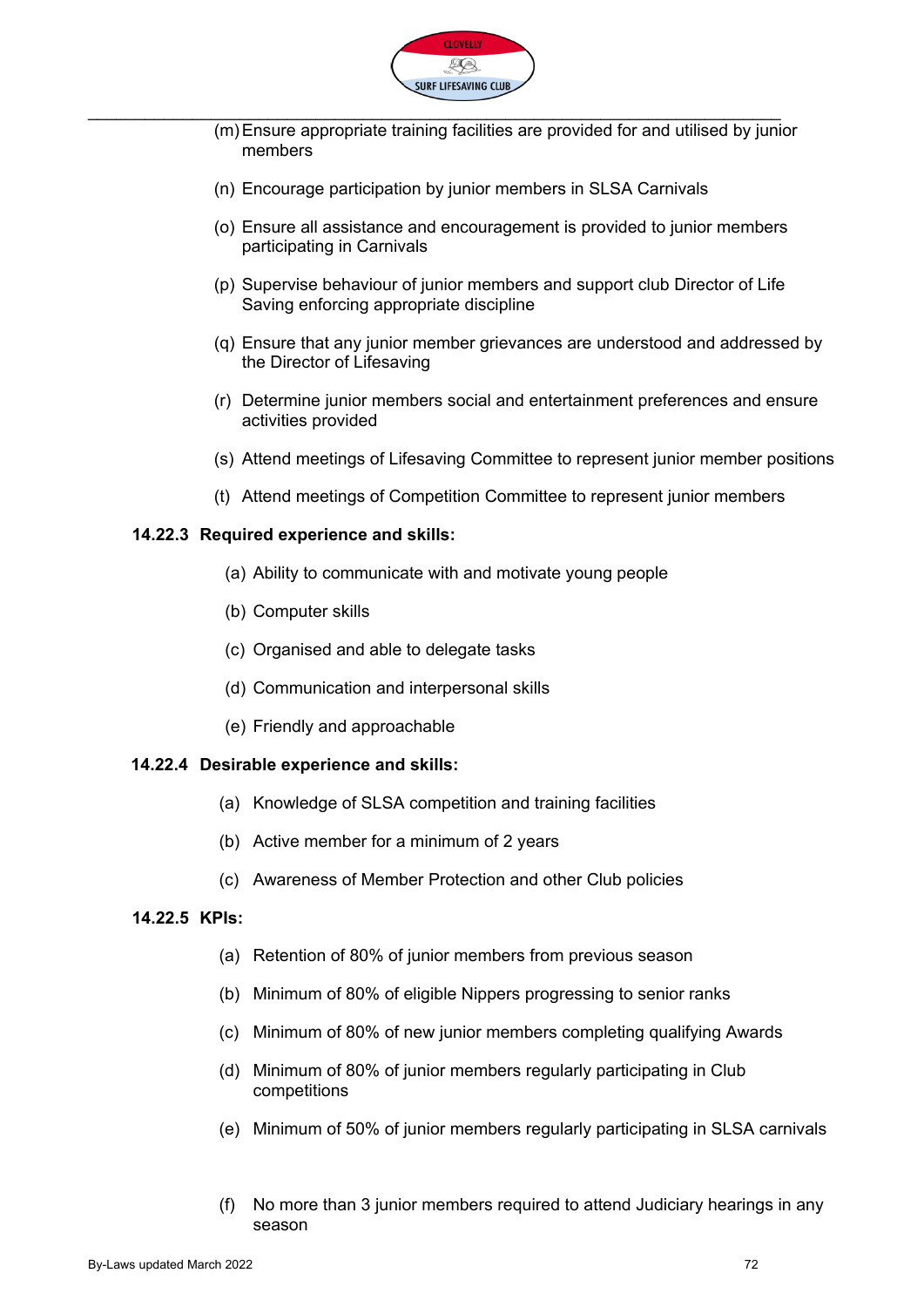

#### \_\_\_\_\_\_\_\_\_\_\_\_\_\_\_\_\_\_\_\_\_\_\_\_\_\_\_\_\_\_\_\_\_\_\_\_\_\_\_\_\_\_\_\_\_\_\_\_\_\_\_\_\_\_\_\_\_\_\_\_\_\_\_\_\_\_\_\_\_\_\_\_\_ **14.22.6 Responsible to:**

Director of Lifesaving

## **14.23 Publicity Officer**

## **14.23.1 Position Purpose:**

Present positive images of the Club, its members, activities, objectives and environs to a wide cross section of the public, legislative and representative bodies through the use of all types of media

## **14.23.2 Main Activities:**

- (a) Work with Secretary and all Directors to collate contributions to monthly newsletter
- (b) Arrange wide media circulation of newsletter contributions approved by the Board
- (c) Attend Board meetings (without voting rights), if requested by the Board) to determine issues requiring publicity
- (d) Work with Recruitment Officer to develop and publicise programmes to attract new members
- (e) Assist Social Secretary with publicity for upcoming social events
- (f) Liaise with Director of Competition to publicise results of Club and inter Club competitions
- 14 Present draft media releases to Board for approval

### **14.23.3 Required experience and skills:**

- (a) Written and verbal communication skills
- (b) Knowledge of available media forms

### **14.23.4 Desirable experience and skills:**

Knowledge of all aspects of Club and SLSA operations

### **14.23.5 KPIs:**

- (a) Provide feedback from Members on communication
- (b) Increase in published articles in newsletter
- (c) Increase in positive exposure in media outlets
- (d) Increase in membership applications in response to publicity
- (e) All media releases approved by Board

### **14.23.6 Responsible to:**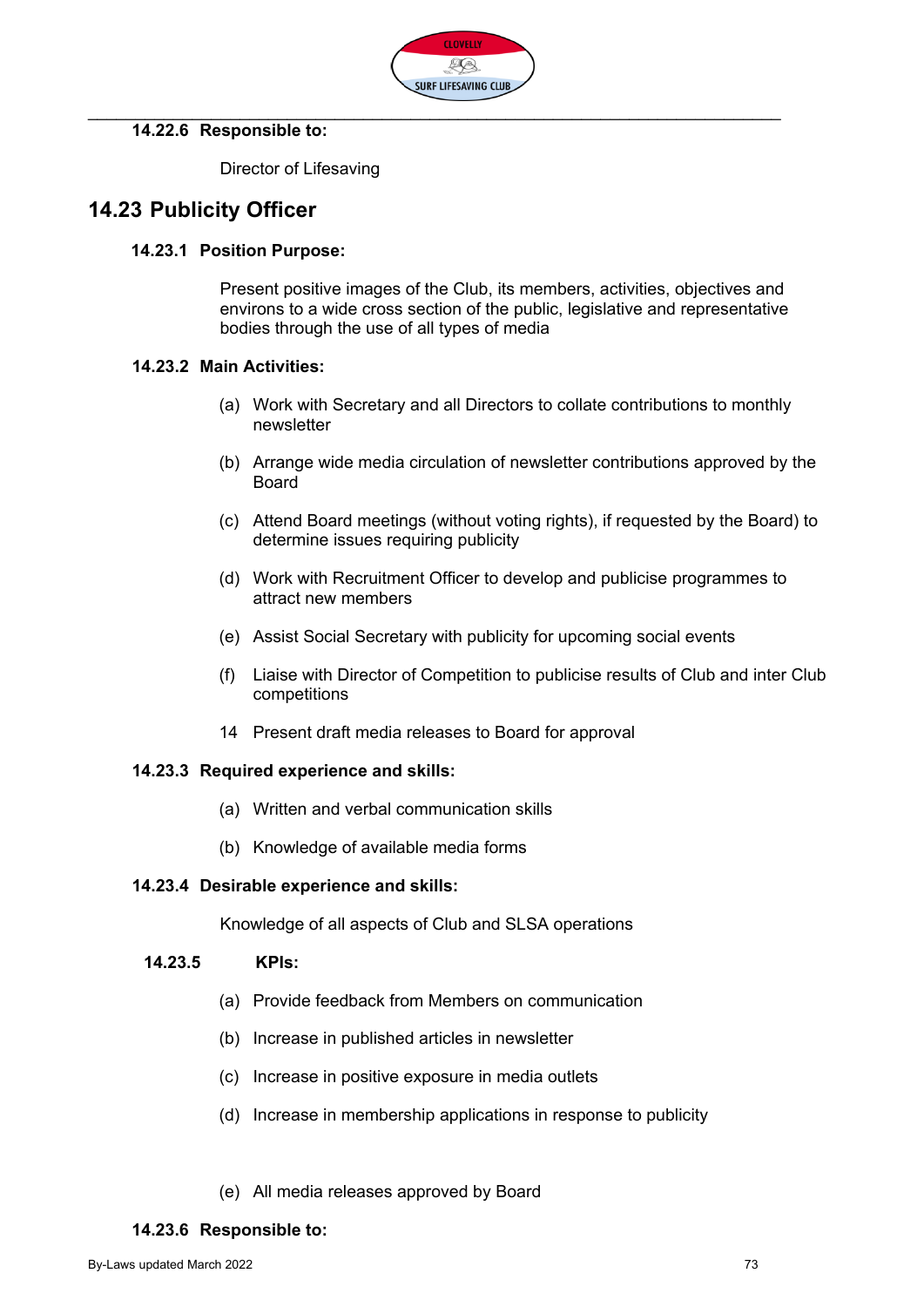

**Secretary** 

## **14.24Recruitment Officer**

### **14.24.1 Position Purpose:**

Produce a continuing stream of new memberships

### **14.24.2 Main Activities:**

- (a) Devise programmes to encourage Members to introduce friends or acquaintances as Active Members
- (b) Encourage Associate Members to become Active Members
- (c) Work with Junior Captain and Clovelly Nippers' committee to encourage their members to progress to senior Club ranks
- (d) Work with Clovelly Eskimos' committee to encourage their members to become Active Members
- (e) Develop programmes to present to schools, sporting bodies and community groups to encourage cross membership
- (f) Work with publicity officer to ensure that benefits of membership are conveyed to widest possible cross section of the public

#### **14.24.3 Required experience and skills:**

Demonstrated ability to communicate in all mediums and at all levels

#### **14.24.4 Desirable experience and skills:**

- **(a)** Thorough knowledge of all aspects of Club operations
- **(b)** Active Member for a minimum of 2 years
- **(c)** Some involvement in SLSA training and competition

### **14.24.5 KPIs:**

An increase in new membership applications of 20%over previous season

#### **14.24.6 Responsible to:**

**Secretary** 

## **14.25Director of Junior Activities**

### **14.25.1 Position Purpose:**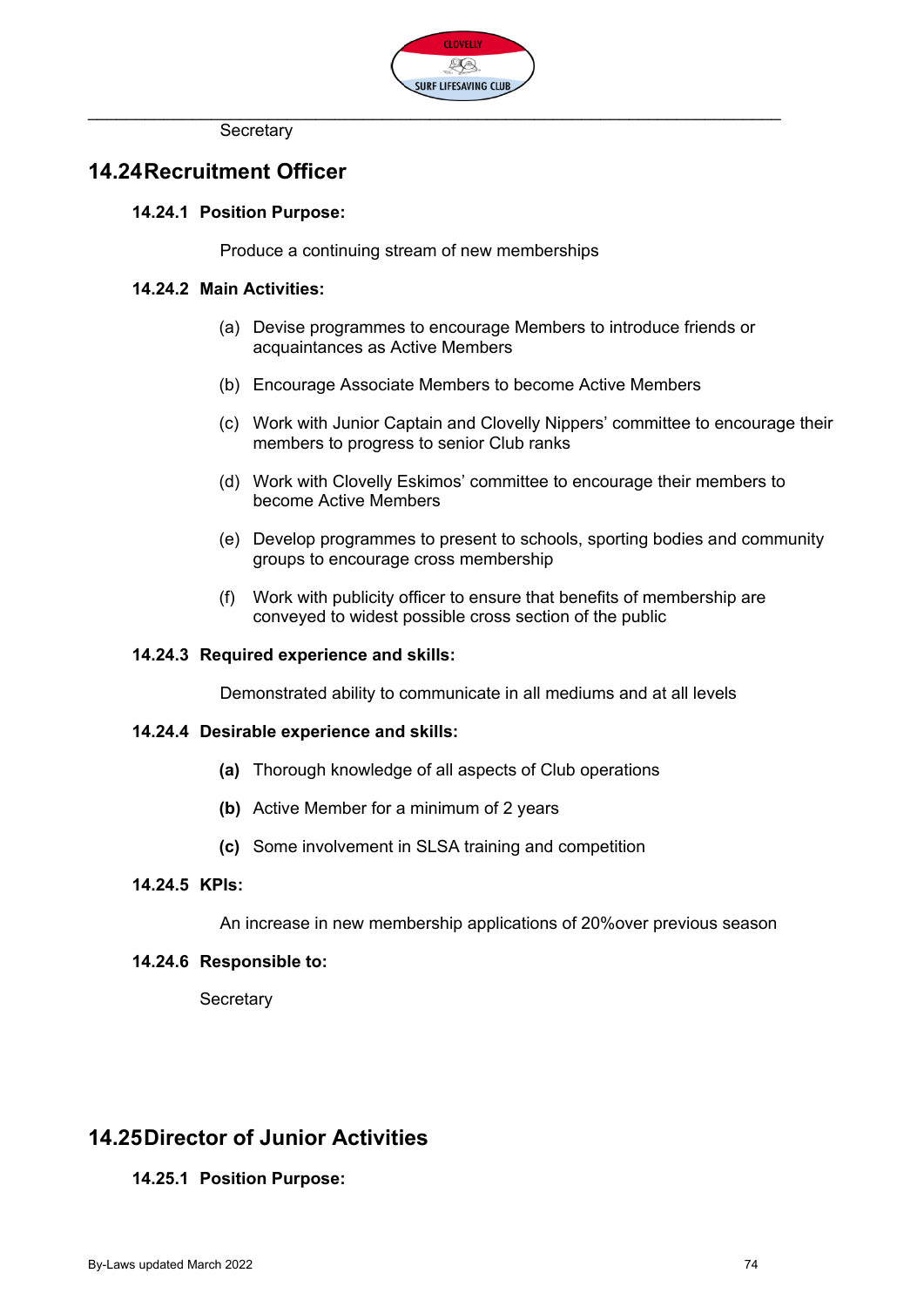

\_\_\_\_\_\_\_\_\_\_\_\_\_\_\_\_\_\_\_\_\_\_\_\_\_\_\_\_\_\_\_\_\_\_\_\_\_\_\_\_\_\_\_\_\_\_\_\_\_\_\_\_\_\_\_\_\_\_\_\_\_\_\_\_\_\_\_\_\_\_\_\_\_ Assume responsibilities as the director of the Club responsible for the management and operations of the Clovelly Nippers, the junior activates division of the Club, reporting to the Board on operation of the Clovelly Nippers.

#### **14.25.2 Main Activities:**

- (a) Coordinate all junior activities related activities within the Club
- (b) Act as primary contact for all junior activities related matters within the Club
- (c) Liaise with Club Directors and Clovelly Nippers committee
- (d) Coordinate participants for National, State and Branch run leadership and other development programs
- (e) Chair the Clovelly Nippers committee
- (f) Act as Club contact for Youth Development and Memberships of SLSNSW and SLSA
- (g) Chair the Annual General Meeting of the Clovelly Nippers
- (h) Arrange a delegate to the Board of Junior Activities
- (i) Present as the public face of Clovelly Nippers
- (j) Prepare and deliver sponsorship presentations to potential sponsors
- (k) Communicate regularly with and service the needs of current sponsors and supporters
- (l) Be a visible, approachable and communicative regular presence around the Club and at Clovelly Nippers activities
- (m)Submit a written monthly report to the Board, including a financial report, for Clovelly Nippers and attend Board meetings
- (n) Regularly liaise with other Nippers' Club Presidents, especially those within the Randwick Municipality; and
- (o) Any other functions as appropriate with the public image of the Clovelly Nippers.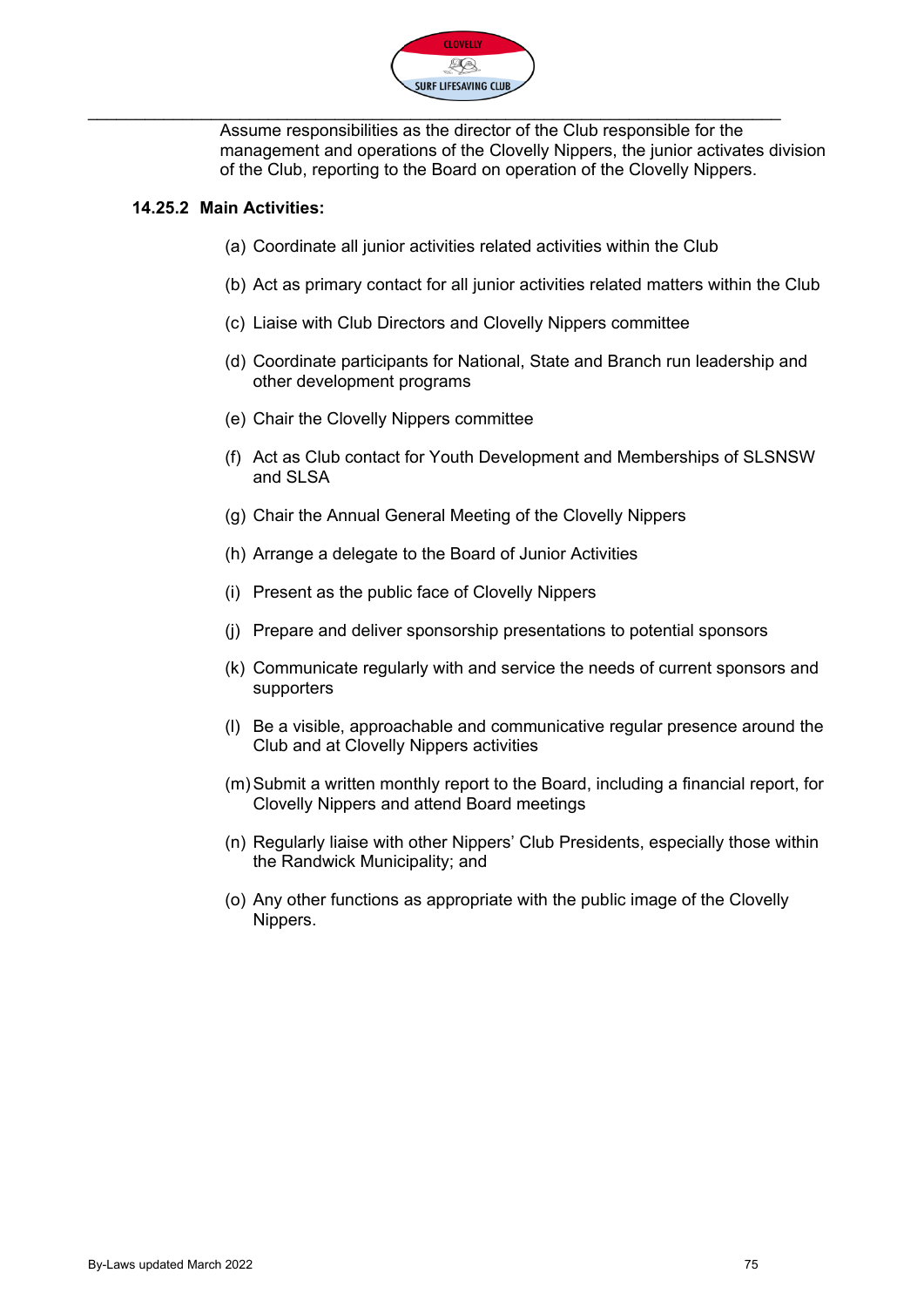

\_\_\_\_\_\_\_\_\_\_\_\_\_\_\_\_\_\_\_\_\_\_\_\_\_\_\_\_\_\_\_\_\_\_\_\_\_\_\_\_\_\_\_\_\_\_\_\_\_\_\_\_\_\_\_\_\_\_\_\_\_\_\_\_\_\_\_\_\_\_\_\_\_

#### **14.25.3 Essential Experience and Skills:**

- (a) Bronze medallion holder
- (b) Delegate skills
- (c) Communication and interpersonal skills
- (d) Friendly and approachable nature
- (e) Awareness of Workers Occupational Health & Safety policies
- (f) Awareness of Member Protection and other Club policies
- (g) Firsthand knowledge of the operation and management of Clovelly Nippers

#### **14.25.4 Desirable experience and skills:**

- (a) Previous director position on the Board;
- (b) Previous position on the Nippers committee;
- (c) Senior workplace management role
- (d) At least 3 years as an active member
- (e) Computer skills

### **14.25.5 KPIs:**

- (a) Efficient functioning and management of Clovelly Nippers
- (b) Precise and productive Nippers Committee Meetings
- (c) Maintenance and increase in levels of financial and practical support from sponsors and supporters
- (d) An increase in junior members
- (e) The Board kept informed of Clovelly Nippers activities and financial status
- (f) An increase in numbers of Clovelly Nippers undertaking the Surf Rescue **Certificate**

#### **14.25.6 Responsible to:**

Club President and Board.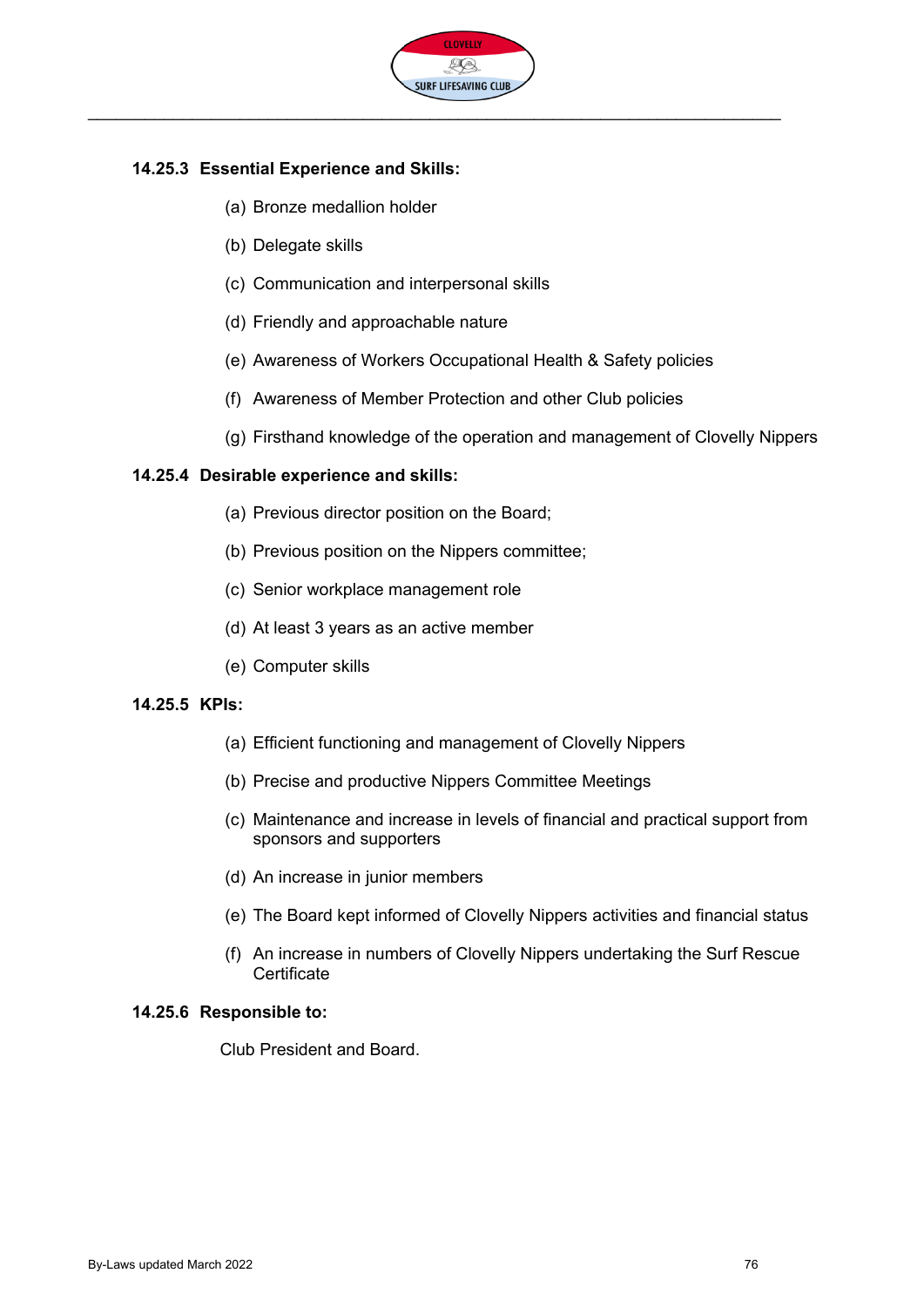

## **14.26Gym Manager**

### **14.26.1 Position Purpose:**

Maintain the equipment in the gym and ensure a safe environment for all gym users

### **14.26.2 Main Activities:**

- (a) Ensure that all equipment is in working order and fit for use and organisation of servicing and repair as required
- (b) Ensure that the Club's cleaner keeps the gym area clean and free of rubbish
- (c) Make recommendations to the House Captain regarding the purchase of any new equipment
- (d) Have any broken or disused equipment remove from the Club

## **14.26.3 Required experience and skills:**

NA

## **14.26.4 Desirable experience and skills:**

- (a) Be a regular user of the gym
- (b) Awareness of Workers Occupational Health & Safety policies

### **14.26.5 KPIs:**

- (a) Well maintained equipment
- (b) The gym maintained as a safe place to exercise and use equipment

### **14.26.6 Responsible to:**

House Captain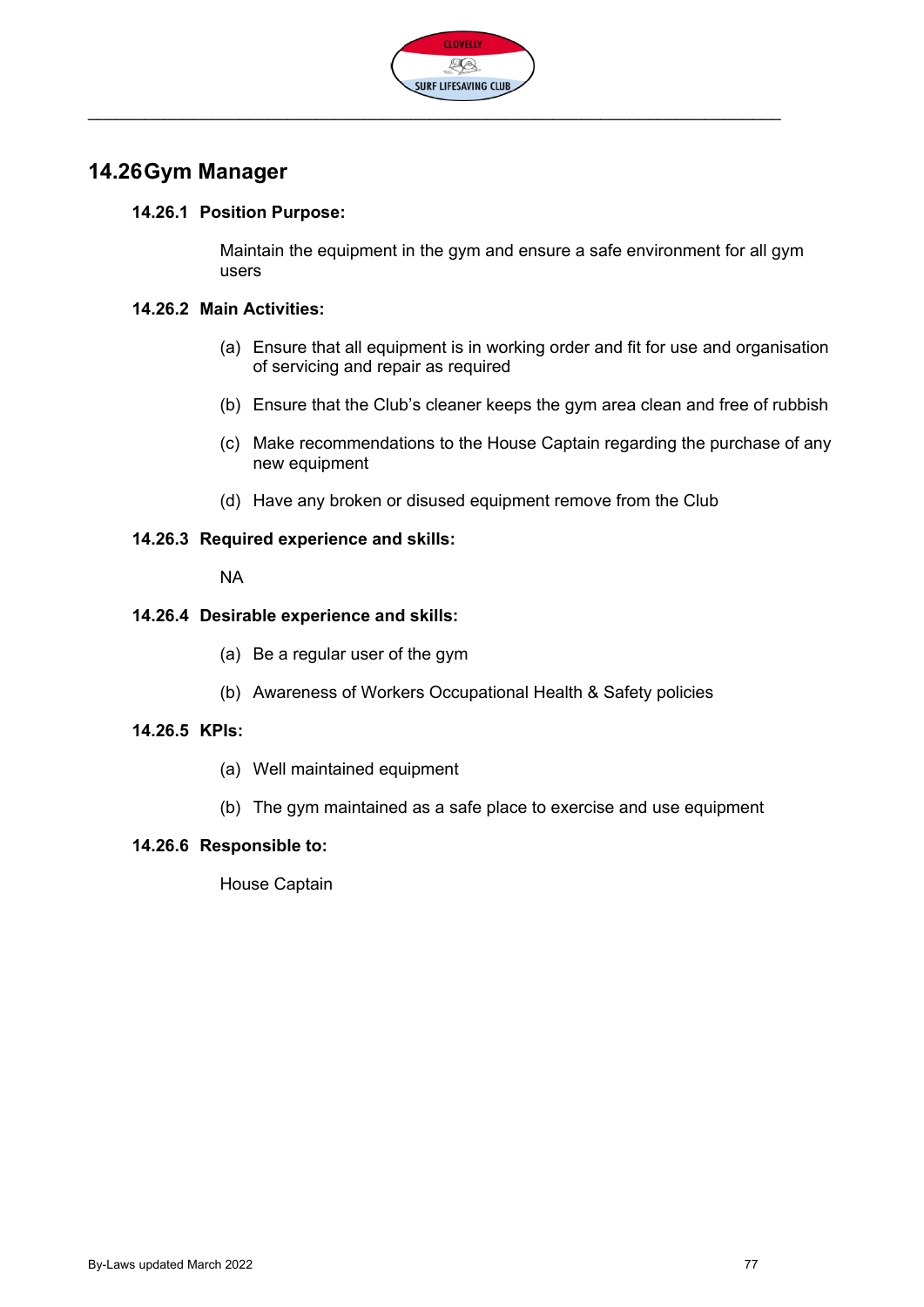

## **14.27 Member Protection and Information Officer**

### **14.27.1 Position Purpose:**

Manage child protection and information for the Club

#### **14.27.2 Main Activities:**

- (a) To become familiar with relevant SLSNSW policies and procedures in respect to its Member Protection Policy and Grievance Procedure
- (b) Take steps to identify and reduce child protection risks
- (c) Inform members about child protection expectations, policies and procedures via websites, meetings, newsletters and other channels
- (d) Train key members including Member Protection and Information Officers, Directors and those working in child related roles on protection issues and management
- (e) Ensure that all members who do not fall under exemptions policy, have a Working With Children Check (WWCC)
- (f) Ensure that all WWCCs are recorded in SurfGuard

#### **14.27.3 Required experience and skills:**

(a) A bronze holding member over 18 years of age

#### **14.27.4 Desirable experience and skills:**

- (a) Familiarity with SLSNSW Child Protection Policies and the Working WWCC **Guidelines**
- (b) An understanding of privacy obligations and respect the rights of children as well as those who provide information
- (c) Awareness of Workers Occupational Health & Safety policies

#### **14.27.5 KPIs:**

Nil instances of any child protection issues

#### **14.27.6 Responsible to:**

**Secretary**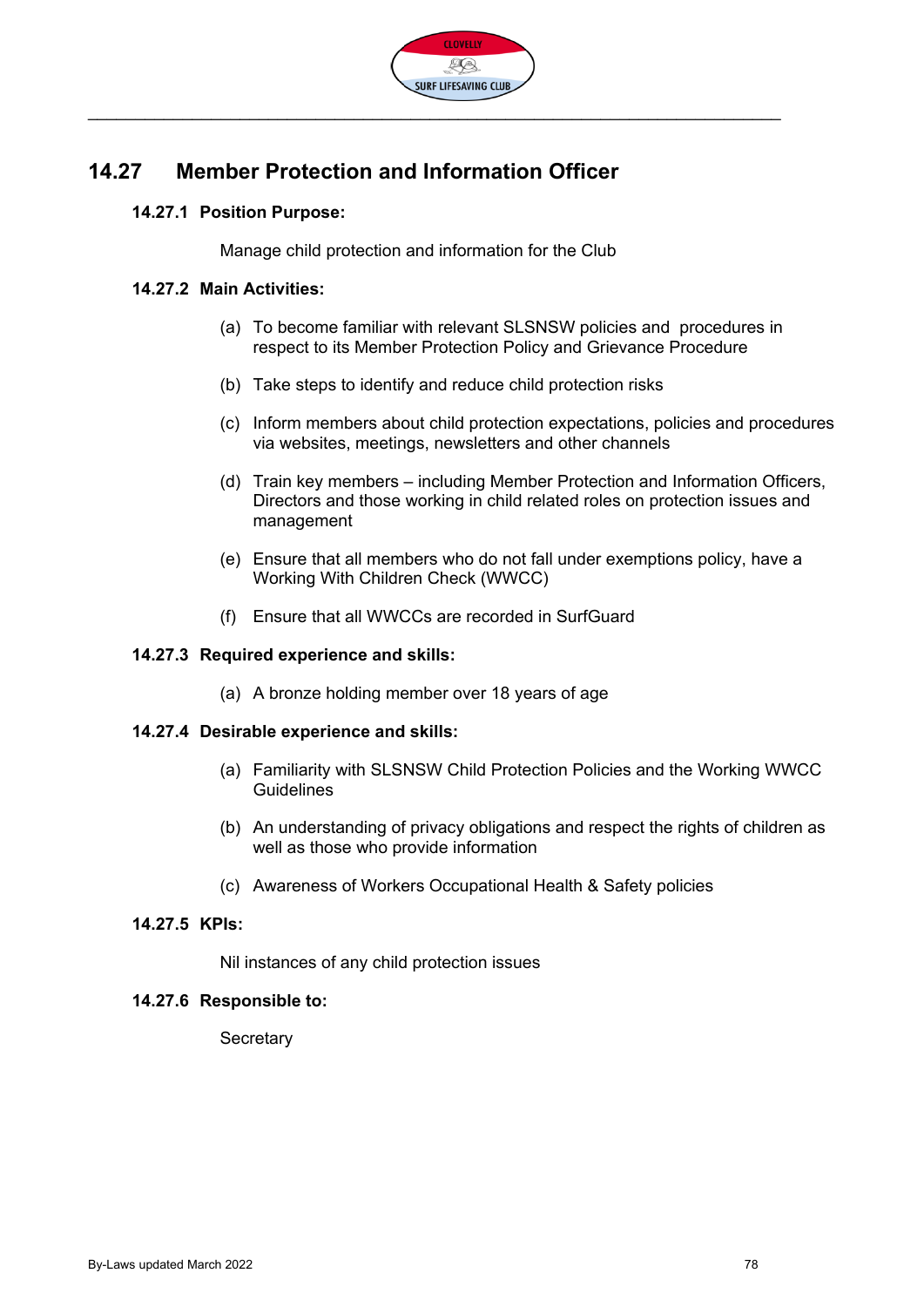

\_\_\_\_\_\_\_\_\_\_\_\_\_\_\_\_\_\_\_\_\_\_\_\_\_\_\_\_\_\_\_\_\_\_\_\_\_\_\_\_\_\_\_\_\_\_\_\_\_\_\_\_\_\_\_\_\_\_\_\_\_\_\_\_\_\_\_\_\_\_\_\_\_

## **14.28IRB (Powercraft) Vice Captain**

## **14.28.1 Position Purpose:**

To assist the IRB (Powercraft) Captain in the maintenance and use of the IRBs and associated equipment and ensuring there are sufficient IRB divers and crews to fulfil the Club's patrol obligations and training requirements.

### **14.28.2 Main Activities:**

- (a) Assist pre-season servicing of all powercraft
- (b) Assist ongoing coordination of servicing/repair of powercraft
- (c) Assist in adherence of all powercraft to Standard Operating Procedure's (including complementary equipment)
- (d) Assist in annual IRB driver & crew proficiency
- (e) Develop awareness of IRB (Powercraft) Captain's role and assume responsibility for the performance of those duties in the absence of the IRB (Powercraft) Captain.

### **14.28.3 Required Experience & Skills**:

- (a) SLSA Bronze Medallion
- (b) SLSA IRB driver's silver medallion
- (c) IRB crewman¶s certificate
- (d) Radio operators certificate
- (e) Basic knowledge and interest in mechanics

### **14.28.4 Desirable Experience & Skills:**

- (a) IRB instructors certificate
- (b) Sound mechanical knowledge
- (c) Awareness of Workers Occupational Health & Safety policies
- (d) Minimum of 2 years active patrol experience

#### **14.28.5 Key Performance Indicators:**

IRB (Powercraft) Captain meets his KPIs

### **14.26.6 Reports to:**

IRB (Powercraft) Captain.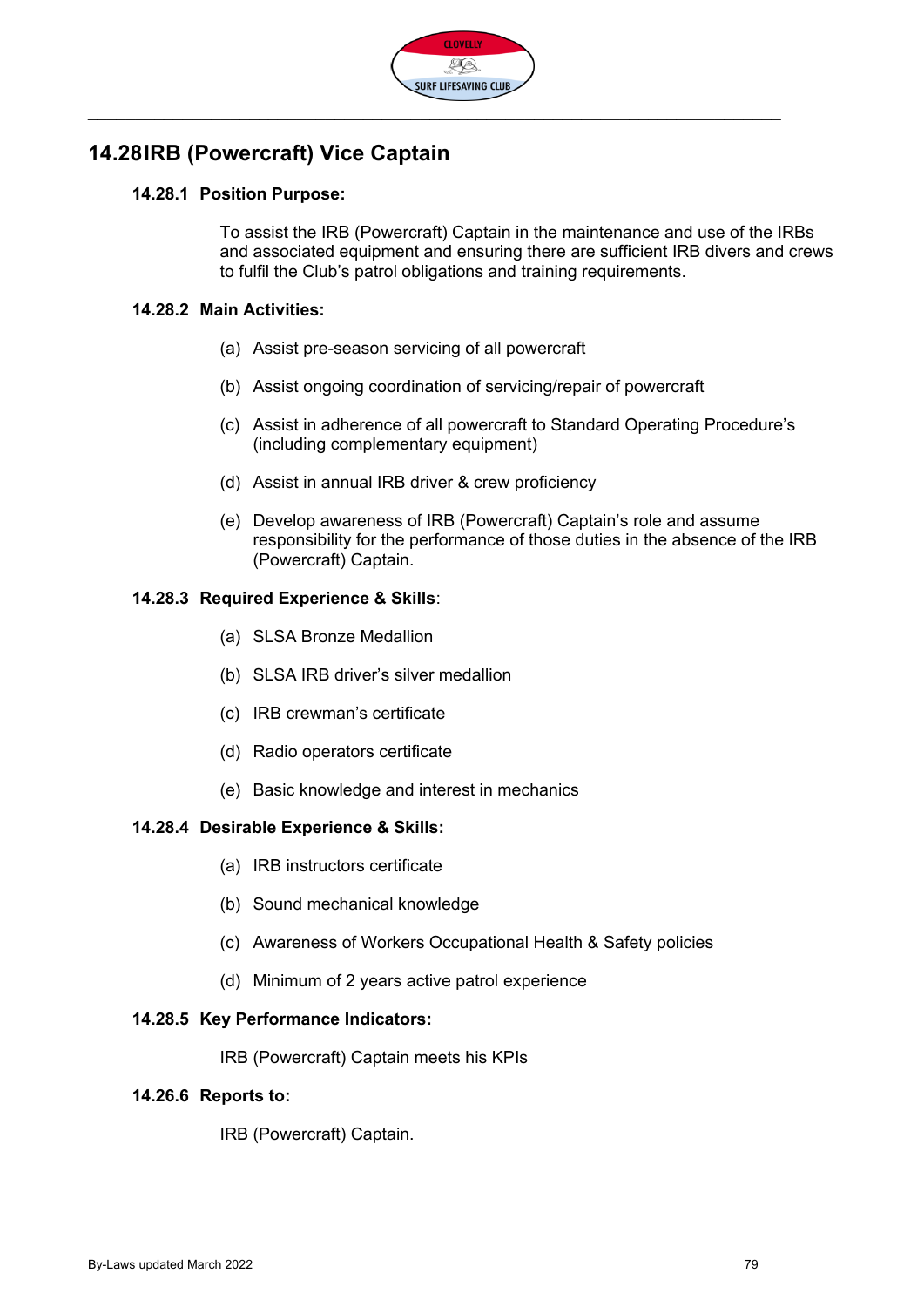

 $\_$  , and the set of the set of the set of the set of the set of the set of the set of the set of the set of the set of the set of the set of the set of the set of the set of the set of the set of the set of the set of th

\_\_\_\_\_\_\_\_\_\_\_\_\_\_\_\_\_\_\_\_\_\_\_\_\_\_\_\_\_\_\_\_\_\_\_\_\_\_\_\_\_\_\_\_\_\_\_\_\_\_\_\_\_\_\_\_\_\_\_\_\_\_\_\_\_\_\_\_\_\_\_\_\_\_\_\_\_\_\_\_\_\_\_\_\_\_\_\_\_\_\_\_\_\_\_\_\_\_\_\_\_\_\_\_\_\_\_\_\_\_\_\_\_\_\_\_\_\_\_\_\_\_\_\_\_\_\_\_\_\_\_\_\_\_\_\_\_\_\_\_\_\_\_\_\_\_\_\_\_\_\_\_\_\_\_\_\_\_\_\_\_\_\_\_\_\_\_\_\_\_\_\_\_\_\_\_\_\_\_\_\_\_\_\_\_\_\_\_\_\_\_\_\_\_\_\_\_\_\_\_\_\_\_\_\_\_\_\_\_\_\_\_\_\_\_\_\_\_\_\_\_\_\_\_\_\_\_\_\_\_\_\_\_\_\_\_\_\_\_\_\_\_\_\_\_\_\_\_\_\_\_\_\_\_\_\_\_\_\_\_\_\_\_\_\_\_\_\_\_\_\_\_\_\_\_\_\_\_\_\_\_\_\_\_\_\_\_\_\_\_\_\_\_\_\_\_\_\_\_\_\_\_\_\_\_\_\_\_\_\_\_\_\_\_\_\_\_\_\_\_\_\_\_\_\_\_\_\_\_\_\_\_\_\_\_\_\_\_\_\_\_\_\_\_\_\_\_\_\_\_\_\_\_\_\_\_\_\_\_\_\_\_\_\_\_\_\_\_\_\_\_\_\_\_\_\_\_\_\_\_\_\_\_\_\_\_\_\_\_\_\_\_\_\_\_\_\_\_\_\_\_\_\_\_\_

# **15. CODE OF CONDUCT**

 $\overline{\phantom{a}}$ 

- (1) Clovelly SLSC endorses the following Code of Conduct for Clovelly members, particularly those responsible for activities involving members under the age of 18, and/or similar statements as endorsed by SLSA State Centre.
- (2) As a Clovelly SLSA Member you should meet the following requirements in regard to your conduct during any Clovelly SLSC sanctioned activity.
	- i. respect the rights, dignity and worth of others;
	- ii. be fair, considerate and honest in all dealings with others;
	- iii. be professional in, and accept responsibility for, your actions;
	- iv. make a commitment to provide quality service;
	- v. be aware of, and maintain upcoming adhesion to, SLSA standards, rules, regulations and policies; and
	- vi. operate within the rules of surf lifesaving including national and international guidelines that govern SLSA
- **(3)** Clovelly Surf Lifesaving Club Limited expects all Members, supporters, advisors and associates to Clovelly SLSA to abide by a Code of Conduct that upholds the principles and values of the organisation. Members should recognise that at all times they have a responsibility to a duty of care to all Members of SLSA. Specifically:
	- i. understand the possible consequences if you breach Clovelly SLSC Code of Conduct;
	- ii. immediately report any breaches of the Clovelly SLSC Code of Conduct to the appropriate authorities;
	- iii. refrain from any form of abuse towards others;
	- iv. refrain from any form of harassment towards others;
	- v. provide a safe environment for the conduct of the activity in accordance with relevant Clovelly SLSC policy;
	- vi. show concern and caution towards others who may be sick or injured; and
	- vii. be a positive role model
- (4) A Clovelly SLSC Team Manager/Age Manager will agree to abide by the Clubs Code of Conduct.
	- i. Be responsible for the overall welfare and well-being of team members and officials when travelling with a team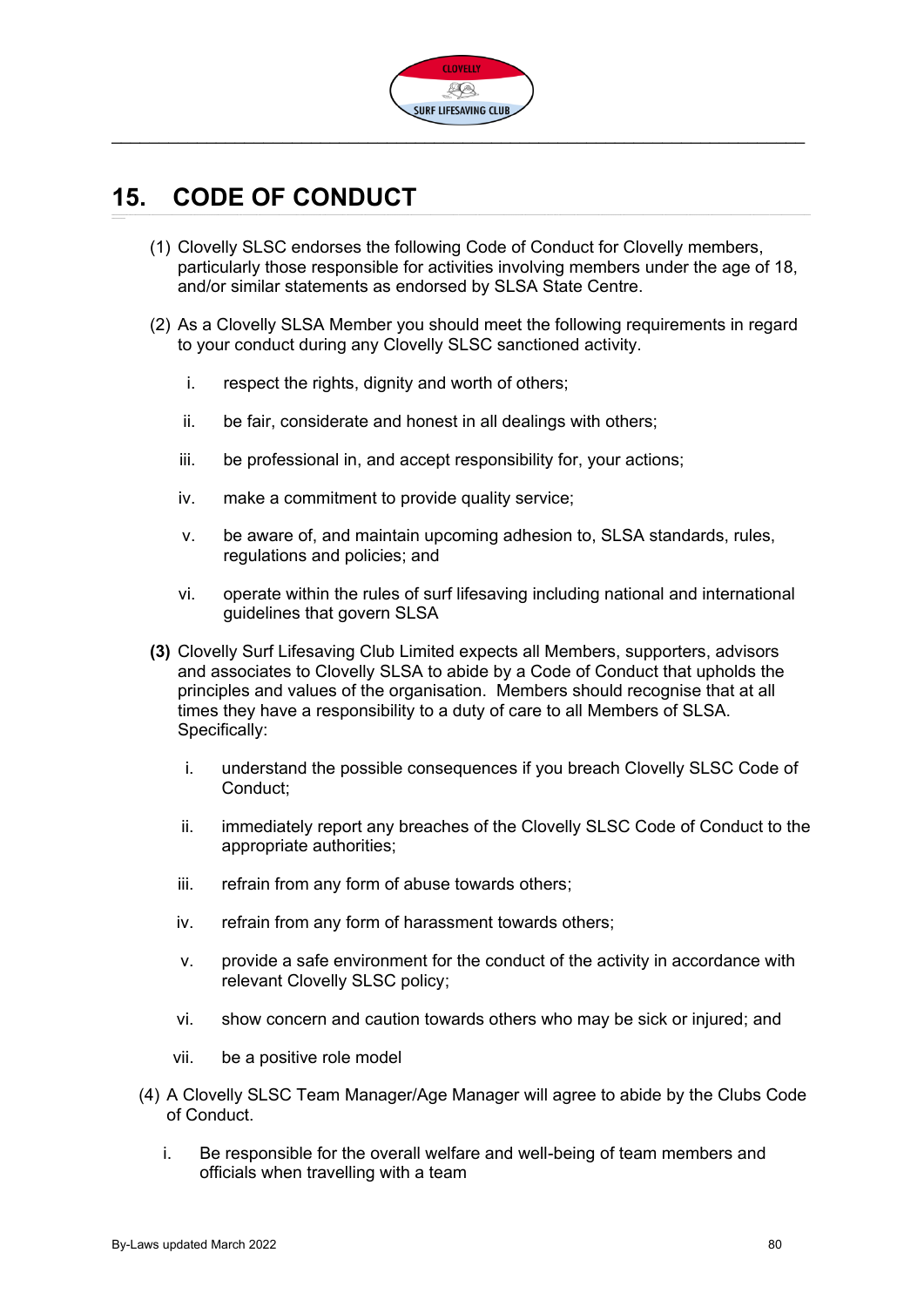

- $\_$  , and the set of the set of the set of the set of the set of the set of the set of the set of the set of the set of the set of the set of the set of the set of the set of the set of the set of the set of the set of th ii. Maintain a 'duty of care' towards team members and an accountability for the management team
	- iii. Have a sound knowledge of SLSA policies, responsibilities and competition rules, and ensure that the conduct of the affairs of the team is in accordance with these policies and guidelines
	- iv. Foster a collaborative approach to the management of the team
	- (5) A Clovelly SLSC Coach or Official will:
		- i. Agree to abide by the Clubs Code of Conduct
		- ii. Be responsible for matters concerning the coaching, training and development of surf lifesavers
		- iii. Maintain a 'duty of care' towards others and an accountability for matters relating to training and competition
		- iv. Have a sound working knowledge of Clovelly and SLSA policies, rules and regulations and coaching techniques
		- v. Ensure that any physical contact with others is:
			- Appropriate to the situation
			- Necessary for the persons skill development
		- vi. Provide a safe environment for training and competition
		- vii. Be a positive role model for surf lifesavers and SLSA
	- (6) A Clovelly Director/Officer will:
		- i. Agree to abide by the Clubs Code of Conduct
		- ii. Be fair, considerate and honest with others
		- iii. Operate within the rules of SLSA
		- iv. Be professional in your actions. Your language, presentation, manner and punctuality should reflect high standards
		- v. Resolve conflicts fairly and promptly through established procedures
		- vi. Maintain strict impartiality
		- vii. Maintain a safe environment for others
		- viii. Show concern and caution towards others
		- ix. Be a positive role model for others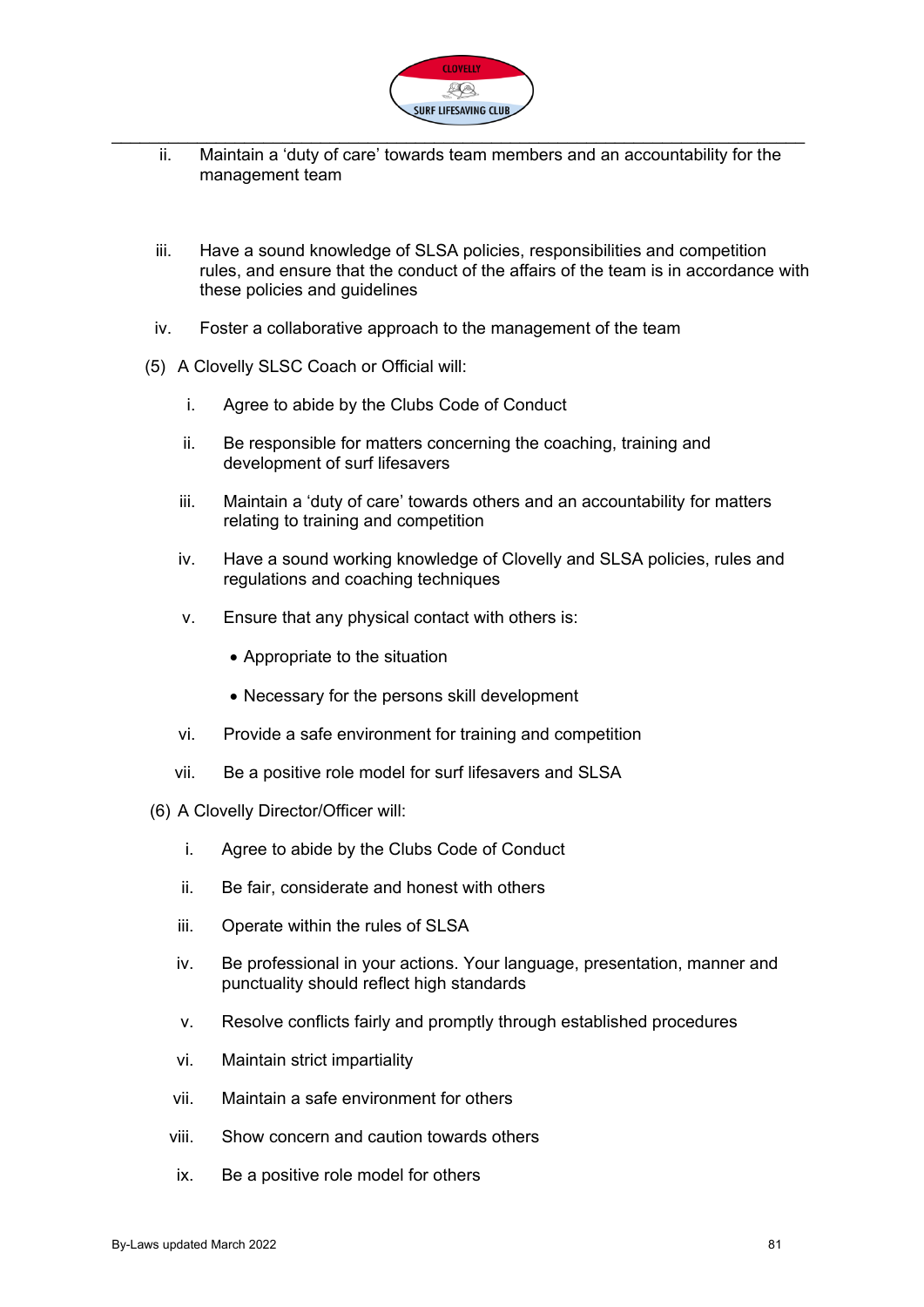

\_\_\_\_\_\_\_\_\_\_\_\_\_\_\_\_\_\_\_\_\_\_\_\_\_\_\_\_\_\_\_\_\_\_\_\_\_\_\_\_\_\_\_\_\_\_\_\_\_\_\_\_\_\_\_\_\_\_\_\_\_\_\_\_\_\_\_\_\_\_\_\_\_\_\_\_\_\_\_\_\_\_\_\_\_\_\_\_\_\_\_\_\_\_\_\_\_\_\_\_\_\_\_\_\_\_\_\_\_\_\_\_\_\_\_\_\_\_\_\_\_\_\_\_\_\_\_\_\_\_\_\_\_\_\_\_\_\_\_\_\_\_\_\_\_\_\_\_\_\_\_\_\_\_\_\_\_\_\_\_\_\_\_\_\_\_\_\_\_\_\_\_\_\_\_\_\_\_\_\_\_\_\_\_\_\_\_\_\_\_\_\_\_\_\_\_\_\_\_\_\_\_\_\_\_\_\_\_\_\_\_\_\_\_\_\_\_\_\_\_\_\_\_\_\_\_\_\_\_\_\_\_\_\_\_\_\_\_\_\_\_\_\_\_\_\_\_\_\_\_\_\_\_\_\_\_\_\_\_\_\_\_\_\_\_\_\_\_\_\_\_\_\_\_\_\_\_\_\_\_\_\_\_\_\_\_\_\_\_\_\_\_\_\_\_\_\_\_\_\_\_\_\_\_\_\_\_\_\_\_\_\_\_\_\_\_\_\_\_\_\_\_\_\_\_\_\_\_\_

#### $\_$  , and the set of the set of the set of the set of the set of the set of the set of the set of the set of the set of the set of the set of the set of the set of the set of the set of the set of the set of the set of th **16. LIFE MEMBERSHIP**

- Life membership is the highest award available to be bestowed upon an individual of Clovelly SLSC.
- Life membership recognises the distinguished, or special service of an individual to Clovelly SLSC. As such, Life membership should retain its prestige and not be awarded easily.

## **CRITERIA**

\_\_\_\_\_\_\_\_\_\_\_\_\_\_\_\_\_\_\_\_\_\_\_\_\_\_\_\_\_\_\_\_\_\_\_\_\_\_\_\_\_\_\_\_\_\_\_\_\_\_\_\_\_\_\_\_\_\_\_\_\_\_\_\_\_\_\_\_\_\_\_\_\_\_\_\_

- 1. Be a Long Service member of Clovelly SLSC: that is a Bronze Medallion holder who has completed twelve (12) years active patrol service or ten (10) years active patrol service plus two (2) years Reserve Active patrol service.
- 2. At least 12 years membership within the club.
- 3. The voluntary service rendered and the achievements during that period must be considered as distinguished or special. Distinguished or special service is defined as consistent, sustained, and exceptional service or achievement and exemplary contributions beyond what is expected of Clovelly SLSC members.
- 4. The service and benefit must primarily be for the benefit and/or advancement of Clovelly SLSC. Service and achievements within Sydney Branch or SLS NSW may also be considered as a contribution to the nomination.
- 5. Contributions made by the nominee to Clovelly SLSC can be wide and varied and all of these must be considered, the number, type of roles, demands of each role, achievements and the period for which they were held should all be considered. A role could be a Board position, an Office bearer position or another role within the club (for example trainer).
- 6. Competitive record including Club, Branch, State & National may be also considered as contributing to the nomination of Life membership.
- 7. The nominee shall have shown to have abided by the Code of Conduct of SLSA, SLSNSW and Clovelly SLSC. The nominee must have exhibited professional, ethical, and positive conduct during their membership.

## **PROCESS**

- 1. Nominations close by 30 March each year.
- 2. Any Member may nominate a member of the Club to the Honour Awards Committee for the consideration by it.
- 3. The nomination should be in writing to the Secretary of the Board using the Life Member nomination form available on the club website.
- 4. The nomination is to be considered by the Honours Committee comprised of the President, Secretary, Director Lifesaving, and a Life Member.
- 5. At any meeting of the honour awards committee, three members of the committee shall form a quorum.
- 6. Rather than defer a nomination for Life Membership, if Members of the Honours Committee are aware of the nominee's service record, and in the opinion of the Committee, any information in that nomination requires further clarification, they shall be authorised to contact the nominator.
- 7. The club honours committee provides a recommendation to the Board. The Board